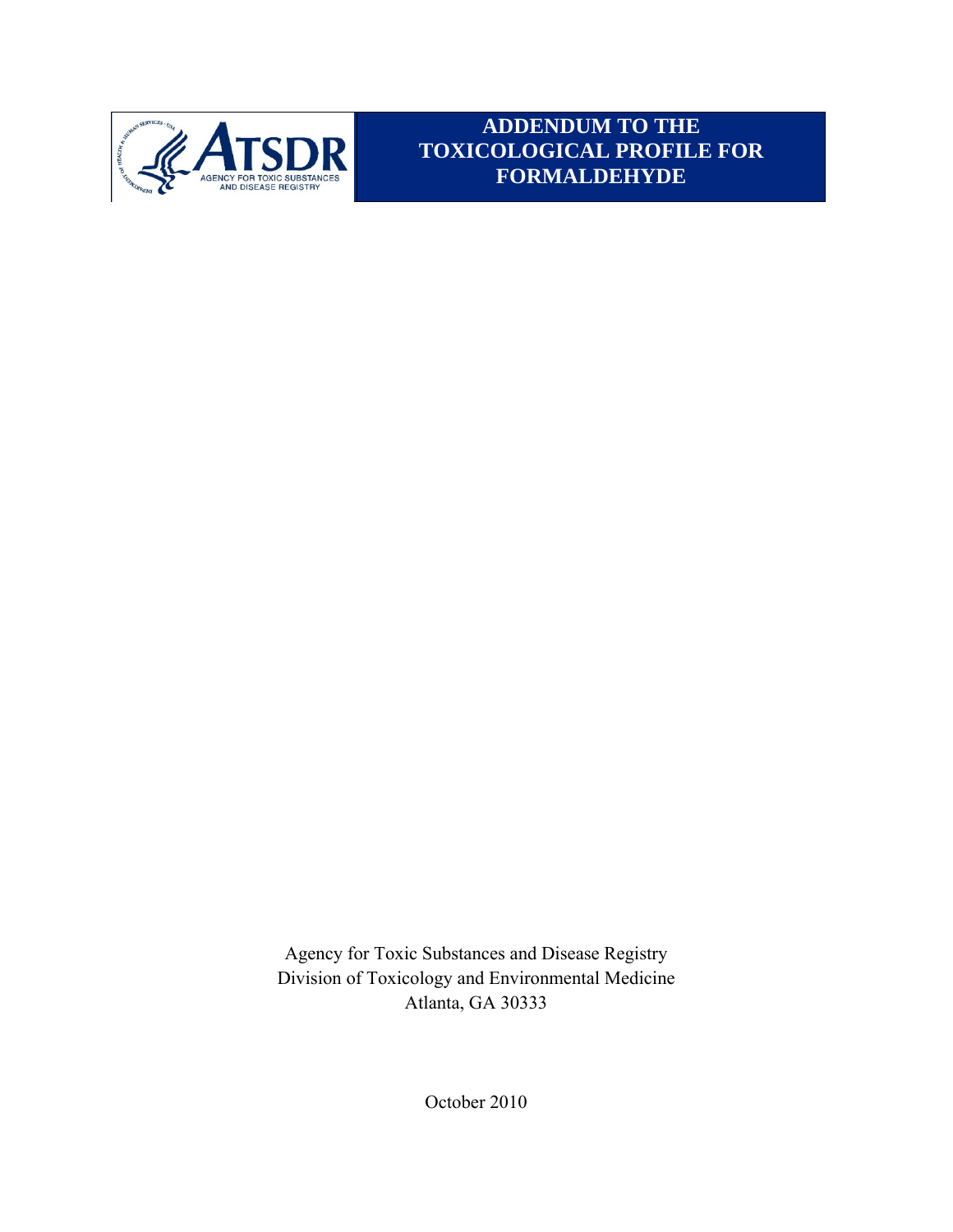## **CONTENTS**

| 22                                                                                  |  |
|-------------------------------------------------------------------------------------|--|
| 2.2.2                                                                               |  |
| 2.2.3                                                                               |  |
|                                                                                     |  |
| 2.3.3                                                                               |  |
| Physiologically Based Pharmacokinetic (PBPK)/Pharmacodynamic (PD) Models66<br>2.3.5 |  |
| 2.4                                                                                 |  |
| 2.4.1                                                                               |  |
| 2.4.3                                                                               |  |
| 2.5                                                                                 |  |
| 2.6                                                                                 |  |
| 2.7                                                                                 |  |
| 2.7.1                                                                               |  |
| 2.7.2                                                                               |  |
| 2.8                                                                                 |  |
| 2.10                                                                                |  |
| 2.10.1                                                                              |  |
| 2.10.2                                                                              |  |
| 2.11                                                                                |  |
| 2.11.2                                                                              |  |
| 2.11.3                                                                              |  |
|                                                                                     |  |
|                                                                                     |  |
| 4.1                                                                                 |  |
| 4.2                                                                                 |  |
| 4.3                                                                                 |  |
| 4.4                                                                                 |  |
|                                                                                     |  |
| 5.1                                                                                 |  |
| 5.2                                                                                 |  |
| 5 2 1                                                                               |  |
| 5.2.2                                                                               |  |
| 5.2.3                                                                               |  |
| 5.3                                                                                 |  |
| 5.4                                                                                 |  |
| 5.4.1                                                                               |  |
| 5.4.2                                                                               |  |
| 5.4.4                                                                               |  |
| 5.5                                                                                 |  |
| 5.7                                                                                 |  |
| 5.8.2                                                                               |  |
|                                                                                     |  |
| 6.1                                                                                 |  |
| 6.2                                                                                 |  |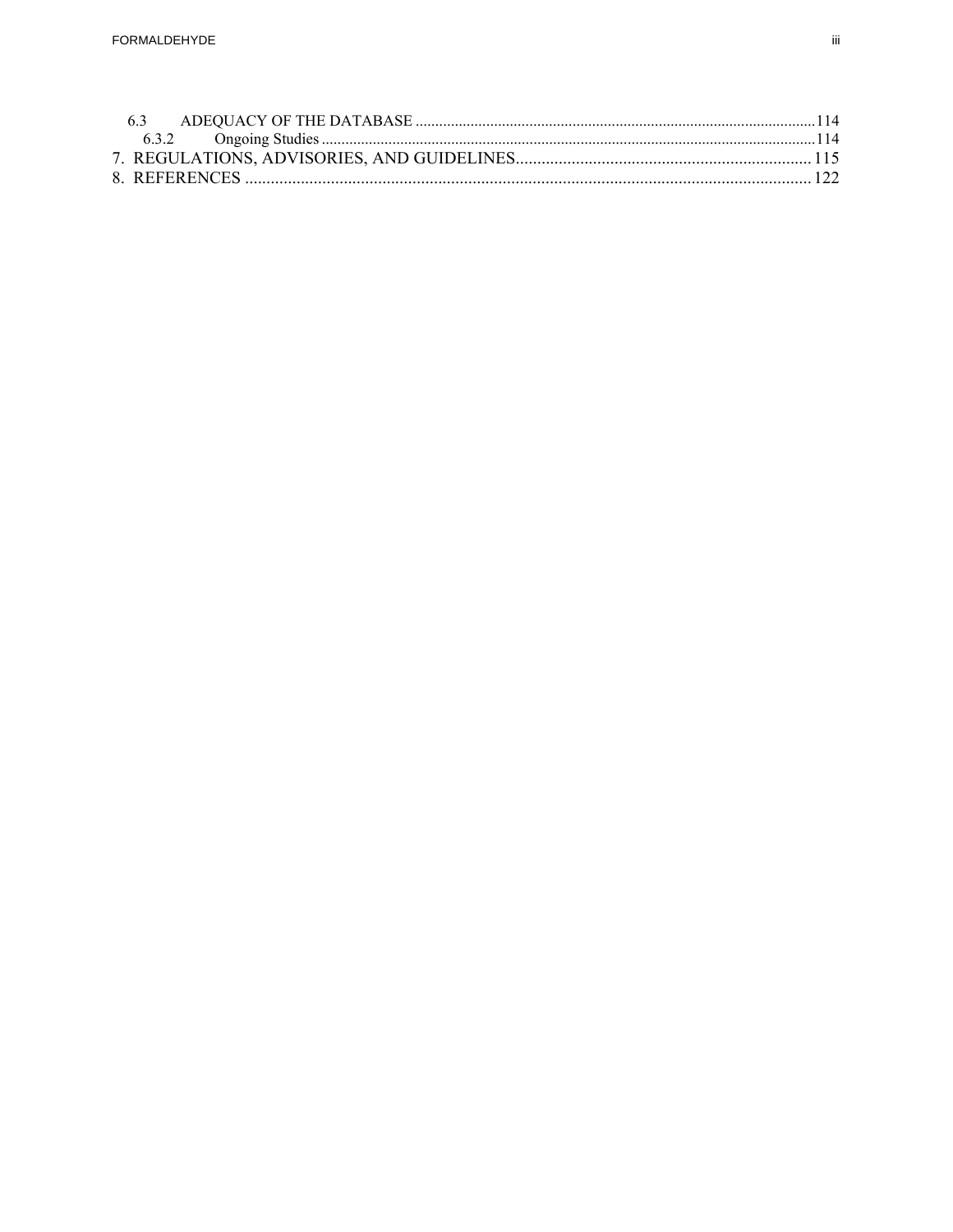# **LIST OF FIGURES**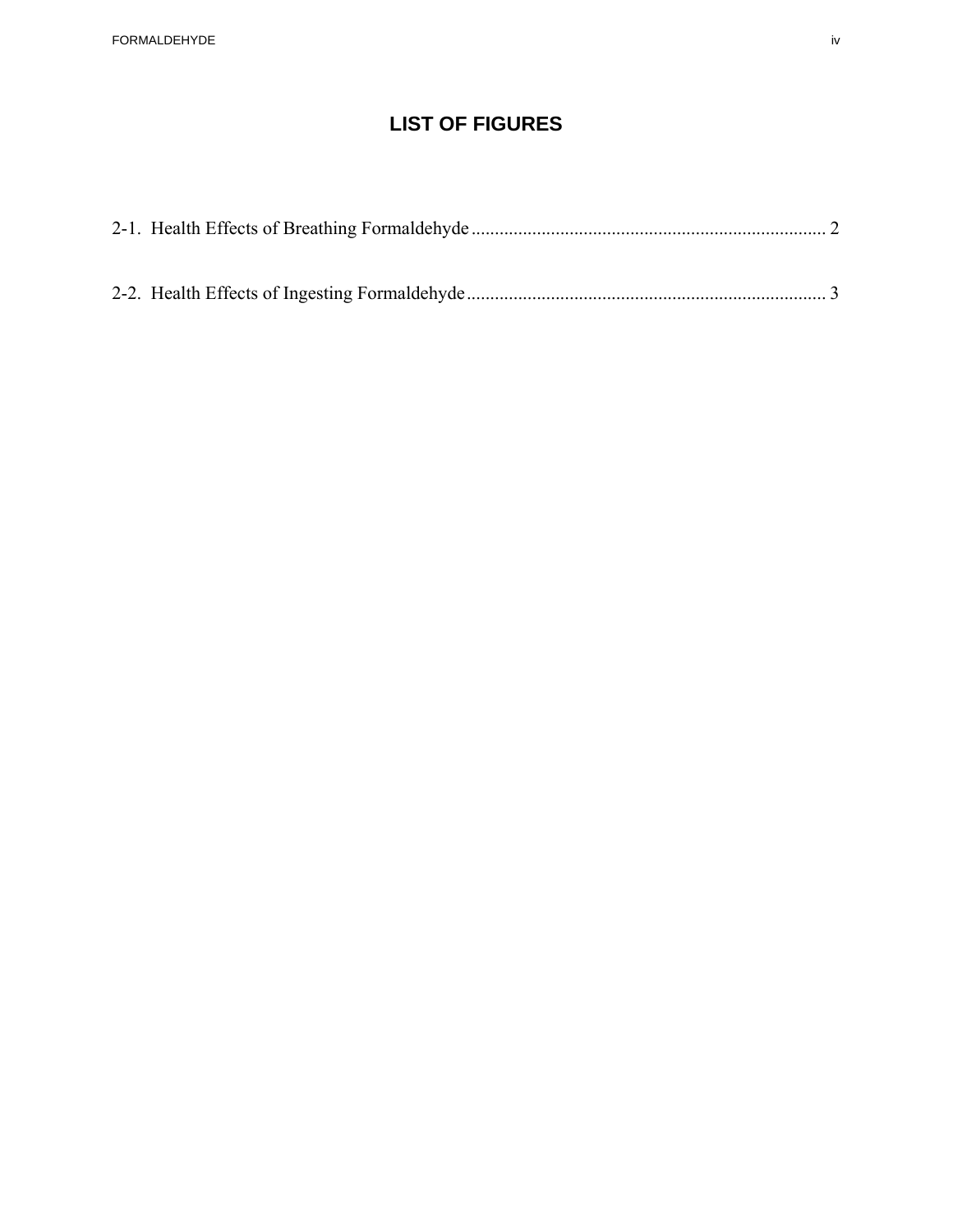# **LIST OF TABLES**

| 4-3. Distribution of Formaldehyde Production According to Uses in the United States 92 |  |
|----------------------------------------------------------------------------------------|--|
| 5-1. Releases to the Environment from Facilities that Produce, Process, or Use         |  |
| 5-2. The Contribution of Various Atmospheric Environments to the Average Exposure to   |  |
|                                                                                        |  |
| 6-1. Analytical Methods for Determining Formaldehyde in Biological Materials 111       |  |
| 6-2. Analytical Methods for Determining Formaldehyde in Environmental Samples  112     |  |
|                                                                                        |  |
| 7-1. Regulations, Advisories, and Guidelines Applicable to Formaldehyde 117            |  |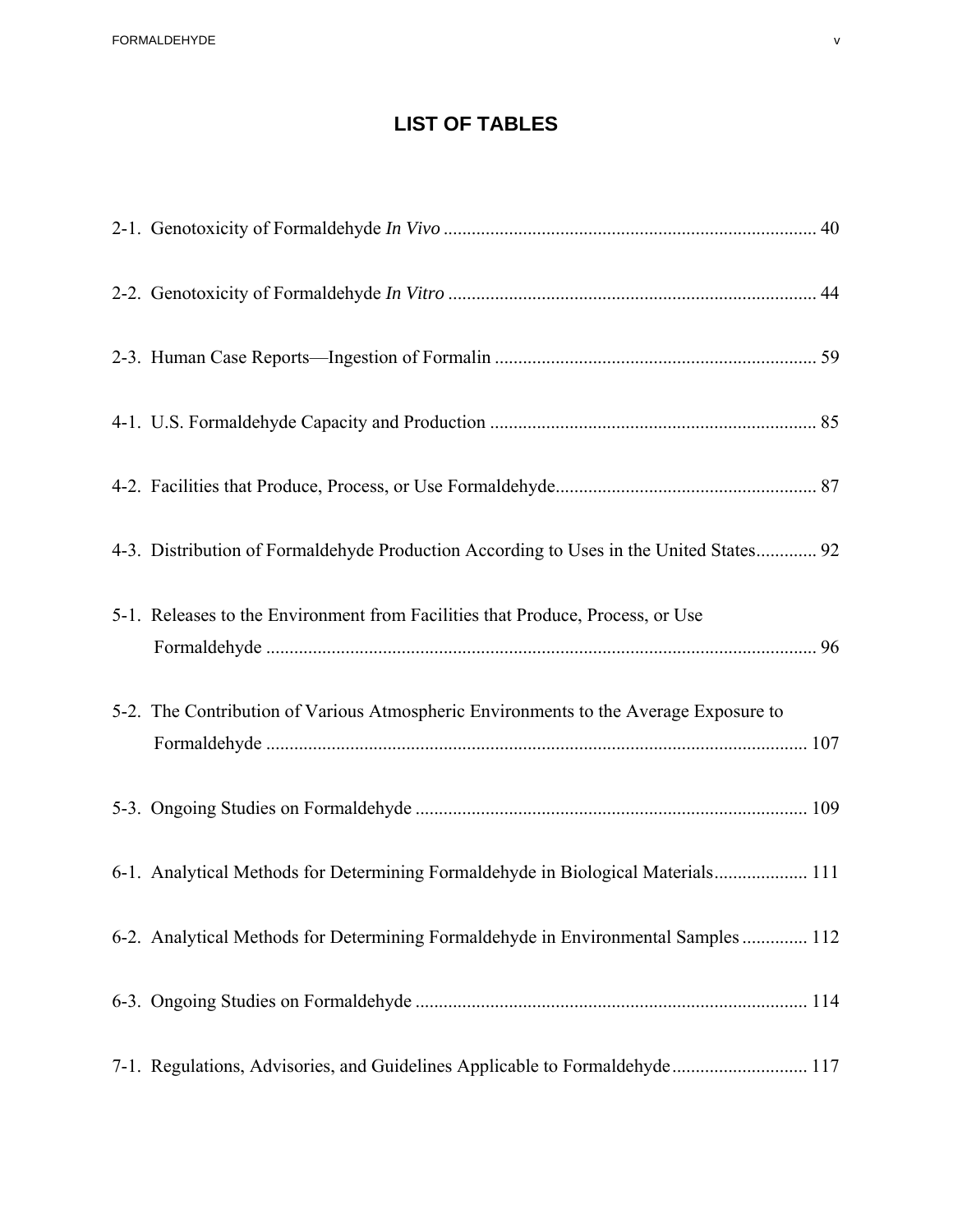### **ADDENDUM FOR FORMALDEHYDE**

### **Supplement to the 1999 Toxicological Profile for Formaldehyde**

### **Background Statement**

*This addendum to the Toxicological Profile for Formaldehyde supplements the profile that was released in 1999.* 

 *substances on the CERCLA Priority List of Hazardous Substances and that the profiles be revised "no less often Toxicological profiles are developed in response to the Superfund Amendments and Reauthorization Act (SARA) of 1986, which amended the Comprehensive Environmental Response, Compensation, and Liability Act of 1980 (CERCLA or Superfund). CERCLA mandates that the Administrator of ATSDR prepare toxicological profiles on than once every three years." CERCLA further states that the Administrator will "establish and maintain inventory of literature, research, and studies on the health effects of toxic substances" [Title 42, Chapter 103, Subchapter I, § 9604 (i)(1)(B)].* 

*The purpose of this addendum is to provide to the public and other federal, state, and local agencies a non-peer reviewed supplement of the scientific data that were published in the open peer-reviewed literature since the release of the profile in 1999.* 

*Chapter numbers in this addendum coincide with the Toxicological Profile for Formaldehyde (1999). This document should be used in conjunction with the profile. It does not replace it.*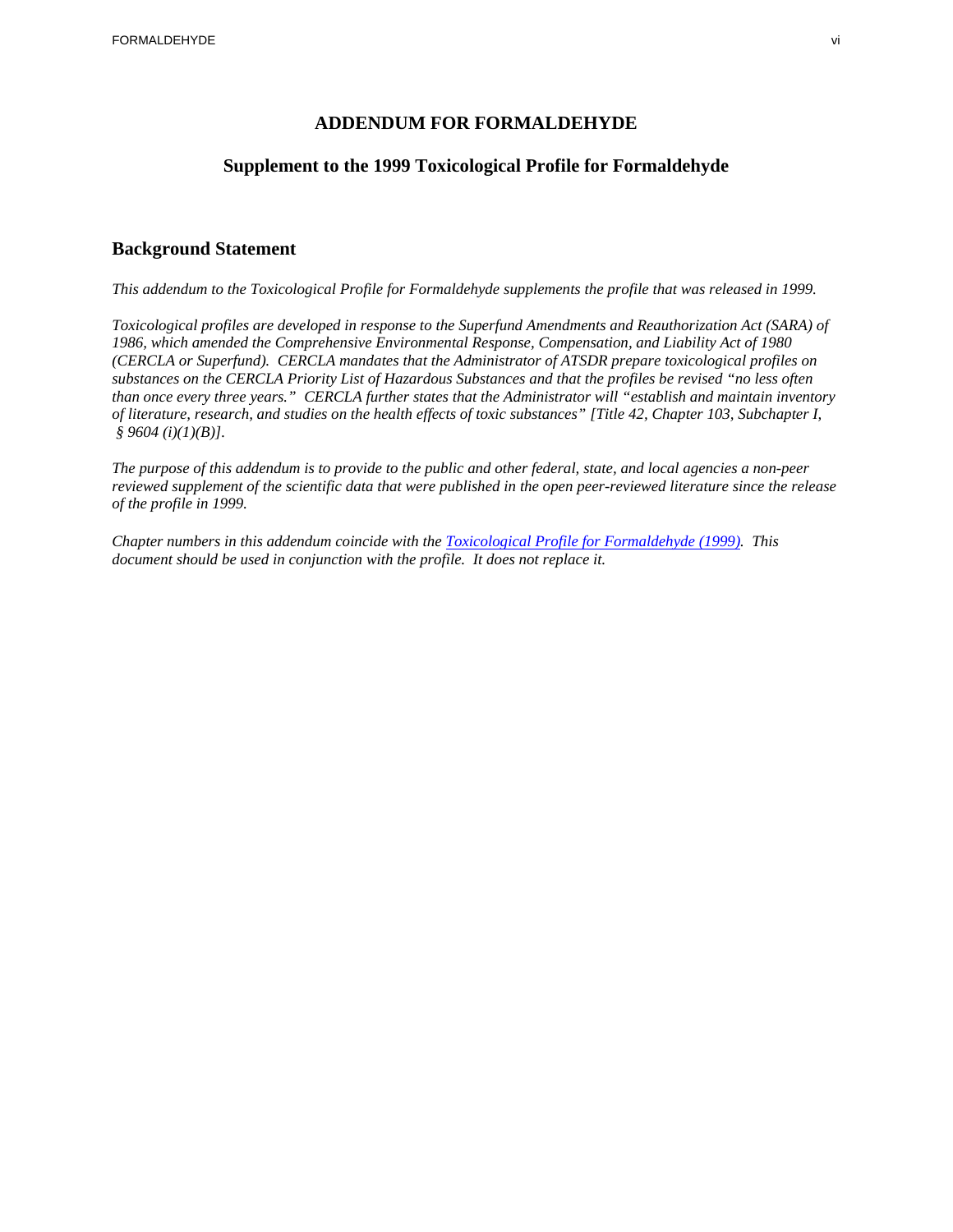# **2. HEALTH EFFECTS**

## **2.2 DISCUSSION OF HEALTH EFFECTS BY ROUTE OF EXPOSURE**

Figure 2-1 illustrates the health effects of breathing formaldehyde in humans and laboratory animals and the range of air concentrations at which these effects were seen. Figure 2-2 shows the health effects of formaldehyde ingestion in laboratory animals and the dose ranges at which these effects occur.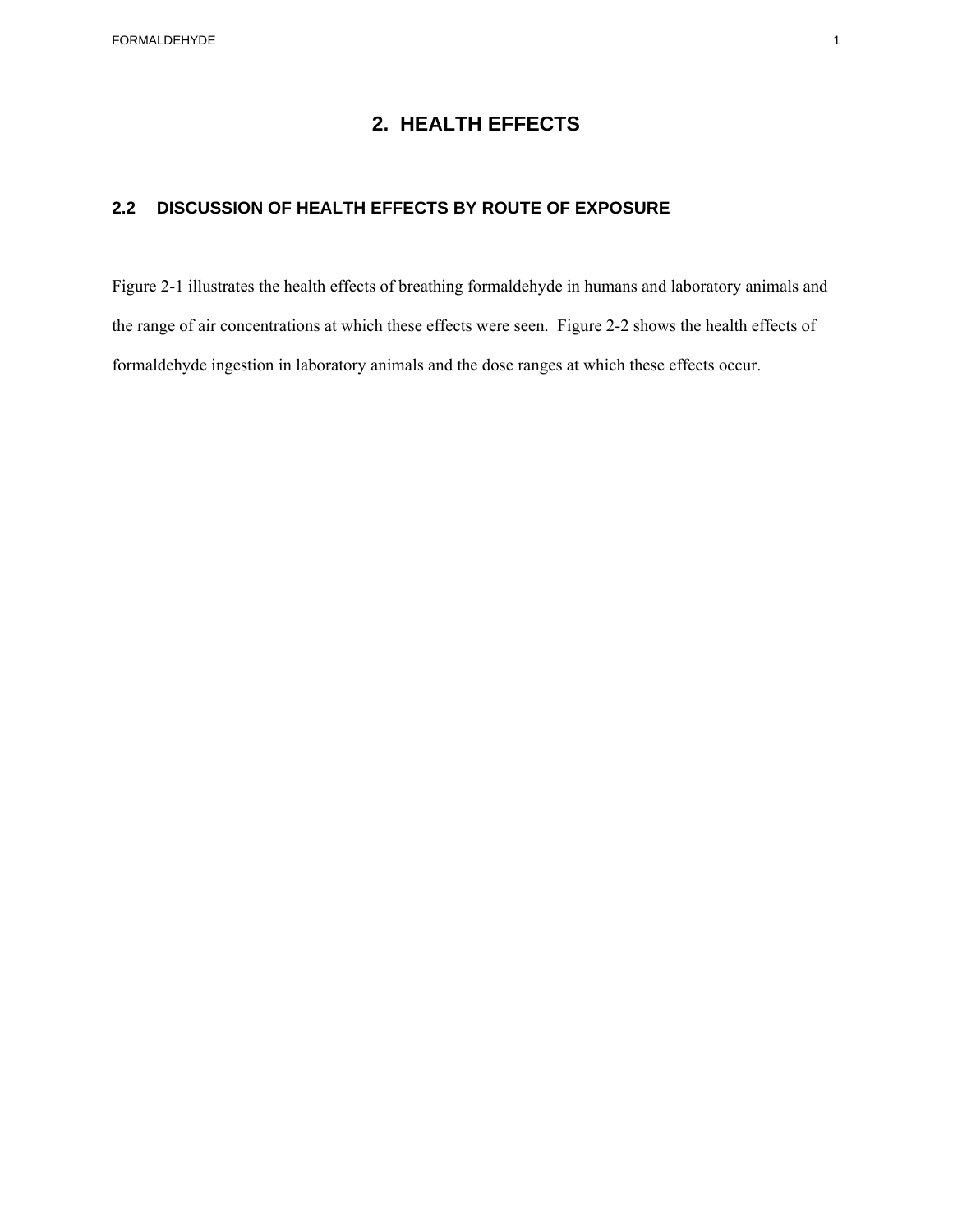| <b>Concentration in Air (ppm)</b> | <b>Effects in Humans</b>                                                                                      | <b>Effects in Animals</b>                                                                                                                                                                                                          |
|-----------------------------------|---------------------------------------------------------------------------------------------------------------|------------------------------------------------------------------------------------------------------------------------------------------------------------------------------------------------------------------------------------|
| >50                               | no studies                                                                                                    | bloody nasal discharge, pulmonary<br>edema                                                                                                                                                                                         |
|                                   |                                                                                                               |                                                                                                                                                                                                                                    |
| 11 to 50                          | no studies                                                                                                    | nasal and eye irritation, nasal ulceration,<br>change in pulmonary function,<br>neurological effects <sup>d</sup> , liver effects <sup>e</sup><br>decreased body weight, decreased fetal<br>weight, nasal tumors, reduced survival |
|                                   |                                                                                                               |                                                                                                                                                                                                                                    |
| 6.0 to 10.9                       | nasal, eye, throat and skin irritation,<br>headache, nausea, discomfort in<br>breathing, cough                | nasal and eye irritation, nasal ulceration,<br>change in pulmonary function, liver<br>effects <sup>e</sup> , testicular effects nasal tumors,<br>reduced survival                                                                  |
| 2.0 to 5.9                        | nasal, eye and throat irritation, eczema or                                                                   | nasal and eye irritation, throat irritation,                                                                                                                                                                                       |
|                                   | skin irritation, change in pulmonary<br>function <sup>a</sup>                                                 | change in pulmonary function,<br>decreased body weight, enhanced<br>allergic responses, neurological effects,<br>liver effects <sup>e</sup> , testicular effects                                                                   |
| 0.6 to 1.9                        | nasal and eye irritation, eczema, change<br>in pulmonary function <sup>a</sup>                                | change in pulmonary function,<br>neurological effects <sup>9</sup>                                                                                                                                                                 |
| 0.1 to 0.5                        | nasal and eye irritation, neurological<br>effects <sup>b</sup> , increased risk of asthma<br>and/or allergies | change in pulmonary functiorf, enhanced<br>allergic responses, neurological effects                                                                                                                                                |
|                                   |                                                                                                               |                                                                                                                                                                                                                                    |

# **Figure 2-1. Health Effects**

 $a$  changes in pulmonary variables from spirometry testing (FEV, FVC)  $b$  decreased performance on shortterm memory tests

- 
- <sup>c</sup> decrease breathing rate and/or increased airway resistance
- d listlessness, hunched appearance, uncoordinated movement, ataxia
- e altered serum biochemistry and/or liver histopathology

f decreased testicular weight, testicular atrophy, altered sperm motility/morphology, decreased serum testosterone, decreased diameter of seminiferous tubules

g decreased motor activity, altered open field behavior, impaired learning and memory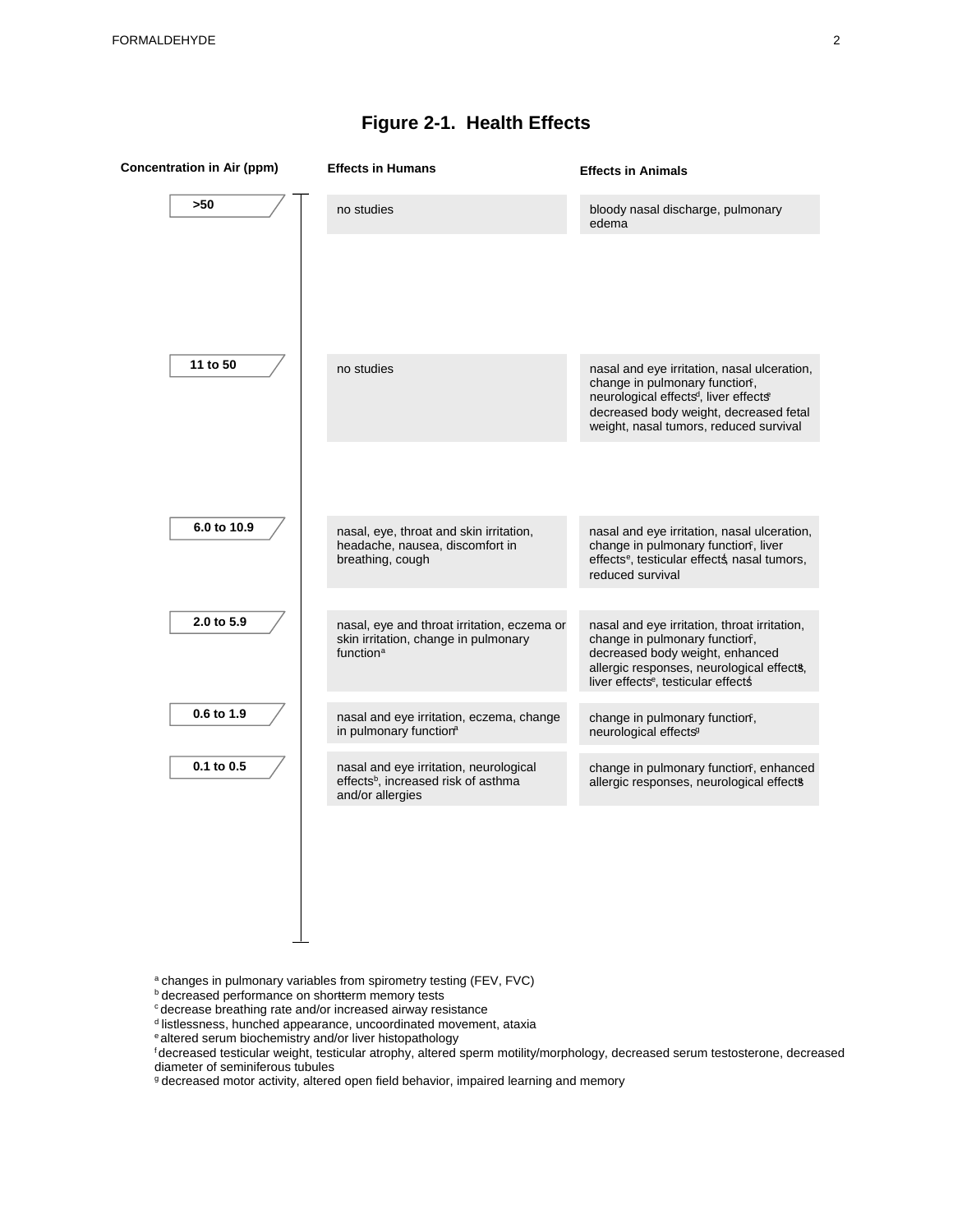

## **Figure 2-2. Health Effects of Ingesting Formaldehyde**

a erosions and ulcers, histopathological changes

**b** altered serum biochemistry and histopathology

 $\circ$  occult blood, changes in urine density and volume, kidney weight and histopathology  $\sigma$  altered sperm morphology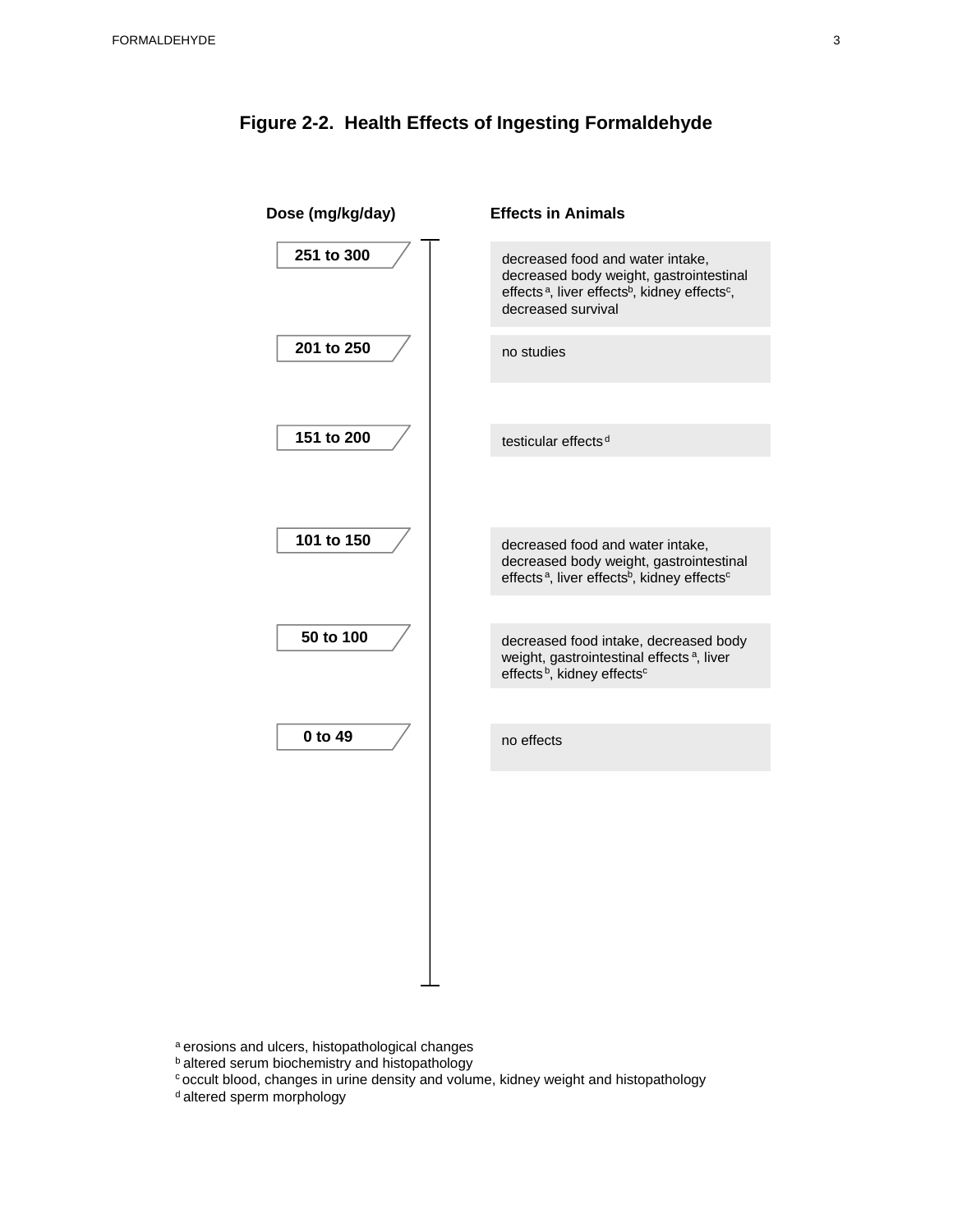#### <span id="page-9-0"></span>**2.2.1.2 Systemic Effects**

**Acute Controlled Exposure Human Studies.** Several published studies of respiratory function and/or irritation of the nose, eyes, and throat are available involving acute controlled exposure of volunteers, generally at formaldehyde concentrations ≤3 ppm. Reviews of these studies include those by Arts et al. (2006a, 2006b) and Lang, 2008. Controlled exposure human studies have found that shortterm inhalation exposures to concentrations ranging from 0.4 to 3 ppm can produce symptoms of mild to moderate irritation of the eyes, nose, and throat. The odor threshold for formaldehyde in humans has been reported to be 1 ppm (Leonardos et al. 1969), but others have noted that it may range as low as 0.05 ppm (Arts et al. 2006a).

a continuous formal dehyde concentration of 0.5 ppm, accompanied by peak at a concentration of 1 ppm. In a controlled study, Lang et al. (2008) exposed 21 healthy subjects (11 males and 10 females, mean age of 26.3 years) to different concentrations of formaldehyde 4 hours/day, 5 days/week for 10 weeks. The subjects experienced various exposure conditions, including continuous formaldehyde concentrations of 0, 0.15, 0.3, and 0.5 ppm in the presence and absence of 12–16 ppm ethyl acetate as a masking agent and formaldehyde peak concentrations of 0.6 and 1 ppm (occurring 4 times) accompanying the continuous formaldehyde concentrations of 0.3 and 0.5 ppm, respectively. The 2-week exposure sequences were randomized with the exposure concentrations, and the daily effect measures were conducted in a doubleblind fashion. Increased blinking frequency and slight to moderate conjunctival redness were observed at No treatment-related effects were observed on nasal flow and resistance, pulmonary function, or reaction times to visual or acoustic stimuli. The subjective complaints of the volunteers were ocular and nasal irritation occurring at lower concentrations (0.3 ppm) of formaldehyde exposure, and were not analogous to objective test measures of eye and nasal irritations and were believed to be strongly influenced by personality factors such as anxiety and smell. Arts et al. (2006a) reviewed respiratory irritation data for several sensory irritant chemicals, including formaldehyde. They concluded that objective measures of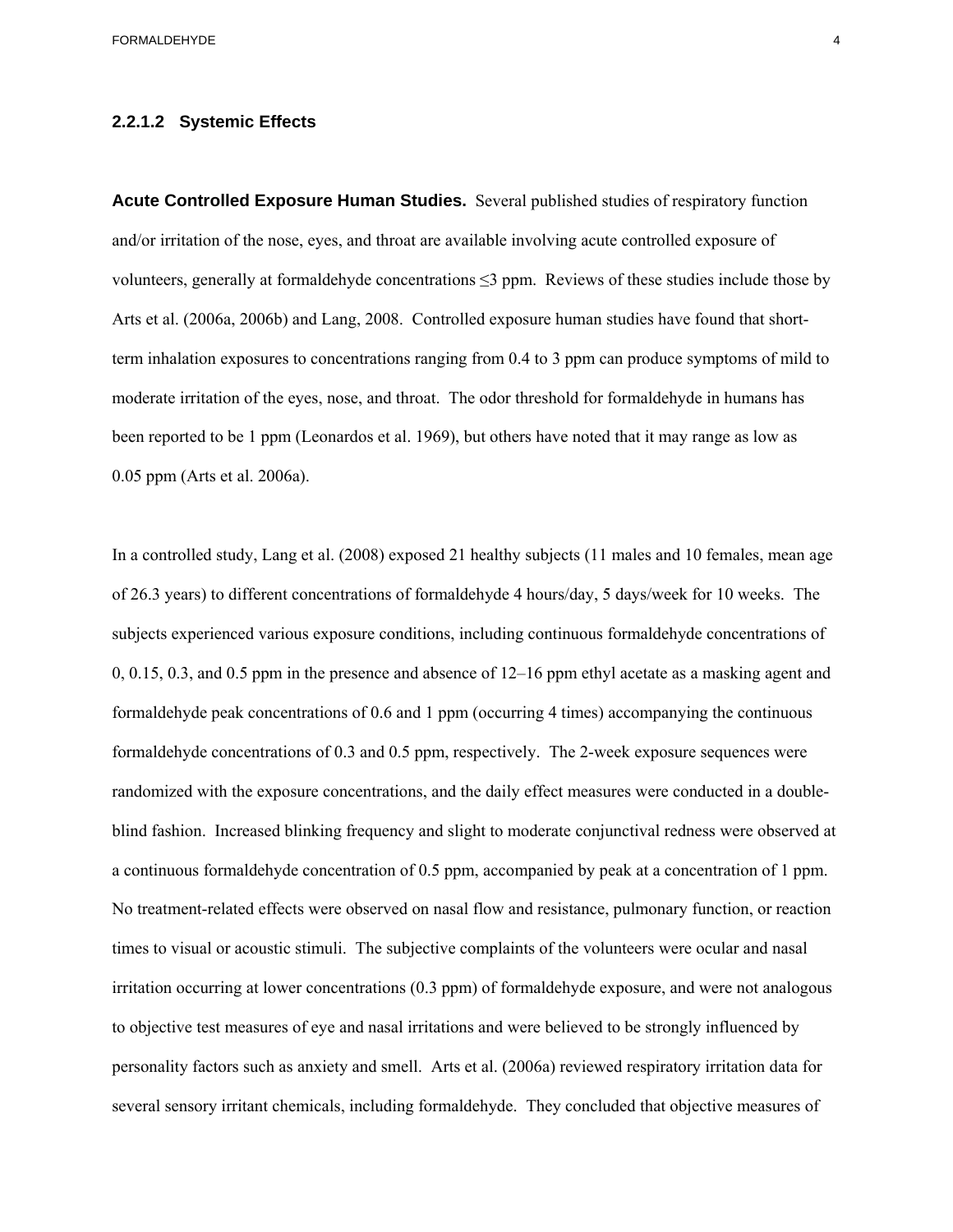<span id="page-10-0"></span>irritation often differed from subjective measures and were affected by the perception of odor intensity, exposure history, and individual bias related to knowledge of chemical effects (Arts et al. 2006a). Xu et al. (2002) exposed eight human subjects to 0, 1.65, 2.99, or 4.31 ppm formaldehyde through a pair of goggles (eyes-only exposure) for 5 minutes. Each formaldehyde concentration produced an increase in eye blinking. This effect was concentration-related and peaked at approximately 1 minute of exposure. In a controlled study no statistically significant effects were observed in lung function tests in 10 volunteers exposed to up to 2 ppm formaldehyde for 3 hours (Kulle et al. 1993). Furthermore, no statistically significant exposure-related effects on acute or subacute changes in lung function measurements were observed among 15 healthy subjects (Schachter et al. 1986) or 15 mild asthmatics (Witek et al. 1987) exposed in environmental chambers to formaldehyde from 0 to 2 ppm for 40 minutes. In similar studies, formaldehyde was administered in controlled environments at different concentrations, and no significant adverse effects were observed in 10 healthy subjects exposed up to 2 ppm for 3 hours (Kulle et al. 1987), or in 21 healthy subjects exposed to 0.5 ppm for 4 hours with a formaldehyde peak concentration of 1 ppm occurring once per hour (Lang et al. 2008). Similar results were reported by Ezratty et al. (2007), where 12 human subjects with allergic asthma exposed to 0 or 0.4 ppm formaldehyde for 1 hour showed no asthmatic response. Furthermore, Krakowiak et al. (1998) detected no adverse pulmonary effects in 10 formaldehyde-exposed textile or shoe manufacturing workers with purported bronchial asthma and 10 non-exposed healthy subjects exposed to 0.4 ppm for 2 hours.

**Acute Occupational Exposure Human Studies.** Inconsistent effects have also been found in numerous assessments of pulmonary function variables in formaldehyde-exposed workers during workday shifts. For example, Bracken et al. (1985) measured no significant changes in pulmonary function variables (FVC,  $FEV_1$ , and  $FEFR_{25-75}$ ) during a workshift in which 10 laboratory technicians were exposed to estimated average formaldehyde concentrations ranging from 0.106±0.02 to 0.269±0.05 ppm. Akbar-Khanzadeh et al. (1994) found no statistically significant differences in workshift changes in pulmonary function variables (FVC,  $FEV_1$ ,  $FEV_3$ , and  $FEFR_{25-75}$ ) in a group of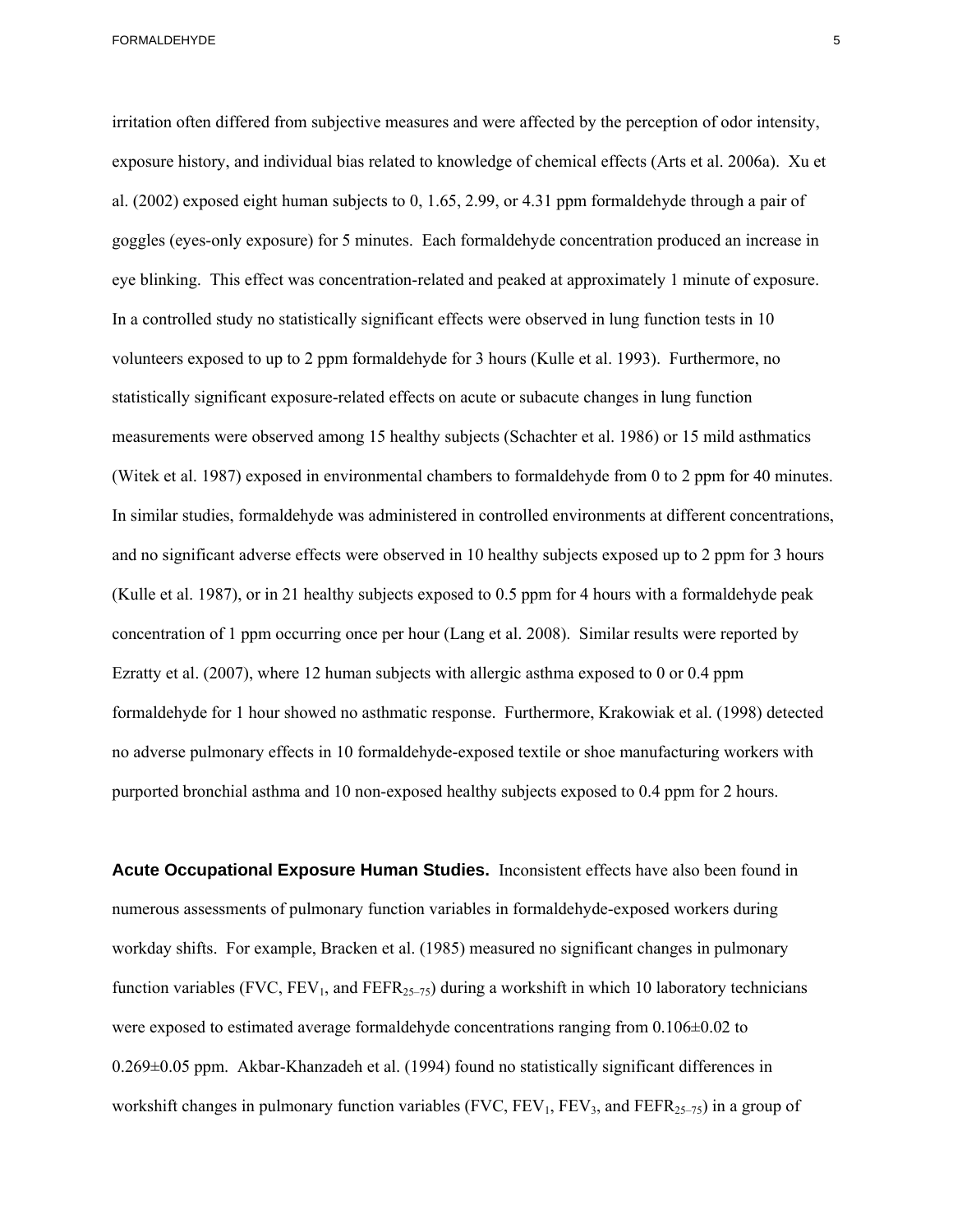<span id="page-11-0"></span> per ppm, as determined by multivariate modeling). Eye, nose, and throat irritations were the most 34 students exposed for 2-3-hour periods to an estimated time-weighted average (TWA) concentration of 1.24±0.61 ppm (range 0.07-2.94 ppm) in a gross anatomy laboratory, as compared to a non-exposed group of 12 subjects serving as controls. However, the exposed group showed an average 1.2% decline in  $FEV<sub>3</sub>$  during exposure, compared to a 1.3% increase in  $FEV<sub>3</sub>$  for the controls during a comparable period. In another group of 50 students exposed to formaldehyde-containing embalming fluid in a 3-hour gross anatomy laboratory and a control group of 36 non-exposed students in a 3-hour physiotherapy laboratory, pulmonary function variables increased during the 3-hour periods, but the average increases in  $FEV<sub>1</sub>$  and FEFR<sub>25–75</sub> for the exposed group (2.7 and 2.2%, respectively) were statistically significantly less than the average increases (5.2 and 9.3%, respectively) for the control group (Akbar-Khanzadeh and Mlynek 1997). Estimates of breathing zone formaldehyde concentrations in the anatomy laboratory ranged from 0.3 to 4.45 ppm, with a mean of  $1.88 \pm 0.96$  ppm. In both studies by Akbar-Khanzadeh and colleagues, eye and nose irritation were reported by >70% of exposed subjects. Kriebel et al. (2001) evaluated pulmonary function and respiratory symptoms in 38 anatomy students (9 men and 29 women, mean age 24.9 years) exposed to 1.1+0.56 ppm formaldehyde for 2.5 hours/week for 14 weeks. The highest shortterm exposure level was 10.91 ppm for a 12-minute interval. During the first 4 weeks of the exposure period, mean PEFR was slightly reduced immediately following a 2.5-hour formaldehyde exposure (-1% common symptoms reported. The intensity of reported symptoms also declined after 4 weeks, suggesting development of respiratory tolerance to formaldehyde exposure. Delfino et al. (2003) conducted a panel study of 22 asthmatic children (10–16 years old) living in a Los Angeles community with high traffic density. Children recorded daily symptoms and PEFR for 3 months. Formaldehyde concentrations were measured at a single central monitoring site. Although formaldehyde concentrations fluctuated only between 0.004 and 0.01 ppm, there was a significant relationship between daily fluctuations and reported symptoms. The adjusted odds ratio (OR) for bothersome or more severe asthma with an inter-quartile range (IQR) increase (0.003 ppm) in formaldehyde was 1.37 (95% CI 1.04–1.8), with a 1-day lag. There was no relationship with PEFR. A limitation of the study was the use of a central monitoring site as an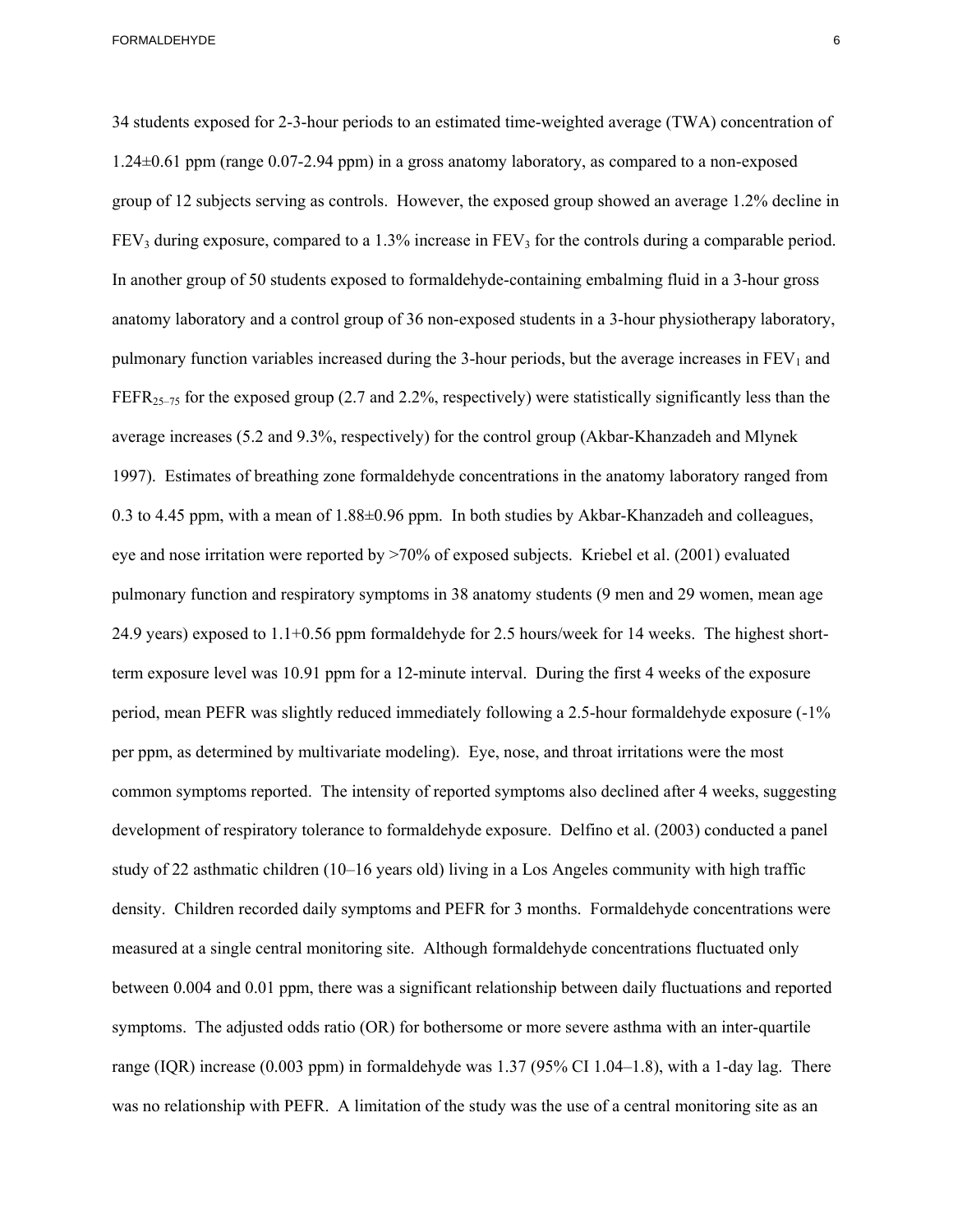indicator of exposure. For children, domestic concentrations are likely to be the main predictor of personal exposure to formaldehyde. Ambient air fluctuations in formaldehyde may have been an indicator of other chemicals (e.g., traffic-related pollutants).

 *Repeated Exposure Human Studies.* Studies of formaldehyde-exposed humans with repeated exposure under occupational, or residential conditions provide confirmatory evidence that formaldehyde can be irritating to the upper respiratory tract (Kim et al. 1999; Takahashi et al. 2007; Wei et al. 2007). Earlier studies provided limited evidence that pulmonary functions may be adversely affected by repeated exposure to formaldehyde (Alexandersson and Hedenstierna 1988, 1989; Bracken et al. 1985; Holness and Nethercott 1989; Horvath et al. 1988; Khamgaonkar and Fulare 1991; Kriebel et al. 1993; Krzyzanowski et al. 1990; Malaka and Kodama 1990).

Takahashi et al. (2007) surveyed 143 medical students exposed to 2.4±0.49 ppm formaldehyde (1.79– 3.78 ppm) for 15 hours/week for 2 months. Clinical symptoms included skin irritation (27%), eye soreness (68%), lacrimation (60%), eye fatigue (45%), rhinorrhea (38%), and throat irritation (43%). Students with a history of allergic rhinitis (31 of 143 students) complained of rhinorrhea and sneezing more often than students without a history of allergic rhinitis. One hundred sixty seven medical students exposed to formaldehyde from 0.16-9.2 ppm  $(0.194-11.245 \text{ mg/m}^3)$  during cadaver dissection practice revealed clinical symptoms that included eye soreness (92.8 %); lacrimation (74.9 %); headaches (51.5 %); and rhinorrhea (50.3 %) (Kim et al.1999). Wei et al. (2007) reported similar clinical symptoms in medical students exposed to a peak concentration of  $0.89 \text{ mg/m}^3 (0.72 \text{ ppm})$  of formaldehyde for 6-8 hours/day for 3 months. Takigawa et al. (2005) demonstrated that installation of ventilation fans to a gross anatomy laboratory reduced the median personal formaldehyde exposure from  $3.31 \text{ mg/m}^3$  (2.70) ppm) to 0.875 mg/m<sup>3</sup> to (0.715 ppm) and reduced the intensity of skin eczema and eye, nose, and throat irritation. Clinical findings of upper respiratory tract inflammation were reported in 12 of 29 (41%) workers exposed to a mean formaldehyde concentration of 0.87 mg/m<sup>3</sup> (0.71 ppm) -range 0.52–1.56 ppm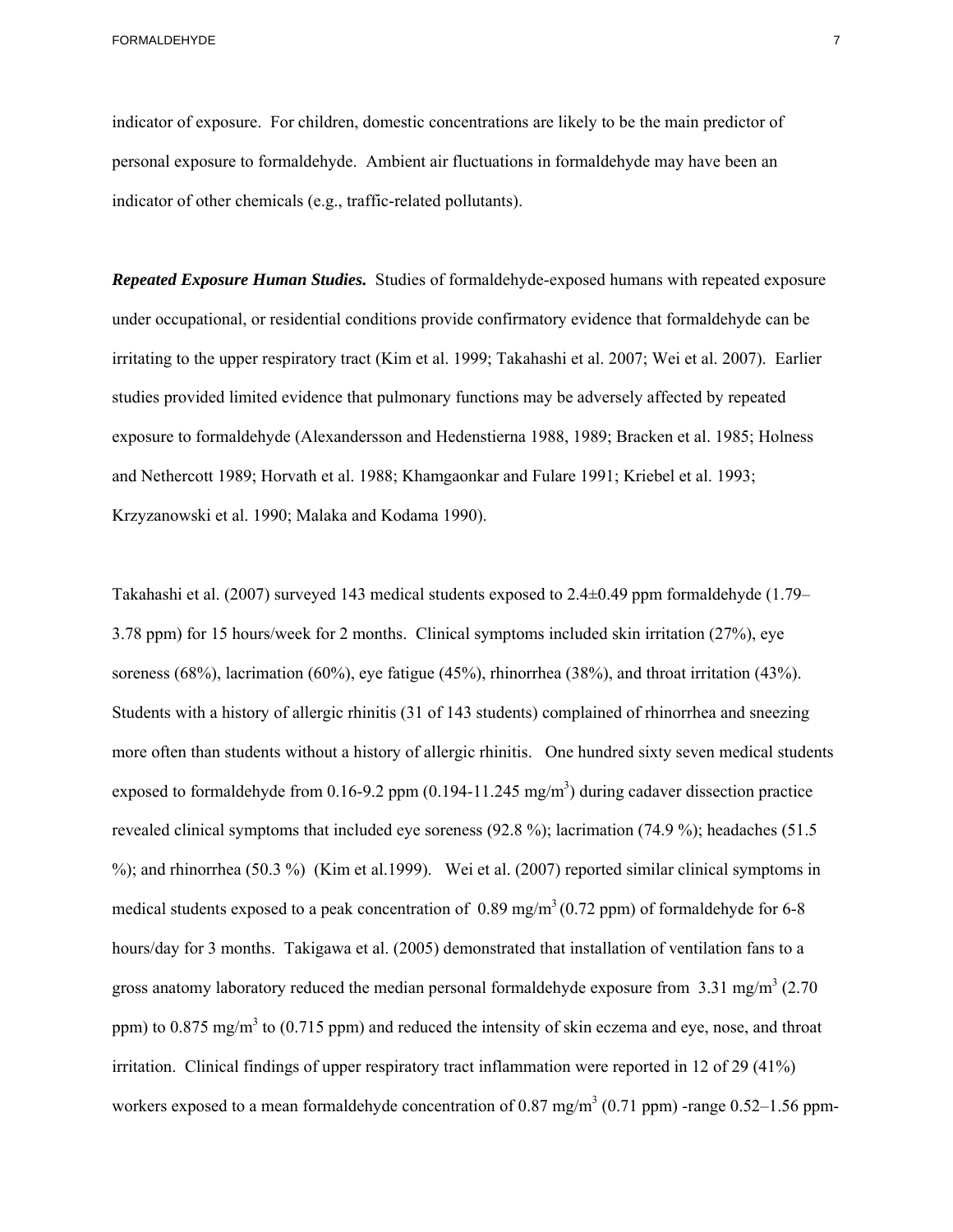or for a mean exposure duration of 12.7 years (Lyapina et al. 2004). The clinical observations included hypertrophy or atrophy of the upper respiratory mucous membranes, chronic pharyngitis, rhinitis, rhinosinusitis, and rhinopharyngitis. A history of frequent viral or bacterial inflammatory relapses of the upper respiratory tract was also reported in these formaldehyde-exposed workers.

Earlier, Holmstrom and Wilhelmsson (1988) examined respiratory symptoms and pathophysiolgical effects of workers exposed to formaldehyde and wood dust. Furthermore, Holmstrom et al. (1989) investigated histological changes in nasal tissue specimens from a group of 70 workers exposed to formaldehyde alone, and exposed to formaldehyde in combination with wood dust from a chemical plant that produced formaldehyde, and formaldehyde resins for impregnation of paper. Included in this study were 100 furniture factory workers working with particle board and glue components and a referent group of 36 office workers in the same village as the furniture factories (Holstrom et al. 1989c). The 36 office workers are referred to as a referent group, because they received low-level formaldehyde exposures. Mean durations of employment in the groups were 10.4 years (standard deviation [SD] 7.3, range 1-36 years) for the chemical workers, 9.0 years (SD 6.3, range 1–30 years) for the furniture workers, and 11.4 years (SD 5.4, range 4-18 years) for the referent group. Estimates of personal breathing zone air concentrations ranged from 0.04 to 0.4 ppm of formaldehyde (median 0.24±0.13 ppm) for the chemical workers, from 0.16 to 0.4 ppm (median 0.20 $\pm$ 0.04 ppm) for the furniture workers, and from 0.07 to 0.13 ppm in the late summer for the office workers, with a year-round office worker median reported as 0.07 ppm with no standard deviation. The mean wood dust concentration in the furniture factory was reported to have been between 0.81 ppm and 1.6 ppm  $(1 \text{ and } 2 \text{ mg/m}^3)$ . In the Holmstrom and Wilhelmsson (1988) study, three physical examinations were performed on each participant on separate days: (1) mucociliary clearance of indocyanine green and spirometry; (2) medical examination including rhinomanometry; and (3) olfactory (sensitivity) test using binary pyridine dilutions. There were no differences between groups in tobacco usage, and none of the participants were occupationally exposed to solvents. The symptoms questionnaire revealed that a significantly greater percentage of formaldehyde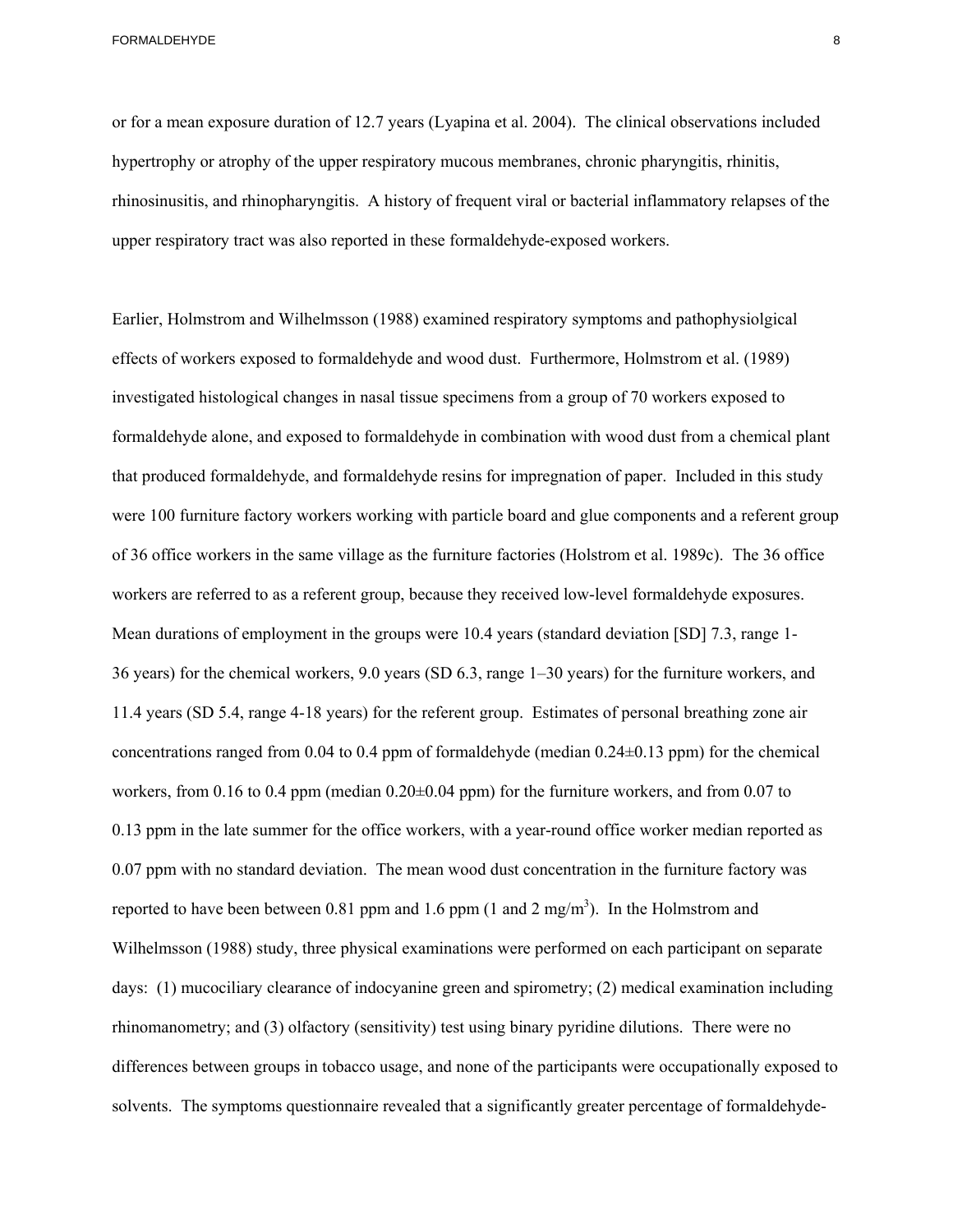and lower airway symptoms in the formaldehyde-exposed group were 4.3 and 3.0 years, respectively. exposed workers suffered from nasal discomfort (64 vs  $25\%$ ; p<0.001); eye discomfort (24 vs  $6\%$ ; p<0.05); lower airway discomfort (44 vs 14%; p<0.01); and frequent headache (24 vs 6%; p<0.05). Other specific symptoms (e.g., nasal obstruction, watery discharge) occurred more frequently in the formaldehyde-exposed group  $(p<0.05$ ; data not presented) than the other groups. The latencies for nasal During time away from work (e.g., weekends and vacations) symptoms improved in approximately 67% of the formaldehyde-exposed workers. Mucosal swelling was more pronounced in the formaldehydeexposed group in comparison to referents, as evidenced by a greater improvement in rhinomanometry values in response to administration of a decongestant. Mucociliary clearance was pathologically slow in 20% of formaldehyde-exposed workers, compared to  $35%$  of the referents ( $p<0.05$ ). In addition, formaldehyde-exposed workers suffered from a greater loss of smell compared to the referent group  $(p<0.01)$ . In spirometric tests, the formaldehyde-exposed group exhibited FVC values that were significantly lower than the expected values (4.979 vs. 5.556 L;  $p<0.001$ ). However, FEV was not affected by formaldehyde exposure. The results of rhinomanometry, spirometry, and olfactory tests indicated that the workers' symptoms did not become more severe with increasing duration of exposure (Holmstrom and Wilhelmsson, 1988).

The following studies of baseline pulmonary function variables (e.g.,  $FVC$ ,  $FEV_1$ ,  $FEFR_{25-75}$ ) have found no abnormal average values for groups of workers repeatedly exposed to formaldehyde or no statistically significant exposure-related differences compared to referent, non-exposed workers: (1) 10 laboratory technicians employed for an average 7.7 years in workplaces with estimated mean concentrations ranging from  $0.106\pm0.2$  to  $0.269\pm0.05$  ppm (Bracken et al. 1985); (2) 109 particleboard workers employed for an average 10.3 years (range <1–20 years) in a plant with estimated TWA concentrations ranging from 0.17 to 2.93 ppm (mean 0.69 ppm) (Horvath et al. 1988; (3) 64 embalmers (embalming for an average of 10 years) and 12 embalming apprentices (employed <1 year) estimated to have been exposed to formaldehyde concentrations ranging from 0.08- 0.81 ppm (mean  $0.36\pm0.19$  ppm) (Holness and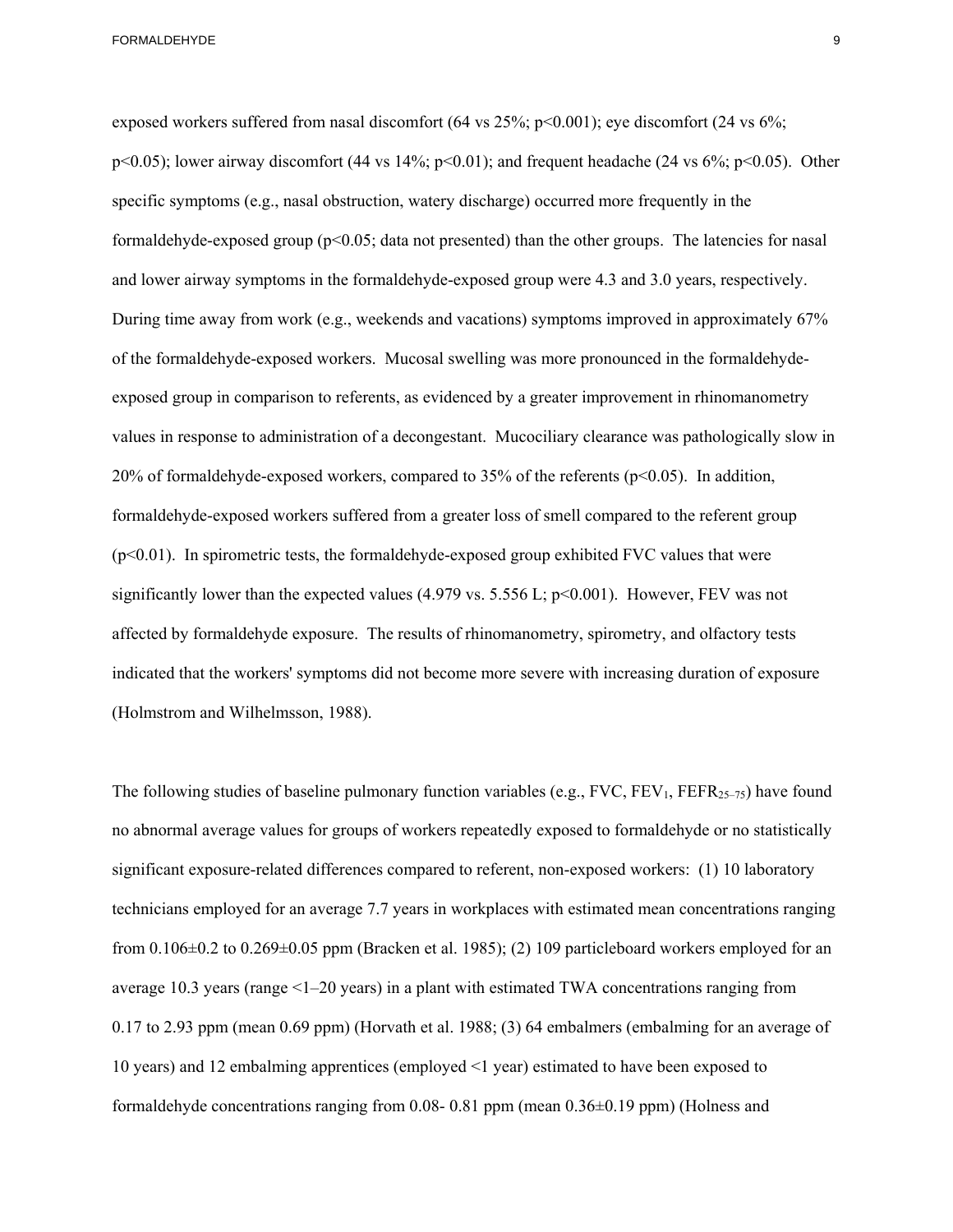Nethercott 1989); and (4) 16 health professional working in a pathology laboratory for  $>4$  years (formaldehyde concentrations were not reported) (Ostojic et al. 2006).

symptoms was found (Fransman et al. 2003). Mean values of FVC, FEV<sub>1</sub>/FVC, and maximum expiratory Fransman et al. (2003) conducted a study of respiratory symptom prevalence in 112 plywood workers employed for an average duration of 4.7±3.5 years. Measured formaldehyde exposure levels ranged from 0.008- 0.6 ppm  $(0.01-0.74 \text{ mg/m}^3)$ . The geometric mean concentration of inhalable dust was 0.57 ppm  $(0.7±1.9$  mg/m<sup>3</sup>). Personal exposure concentrations of bacterial endotoxin, abietic acid, α-pinene, β-pinene, and δ-carene were also measured. Reported attacks of shortness of breath with wheezing in the past 12 months were increased in plywood workers employed for >6.5 years (34.2%) compared to the general population (15%, n=415) (adjusted OR 2.6, 95% confidence interval [CI] 1.1–5.8). Reports of being awakened by shortness of breath were also increased in these workers (23.1%) compared to the general population (8.7%) (adjusted OR 3.8, 95% CI 1.4–10). Eleven workers with high exposure to formaldehyde reported more respiratory symptoms (36.4% woken with shortness of breath) than workers with low exposure (n=38, 7.9%) (adjusted OR 9.5, 95% CI 1.2–74.7). However, these findings should be interpreted with caution due to the small number of workers assigned to these exposure categories and the potential for exposure misclassification due to the small number of personal exposure measurements obtained for analysis (n=22). No clear association between the measured concentrations of inhalable dust bacterial endotoxin, abietic acid, α-pinene, β-pinene, and δ-carene and the prevalence of respiratory flow rate were significantly lower in a group of 37 anatomy and histopathology workers compared to values for a control group of 37 non-exposed workers from the same college (FVC 2.18 vs. 2.63 L; FEV1/FVC 0.607 vs. 0.787; flow rate 1.55 vs. 2.71 L/second) (Khamgaonkar and Fulare 1991). Employment durations were not reported in this study, but estimated formaldehyde air concentrations ranged from 0.036 - 2.27 ppm (mean  $1.0\pm 0.55$  ppm) in the anatomy and histopathology workplaces compared to 0-0.52 ppm (mean  $0.1\pm0.11$  ppm) in the control workplaces. The investigators suggested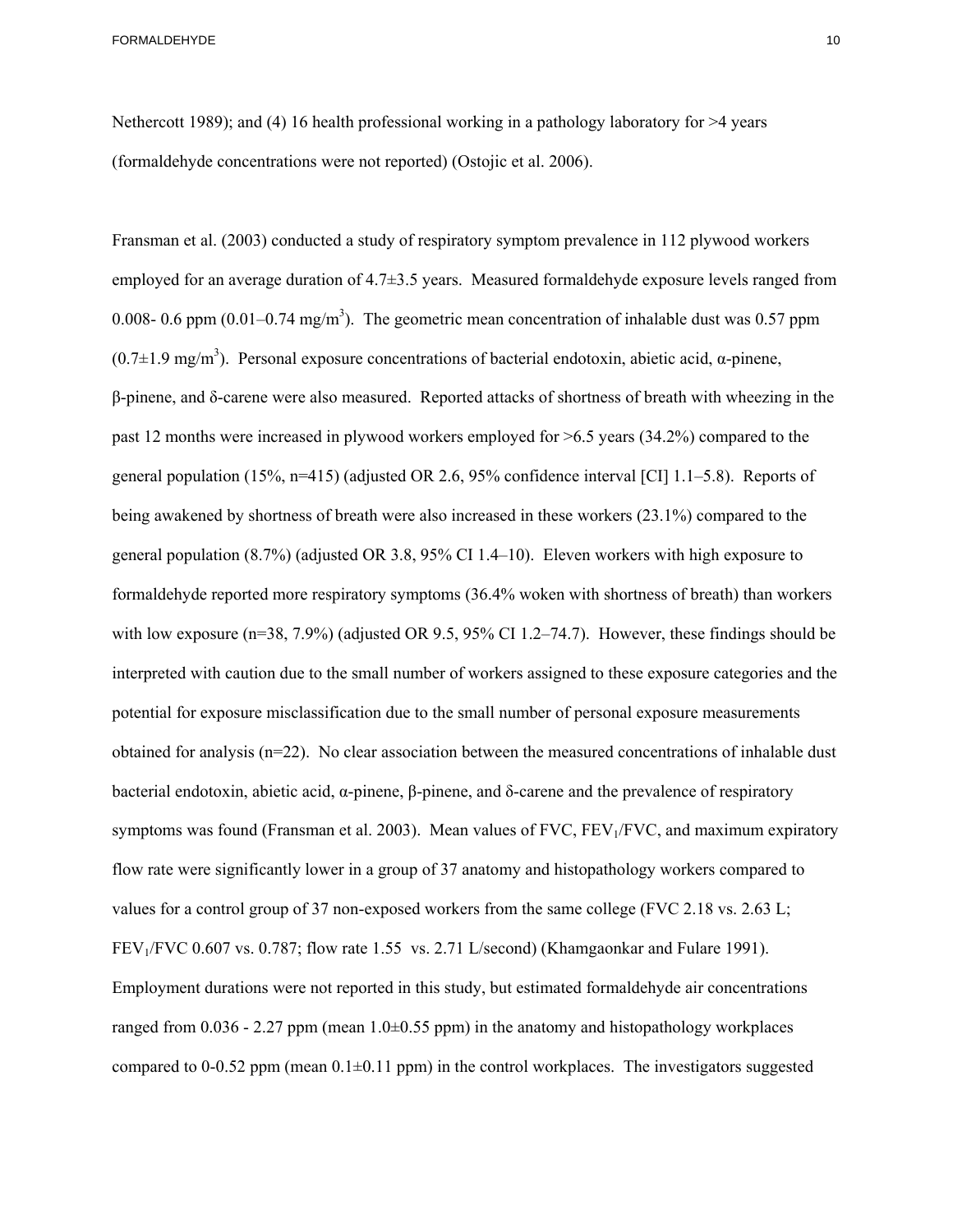that the apparent bronchoconstrictor effect of formaldehyde was due either to a direct effect of formaldehyde, or to a reflex response caused by irritation of the nose and throat.

Similarly, Pourmahabadian et al. (2006) reported that FVC and  $FEV<sub>1</sub>$  were reduced by 18 and 21%, respectively, in 124 pathology laboratory workers exposed to formaldehyde compared to an unexposed hospital staff (post-shift measurements). Pre-shift measurements of FVC and  $FEV<sub>1</sub>$  were also decreased by 14 and 16%, respectively. The differences between pre- and post-shift measurements were greatest for pathology workers than for the staff working in the surgery and endoscopy departments. Formaldehyde exposure concentrations were not directly measured for this study. However, formaldehyde measurements from seven other area hospitals suggested that concentrations in pathology laboratories were higher than other hospital departments. Formaldehyde-exposed workers reported asthma symptoms and signs of eye and nasal irritation (Pourmahabadian et al. 2006).

Mean baseline PEFR declined by about 2% over a 10-week period in a group of 24 physical therapy students who dissected cadavers for 3-hour periods per week (Kriebel et al. 1993). Estimates of breathing zone formaldehyde concentrations ranged from 0.49 - 0.93 ppm (geometric mean 0.73±1.22 ppm). PEFR was the only pulmonary function variable measured in this study, and it was measured before and after each exposure period. Post-exposure PEFR means were 1-3% lower than pre-exposure PEFR means during the first 4 weeks, but this difference was not apparent during the last 6 weeks. Fourteen weeks after the end of the 10-week period, the mean PEFR for the group returned to the pre-exposure baseline value. Similar findings were reported in a more recent study of 38 students exposed to  $1.1\pm0.56$  ppm formaldehyde for 2.5 hours/week for 14 weeks (Kriebel et al. 2001). The highest short-term exposure level for this group was 10.91 ppm for a 12-minute interval. During the first 4 weeks of the exposure period, mean PEFR was slightly reduced immediately following a 2.5-hour formaldehyde exposure (-1% per ppm determined by multivariate modeling). No difference in PEFR was observed during the last 10 weeks of the exposure period.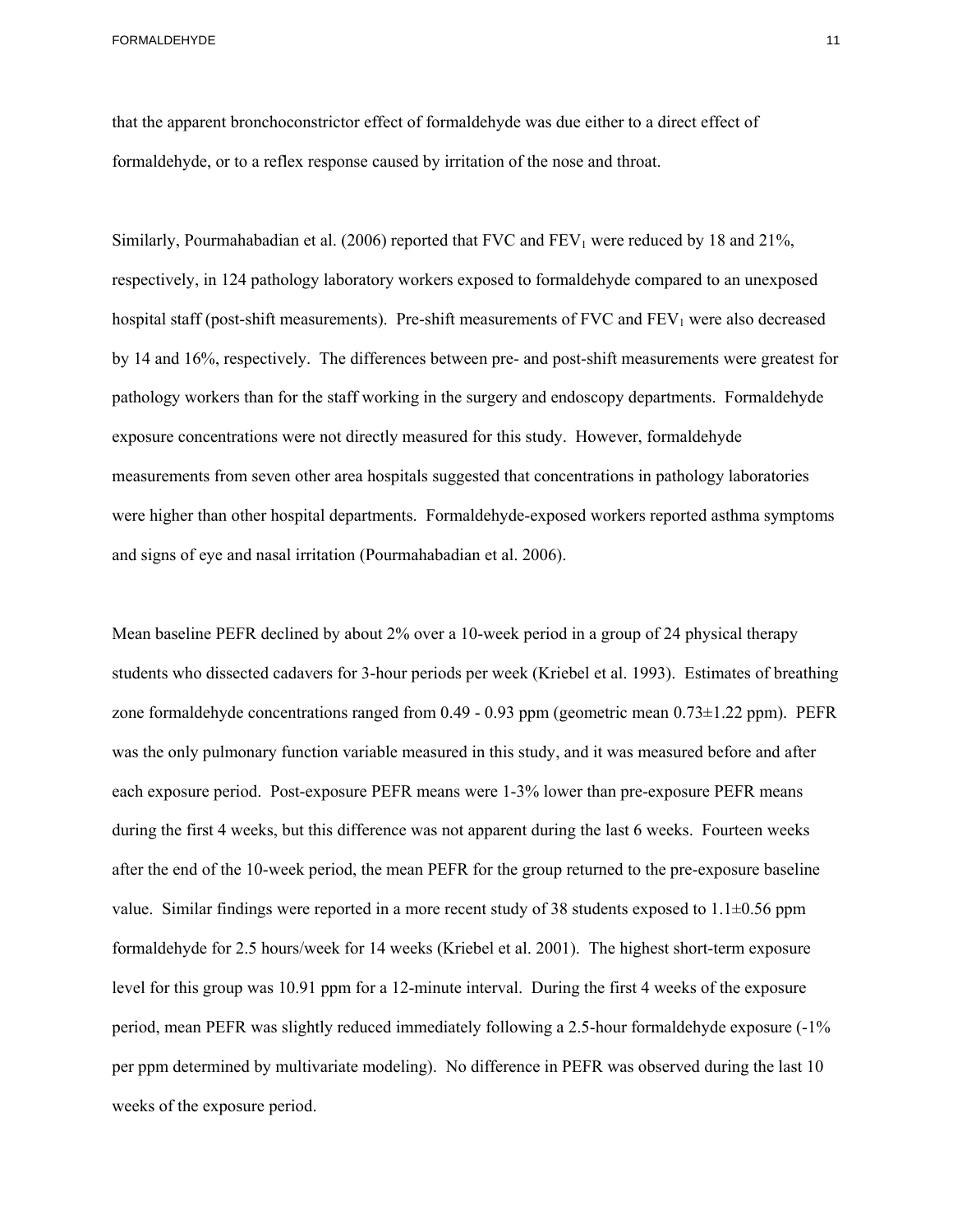Mild nasal epithelial lesions observed in formaldehyde-exposed workers have been observed consistently across four studies (Ballarin et al. 1992; Boysen et al. 1990; Edling et al. 1988; Holmstrom et al. 1989), and the lesions do not appear to be confounded by exposure to wood dust (see Edling et al. 1988; Holmstrom et al. 1989). Furthermore, these studies are consistent with results from animal toxicity, pharmacokinetic, and anatomical airflow studies indicating that at concentrations  $\leq 1$  ppm, inhaled formaldehyde gas does not reach lower regions of the respiratory tract.

Franklin et al. (2000) reported that residential formaldehyde concentrations of >0.05 ppm did not affect pulmonary function variables (FVC or  $FEV_1$ ) in healthy children (n=224, 6-13 years old). Nitric oxide exhalation was increased in children exposed to >0.05 ppm formaldehyde compared to children exposed to <0.05 ppm. This effect may represent a subclinical inflammatory response in the airways of healthy children. No concentration range or upper concentration limit was provided for exposed children in this study.

The formaldehyde/asthma hypothesis was investigated in young children from 6 months to 3 years of age in a population-based control study at an Australian hospital (n=88, mean age 25 months) involving agematched controls (n=104). Although the diagnosis of asthma in this age group was difficult, each of the cases had an episode of acute wheeze sufficient to be treated at the emergency department of the hospital. Passive residential sampling for formaldehyde was performed in both winter and summer months. The association between formaldehyde exposure and asthma in children was tested by including formaldehyde as a categorical or continuous variable in multivariate linear regression models. The model was adjusted for known asthma risk factors and other confounding variables. The investigators concluded that children who are exposed to indoor air formaldehyde concentrations  $> 0.049$  ppm (60  $\mu$ g/m<sup>3</sup>) are 39% more likely to have an asthmatic attack than children not exposed to such levels (Rumchev et al. 2002).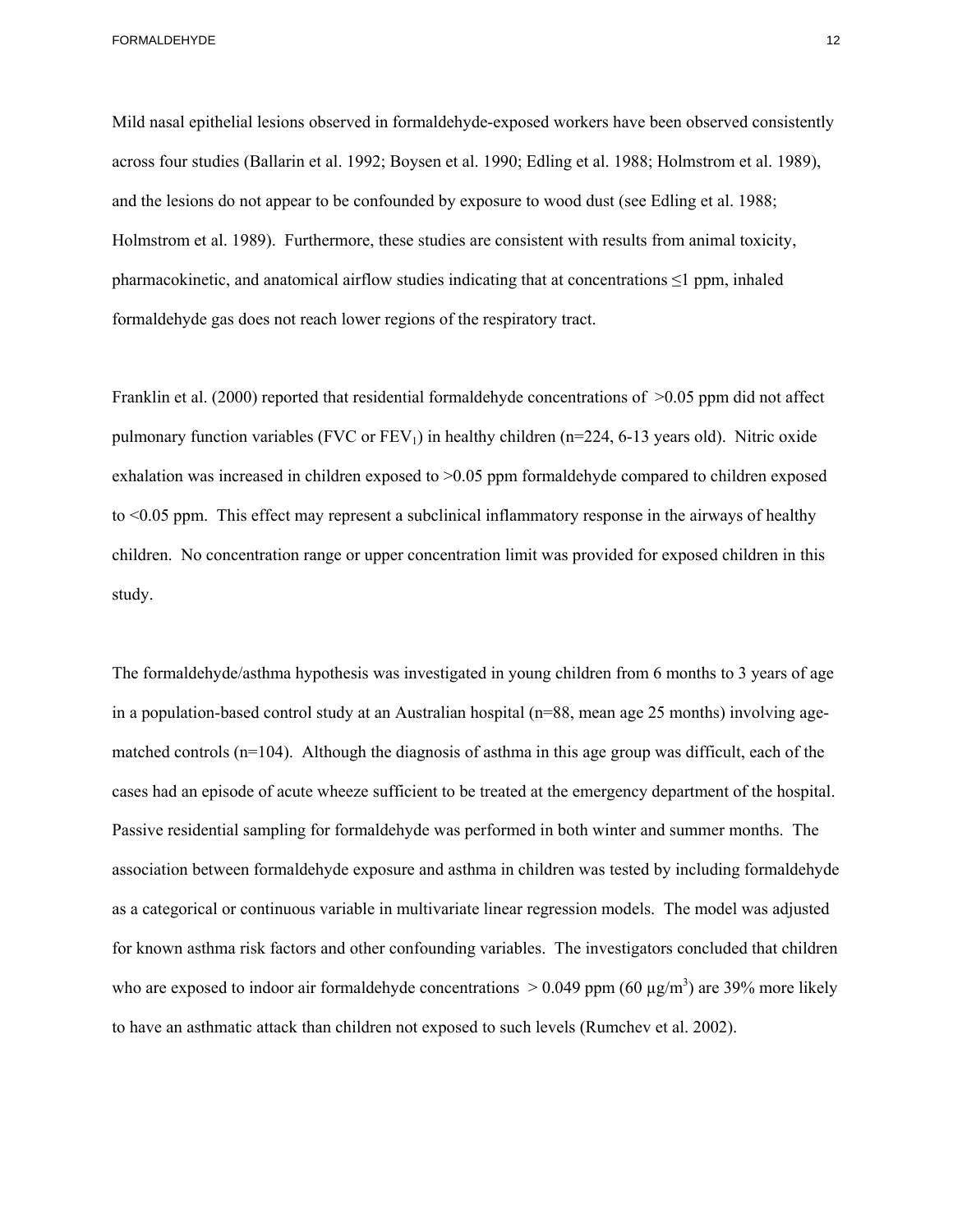Venn et al. (2003) performed a similar case-control study of 193 children between the ages of 9 and 11 with persistent wheezing, and 223 healthy controls. Indoor air samples were collected in the homes from the kitchen, living room and the child's bedroom. There were no differences in formaldehyde concentrations in homes between the cases and controls. The investigators concluded that domestic volatile organic compounds are not a primary determinant of risk of severity of childhood wheezing, but formaldehyde exposure may enhance the symptoms severity, and the risk of wheezing was increased by dampness (on a four category scale of % wood moisture equivalent). The investigators also concluded that wheezing was more frequent among the cases at night due to formaldehyde exposure and dampness with an OR 1.45 (1.06 to 1.98) and 1.97 (1.0 to 3.53), respectively (Venn et al. 2003).

 formaldehyde air levels were reported in this study. Garrett et al. (1999) conducted a cross-sectional survey of 80 homes in Australia. The survey included a total of 148 children, 53 of whom were reported to be asthmatic. The children in this study were between 7 and 14 years of age. Passive residential sampling for formaldehyde was performed four times between March 1994 and February 1995 (median 0.0126 ppm, maximum 0.111 ppm). An association between exposure to indoor formaldehyde and atopy was observed. However, no significant increase was observed between the adjusted risk of asthma or respiratory symptoms and increasing formaldehyde concentration. The authors suggested that low-level exposure to indoor formaldehyde may provide an increased risk of allergic sensitization to common aeoroallergens in young children (Garrett et al. 19991). In another cross-sectional case-control study, Tavernier et al. (2006) investigated the home environment of 105 asthmatic children between 4 and 7 years of age, and 95 healthy controls. There were no differences in formaldehyde residential air concentrations between cases and controls. No analyses were conducted within the asthmatic group. Furthermore, Jaakkola et al. (2004) reported an association between the presence of particle board in homes and asthma-like symptoms in children. No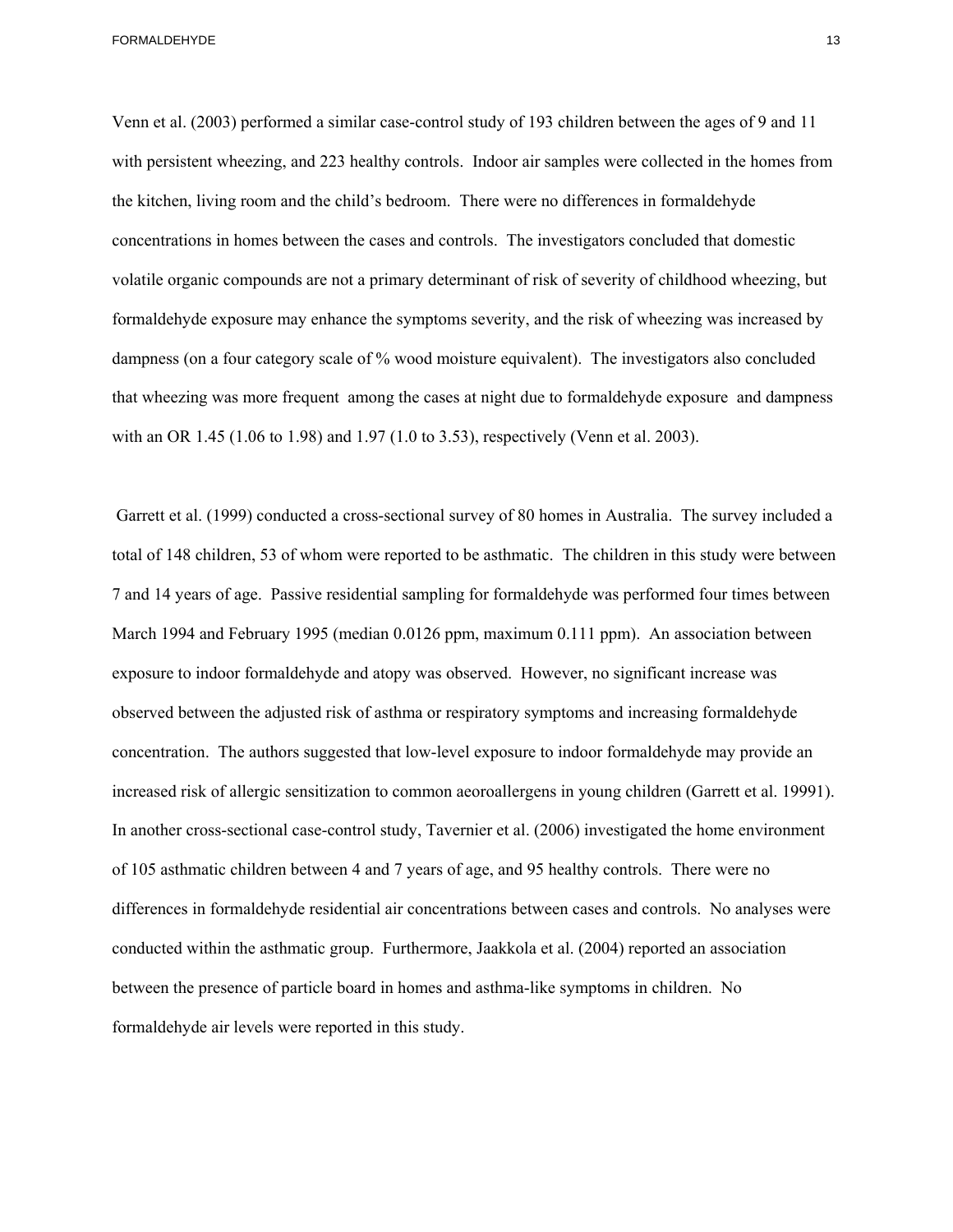Recently, McGwin et al. (2010) conducted a meta-analysis of seven peer reviewed studies that compared formaldehyde exposure in children with and without asthma. They calculated summary ORs employing either the fixed, or random effects model and found a significant association between formaldehyde exposure and childhood asthma. For each  $10 \mu g/m^3$  unit increase in formaldehyde, the asthma risk was 1.03 (95% CI: 1.02 – 1.04) by use of the fixed effects model, whereas the random effects model reported a higher OR (OR= 1.17; 95% CI: 1.02–1.04). The authors also reported a list of limitations found in their analysis of these studies. These limitations included selection bias, self-reported information, seasonal variations in formaldehyde measurements in indoor air, and the fact that some studies reported adjusted estimates, whereas others did not. However, subject to these limitations, the authors suggested that there is a positive association between indoor inhalation of formaldehyde and induction of asthma in children. Moreover, they suggested that further epidemiological investigations of the formaldehyde/asthma hypothesis in children are necessary (McGwin et al. 2010).

*Acute Inhalation Animal Studies.* Animal studies have shown evidence and confirmed that the upper respiratory tract is a critical target for inhaled formaldehyde and that exposure-response relationships for upper respiratory tract irritation and epithelial damage exist in several species. Acute animal studies have also shown that inhaled formaldehyde at certain exposure concentrations damages epithelial tissue in specific regions of the upper respiratory tract in rats, mice, and monkeys (Ohisuka et al. 2003; Thomas et al. 2007) and that formaldehyde is a more potent sensory irritant in mice (Nielsen et al. 1999) than in rats (Chang et al. 1983).

Ohtsuka et al. (2003) found strain differences in the upper respiratory toxicity of rats exposed to 15 ppm– 20 ppm formaldehyde 3 hours/day for 5 days. The incidence and severity of clinical signs (i.e., abnormal respiration, nasal discharge, and sneezing) and the nature and extent of histopathological changes (i.e., degeneration, desquamation, and neutrophil invasion) were greater in F-344 rats than in Brown Norway rats.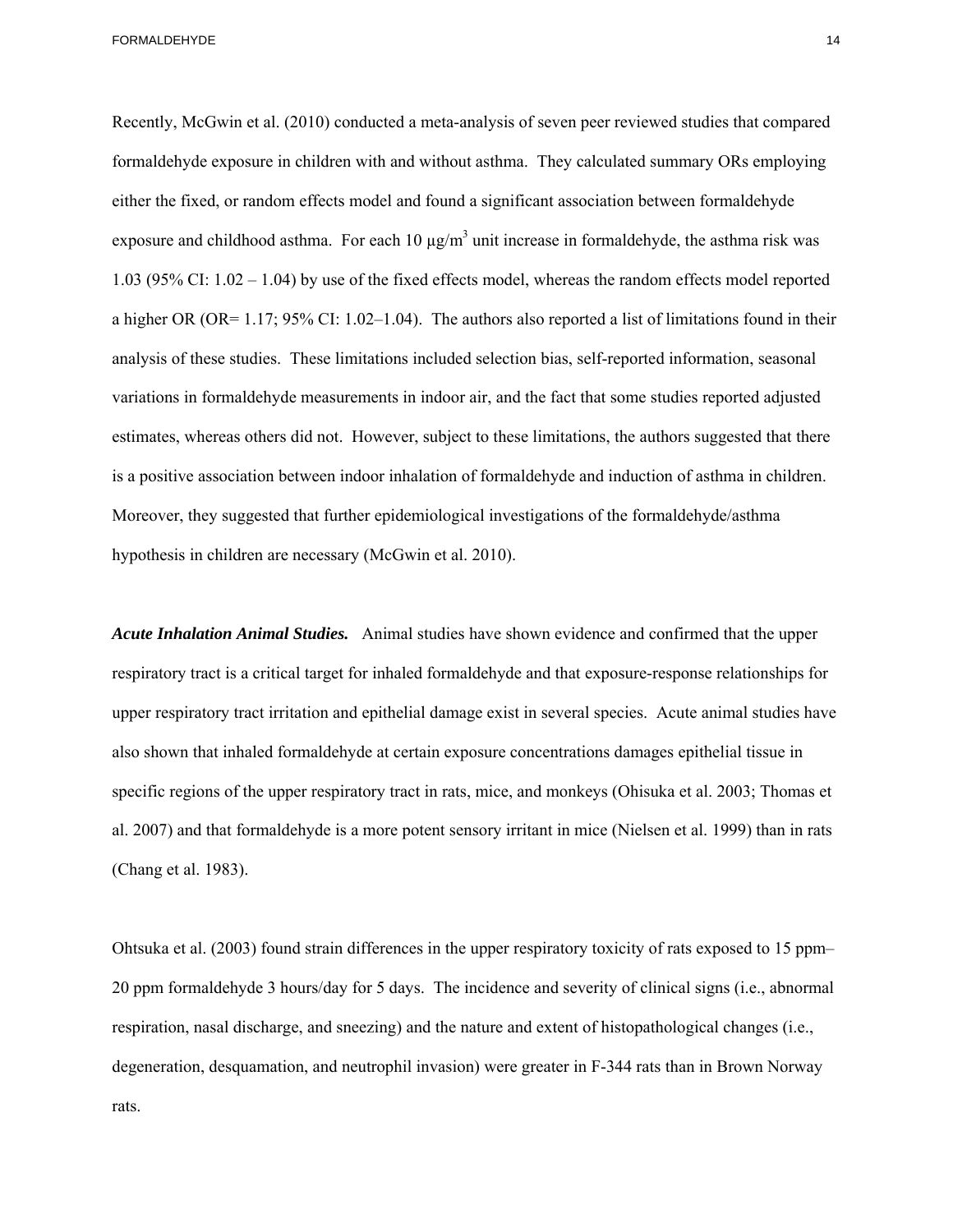to 10 ppm (Mautz, 2003). Increased epithelial cell proliferation was observed in the nasal epithelium but not in the lung parenchyma of rats exposed to10 ppm of formaldehyde for 3 hours during exercise or at rest (Mautz 2003). In this study, formaldehyde exposure also induced degenerative proliferation in the tracheal epithelium during exercise. These results indicate that very limited amounts of formaldehyde reach the lungs with exposure

**Intermediate Inhalation Animal Studies.** Results from intermediate-duration inhalation studies with rats (Ozen et al. 2003), Rhesus monkeys (Monticello 1989), Cynomolgus monkeys (Rusch et al. 1983), mice (Maronpot et al. 1986), and hamsters (Rusch et al. 1983) indicate that the nasal epithelium is the most sensitive target of inhaled formaldehyde.

Ozen et al. (2003) exposed groups of male Wistar rats to 0, 5, or 10 ppm formaldehyde 8 hours/day, 5 days/week for 4 or 13 weeks. Rats from all exposure groups experienced unsteady breathing, increased nose cleaning, excessive licking, frequent sneezing, and nasal mucosal hemorrhages. Trace element levels of zinc and iron were altered in lung tissue from formaldehyde-exposed rats. However, the significance of these changes is not known, because measures of pulmonary function or lung histopathology were not evaluated.

exposed to 2.6 or 4.6 ppm of formaldehyde 10 minutes/day, 7 days/week for 90 days (Pitten et al. 2000). No treatment-related histopathological changes to the lungs or trachea were observed in female C3H/He mice exposed to 0.08, 0.4, or 2 ppm formaldehyde 16 hours/day, 5 days/week for 12 weeks (Fujimaki et al. 2004, 2005). Similarly, no histopathological changes were observed in male and female Wistar rats Nasal cavity tissues were not examined in these studies, and clinical signs of nasal or eye irritation were not reported.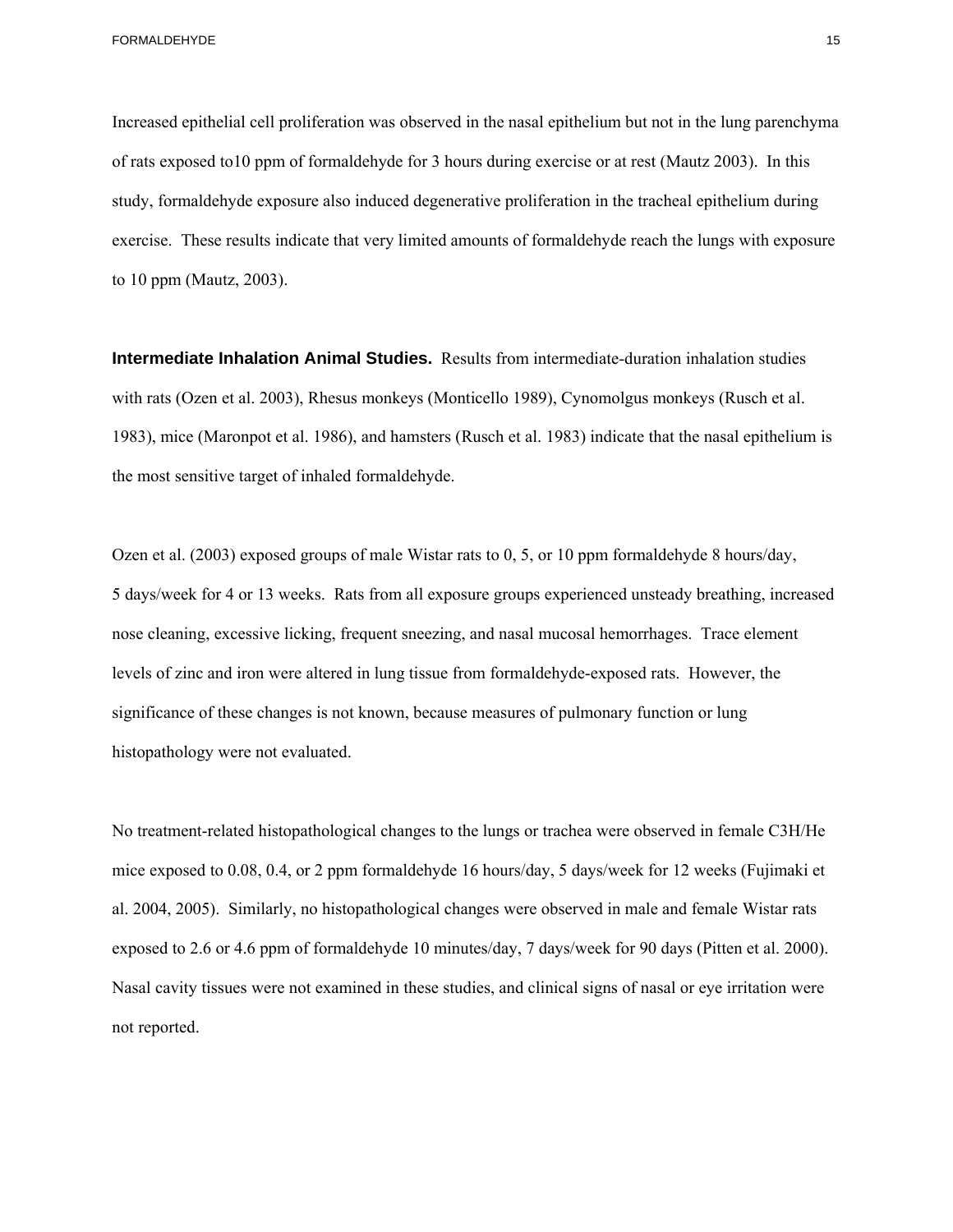No histological evidence of adverse effects on cardiovascular tissues was found in an acute study of rats exposed up to 5.4 ppm formaldehyde 2 hours/day for 10 days (Malek et al. 2003c). Gulec et al. (2006b) suggested that formaldehyde inhalation may produce oxidative stress in the heart (0, 10, or 20 ppm formaldehyde, 8 hours/day, 5 days/week for 4 or 13 weeks). However, increased superoxide dismutase activity appears to prevent elevated lipid peroxidation from occurring.

**Hematological Effects.** Petushok (2000) found evidence of lipid peroxidation-i.e., increased thiobarbituric acid reactive substances and catalase activity-in the blood of rats exposed to 8 ppm (10  $mg/m<sup>3</sup>$ ) of formaldehyde for 7 hours/day for 5 days. No changes in glutathione levels, glutathione reductase activity, or glutathione peroxidase activity were observed.

**Musculoskeletal Effects.** No histopathological changes were reported in skeletal muscle of rats exposed to formaldehyde up to 5.4 ppm for 2 hours/day for 10 consecutive days (Malek et al. 2003c). Several investigators have studied the potential of formaldehyde to produce oxidative stress in the liver of animals (Petushok 2000; Kum et al. 2007; Sogut et al. 2004). Petushok (2000) showed evidence of lipid peroxidation (increased thiobarbituric acid reactive substances and catalase activity) in the liver of rats exposed to 8 ppm (10 mg/m<sup>3</sup>) 7 hours/day for 5 days. Glutathione levels and glutathione reductase activity were increased, but the activity of glutathione peroxidase was similar to that of controls. Kum et al. (2007) reported no changes in liver weight or liver biochemistry parameters (superoxide dismutase and catalase activities and glutathione and malondialdehyde levels) in adult rats exposed to 6 ppm formaldehyde 8 hours/day for 6 weeks. An increase in liver weight (18%) and a decrease in liver superoxide dismutase activity were observed in 4-week-old rats from this study (6 ppm formaldehyde, 8 hours/day for 6 weeks). Decreases in absolute liver weight and altered liver biochemistry parameters were observed for developing rats under the same exposure conditions. The investigators suggested that the decrease in liver weight is likely related to the observed decrease in body weight seen in these groups (relative liver weight was not reported). Catalase activity and malondialdehyde levels were increased in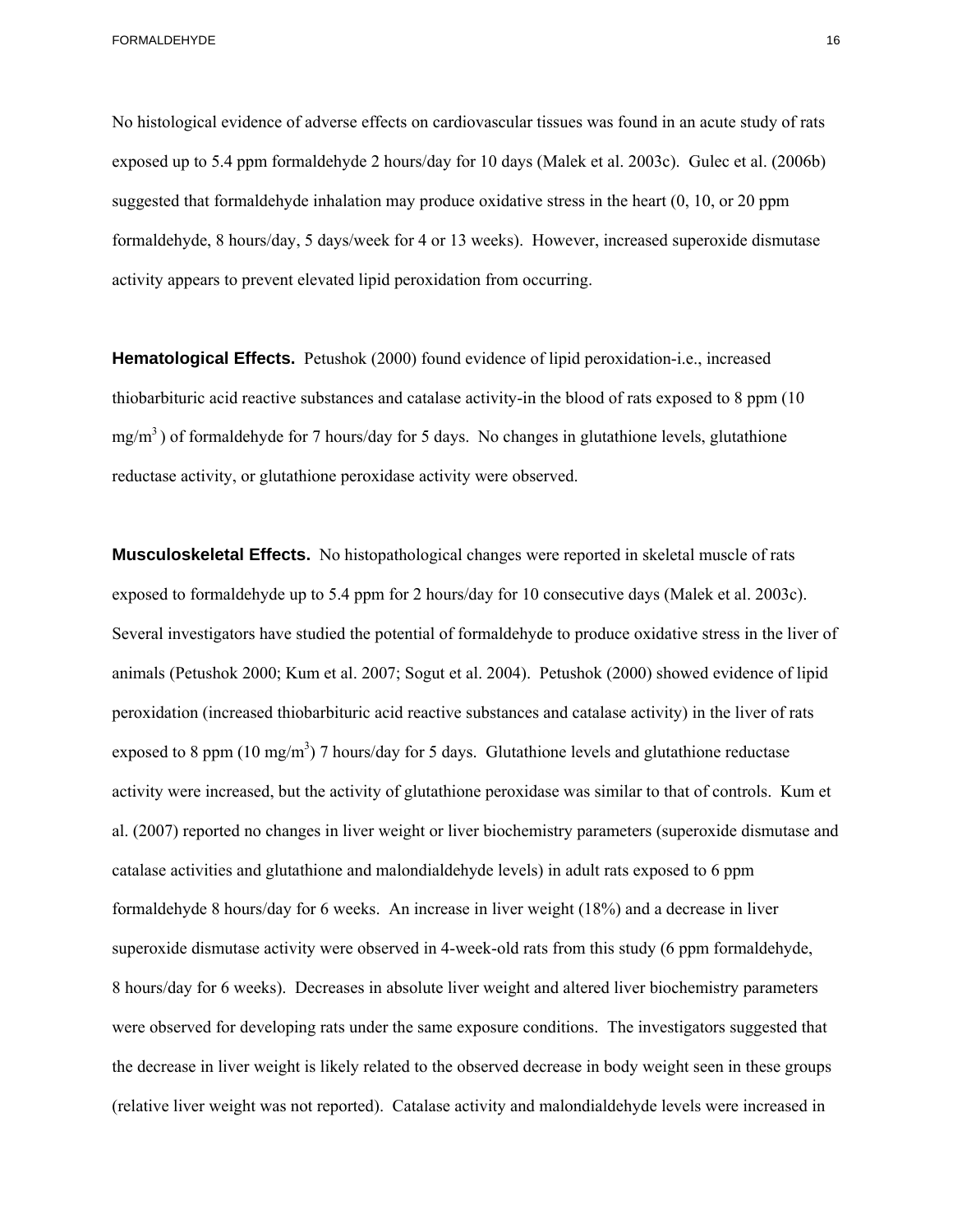prenatally exposed rats. However, glutathione levels were reduced in rats exposed during the postnatal period. These results suggested that oxidative stress may result from formaldehyde exposure in the developing rat liver. However, no histopathological examination of the liver was performed for this study. Sogut et al. (2004) also suggested that hepatic oxidative stress may result from formaldehyde inhalation in rats. Glutathione levels were decreased in liver homogenates from rats exposed to 10 or 20 ppm formaldehyde 8 hours/day, 5 days/week for 4 weeks. Xanthine oxidase activity was also decreased, but only at the higher concentration of formaldehyde (20 ppm). Malondialdehyde levels, nitric oxide concentrations, and myeloperoxidase activity in rat liver were not altered by formaldehyde inhalation for 4 weeks (Sogurt et al. 2004).

No histological liver changes were found in rats exposed to up to 5.4 ppm, 2 hours/day for 10 days (Malek et al. 2003c) or 4.6 ppm, 10 minutes/day, 7 days/weeks for 90 days (Pitten et al. 2000). Mild infiltration of mononuclear cells into the portal space, hepatocellular regeneration in the periportal area, and dilation and congestion of sinusoids and centrilobular veins were observed in the liver of rats exposed to 1.5 ppm formaldehyde for 18 weeks in the use of three different exposure scenarios (4 hours/day for 4 days/week, 2 hours/day for 4 days/week, or 2 hours/day for 2 days/week) (Fazeli et al. 2006). No evidence of necrosis was found. The frequency and daily duration of exposure were not related to the nature or severity of histologic changes in the liver. The weight of available evidence suggests that airborne formaldehyde may produce toxic effects on the liver only at high concentrations that may exceed metabolic and binding capacities in the respiratory tract.

**Renal Effects.** No evidence from histological examinations, or blood chemistry monitoring for formaldehyde-induced kidney effects has been found in acute-or intermediate-duration inhalation studies with animals (rats, Rhesus monkeys, or mice) (Malek et al. 2003c; Pitten et al. 2000), or in chronic inhalation studies with rats and mice (Kamata et al. 1997; Kerns et al. 1983). Kum et al. (2007) found that the serum urea concentration was increased in rats exposed to 6 ppm formaldehyde 8 hours/day for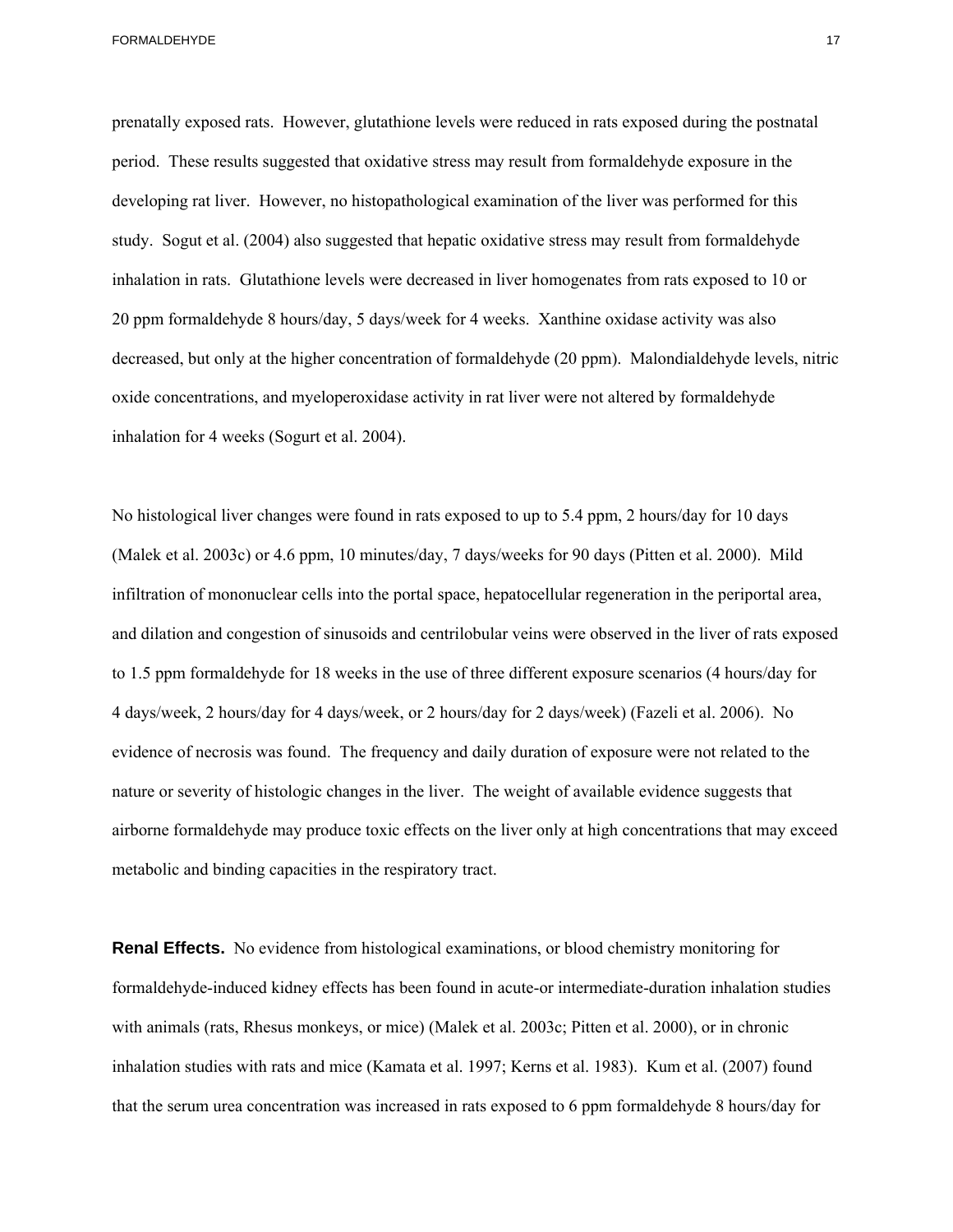6 weeks, and no changes were observed in serum protein, albumin, or creatinine in comparison to control animals. Kidney weight and biochemistry parameters (superoxide dismutase and catalase activities and glutathione and malondialdehyde levels) were also similar to control animals (Kum et al. 2007).

**Endocrine Effects.** No human studies were located in the literature regarding inhalation exposure to formaldehyde and adverse endocrine effects. Furthermore, there is no evidence from histological examinations, or organ weight measurements for formaldehyde-induced effects on endocrine organs (e.g., pancreas, pituitary, adrenals, thyroid) in acute, or intermediate-duration inhalation studies with rats, mice, or Rhesus monkeys (Appelman et al. 1988; Malek et al. 2003c; Pitten et al. 2000; Woutersen et al. 1987), or in chronic inhalation studies with rats or mice (Kamata et al. 1997; Kerns et al. 1983).

Sorg et al. (2001) reported that exposure of rats to 0.7 or 2.4 ppm formaldehyde, 1 hour/day, 5 days/week for 4 weeks increased basal corticosterone levels in the serum. Exposure of female mice to 0.08, 0.4, and 2 ppm formaldehyde, 16 hours/day, 5 days/week for 12 weeks produced increases in the number of corticotrophin-releasing hormone-immunoreactive neurons in the hypothalamus. This effect was observed at exposure levels of 0.4 and 2 ppm formaldehyde. Similarly, increases in adrenocorticotropin hormone-immunoreactive cells in the anterior pituitary gland were observed in mice exposed to formaldehyde at 0.08, 0.4, and 2 ppm (Sari et al. 2004). An increase in adrenocorticotropin hormone mRNA levels was also seen in the pituitary gland. It was indicated that this upregulation of the hypothalamus-pituitary-adrenal pathway is not clearly adverse and may represent an adaptive response to formaldehyde exposure. Sari et al. (2004) reported that the upregulation response was impaired in allergy-model mice (sensitized with ovalbumin) exposed to 0.4 and 2 ppm. However, the importance of this pathway to the overall health status of the animal is unclear.

**Dermal Effects.** Occupational exposures to formaldehyde have been associated with dermal irritation and the diagnosis of allergic contact dermatitis by patch testing. Reported historical percentages of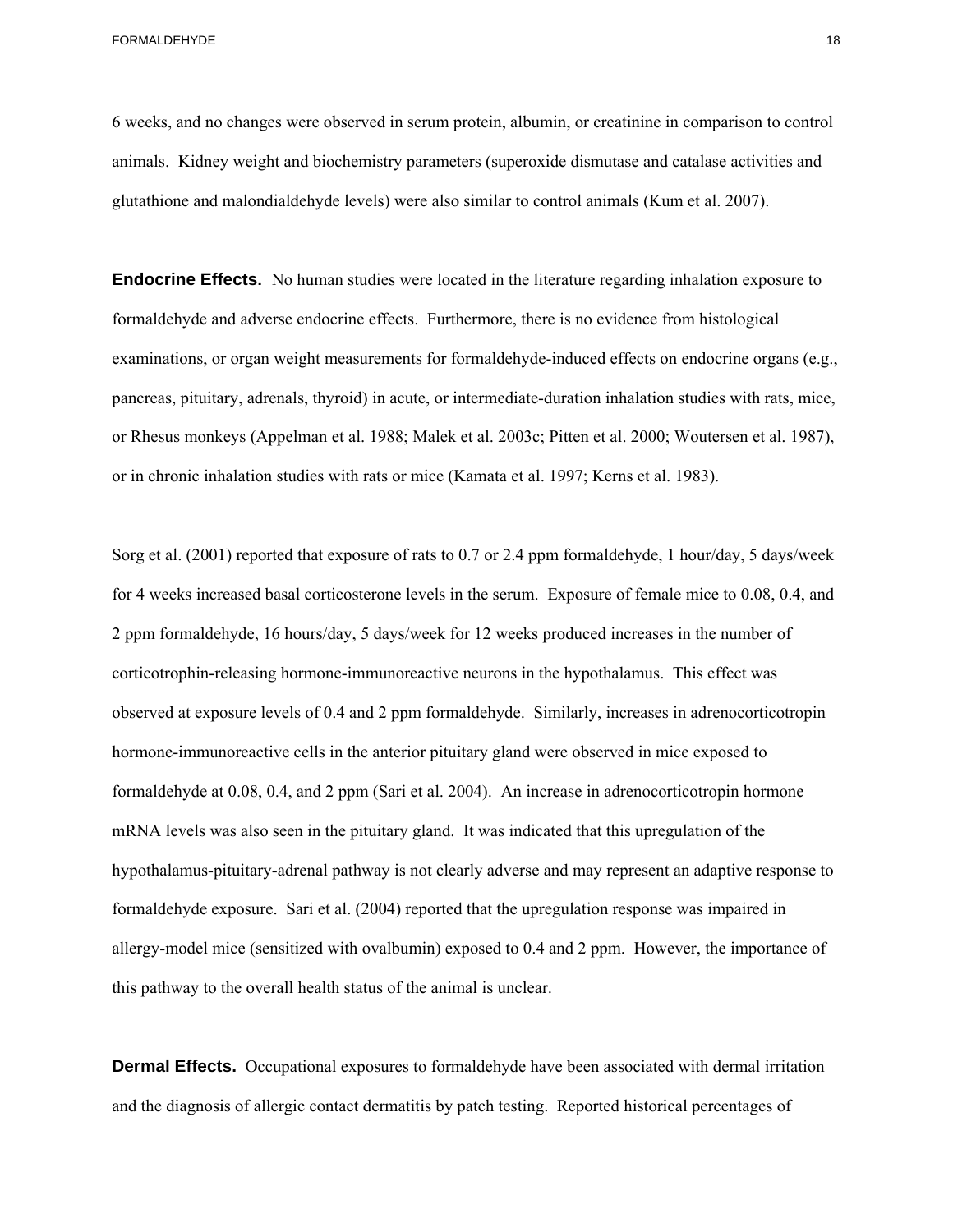subjects with skin problems showing positive responses to formaldehyde in patch tests performed by dermatologists using aqueous solutions with 1 or 2% formaldehyde include 8.1% in Pennsylvania between 2004 and 2005 (Anderson et al. 2007), 7.8% in North America between 1992 and 1994 (Marks et al. 1995), 1.6% in a 1983–1984 Swedish study (Meding and Swanbeck 1990), 2.6% in a 1988–1989 European study (Mennè et al. 1994), and 3.7% in a 1990–1994 Polish study (Kjec-Swierczynska 1996).

Takahashi et al. (2007) conducted a prospective study of clinical symptoms and skin test reactions in 143 medical students exposed to 2.4 ppm+0.49 ppm formaldehyde, 15 hours/week for 2 months. Skin irritation was reported in over 25% of students after repeated exposure to formaldehyde. Students with a history of atopic dermatitis (22 of 143 students) complained of skin irritation and redness more often than students without a history of atopic dermatitis. Positive patch testing was reported for only 2 of 60 students (3.3%) (1 male with allergic hand dermatitis due to direct contact with a cadaver and 1 female with an atopic background and symptoms). Negative patch test findings were also reported for 58 students similarly exposed to formaldehyde 2–4 years previously.

**Body Weight Effects.** Body weight effects have not been associated with formaldehyde exposure in humans, but exposure-response relationships have been described in animal studies. Body weight decreases ≥10% of control values were observed in formaldehyde-exposed animals in the following studies: (1) male rats exposed to 2 ppm, 6 hours, 5 days/week for 28 months (Kamata et al. 1997); (2) developing female rats exposed to 6 ppm, 8 hours/day for 6 weeks (Kum et al. 2007); (3) male rats exposed to 5 or 10 ppm, 8 hours/day, 5 days/week for 4 or 13 weeks (Ozen et al. 2003); (4) male rats exposed to 9.9 or 19.9 ppm, 8 hours/day, 5 days/week for 4 or 13 weeks (Ozen et al. 2002); and (5) female mice exposed to 5 or 10 ppm, 6 hours/day, 5 days/week for 2 weeks (Jung et al. 2007). No body weight effects were observed in rats exposed to formaldehyde up to 5.4 ppm, 2 hours/day for 10 days (Malek et al. 2003c) in rats exposed up to 4.6 ppm, 10 minutes/day, 7 days/week for 90 days (Pitten et al.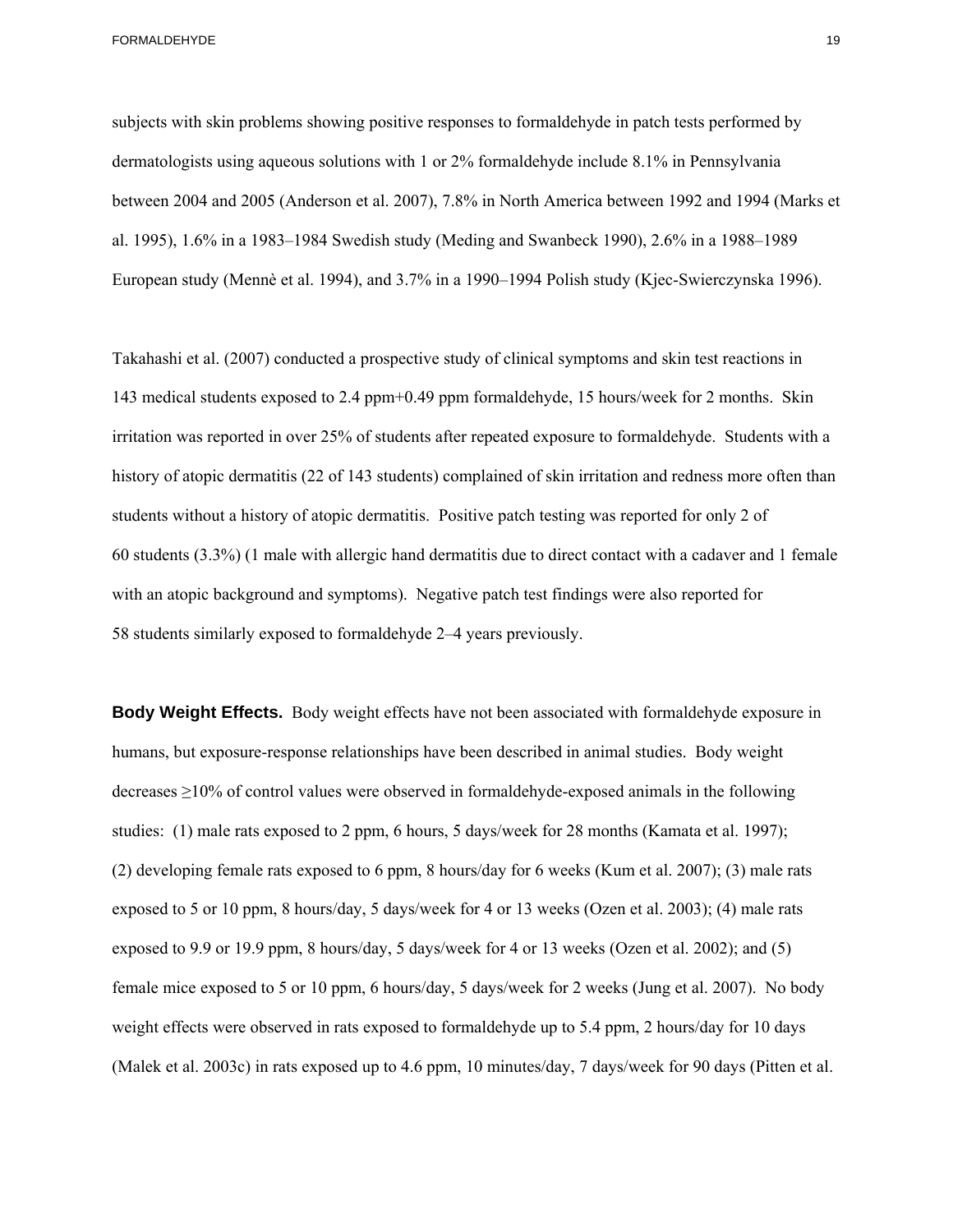2000) or in mice exposed up to 2 ppm, 16 hours/day, 5 days/week for 12 weeks (Fujimaki et al. 2004, 2005; Sari et al. 2004).

### **2.2.1.3 Immunological and Lymphoreticular Effects**

There are only a few recently available case reports of bronchial asthma suggestive of respiratory tract sensitization to formaldehyde gas, including a textile worker (Kim et al. 2001). This case of formaldehyde-exposed workers displayed marked changes in  $FEV<sub>1</sub>$  or airflow rates in response to acute challenges with formaldehyde gas at exposure levels <3 ppm. Vandenplas et al. (2004) reported a case of a persistent asthma following exposure to a high concentration of formaldehyde; the asthma was not considered to arise through an immunological mechanism. Inhalation challenge with concentrations up to 3 ppm did not result in a change in  $FEV<sub>1</sub>$ , and the observed increase in IgE antibodies to formaldehyde was transient. Furthermore, 10 formaldehyde-exposed textile or shoe manufacturing workers with purported bronchial asthma were challenged with 0.41 ppm formaldehyde for 2 hours and showed no changes in  $FEV<sub>1</sub>$  (Krakowiak et al. 1998).

Several studies have examined serum for the presence of formaldehyde-specific IgE antibodies in groups of formaldehyde-exposed humans (Doi et al. 2003; Kim et al. 1999; Wantke et al. 1996a). In general, the studies do not provide consistent evidence for a formaldehyde-induced allergic respiratory syndrome, but they provide suggestive evidence that children may have an increased tendency to develop specific antibodies after exposure to low levels of formaldehyde from indoor air (Wantke et al. 1996a).

Doi et al. (2003) examined the prevalence of IgE specific antibody sensitization to formaldehyde in Japanese children with asthma. Low levels of formaldehyde- IgE specific antibody were detected in only 2 of 150 children (122 children with asthma and 33 nonallergic children). One of these children was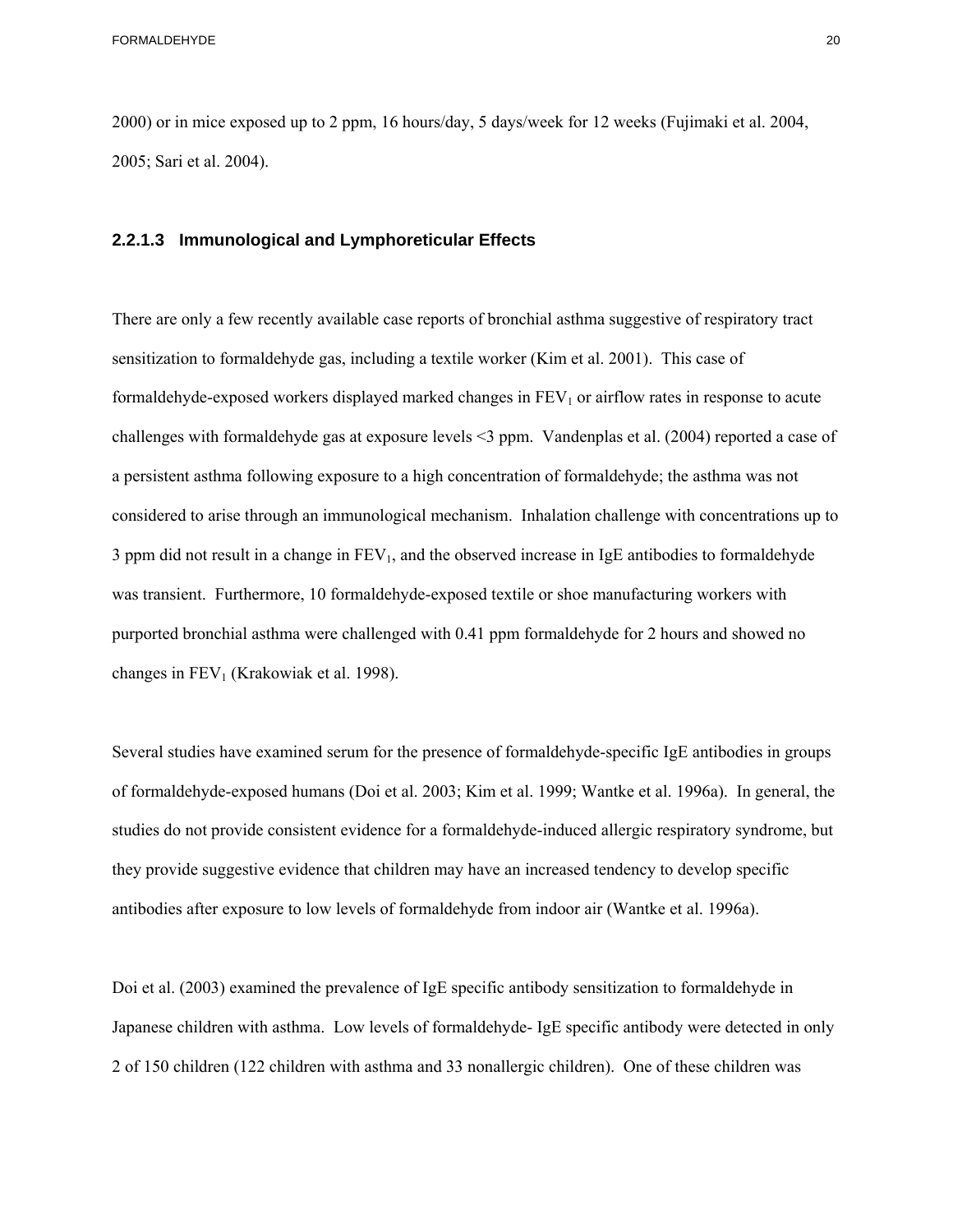reported to have severe asthma and frequent symptoms of mucosal irritation, while the other was reported to have mild asthma and only rare symptoms of mucosal irritation.

Ezratty et al. (2007) evaluated the effects of formaldehyde exposure on allergenic responses in 12 human subjects with intermittent asthma and allergy to grass pollen. Subjects were exposed to 0 or 0.4 ppm formaldehyde for 1 hour in a double-blind crossover study. Exposures were separated by 2 weeks, and the order of exposure to either formaldehyde, or purified air was randomized. Exposure to formaldehyde for 1 hour had no effect on  $FEV_1$  or PEFR in human subjects with allergic asthma. Formaldehyde exposure did not affect the bronchial allergen responses to grass pollen or methacholine provocation. The levels of inflammatory markers measured in sputum (differential cell counts, interleukin [IL]-1, IL-4, IL-5, IL-8, and IL-10, granulocyte-macrophage colony stimulating factor [GMCSF], monocyte chemotactic protein-1 [MCP-1], tumor necrosis factor [TNF]-α, interferon[IFN]-γ, eotaxin-1, and eosinophilic cationic protein [ECP] levels) were similar in subjects exposed to either formaldehyde or purified air (Ezratty et al. 2007).

 the nonspecific bronchial reactivity to methacholine. The immediate bronchial response to dust mite Casset et al. (2006) evaluated the effects of acute formaldehyde exposure (0.08 ppm for 30 minutes, mouth-breathing only) on the bronchial response to mite allergen in 19 subjects with mild asthma and allergic sensitization to house dust mites (confirmed by skin prick testing and IgE-specific antibodies to *Dermatophagoides pteronyssinus*). Formaldehyde exposure did not affect baseline pulmonary function or allergen occurred at a lower allergen concentration when subjects were pre-exposed to formaldehyde compared to air. The late-phase reaction, expressed as the maximum decrease in  $FEV<sub>1</sub>$  from baseline, was enhanced when subjects were exposed to formaldehyde. ECP concentrations in sputum were higher following exposure to formaldehyde than for exposure to air. Although this study suggests that formaldehyde could affect allergen responses in sensitized individuals, it is unlikely that low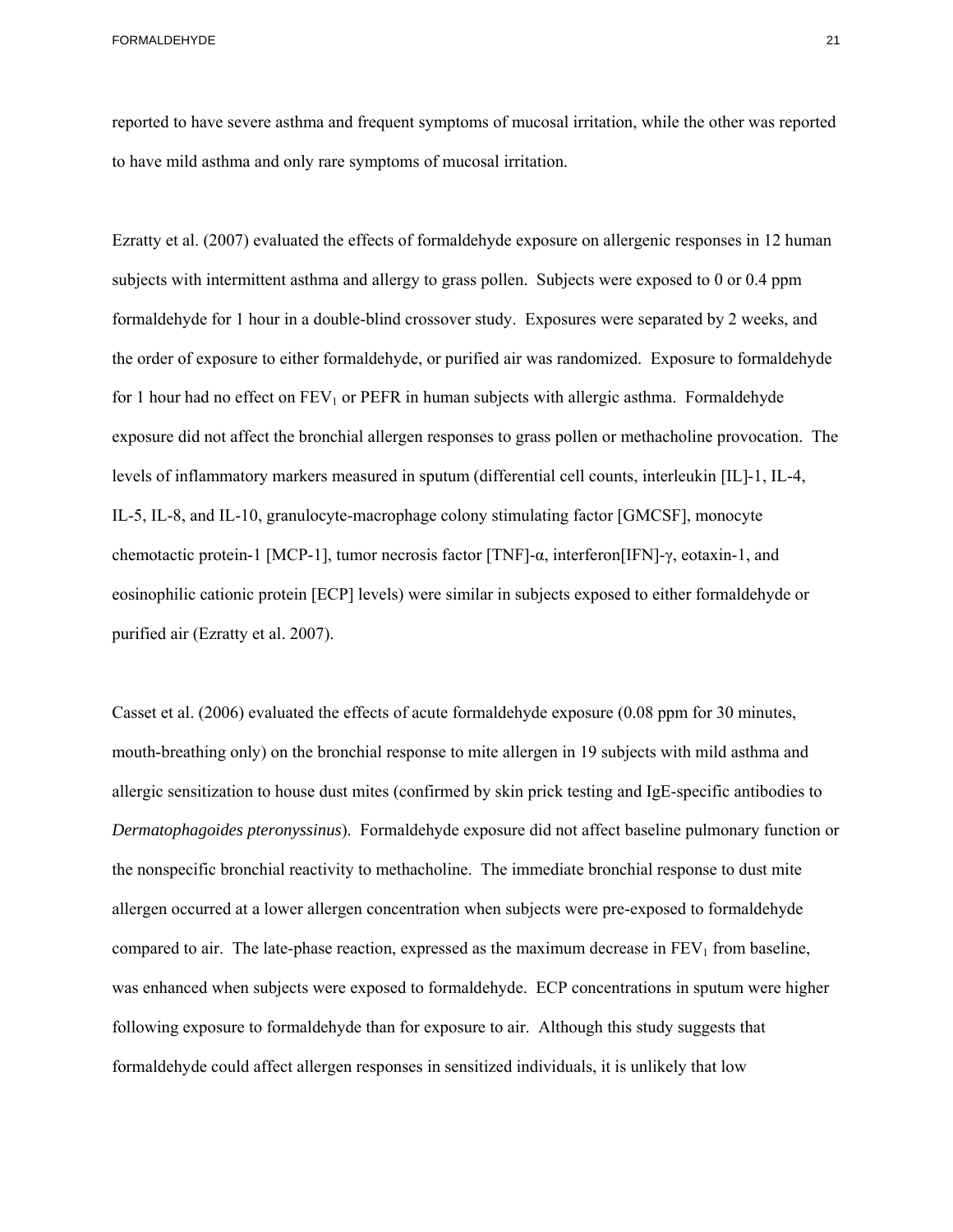concentrations of formaldehyde would reach the lower airways under conditions where nose-breathing is allowed (Casset et al. 2006).

Matsunaga et al. (2008) performed a cross-sectional epidemiology study to evaluate the possible relationship between formaldehyde exposure and allergic disorders in 998 pregnant Japanese women. Subjects were considered to have asthma, atopic eczema, or allergic rhinitis if they received medical treatment for these disorders during the 12 months prior to initiation of the study. Formaldehyde exposure determined by passive sampling devices worn for 24 hours was categorized into four groups based on the 30<sup>th</sup>, 60<sup>th</sup>, and 90<sup>th</sup> percentile values (<0.018, 0.018–0.027, 0.028–0.046, and >0.047 ppm). The prevalence of asthma, atopic eczema, and allergic rhinitis in the study population was 2.1, 5.7, and 14.0%, respectively. No association was found between formaldehyde exposure and the prevalence of asthma or allergic rhinitis. There was a tendency for a positive relationship between the formaldehyde concentration and atopic eczema. When the exposure data were categorized into two groups by use of a cutoff point at the 90<sup>th</sup> percentile, formaldehyde concentrations of  $>0.047$  ppm were associated with an increased prevalence of atopic eczema in the multivariate model that controls for age, gestation, parity family history, cigarette smoking, mold, domestic pets, mite antigen level in house dust, family income, education, and season of data collection (adjusted OR 2.25, 95% CI 1.01–5.01).

 concentrations of formaldehyde. The authors used a cross-sectional survey of 80 homes in Australia (148 In another study, Garrett et al. (1999) evaluated the risk of allergy in children exposed to residential children, 53 of whom were asthmatic). Passive residential sampling for formaldehyde was performed 4 times between March 1994 and February 1995, and the median level of formaldehyde was 0.0126 ppm, while the maximum level was 0.111 ppm. Formaldehyde exposure categories were  $\leq 0.02$ , 0.02–0.04, and  $>0.04$  ppm ( $< 0.02$ , 0.020–0.050, and  $> 0.050$  mg/m<sup>3</sup>) on the basis of the highest recorded levels. Respiratory questionnaires were completed by parents, and skin-prick testing was performed with 12 environmental allergens. No significant increase was observed between the adjusted risk of asthma or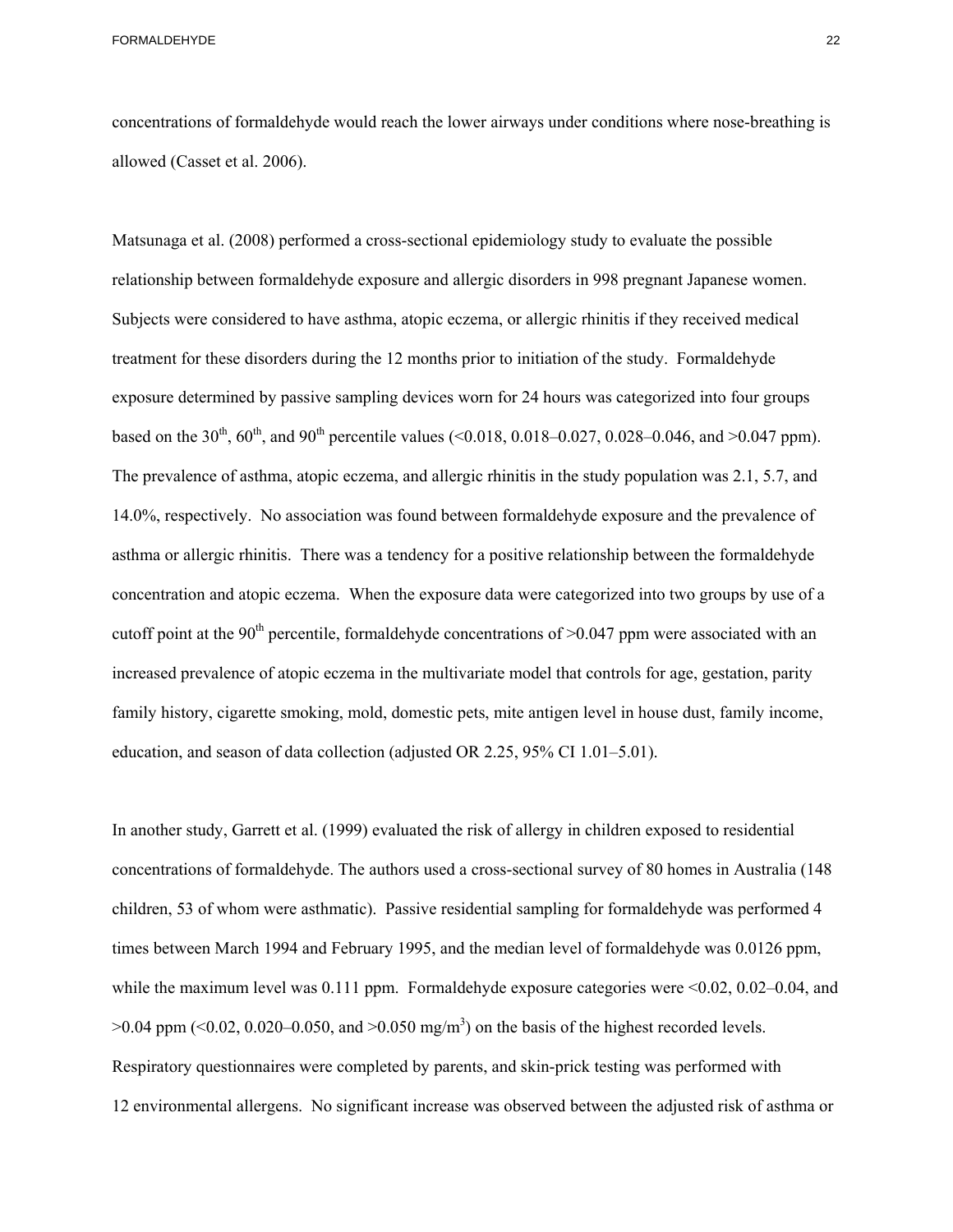respiratory symptoms with increasing formaldehyde concentration. A trend was observed between the formaldehyde exposure category and the proportion of atopic children. Logistic regression analysis using adjustments for parental asthma (i.e., family history) and sex gave an adjusted OR of 1.42 (0.99–2.04) for an increase in atopy associated with the highest recorded formaldehyde concentration of 0.02 ppm  $(0.02 \text{ mg/m}^3)$ . The analysis was not adjusted for passive smoking, presence of pets, nitrogen dioxide levels, or airborne fungal spores or dust mites, because these factors did not influence the outcome of the analysis and were not considered to be confounding factors. The number of positive skin-prick tests and the average size of the allergen wheal were increased in the highest formaldehyde exposure category  $>0.04$  ppm ( $>0.050$  mg/m<sup>3</sup>) compared to the lowest formaldehyde exposure group ( $>0.02$  ppm  $[<0.02 \text{ mg/m}^3]$ ).

No histopathological effects on lymphoreticular tissues (e.g., spleen, thymus, lymph nodes) were observed in rats exposed up to 5.4 ppm formaldehyde, 2 hours/day for 10 days (Malek et al. 2003c), or in rats exposed to up to 15 ppm formaldehyde, 6 hours/day, 5 days/week for 28 months (Kamata et al. 1997).

Ohtsuka et al. (2003) evaluated the inflammatory response in the nasal mucosa of F-344 and Brown Norway rats exposed to 15 to 20 ppm formaldehyde aerosol, 3 hours/day for 5 days. Strain differences were observed in clinical signs (abnormal respiration, nasal discharge, and sneezing) and the incidence and severity of histopathological effects in the nasal mucosa (degeneration and desquamation of epithelial cells with neutrophil invasion). These effects were more pronounced in F-344 rats than in Brown Norway rats. The expression levels of T helper cell 1 (Th1)-related cytokines (INF-γ and IL-2) were reduced in nasal mucosa of Brown Norway rats, but not of F-344 rats, compared to untreated controls. The expression of Th2-related cytokines (IL-4 and IL-5) in the nasal mucosa was not altered by formaldehyde treatment in either rat strain. The altered cytokine levels in this study do not clearly explain the strain differences in nasal mucosa toxicity, and the biological significance of these changes is unknown.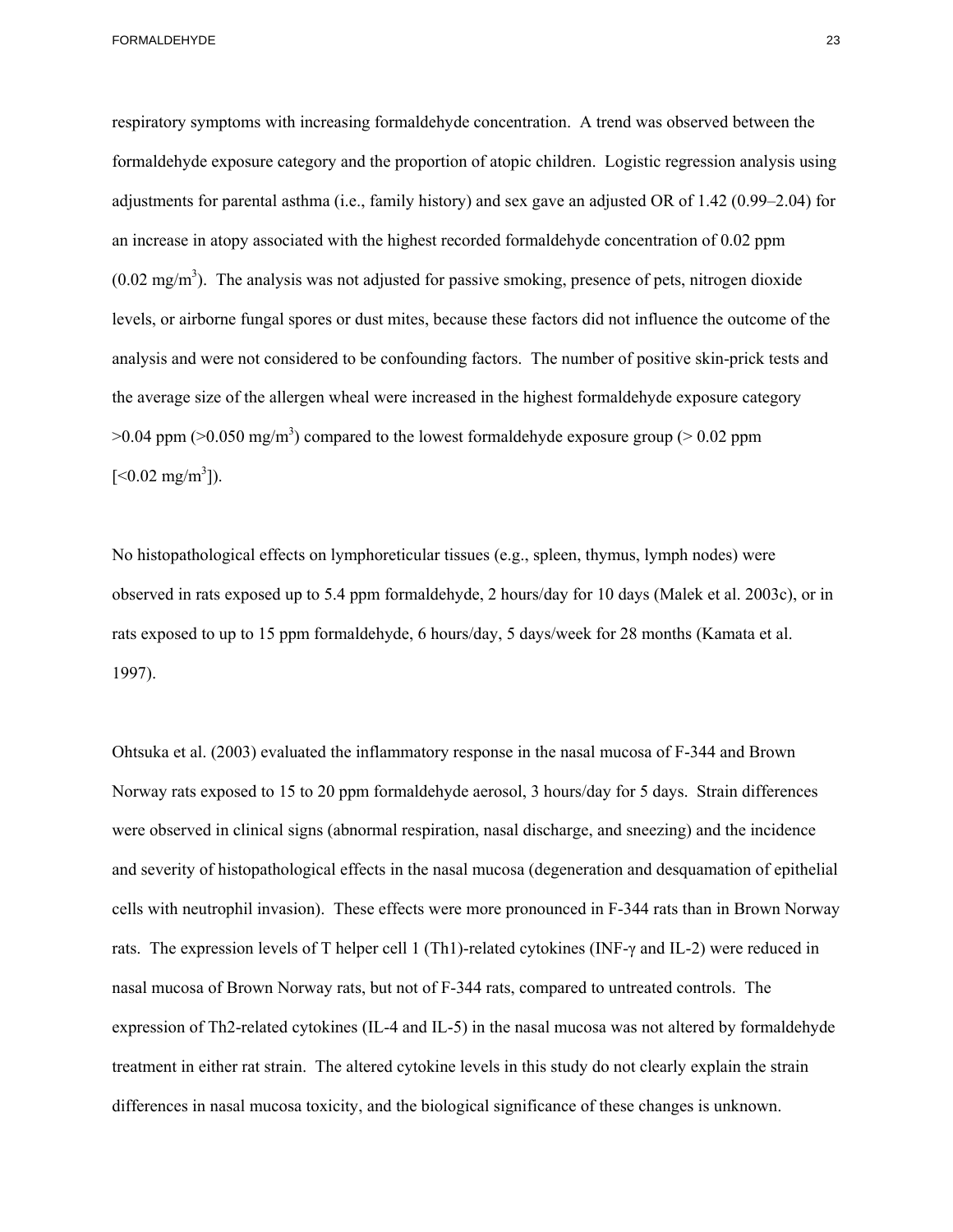Jung et al. (2007) investigated the pulmonary inflammatory response in female mice exposed to 0, 5, or 10 ppm formaldehyde for 6 hours/day, 5 days/week for 2 weeks, and the authors observed a 10% decrease in body weight in mice treated with 5 or 10 ppm. However, lung, liver, kidney, spleen, and thymus weights of the treated animals were similar to those of controls. Histopathological analysis of the lung tissues demonstrated eosinophils and mononuclear cell infiltration of the alveolar cell walls and alveolar spaces in formaldehyde exposed mice. Exposed mice had a higher number of CCR3+ eosinophils in bronchoalveolar lavage fluid than control mice and showed upregulated gene expression of CC-chemokine receptor-3 (CCR3), eotaxin, intercellular adhesion molecules (ICAM-1), and proinflammatory cytokines (IL-1, IL-4, and IL-5) in mouse lung. Formaldehyde exposure also produced an increase in the serum levels of IgG1, IgG3, IgA, and IgE compared to controls. Gene expression of thioredoxin (TRX), a redox-regulating antioxidant protein, was suppressed in formaldehyde-exposed mice, and levels of intracellular reactive oxygen species levels were increased. These results were consistent with the observed increase in the number of CCR3+-expressing eosinophils, and the results suggest that reactive oxygen species were generated from eosinophils recruited to the inflammatory sites of the airways (Jung et al. 2007).

In another study, Franco et al. (2006) examined the pulmonary inflammatory response in rats exposed to formaldehyde (concentration not measured) for 90 minutes/day for 4 days. Formaldehyde exposure produced an increase in leukocytes in bronchoalveolar lavage fluid, peripheral blood, and spleen, but the exposure did not alter cell counts in bone marrow. Formaldehyde also reduced the contractile response to methacholine in isolated rat bronchi. Lung histopathology showed mast cell degranulation and neutrophil invasion resulting from formaldehyde exposure. Mechanistic experiments suggest that leukocyte infiltration and bronchial hyporesponsivness may involve nitric oxide, airway sensory fibers, and mast cell mediators.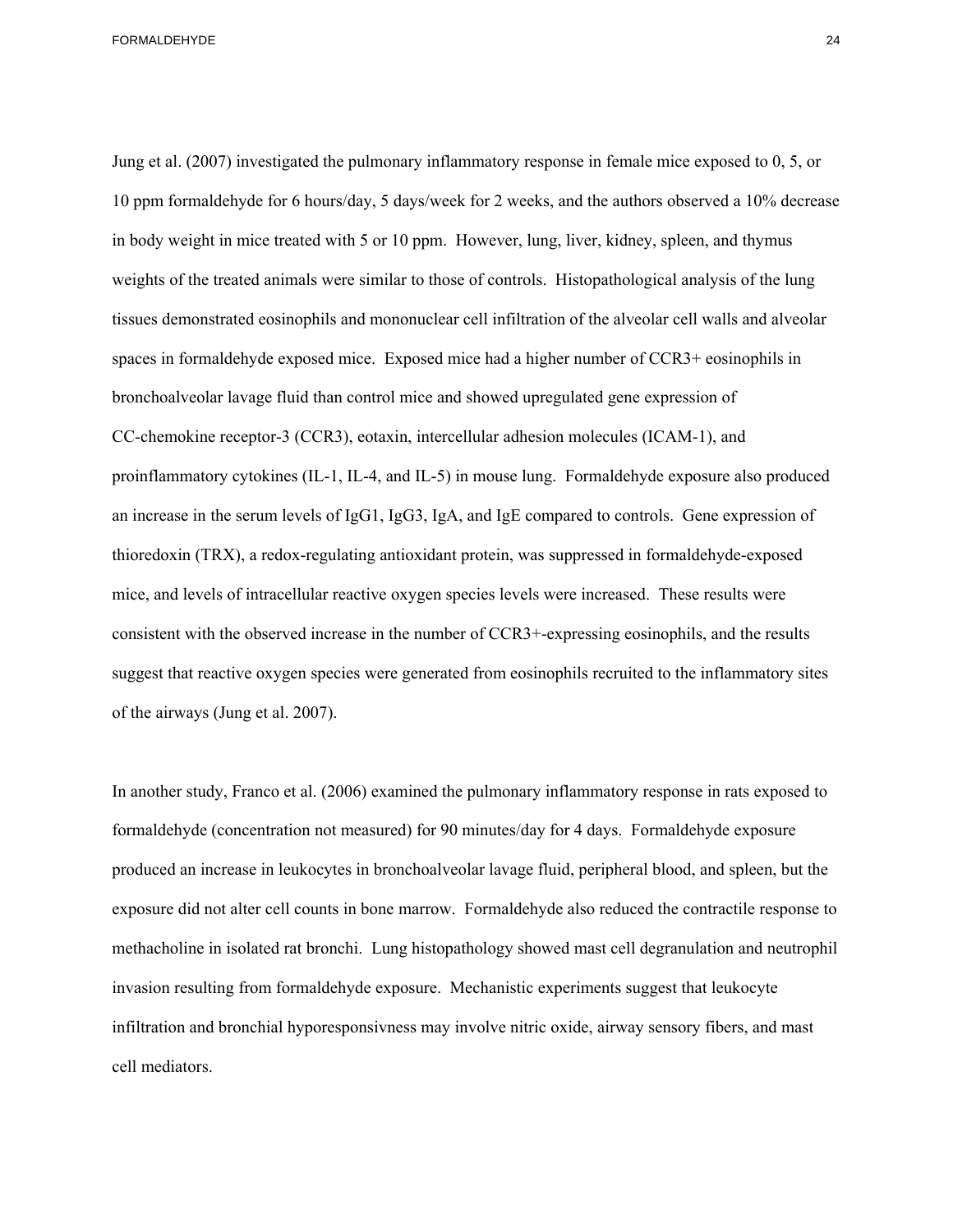Fujimaki et al. (2004, 2005) evaluated the effect of formaldehyde exposure on allergic inflammatory responses in the lung by comparing non-immunized mice to allergy model mice (immunized with ovalbumin). Female C3H/He mice were exposed to formaldehyde concentrations of 0, 0.08, 0.4, or 2 ppm, 16 hours/day, 5 days/week for 12 weeks. Formaldehyde exposure did not alter body weight or thymus weight in non-allergy or allergy model female mice. Spleen weight was reduced in nonimmunized mice exposed to 0.4 or 2 ppm formaldehyde, but it was unchanged in allergy-model mice. No histopathological evidence of inflammation was noted in the lungs or trachea of formaldehyde-exposed mice (nasal tissues were not examined). In non-immunized mice, formaldehyde inhalation did not alter the cell profile in bronchoalveolar lavage fluid. The number of macrophages and eosinophils was increased in allergy-model mice exposed to 2 ppm compared to allergy model controls. However, the level of IL-1β was reduced in these mice. Immunization with ovalbumin increased the production of nerve growth factor in bronchoalveolar lavage fluid and plasma, but exposure to 0.08 or 0.4 ppm formaldehyde (but not 2 ppm) reduced nerve growth factor levels compared to immunized control mice. Formaldehyde exposure did not alter the total number of spleen cells or the number of CD3-positive T cells, CD19-positive B cells, or the CD4/CD8 T cell ratio. The spleen cell proliferative response to mitogens or ovalbumin was not changed by formaldehyde exposure. An increase in INF-γ production was increased in cultured spleen cells from non-immunized mice exposed to 2 ppm formaldehyde for 12 weeks. Ovalbumin-stimulated monocyte chemo-attractant protein (MCP-1) was increased in allergymodel mice exposed to 0.4 or 2 ppm formaldehyde. Plasma levels of anti-ovalbumin IgG1 and IgG3 were decreased in mice exposed to 0.4 ppm. Substance P levels in the plasma increased in a dosedependent fashion in non-immunized mice, but not in allergy-model mice. To summarize, alterations in some immune parameters were noted for both allergy and non-allergy model mice; however, a clear pattern of effects contributing to allergic sensitivity was not found. Some changes in cytokines and neuropeptides were noted, but tests of immune function were not performed. No IgE-mediated allergic

inflammatory response was observed in these studies (Fujimaki et al. 2004, 2005).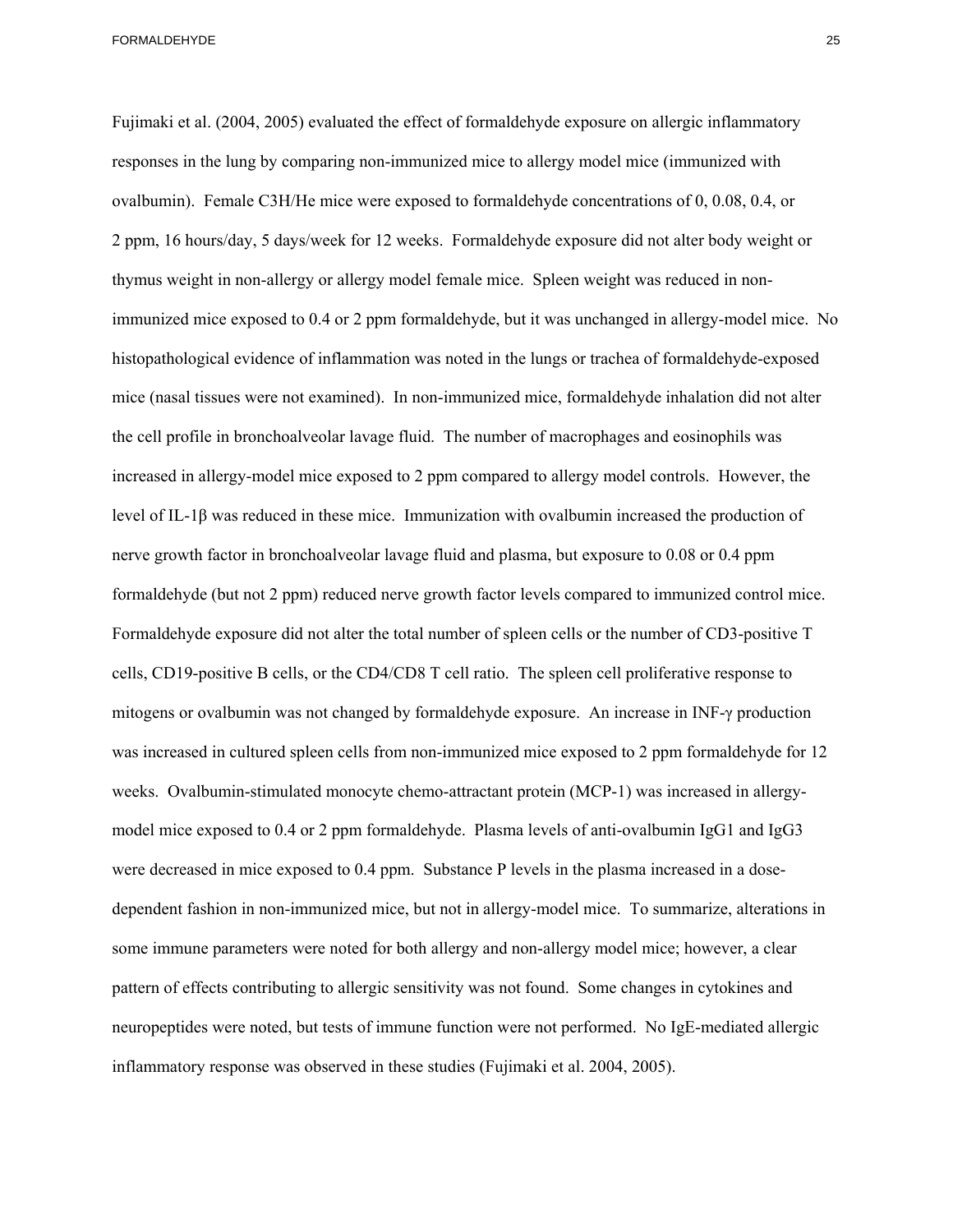Fujii et al. (2005) also demonstrated that formaldehyde inhalation may alter the intensity of the allergic contact hypersensitivity response to other chemicals. The effect of formaldehyde inhalation on the contact hypersensitivity of 2,4,6-trinitrochlorobenzene was determined in mice. Mice were sensitized by epicutaneous application of 20 μL of 2% 2,4,6-trinitrochlorobenzene on the right earlobe and challenged by applying 20 μL of 0.5% 2,4,6-trinitrochlorobenzene on the left earlobe on day 7 only or on days 7, 14, 21, 28, and 35 (chronic model). Mice were exposed to 0.2 ppm formaldehyde for 4 weeks prior to sensitization or during the challenge or elicitation phase. Ear swelling response was measured, and skin lesions were excised following sacrifice for histopathological examination. Draining lymph node cells were collected and cultured. Surface markers and cytokine production of T cell subsets were assessed. Ear swelling was decreased after a 7-day formaldehyde exposure during the challenge or elicitation phase followed by a single challenge dose. This was accompanied by a decrease in edema in the subcutaneous adipose tissue, an increased percentage of IL-4-producing  $CD4^+$  T cells, and a decreased percentage of IFN- $\gamma$ -producing CD8<sup>+</sup> T cells. Formaldehyde exposure for 4 weeks prior to sensitization resulted in an increased ear swelling response. Formaldehyde exposure also increased ear swelling during the challenge phase if the challenge occurred weekly over a 5-week period (chronic model). A decreased percentage of  $CD4^+$ ,  $CD25$ , and<sup>+</sup> T cells, an increased percentage of  $CD8^+$  and T cells, and an increase in the accumulation of mast cells in the elicited area of skin were also observed (Fujii et al. 2005).

In a similar study, Sandikci et al. (2007) exposed rats of four different life stages to 0 or 6 ppm formaldehyde 8 hours/day for 6 weeks. Life stage groups included prenatal exposure beginning on gestational day 1, early postnatal exposure beginning on the first day after birth, 4-week-old rats, and adult rats. Rats were sacrificed at 3, 6, 10, and 18 weeks after the exposure period for the prenatal, postnatal, 4-week-old, and adult rat groups, respectively. T lymphocytes in the peripheral blood and bronchus-associated lymphoid tissue were identified by demonstration of alpha-naphthyl acetate esterase activity. Formaldehyde exposure increased the proportion of alpha-naphthyl acetate esterase positive T cells in peripheral blood regardless of age. These cells were also increased in the bronchus-associated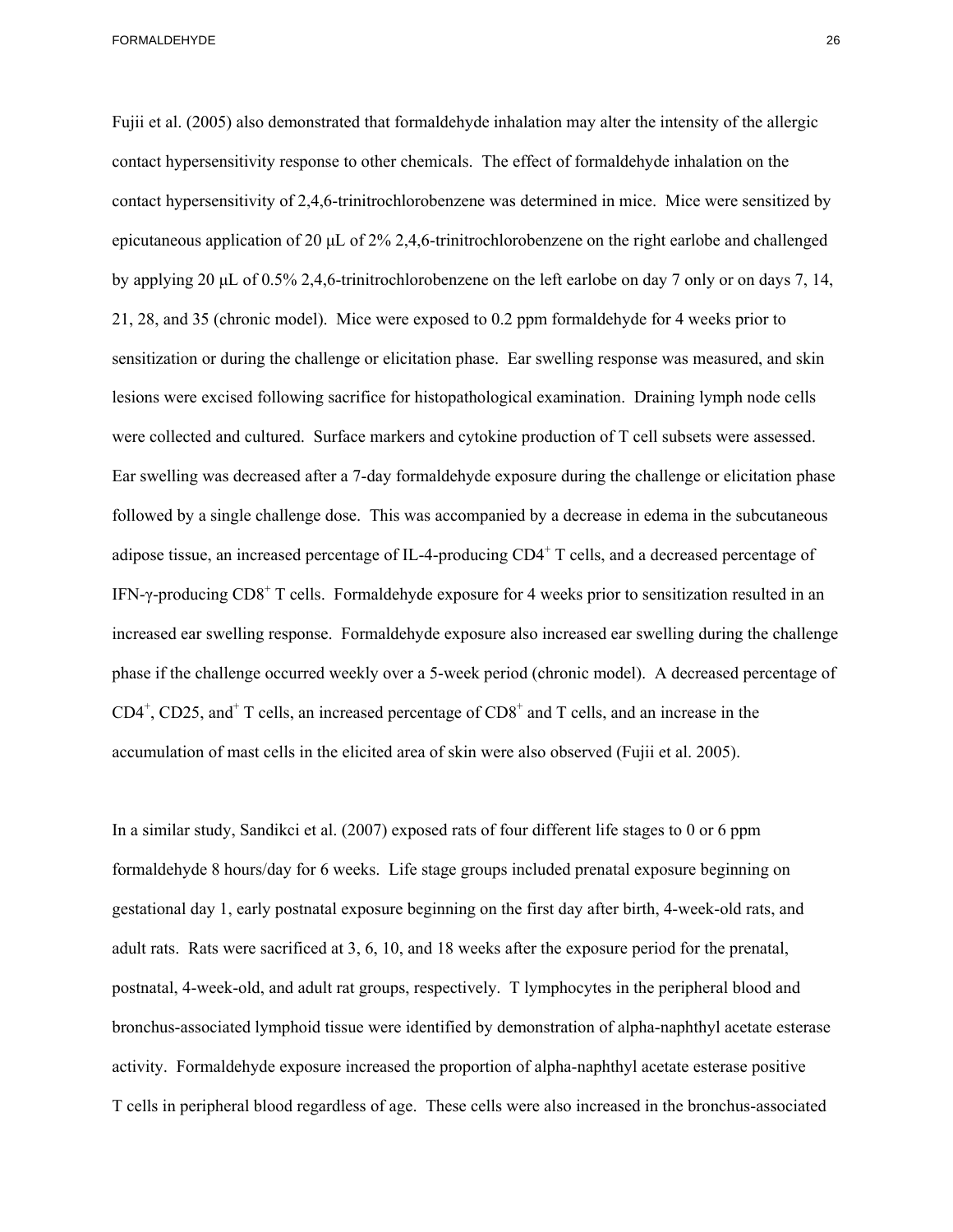lymphoid tissue in 4-week-old and adult rats. These results suggest that repeated inhalation exposure to formaldehyde may alter systemic cellular immunity.

#### **2.2.1.4 Neurological Effects**

Bach et al. (1990) conducted a study to determine if humans reacted acutely to formaldehyde exposure and if previous chronic exposure to formaldehyde adversely affected the responses observed in an acute formaldehyde challenge. Thirty-two men who worked at local formaldehyde-related factories were selected from 108 workers with more than 5 years of occupational exposure, and 29 matched controls were randomly selected from a group of 546 males with similar age, education, and smoking habits. Both groups were exposed to formaldehyde at concentrations of 0, 0.12, 0.32, or 0.98 ppm for 5.5 hours in a controlled atmospheric environment. The subjects underwent a series of performance tests during the exposure period; the tests were designed to access the subject's distractibility, short-term memory, and capability to understand and perform certain tasks. Headaches and physical tiredness occurred more often in the controls than in the workers previously exposed to formaldehyde. In both the occupationally exposed and the non-exposed subjects, decreased performances in several tests were statistically significant, and they correlated with increasing acute exposure concentrations of formaldehyde. The occupationally exposed subjects showed significantly decreased performance, as compared to nonexposed subjects, only in a digit span test, but not in variables for a graphic continuous line test, an addition test, or a digit symbol test. The authors demonstrated that under controlled environmental conditions, exposure to formaldehyde at concentrations of 0.32 ppm and 0.98 ppm may cause acute CNS effects (Bach et al., 1990).

Neurobehavioral effects, including altered motor activity and impaired learning and memory, have been noted in animal studies following acute- (Lu et al. 2008; Malek et al. 2003a, 2003b, 2003c, 2004; Morgan et al. 1986; Usanmaz et al. 2002; Wood and Coleman 1995) and intermediate-duration (Pitten et al. 2000;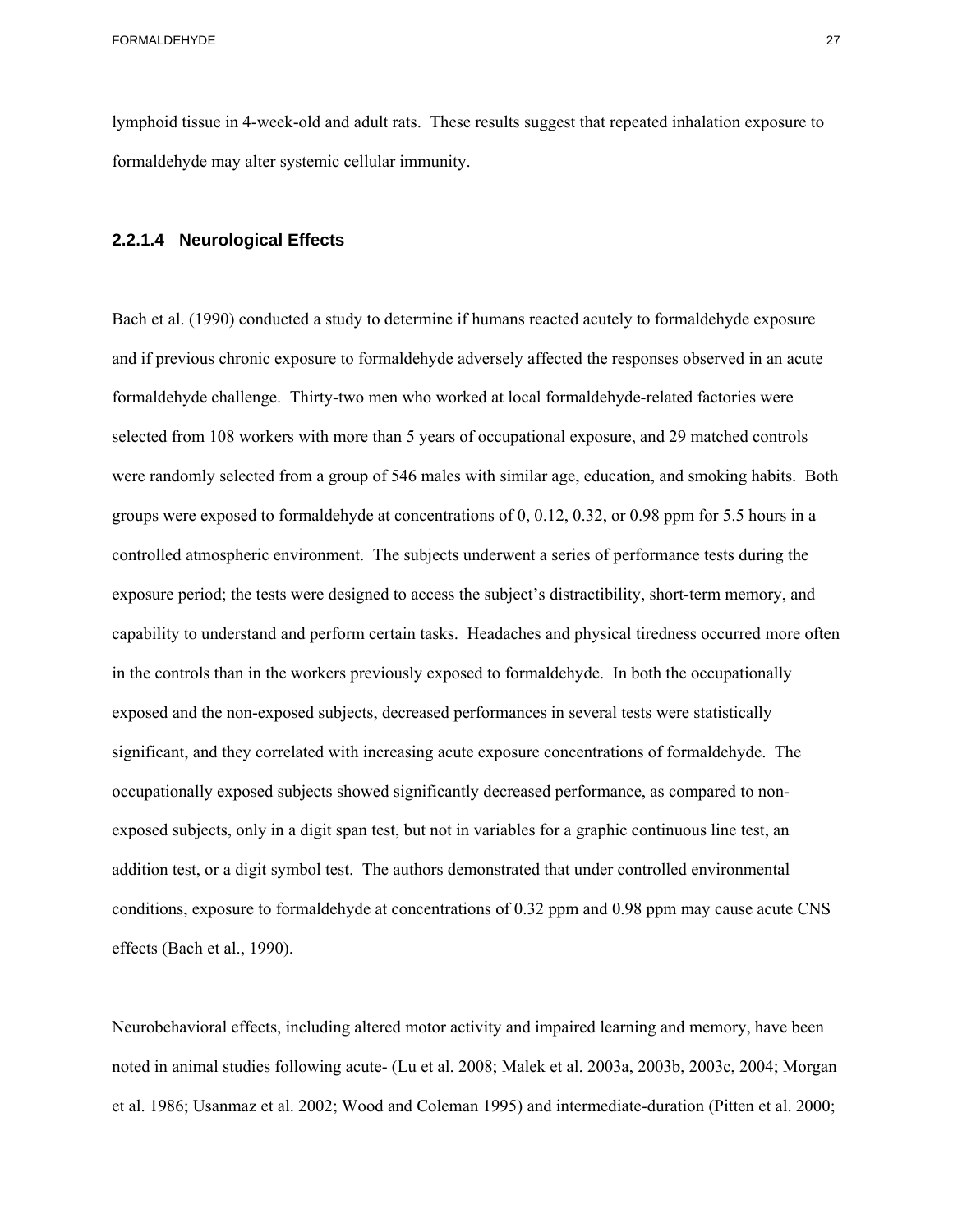Usanmaz et al. 2002) exposure to formaldehyde. No histopathological alterations in the brain or spinal cord were found in these studies. Alterations in brain structure were observed in neonatal rats exposed to formaldehyde during the first 30 days after birth (Aslan et al. 2006; Sarsilmaz et al. 2007). These studies are discussed in Section 2.2.1.6.

Open field behavior was evaluated in rats exposed to 0, 0.1, 0.5, or 5 ppm formaldehyde for 2 hours (Malek et al. 2003b). Rats were exposed to 0, 1, 2.5, or 5 ppm for 2 hours (Malek et al. 2003a), and male mice were exposed to 0, 0.1 1, 2, 3, or 5.2 ppm for 2 hours (Malek et al. 2004). These acute formaldehyde exposures resulted in a decrease in spontaneous motor activity and changes to some exploratory behaviors (i.e., sniffing, rearing) 2 hours after the end of exposures in rats and mice. Some of the exploratory behavioral parameters remained altered 24 hours after the end of the exposure (Malek et al. 2003a, 2004). Kun Ming male mice exposed to formaldehyde at 0, 0.81, or 2.4 ppm for 6 hours/day for 7 days and trained for 30 minutes in a Morris water maze following exposure showed a significant decrease in maze performance (increased escape latency and decrease spatial memory) in the 2.4 ppm formaldehyde-exposed group, as compared to the control group (Lu et al. 2008). Moreover, oxidative stress on the brains of the mice assessed by glutathione and super dismutase changes and increased expression of genes associated with learning and memory processes of animals were also observed in the 2.4 ppm exposure group.

Usanmaz et al. (2002) evaluated the neurotoxicity of acute- and intermediate-duration formaldehyde exposures in mice. Mice were exposed to formaldehyde concentrations of 1.8, 2, 3.2, 4.5, 6.4, 7.8, 9.7, and 14.8 ppm for 3 hours (1-day exposure), 2 ppm for up to 3 weeks (3 hours/day, 5 days/week), or 3.2 ppm for up to 2 weeks (3 hours/day, 5 days/week). Spontaneous motor activity was reduced by a single 3-hour exposure to formaldehyde at concentrations >1.8 ppm and by repeated exposure to 2 ppm for 3 weeks or 3.2 ppm for 2 weeks. The wet-dog shake, a pro-convulsive behavior, was increased at concentrations of 1.8, 3.2, and 6.4 ppm for a 3-hour exposure, but the same was not observed at higher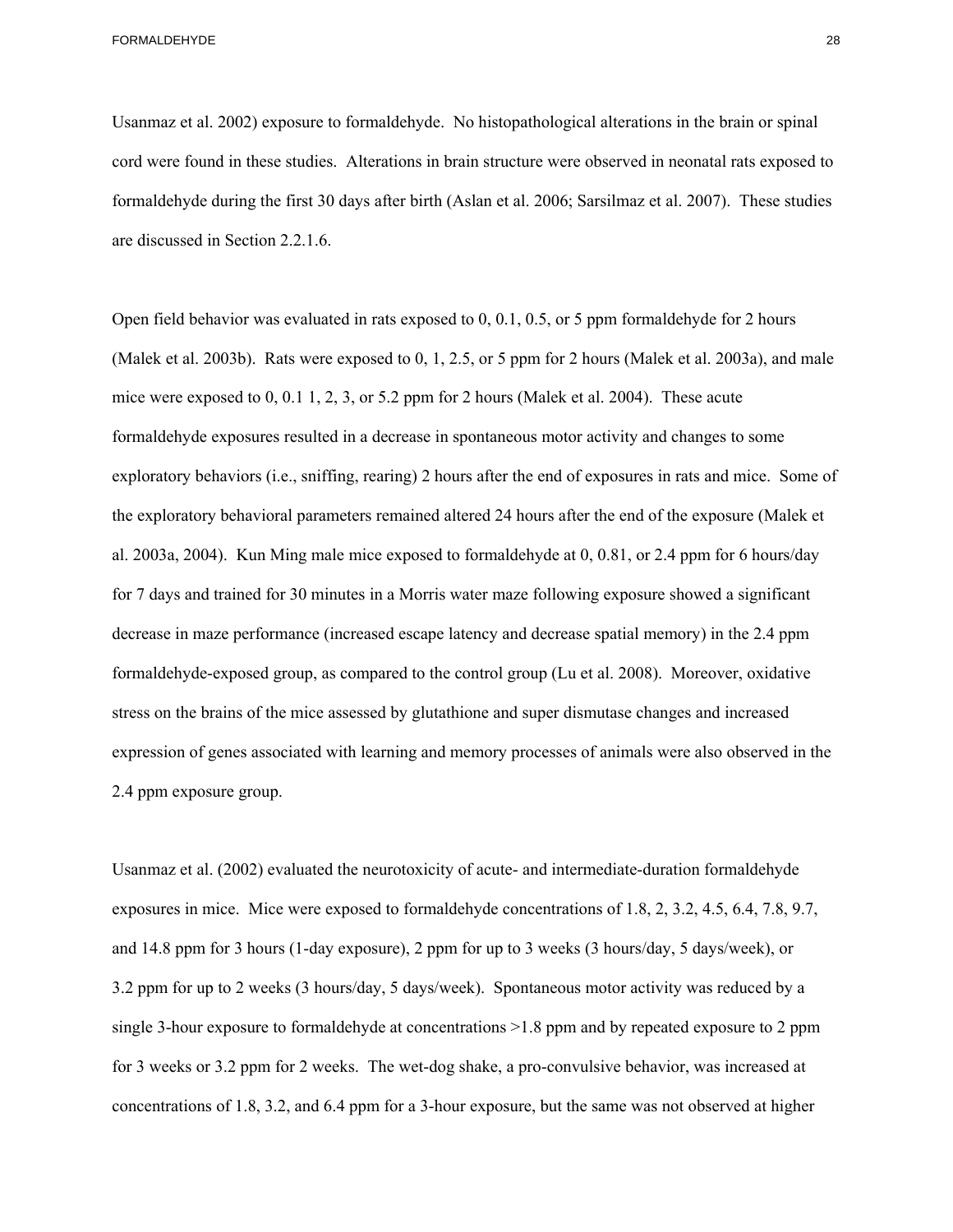acute concentrations or following repeated exposure to 2 ppm for 3 weeks or 3.2 ppm for 2 weeks. Pentylenetetrazole-induced seizures were more severe in mice exposed to 1.8 ppm formaldehyde for 3 hours, as compared to controls. No change in seizure parameters was seen following a 3-hour exposure to 6.4 ppm, and a decrease in the incidence of seizures was observed at 14.8 ppm, compared to controls. Repeated exposure to formaldehyde did not alter the pentylenetetrazole-induced seizure response in mice (Usanmaz et al. 2002).

Malek et al. (2003c), using a water maze study design, evaluated the effect of acute formaldehyde inhalation on learning and memory in rats. Rats were exposed to 0, 0.1, 0.5, or 5.4 ppm formaldehyde 2 hours/day for 10 days. A pre-trial period occurred 2 days prior to exposure, when rats were placed in the water labyrinth and manually assisted with learning the swimming route to the finish. Animals were tested in the water labyrinth each day during the 10-day exposure period (2 hours after exposure). Control rats required increasingly shorter swimming times to reach the finish over the 10-day course of the experiment. In male rats, the mean swimming time was increased in rats exposed to 0.5 or 5.4 ppm formaldehyde, while the error frequency was increased in all formaldehyde treatment groups (0.1, 0.5, or 5.4 ppm) compared to controls. The mean swimming time was also increased in female rats exposed to formaldehyde at 0.5 or 5.4 ppm. However, female rats exposed to 0.1 ppm of formaldehyde showed faster swimming times than control rats on several days during the exposure period. The error frequency in female rats was increased in all formaldehyde-exposed groups, as compared to controls. No histopathological alterations were observed in the heart, thymus, pancreas, liver, kidney, skeletal muscle, or spleen. Focal microatelectasis (absence of gas from part or all of the lungs due to failure of expansion and resorption) of the lungs (i.e., changes to alveolar structure) was noted in 20-30% of rats from both control and formaldehyde-treatment groups (Malek et al. 2003c).

In another study, Pitten et al. (2000) evaluated maze performance in rats exposed to 0, 2.6, or 4.6 ppm formaldehyde 10 minutes/day, 7 days/week for 90 days. Maze performance was evaluated every  $10^{th}$  day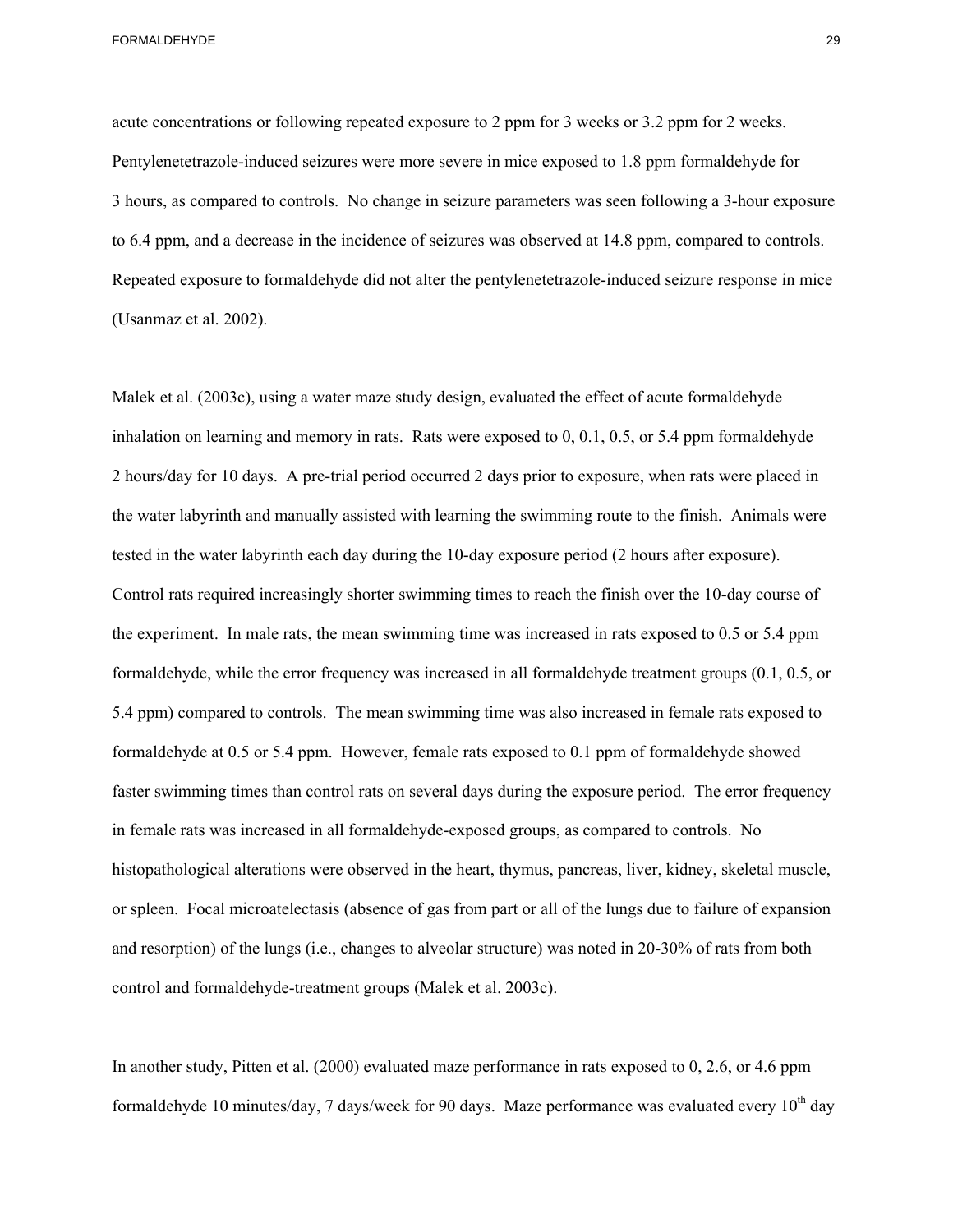during the 90-day exposure period and a 30-day post-exposure period. Rats from both formaldehyde exposed groups made more errors in maze performance during the exposure period than control rats. No difference in maze performance was seen among treatment groups by 4 weeks after cessation of exposure. The time required to find food in the maze was longer for rats in both formaldehyde-exposed groups during exposure, as compared to control rats. No alterations in general locomotion were observed, and no histopathological changes were noted in the liver, trachea, lungs, kidney, heart, spleen, pancreas, testicles, cortex, brainstem, cerebellum, or spinal cord (Pitten et al. 2000).

#### **2.2.1.5 Reproductive Effects**

Several comprehensive reviews have concluded that formaldehyde does not produce significant reproductive and developmental toxicity. In a review of available reproductive and developmental toxicity data for humans and laboratory animals, the World Health Organization (WHO) concluded, "There is no convincing evidence that formaldehyde is a teratogen in either animals or human beings. Formaldehyde has not produced any adverse effects on reproduction in test animals or human beings" (WHO 1989). IARC (2006) reached a similar conclusion in a more recent review. Reports of higher rates of spontaneous abortion in female occupational workers were characterized as inconsistent, and effects on pregnancy and fetal development in animals were not seen at exposures below maternally toxic concentrations. Collins et al. (2001) performed a review of the reproductive and developmental toxicity data for formaldehyde in animals. They concluded that animal studies demonstrated that formaldehyde is unlikely to reach the reproductive system at concentrations sufficient to cause damage due to rapid biotransformation of formaldehyde by the respiratory tract (Collins et al. 2001). In addition, human studies were considered to be limited by study design flaws and reporting and publication bias.

Taskinen et al. (1999) performed a retrospective study of time to pregnancy in 699 female wood workers from Finland who had given birth between 1985 and 1995. A questionnaire was used to obtain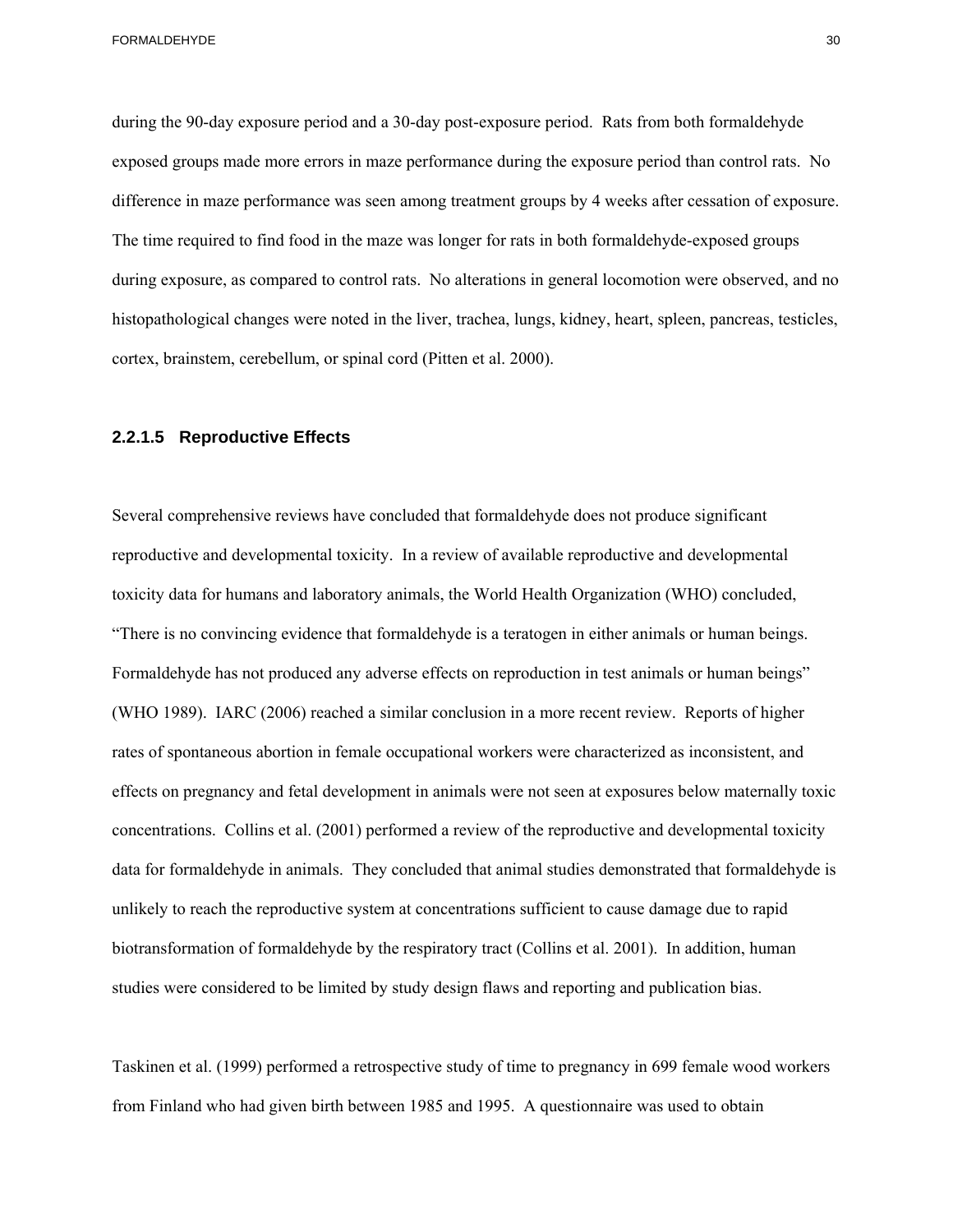information on exposure, pregnancy history, time-to-pregnancy, and potential confounders. Daily formaldehyde exposure concentrations were estimated for each person based on the results of the questionnaire and industrial hygiene measurements from the workplace. The three formaldehyde exposure categories were determined with mean measured concentrations of 0.07, 0.14, and 0.33 ppm for the low, medium, and high categories, respectively. The highest formaldehyde exposure category was associated with delayed conception, as measured by an adjusted fecundability density ratio (FDR, ratio of average incidence densities of pregnancies for exposed women, compared to unexposed women, adjusted for confounding factors) (FDR=  $0.64$ ;  $95\%$  : CI  $0.43-0.92$ , p= $0.02$ , n=39). Further analyses of this group indicated that the use of gloves was an important protective factor to dermal exposure to formaldehyde. In fact, women in the high exposure group who did not wear gloves had a significantly lower FDR  $(0.51; 95\% \text{ CI: } 0.28-0.92, n=17)$ , compared to the unexposed formaldehyde group. Instead, women in the high exposure group who used gloves had a non-significant decrease of FDR  $(0.79; 95\% \text{ CI: } 0.47-1.23)$ . These results suggest that dermal exposure to formaldehyde plays a significant role in the potential effects on female fertility. Exposure to organic solvents, dusts, and wood dusts were not associated with prolonged time to pregnancy (FDR values for exposure categories did not differ from unity). It was suggested that formaldehyde exposure may also be related to the risk of spontaneous abortion; however, a dose-response relationship for this effect was not apparent. Exposure to high concentrations of formaldehyde was associated with increased risk of endometriosis (OR= 4.5; 95% : CI 1.0–20.0). The authors concluded that a woman's occupational exposure to formaldehyde has an adverse effect on fertility (Taskinen et al. 1999). However, the findings of this study may have several limitations-for example, the small number of women in the high formaldehyde exposure group  $(n=39)$ , the fact that exposure to organic solvents was not associated with FDR, and importantly, the finding that

dermal exposure is suggested to play a significant role in reduced fertility outcome , however,the dose absorbed by the dermal exposure route was not estimated.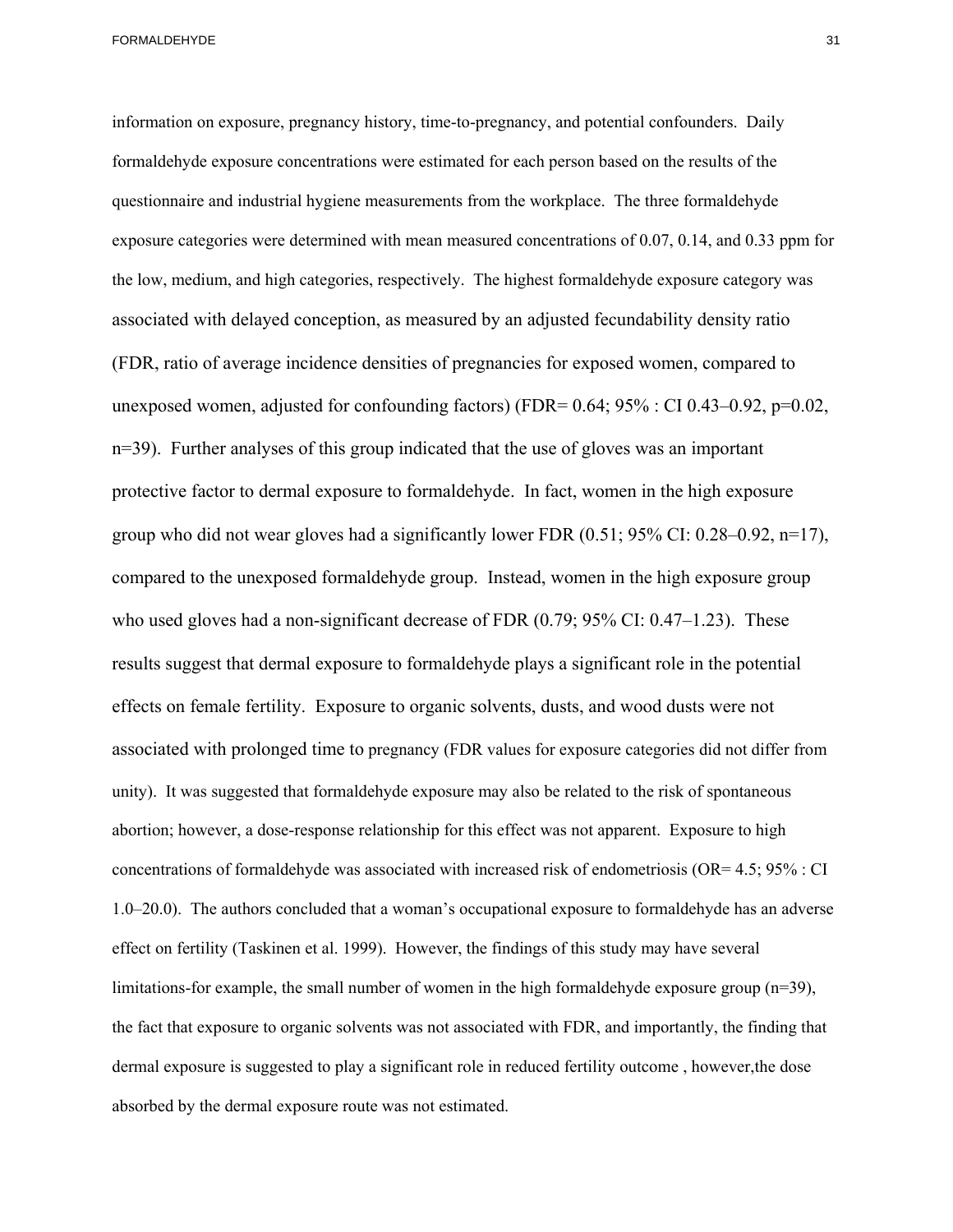Saillenfait et al. (1989) examined the effects of maternal exposure to inhaled formaldehyde on embryonic and fetal toxicity in Sprague-Dawley rats. Groups of 25 dams were exposed to 0, 5, 10, 20, and 40 ppm formaldehyde in inhalation chambers on gestational days 6-20. Dams were weighed on gestational days 0, 6, and 21, and they were randomly assigned to experimental groups so that their body weights on gestational days 0 and 6 were similar to those of dams in different dose groups. All dams survived the experiment, and on gestational day 21, dams were sacrificed, and their uteri were excised and examined. Maternal weight gain, percentage of pregnancy, litter sex ratio, fetal mortality, fetal weight, cleft palate malformation, and alterations of soft and skeletal tissues were assessed. Dams exposed to 40 ppm formaldehyde had a 51% reduction in weight gain in comparison to controls  $(p<0.01)$ , but the former showed no other clear or overt signs of toxicity. The authors observed no significant differences between treatment groups in the incidences of pregnancies, number of implantations, or resorptions, numbers of dead, or live fetuses, fetal sex ratios, or the incidences of external, visceral, or skeletal abnormalities. Fetal body weights of male offspring from dams exposed to 20 ppm formaldehyde were 5% lower than those of controls  $(p<0.05)$ . Furthermore, fetal body weights of male and female offspring from dams exposed to 40 ppm formaldehyde  $(p<0.01)$  were about 21% lower than those of offspring of controls. Therefore, maternal exposure to formaldehyde at 40 ppm for 6 hours/day during gestational days 6– 20 was not teratogenic nor embryotoxic, but exposue at 20 ppm was slightly fetotoxic, as indicated by lower fetal body weights (Saillenfait et al., 1989).

Senichenkova (1991) examined the embryotoxic effect and fetal and juvenile offspring development from mongrel female white rat dams exposed to 0 or 0.4 ppm formaldehyde for 4 hours/day on gestational days 1-19. The results showed that prenatal exposure to formaldehyde does not affect the embryonic mortality and does not decrease the crown-tail (craniocaudal) lengths or the weights of embryos. However, examination of internal organs of the prenatal formaldehyde-exposed group revealed decreased fetal hyoid ossification and increased incidence of total anomalies, with absence of testes as the predominant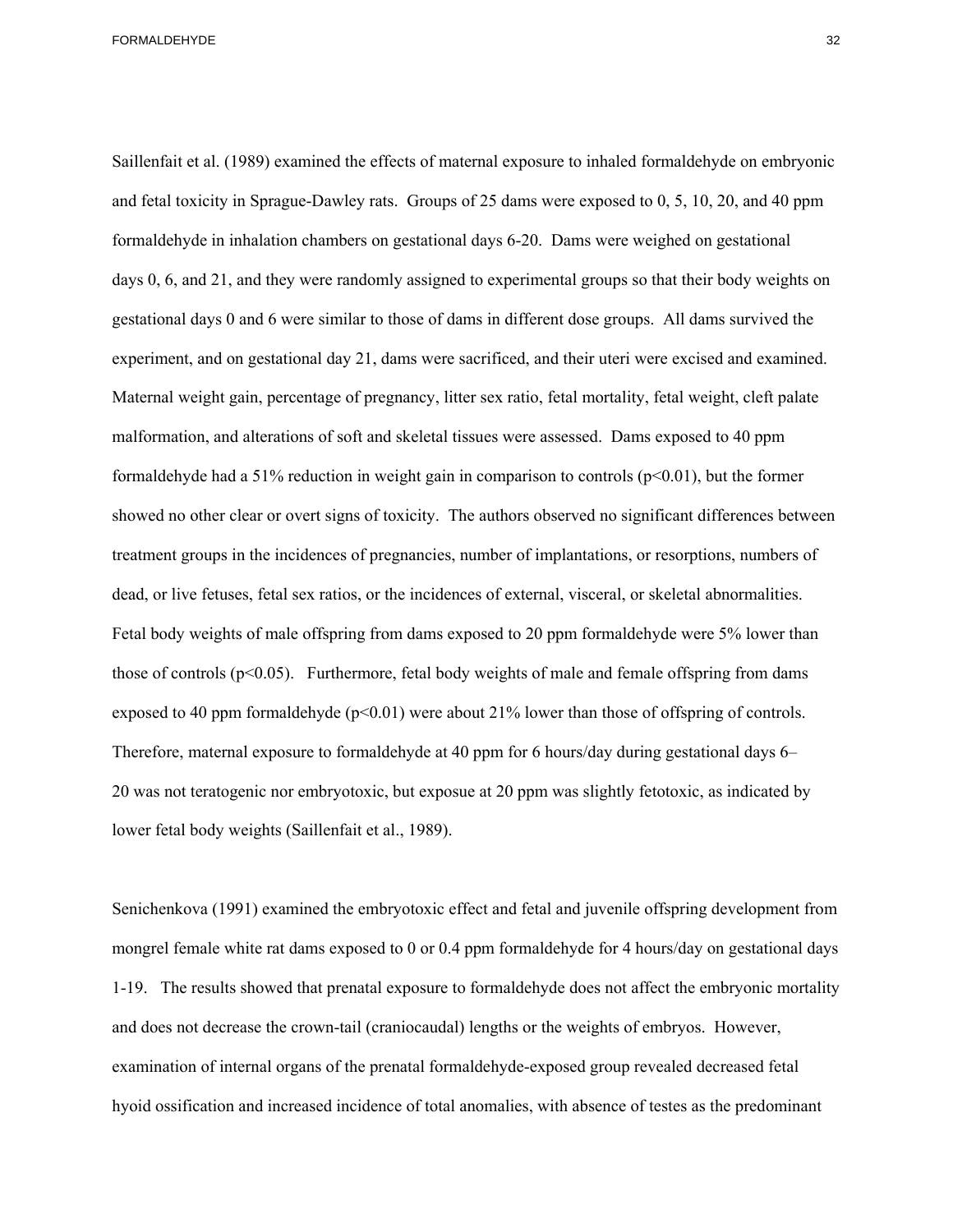anomaly (Senichenkova 1991). Senichenkova (1991) also examined the postnatal behavior of offspring after prenatal exposure to formaldehyde. The authors observed a significant increase in motor activity and exploratory activity in the formaldehyde-exposed group, as manifested by increased numbers of squares visited and increased frequency of rearings on postnatal days 2 and 3 in comparison to controls.

In a similar study of pregnant mongrel female mice exposed to 0 or 0.4 ppm formaldehyde for 4 hours/day on gestational days 1-19, decreased fetal hyoid ossification and increased incidence of total anomalies, with absence of testes as the predominant anomaly, were found in the formaldehyde-exposed group (Senichenkova and Chebotar 1996). These investigators observed that when maternal iron deficiency anemia was induced in pregnant mongrel mice, the embryo toxic effect of environmental xenobiotics studied was significantly increased (Senichenkova and Chebotar 1996).

Kitaev et al. (1984) exposed mature female Wistar rats to formaldehyde at concentrations of 0, 0.4, or 0.8 ppm for 4 hours/day, 5 days/week for 123 days. The female rats were mated with male rats on day 120 of exposure and embryos were removed on day 2 or 3 of gestation. The dams exposed to 0.8 ppm had a significant increase in embryo degeneration on the  $3<sup>rd</sup>$  day. The dams exposed to 0.8 ppm of formaldehyde revealed an increase in follicle stimulating hormone (FSH) concentrations in blood samples in comparison to controls. The duration of the estrus cycle in dams was not affected by prolonged formaldehyde exposure, nor was the weight of the uterus in animals exposed to 0.4 ppm. Initially, these authors observed an increase in the weight of the ovaries at the lower dose, but when the animals were exposed to formaldehyde at 0.8 ppm, the weight of the ovaries fell below that of the control animals. The authors suggested that the increase in ovary weight at exposure to 0.4 ppm corresponded to the increase in blood LH and progesterone levels (Kitaev et al. 1984).

In a study of humans, Maroziene and Grazuleviciene (2002) conducted a population-based, crosssectional study in Lithuania to evaluate the relationship between ambient air pollution and the occurrence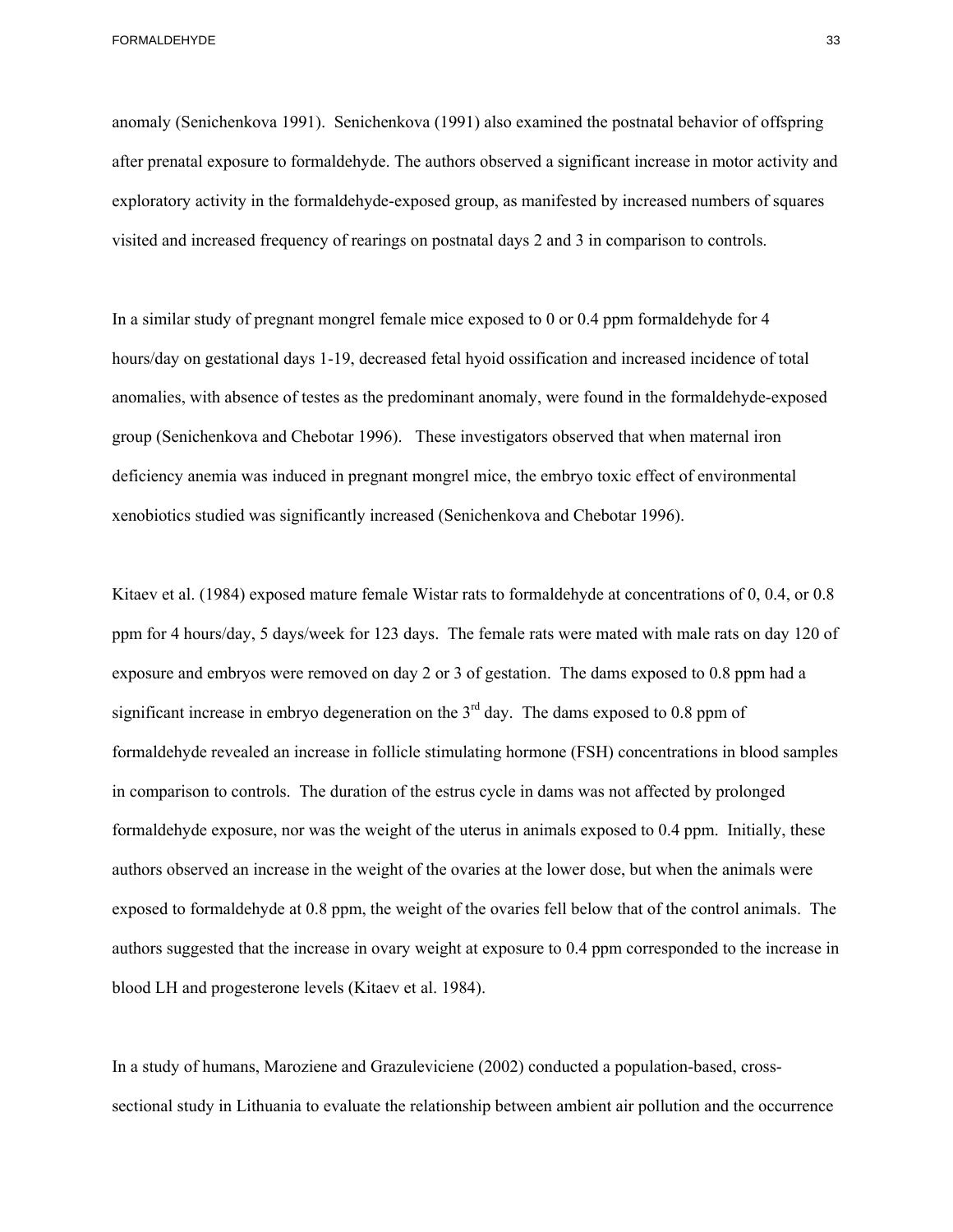of low birth weight and pre-term delivery. The study findings related to low birth weight are presented in Section 2.2.1.6. The study included all singleton newborns born in 1998 in the City of Kaunas (n=3,988). Maternal characteristics were obtained from the Lithuanian National Birth Register, and residential concentrations of formaldehyde were estimated from data collected at 12 community monitoring stations. The mean formaldehyde concentration during the study period was 2.6 ppb, SD=1.9 ppb (3.14  $\mu$ g/m<sup>3</sup>  $SD=2.36 \mu g/m^3$ ). Exposure concentrations were grouped into three categories, and the exposure variable was applied as both categorical and continuous parameters through use of multivariate logistic regression. No significant association was observed between formaldehyde exposure and premature birth (Marzoiene and Grazuleviciene, 2002).

Collins et al. (2001) performed a meta-analysis of eight studies that evaluated spontaneous abortions related to formaldehyde exposure. Inconsistent findings were reported in the original studies, and the meta-analysis was adjusted for reporting and publication bias. The meta-analysis concluded that there was no evidence of increased risk of spontaneous abortions among workers exposed to formaldehyde (meta-relative risk=0*.*7, 95% CI 0.5–1.0) (Collins et al, 2001).

Zhou et al. (2006) evaluated the testicular toxicity of formaldehyde in male rats exposed to 0 or 8 ppm formaldehyde, 12 hours/day for 2 weeks. Formaldehyde exposure produced a decrease in testicular weight and histopathological changes, including atrophy of the seminiferous tubules, a decrease in spermatogenic cells, azoospermic lumina, disintegration of seminiferous epithelial cells, which were shed into the lumina, and edematous interstitial tissue with vascular dilation and hyperemia. Formaldehyde exposure also produced a decrease in sperm motility and an increase in the percentage of abnormal sperm. The activities of glutathione peroxidase and superoxidase dismutase and the level of testicular glutathione were decreased, while malondialdehyde levels were increased in formaldehyde-exposed rats compared to controls. Administration of 30 mg/kg/day vitamin E during the formaldehyde exposure period prevented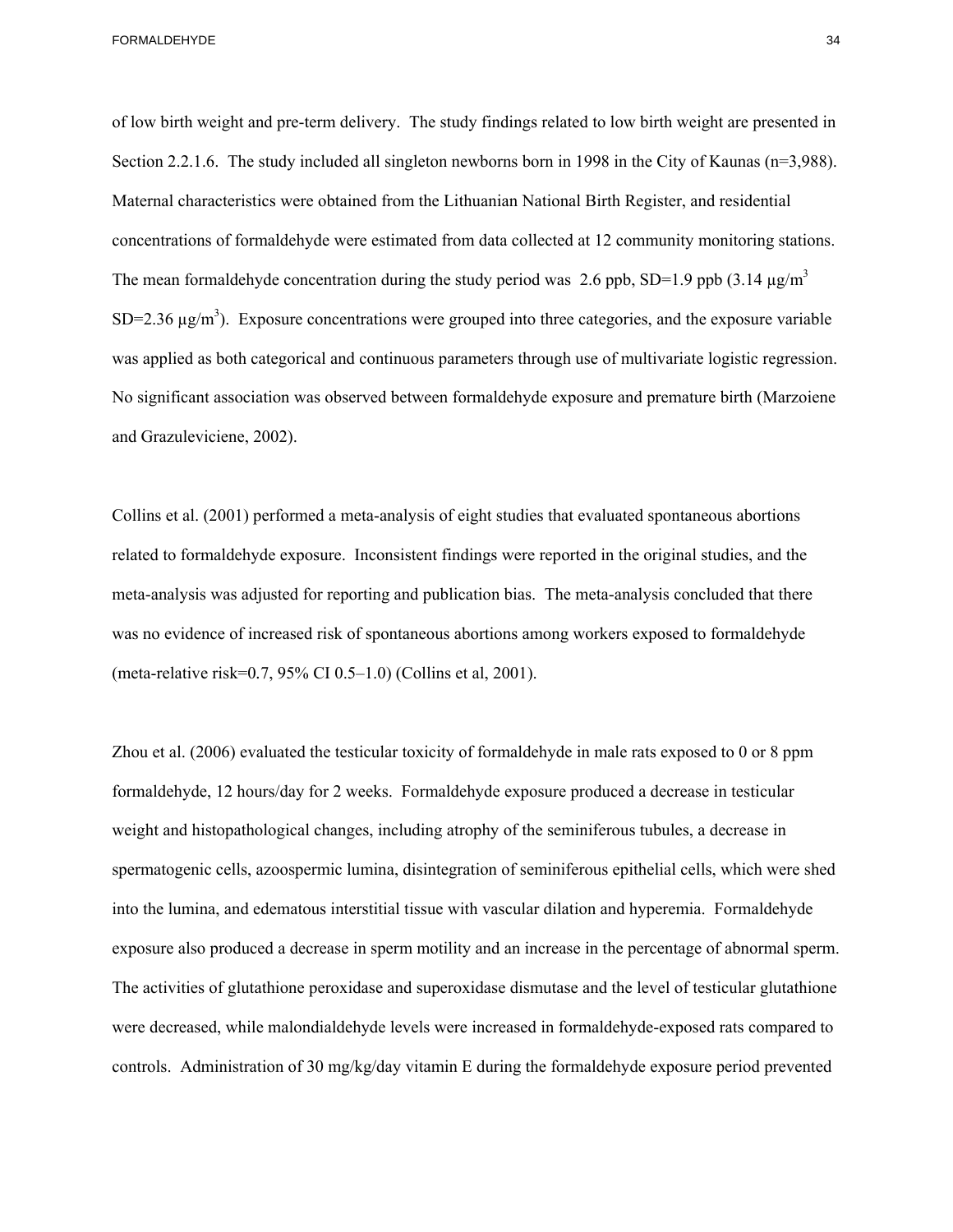the biochemical changes and the histopathological and sperm motility/morphology changes induced by formaldehyde in male rats (Zhou et al. 2006).

Similar results were reported by Ozen et al. (2002), who observed decreased testicular weight in rats exposed to 0, 9.9, or 19.9 ppm  $(0, 12.2, \text{ or } 24.4 \text{ mg/m}^3)$  formaldehyde 8 hours/day, 5 days/week for 4 or 13 weeks. This decrease in testicular weight may be related to overall growth retardation, because decreases in body weight gain (>10%) were seen at both formaldehyde concentrations after 4 and 13 weeks of exposure. Altered concentrations of trace metals were found in the testes of formaldehydeexposed rats (decreased zinc and copper, increased iron). However, the relevance of these changes is unclear, because no further evaluation of testicular structure or function was performed in this study.

In another study, Ozen et al. (2002) examined male reproductive effects in rats exposed to 0, 5 ppm, or 10 ppm formaldehyde, 8 hours/day, 5 days/week for 91 days. Serum testosterone levels and the diameters of seminiferous tubules were reduced in both exposure groups compared to controls. Immunoreactive heat shock protein 70 was detected in the spermatogonia of formaldehyde exposed rats (5 and 10 ppm), but not in control rats. The spermatocytes and spermatids located in the adluminal portion of the seminiferous epithelium showed high-density immunohistochemical staining for heat shock protein 70 in formaldehyde-exposed rats (5 and 10 ppm) and low density staining in control rats. Survival was not affected by formaldehyde exposure in this study. However, formaldehyde-exposed rats experienced decreased food and water consumption, unsteady breathing, increased nose cleaning, excessive licking, frequent sneezing, and nasal mucosal hemorrhages (Ozen et al. 2005).

Adult male Wistar rats exposed to formaldehyde at concentrations of 10 or 20 ppm, 8 hours/day, 5 days/week for 4 weeks were found to have concentration-related reduced body weight gains and decreased Leydig cell quantities in comparison to control animals (Sarsilmaz et al. 1999). Leydig cells were examined for histological changes. The percentage of normal Leydig cells was decreased in both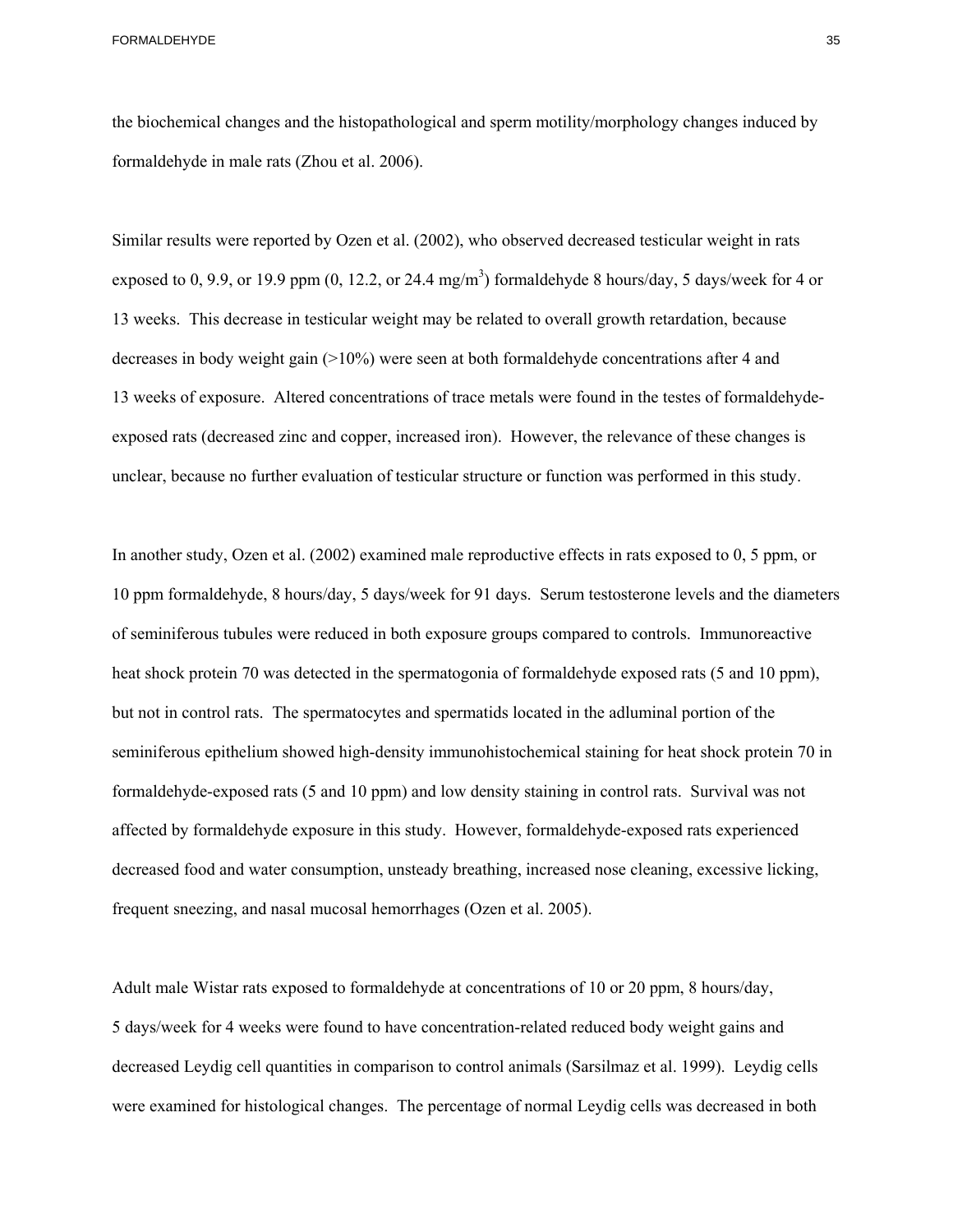formaldehyde exposed groups compared to controls. The histological changes consisted of nuclear damage to the Leydig cells (Sarsilmaz et al. 1999).

#### **2.2.1.6 Developmental Effects**

Maroziene and Grazuleviciene (2002) conducted a population-based cross-sectional study in Lithuania to evaluate the relationship between ambient air pollution and the occurrence of low birth weight and preterm delivery. The findings related to pre-term delivery are presented above in Section 2.2.1.5. The study included all singleton newborns born in 1998 in the City of Kaunas (n=3,988). Maternal characteristics were obtained from the Lithuanian National Birth Register, and residential concentrations of formaldehyde were estimated from data collected at 12 community monitoring stations. The mean formaldehyde concentration during the study period was 2.6 ppb, SD=1.9 ppb  $(3.14 \text{ µg/m}^3)(SD=2.36$  $\mu$ g/m<sup>3</sup>). Exposure concentrations were grouped into three categories, and the exposure variable was applied as both categorical and continuous parameters by use of multivariate logistic regression. The crude and adjusted ORs for low birth weight increased with formaldehyde exposure. After adjustment for low birth weight risk factors (maternal age, marital status, education, season of birth, parental smoking), the risk of low birth weight remained increased for the medium (OR 1.86, 95% CI 1.10–3.16) and high (OR 1.84, 95% CI 1.12–3.03) formaldehyde exposure categories (concentrations for categories were not specified). Further adjustment for gestational age slightly increased the OR. However, the estimate remained statistically significant only for the high exposure group (OR 2.09, 95% CI 1.03–4.26) (Maroziene and Grazuleviciene 2002).

Kum et al. (2007) evaluated the potential for liver toxicity in female rats exposed to 0 or 6 ppm formaldehyde 8 hours/day for 6 weeks beginning on gestation day 1 or post-parturition day 1. Body weight and liver weight were decreased in rats exposed to 6 ppm formaldehyde during the prenatal or early postnatal periods. Catalase activity and malondialdehyde levels in the liver were increased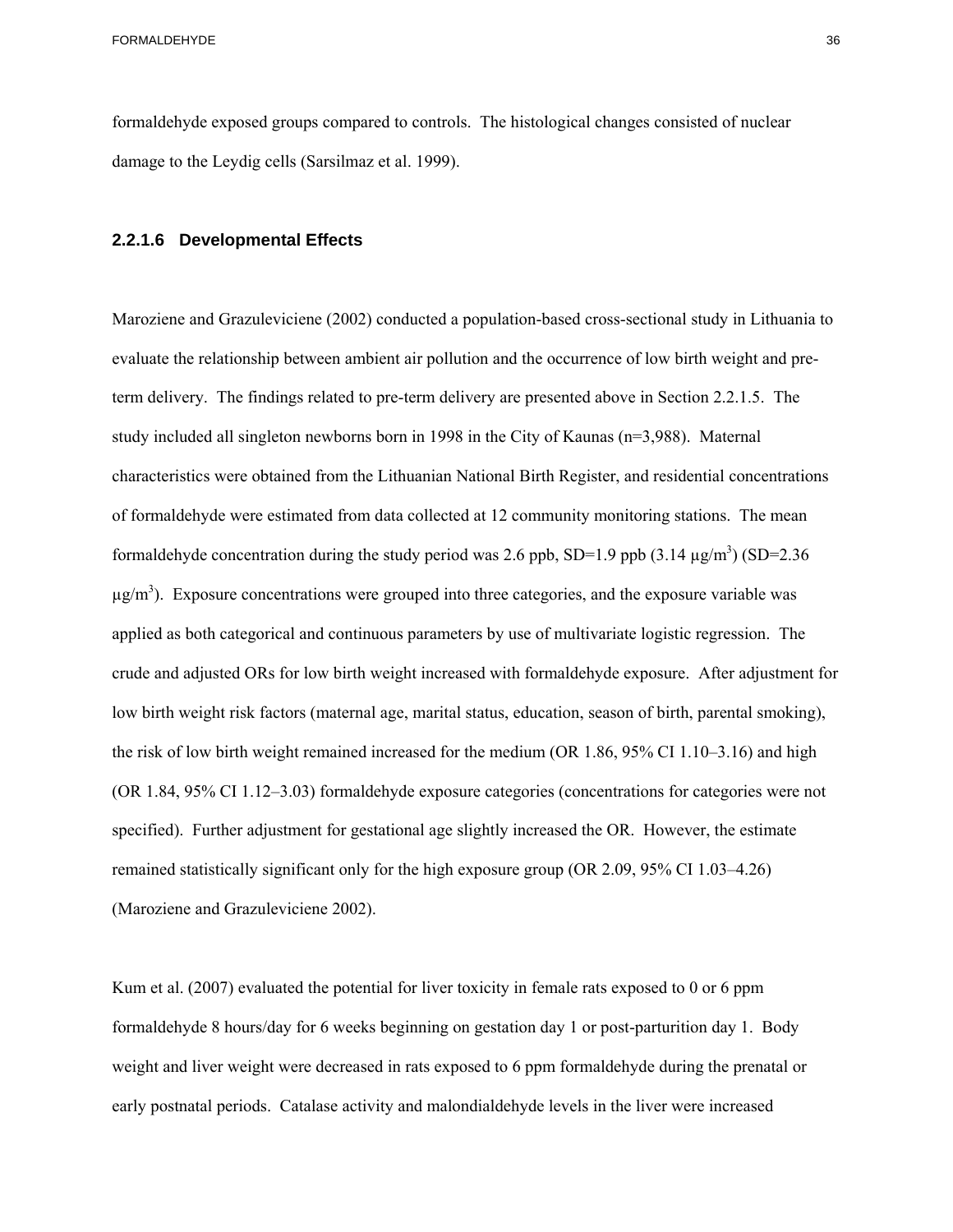following prenatal exposure to formaldehyde. Glutathione levels were decreased in the early postnatal exposure group. Sandikci et al. (2007) used the same study design to evaluate immune system effects in rats exposed during the prenatal, or the early postnatal periods. Exposure to 6 ppm formaldehyde increased the proportion of α-naphthyl acetate esterase positive T cells in peripheral blood, suggesting that systemic cellular immunity may be affected in developing rats. A similar response was seen in young (4-week-old) and adult rats.

 and cell number of the hippocampal formation of the brain in neonatal male rats exposed to 6 or 12 ppm The results of studies in neonatal rats have suggested that exposure to formaldehyde can affect brain development (Aslan et al. 2006; Sarsilmaz et al. 2007). Aslan et al. (2006) showed alterations in volume formaldehyde, 6 hours/day, 5 days/week for the first 30 days of life. The brains of rats were examined immediately following the exposure period or 60 days later. The morphology of granule cells in the dentate gyrus was not altered by formaldehyde treatment. However, the volume of the dentate gyrus was increased in both formaldehyde-exposed groups of 30-day-old rats compared to controls. The low concentration of formaldehyde also produced an increase in the dentate gyrus volume in 90-day-old rats compared to the controls or the high concentration group. A volume reduction in the granule cell layer was seen in the high concentration group at 90 days, as compared to rats examined at 30 days. There was no effect of formaldehyde treatment on granule cell number immediately following exposure; however, exposure to the high concentration resulted in a decrease in the granule cell number 60 days later, as compared to controls and the low concentration group (Aslan et al. 2006).

Sarsilmaz et al. (2007) demonstrated similar effects in the cornu ammonis region of the hippocampus following exposure of neonatal rats to 6 or 12 ppm formaldehyde for 6 hours/day, 5 days/week for the first 30 days of life. The brains of rats were examined immediately following the exposure period or 60 days later. Formaldehyde exposure did not alter the appearance of pyramidal cells in the hippocampus. There were concentration-related volume changes in the cornu ammonis and the whole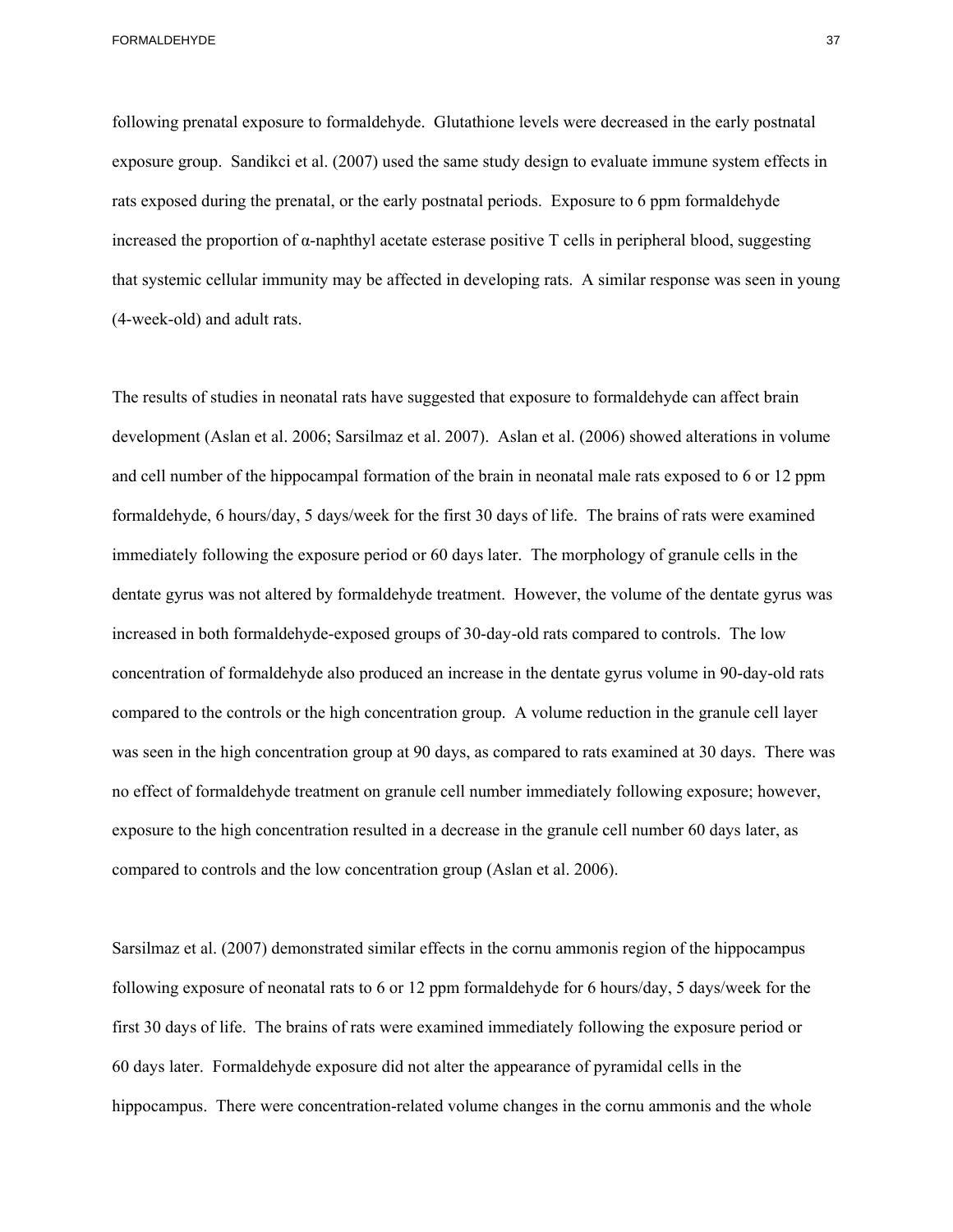hemisphere of the brain. Immediately following the exposure period, the low concentration of formaldehyde increased the cornu ammonis volume, while the high concentration decreased the cornu ammonis volume. Both low and high concentrations reduced the whole hemisphere volume immediately following the exposure period, but they increased the whole hemisphere volume 60 days later, as compared to controls. Rats in the high exposure group had fewer pyramidal cells than rats from the low exposure group or controls at 30 or 90 days after birth.

Songur et al. (2005) demonstrated that formaldehyde exposure alters trace element levels in the neonatal rat lung following exposure to 6 ppm or 12 ppm formaldehyde 6 hours/day, 5 days/week for 30 days beginning the first day after birth. Superoxide dismutase activity and copper and iron levels were reduced, while zinc levels were increased in lung samples from neonatal rats exposed to formaldehyde. These changes were observed immediately following the exposure period and 30 days later. Survival was not affected by formaldehyde exposure in neonatal rats. However, food and water consumption and body weight measurements were reduced during the exposure period compared to controls. Clinical signs of toxicity included sneezing, dyspnea, polypnea, increased nose cleaning, excessive licking, blinking of the eyes, and nasal bleeding. At the end of the 30-day post-exposure period, body weights were similar to those of controls (Songur et al. 2005).

### **2.2.1.7. Genotoxicity**

*In vivo Exposure Studies.* Results from human *in-vivo* exposure genotoxicity studies are mixed (Table 2 1). Several human occupational exposure studies have described increased sister chromatid exchange (SCEs) in lymphocytes (Shaham et al. 2002; Ye et al. 2005), while a shorter-term exposure (8 weeks) study of anatomy students did not report exposure-related increased SCEs in lymphocytes (Ying et al. 1999). With the exception of one short-term (10-day, 4 hours/day) experimental exposure study (Speit et al. 2007a), all other human occupational exposure studies have reported an increased frequency of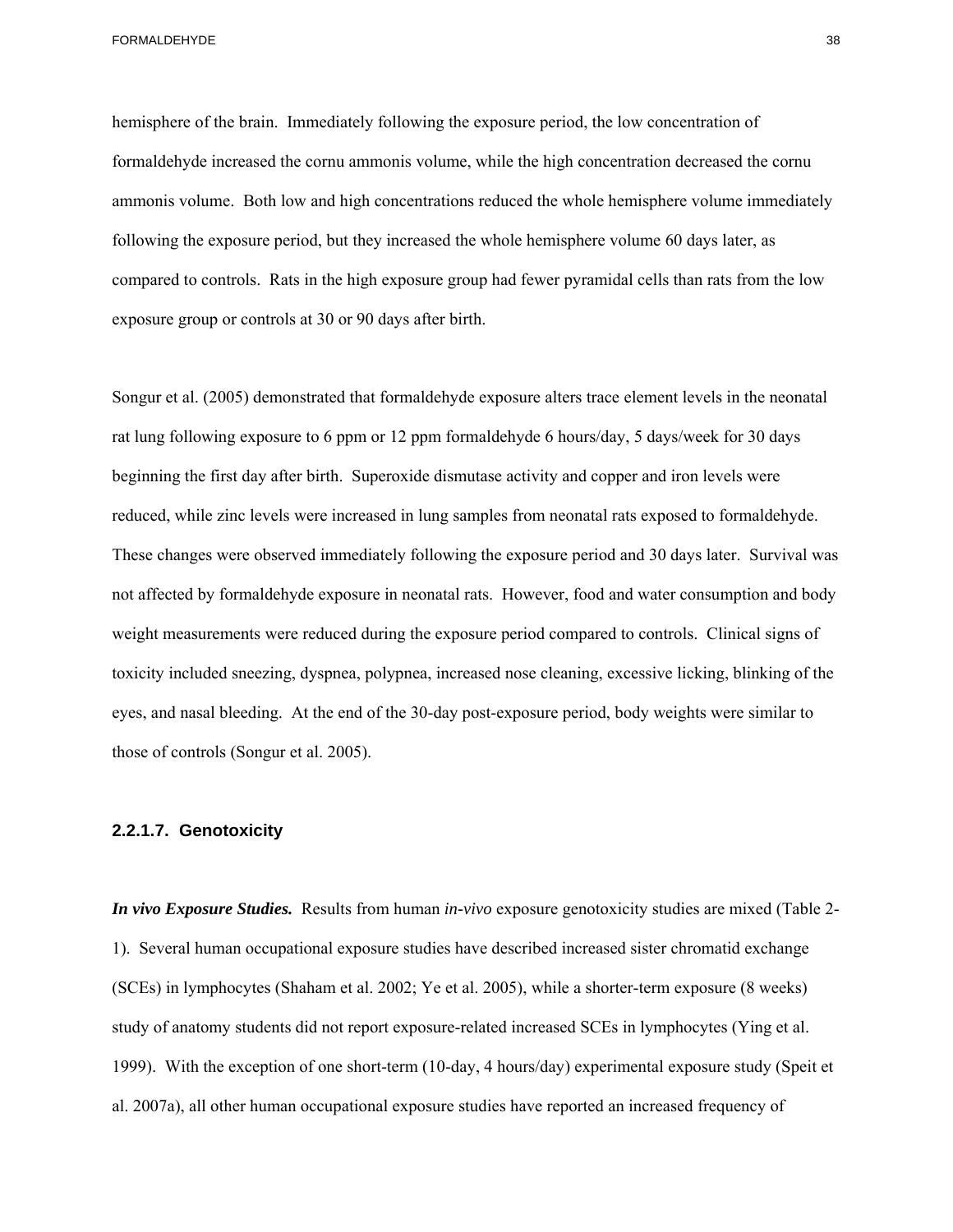micronuclei in nasal mucosa (Burgaz et al. 2001; Ye et al. 2005), buccal mucosa (Burgaz et al. 2002), and peripheral lymphocyte cells (Orsiere et al. 2006; Sari-Minodier et al. 2001) in exposed workers compared to controls. In other studies of formaldehyde workers, no evidence was found of DNA damage (Orsiere et al. 2006) or changes in DNA-repair enzyme activity (Schlink et al. 1999) in lymphocytes.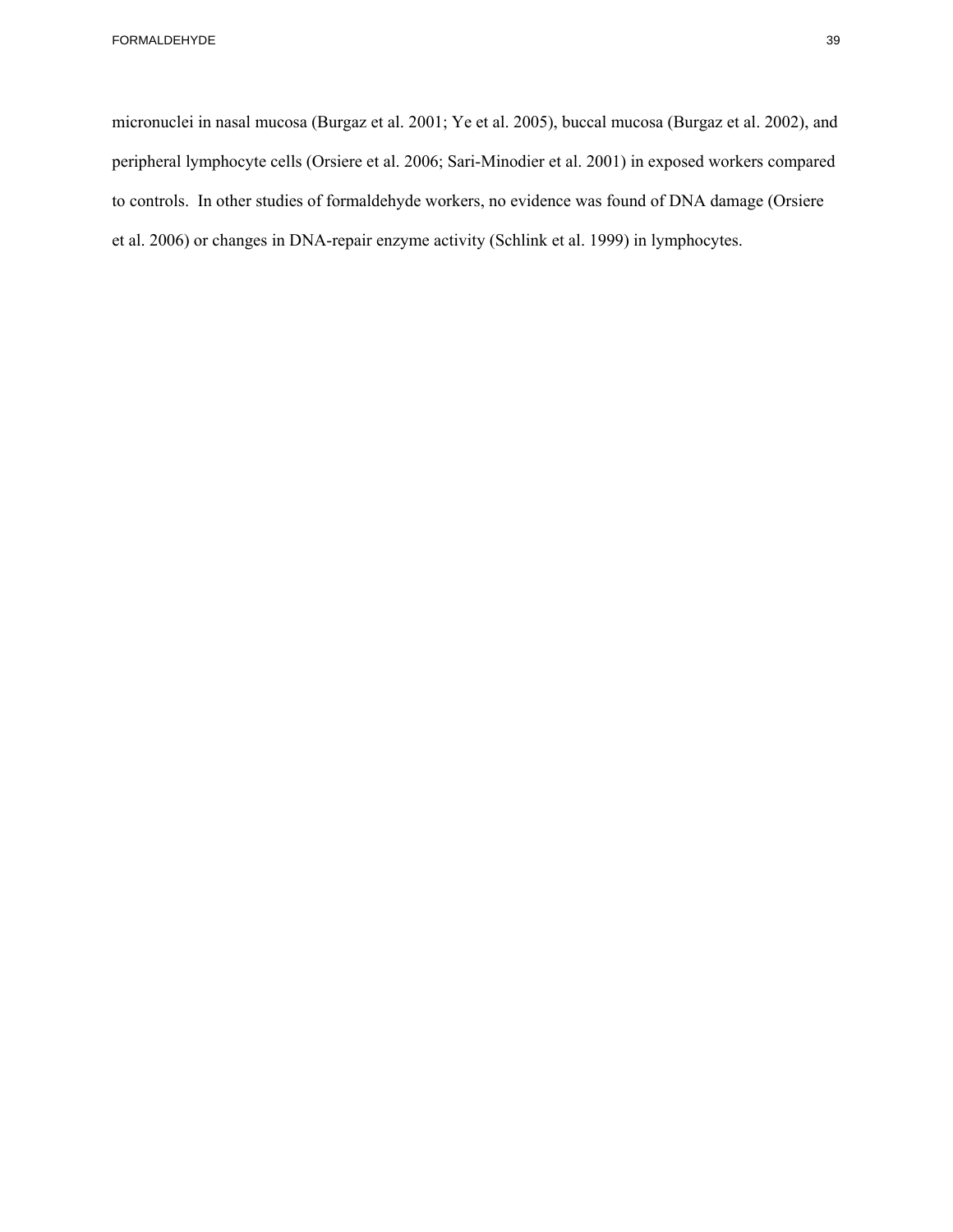# **Table 2-1. Genotoxicity of Formaldehyde** *In Vivo*

| Species (test system)                                                                                                                             | End point<br><b>Results</b> |           | Reference               |  |
|---------------------------------------------------------------------------------------------------------------------------------------------------|-----------------------------|-----------|-------------------------|--|
| Mammalian cells:                                                                                                                                  |                             |           |                         |  |
| Human (peripheral<br>lymphocytes)<br>30 medical students<br>$<$ 1 ppm<br>15 months                                                                | Chromosomal aberrations     |           | Vasudeva and Anand 1996 |  |
| Human (peripheral<br>lymphocytes)<br>18 workers (16 control<br>subjects)<br>TWA=0.985 mg/m <sup>3</sup><br>mean=8.6 years                         | Sister chromatid exchange   | $\ddot{}$ | Ye et al. 2005          |  |
| Human (peripheral<br>lymphocytes)<br>23 students (pre-<br>exposure control)<br>TWA=0.508 mg/m <sup>3</sup><br>8 weeks (3 hours x<br>3 times/week) | Sister chromatid exchange   |           | Ying et al. 1999        |  |
| Human (peripheral<br>lymphocytes)<br>90 pathology workers<br>(52 controls subjects)<br>unspecified<br>concentrations<br>mean=15.4 years           | Sister chromatid exchange   | $\ddot{}$ | Shaham et al. 2002      |  |
| Human (nasal mucosa)<br>18 workers (16 control<br>subjects)<br>TWA=0.985 mg/m <sup>3</sup><br>mean=8.6 years                                      | Micronucleus increase       | $\ddot{}$ | Ye et al. 2005          |  |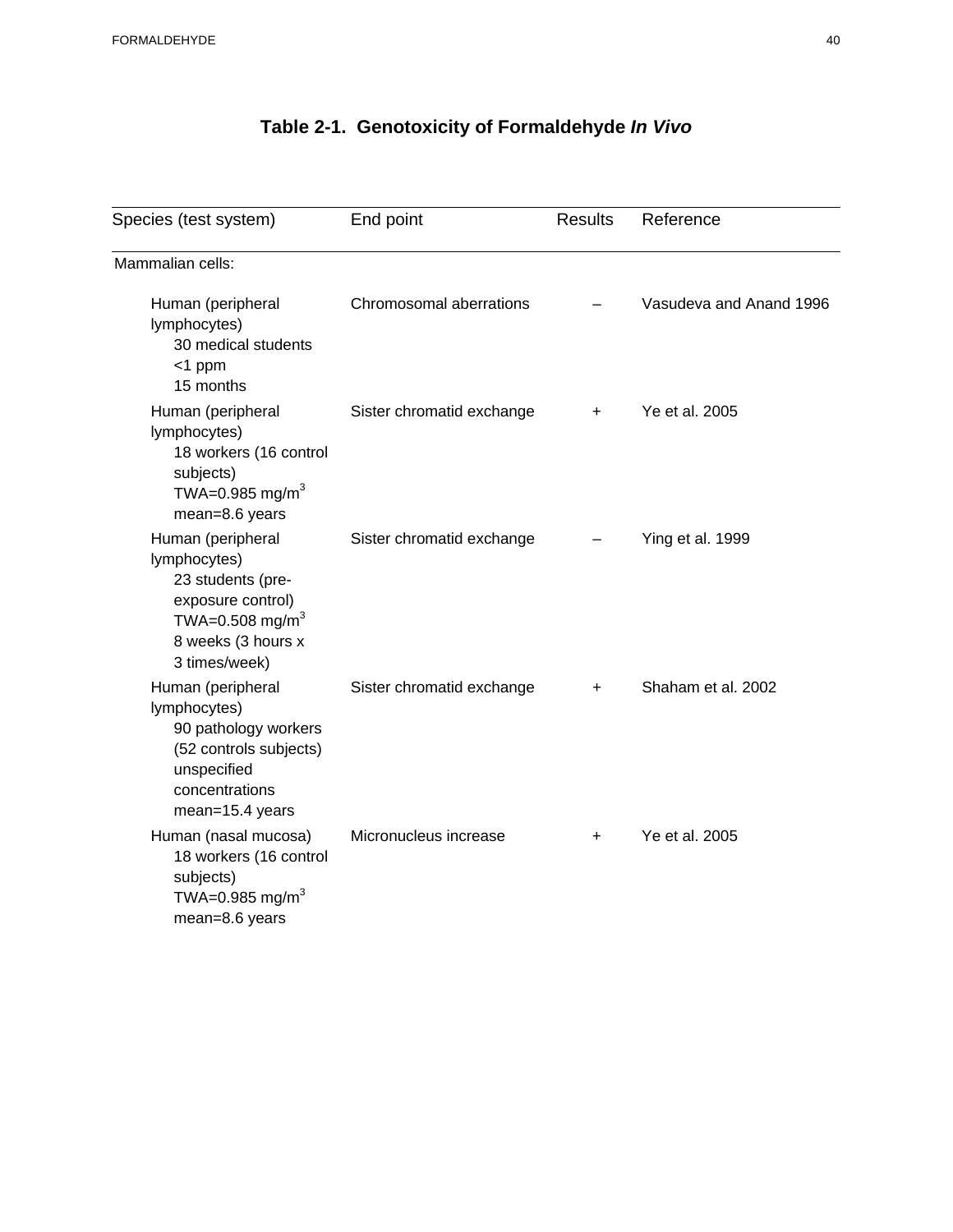# **Table 2-1. Genotoxicity of Formaldehyde** *In Vivo*

| Species (test system)                                                                                                                                                                              | End point                                        | <b>Results</b> | Reference                 |  |
|----------------------------------------------------------------------------------------------------------------------------------------------------------------------------------------------------|--------------------------------------------------|----------------|---------------------------|--|
| Human (peripheral<br>lymphocytes)<br>59 laboratory workers<br>with 0.5-34 years of<br>previous<br>exposure (37 control<br>subjects)<br>2.0 ppm for 15 minutes<br>or 0.1 ppm for 8 hours            | micronucleus increase                            | $\ddot{}$      | Orsiere et al. 2006       |  |
| Human (buccal mucosa)<br>10 days (4 hours/day)<br>experimental exposure<br>0.15-0.5 ppm with<br>4 peaks of 1.0 ppm for<br>15 minutes each                                                          | Micronucleus increase                            |                | Speit et al. 2007a        |  |
| Human (peripheral<br>lymphocytes)<br>10 occupationally<br>exposed<br>women (27 control<br>subjects)<br>unspecified<br>concentrations;<br>mean=9 years                                              | Micronucleus increase;<br>chromosome aberrations | +              | Sari-Minodier et al. 2001 |  |
| Human (nasal mucosa)<br>23 laboratory workers<br>(25 control subjects)<br>2-4 ppm;<br>mean=5.06 years                                                                                              | Micronucleus increase                            | +              | Burgaz et al. 2001        |  |
| Human (buccal mucosa)<br>(18 control subjects)<br>Group I: 22 shoe<br>workers<br>TWA=11.39-58.07 ppm<br>Mean=7.68 years<br>Group II: 28 pathology<br>workers<br>$TWA = 2-4$ ppm<br>mean=4.70 years | Micronucleus increase                            | +              | Burgaz et al. 2002        |  |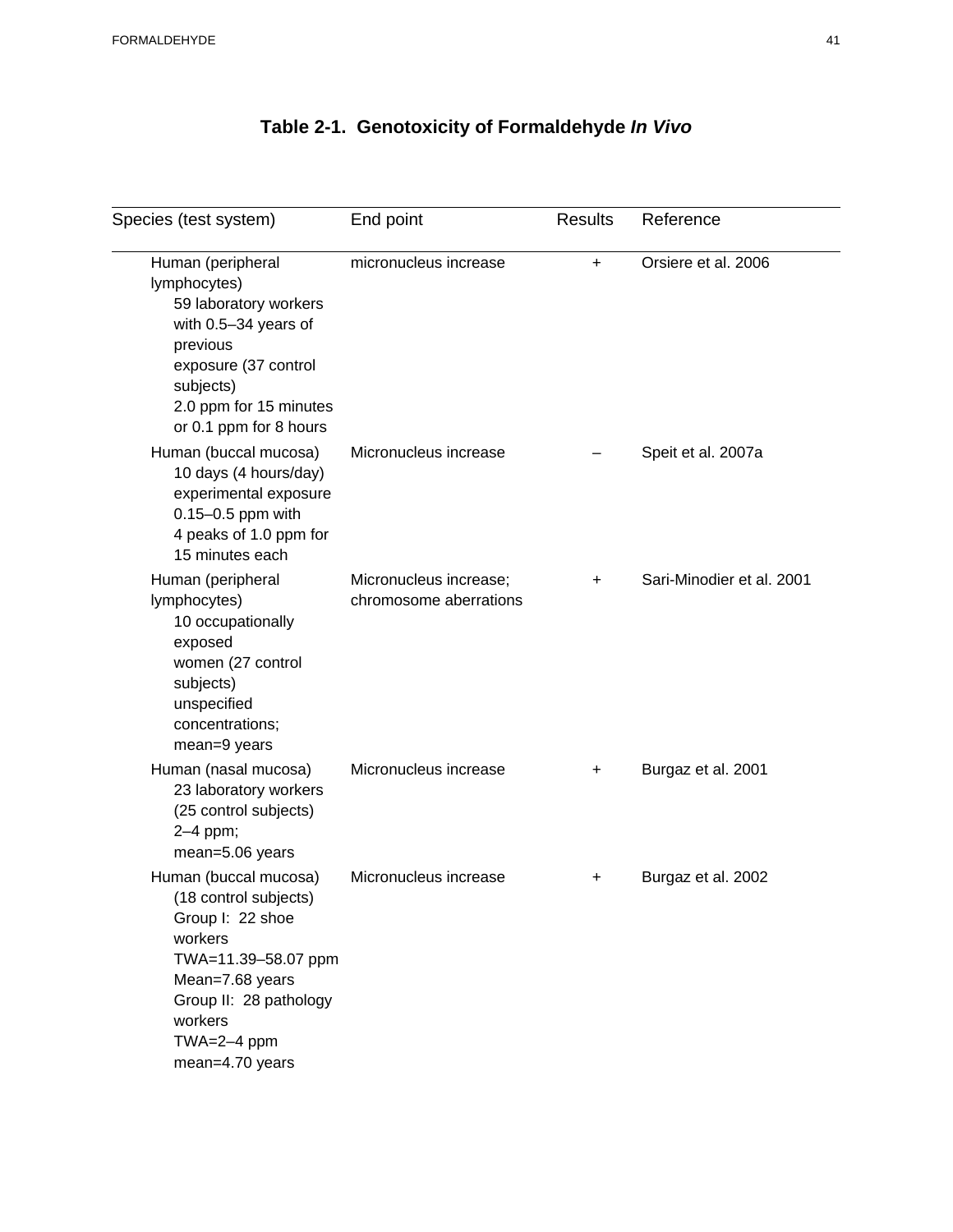| Species (test system)                                                                                                                                                                    | End point                                           | <b>Results</b> | Reference           |
|------------------------------------------------------------------------------------------------------------------------------------------------------------------------------------------|-----------------------------------------------------|----------------|---------------------|
| Human (peripheral<br>lymphocytes)<br>59 laboratory workers<br>with $0.5 - 34$ years of<br>previous exposure<br>(37 control subjects)<br>2.0 ppm for 15 minutes<br>or 0.1 ppm for 8 hours | DNA damage                                          |                | Orsiere et al. 2006 |
| exposure/peripheral<br>lymphocytes)                                                                                                                                                      | Human (embalming student DNA-repair enzyme activity |                | Schlink et al. 1999 |
| Rat (lung cells)                                                                                                                                                                         | DNA damage                                          | +              | Sul et al. 2007     |

# **Table 2-1. Genotoxicity of Formaldehyde** *In Vivo*

 $-$  = negative result;  $+$  = positive result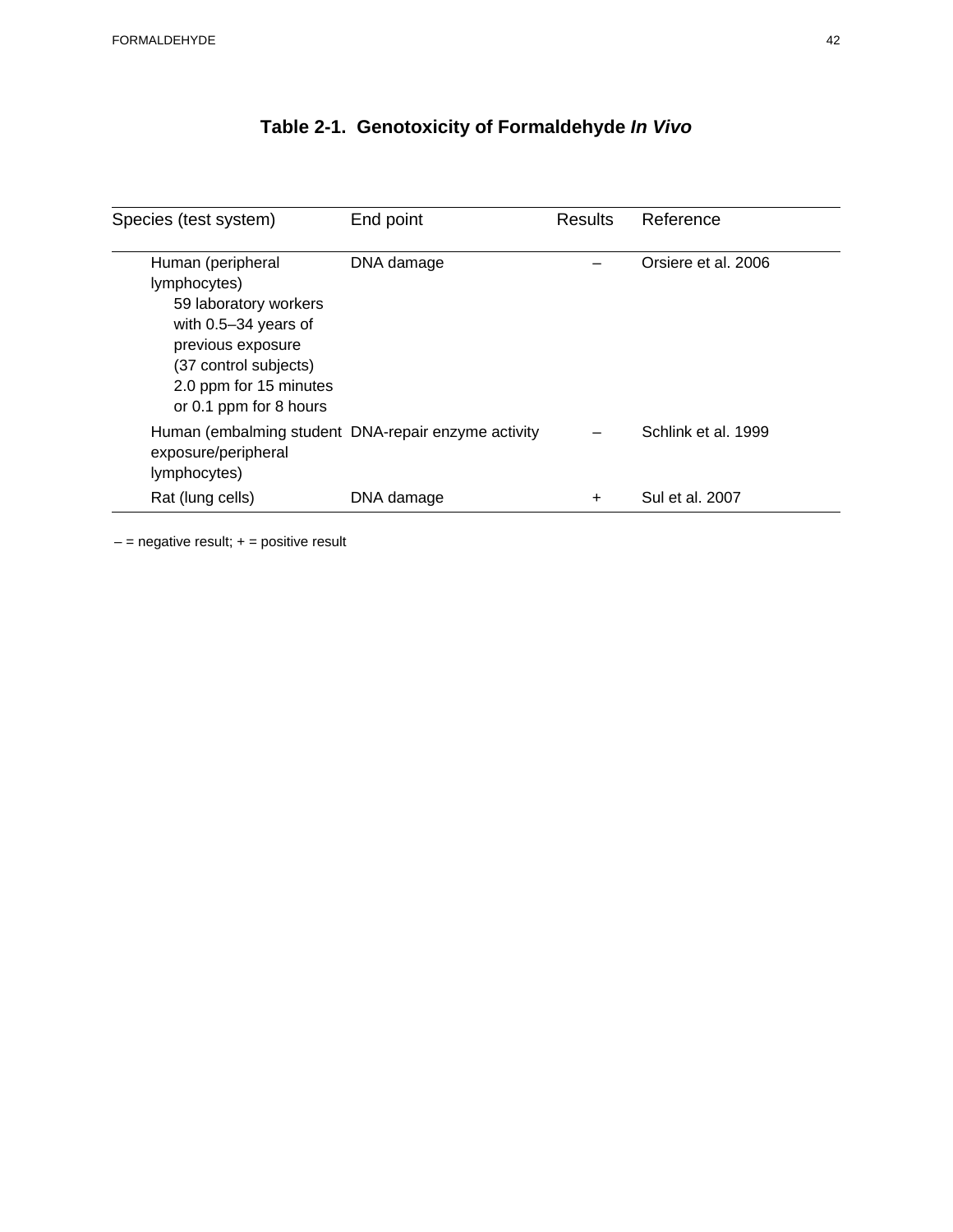FORMALDEHYDE ASSOCIATED AND THE SERVICE OF THE SERVICE OF THE SERVICE OF THE SERVICE OF THE SERVICE OF THE SERVICE OF THE SERVICE OF THE SERVICE OF THE SERVICE OF THE SERVICE OF THE SERVICE OF THE SERVICE OF THE SERVICE OF

In other mammalian *in-vivo* studies, inhalation exposure to formaldehyde has been found to increase DNA-protein cross links in the monkey respiratory tract (Casanova et al. 1991) and rat nasal mucosal cells following 6-hour exposures. Acute inhalation exposure (6 hours) to formaldehyde was also found to induce chromosomal aberrations in pulmonary lavage cells in rats (Dallas et al. 1992) and spleen lymphocytes in mice. Inhalation exposure to formaldehyde in rats caused increased DNA damage in lung cells following a 2-week exposure (Sul et al. 2007) and p53 suppressor gene mutations in nasal cells after 2 years of exposure (Recio et al. 1992). Other reports present negative findings for chromosomal aberrations in the bone marrow after a 6-hour inhalation exposure to formaldehyde (Dallas et al. 1992) and for chromosomal aberrations, mitotic activity, and SCEs in lymphocytes of rats exposed for 5 days (6 hours/day). *In-vivo* formaldehyde exposure resulted in mortality and sterility and caused lethal mutations in Drosophila melanogaster, (Valencia, et al. 1989 and Woodruff et al. 1985).

**In vitro Exposure Studies***.* As summarized in Table 2-2, formaldehyde has been found to be mutagenic in *Salmonella typhimurium* in most studies without metabolic activation, but not mutagenic in a few other studies.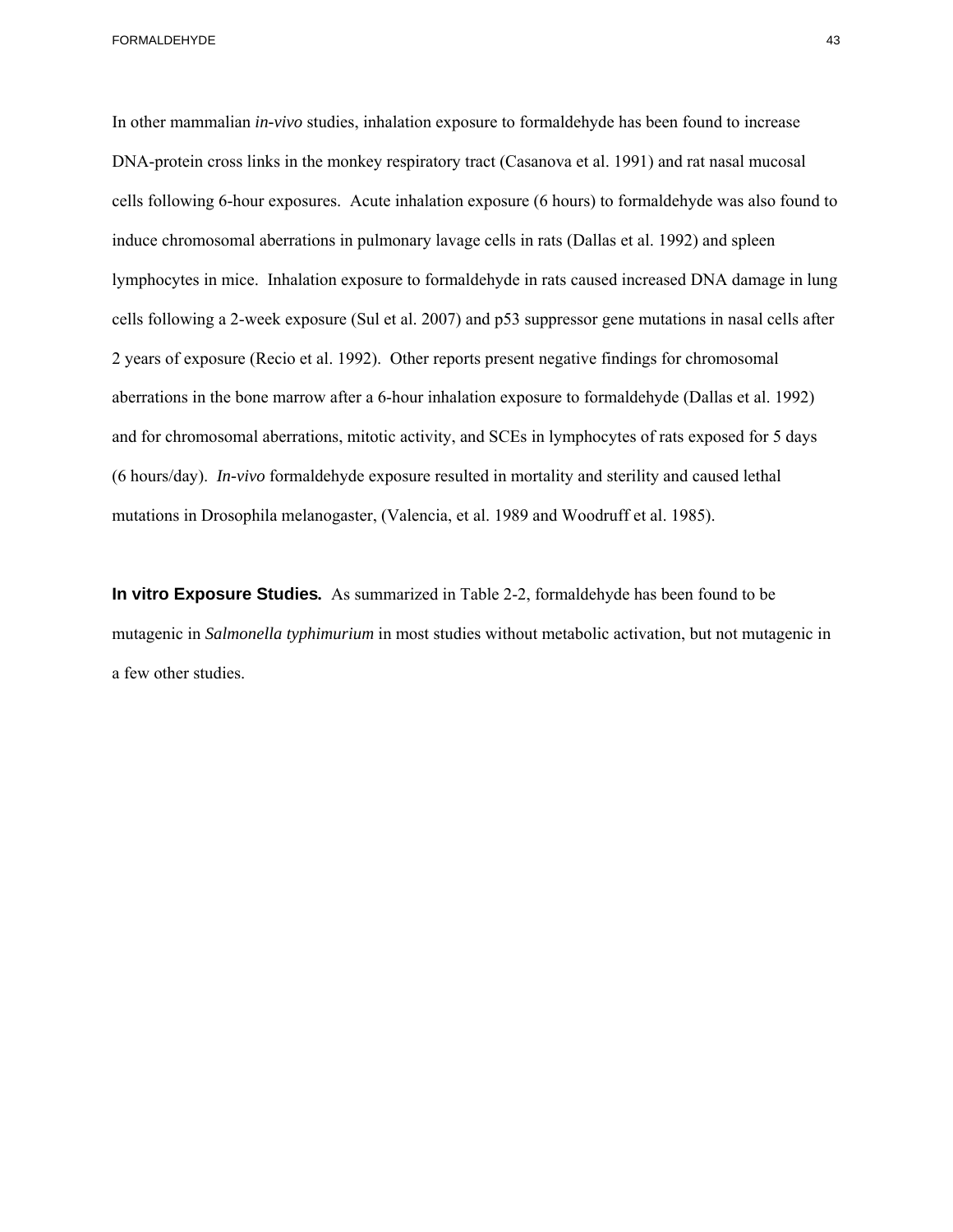|                                                  |                                                                          | <b>Results</b> |                          |                                 |
|--------------------------------------------------|--------------------------------------------------------------------------|----------------|--------------------------|---------------------------------|
|                                                  |                                                                          | With           | Without                  |                                 |
| Species (test system)                            | End point                                                                |                |                          | activation activation Reference |
| Human (peripheral blood<br>lymphocytes)          | Micronuclei                                                              | No data        | $\ddot{}$                | larmarcovai et al. 2007         |
| Human (leukocytes)                               | DNA damage                                                               | No data        | +                        | Frenzilli et al. 2000           |
| Human (blood cultures)                           | DNA protein cross<br>links; sister<br>chromatid<br>exchange              | No data        | +                        | Schmid and Speit 2007           |
| Human (blood cultures)                           | Micronuclei                                                              | No data        |                          | Schmid and Speit 2007           |
| Chinese hamster (V79 cell<br>HPRT locus culture) | Sister chromatid<br>exchange; DNA<br>protein cross links                 | No data        | $+$                      | Merk and Speit 1999             |
| Chinese hamster (V79 cell<br>HPRT locus culture) | <b>Mutations</b>                                                         | No data        |                          | Merk and Speit 1999             |
| Chinese hamster (V79 cell<br>culture)            | Sister chromatid<br>exchange; DNA<br>protein cross links;<br>micronuclei | No data        | $\ddot{}$                | Merk and Speit 1998             |
| Chinese hamster (V79 cell<br>HPRT locus culture) | <b>Mutations</b>                                                         | No data        | -                        | Merk and Speit 1998             |
| Chinese hamster (V79 cell<br>culture)            | <b>DNA</b> strand<br>breaks                                              | No data        | $\overline{\phantom{0}}$ | Speit et al. 2007b              |
| Chinese hamster (V79 cell<br>culture)            | Sister chromatid<br>exchange; DNA<br>protein cross links;<br>micronuclei | No data        | $\ddot{}$                | Speit et al. 2007b              |
| Syrian hamster embryo cells                      | Sister chromatid<br>exchange                                             | No data        | $\ddot{}$                | Miyachi and Tsutsui 2005        |
| Non-mammalian cells:                             |                                                                          |                |                          |                                 |
| Neurospora crassa                                | <b>Mutation</b>                                                          | No data        | $(+)$                    | de Serres and Brockman<br>1999  |

# **Table 2-2. Genotoxicity of Formaldehyde** *In Vitro*

<sup>a</sup>Test compound was formalin.

 $-$  = negative result;  $+$  = positive result;  $(+)$  = weakly positive; DNA = deoxyribonucleic acid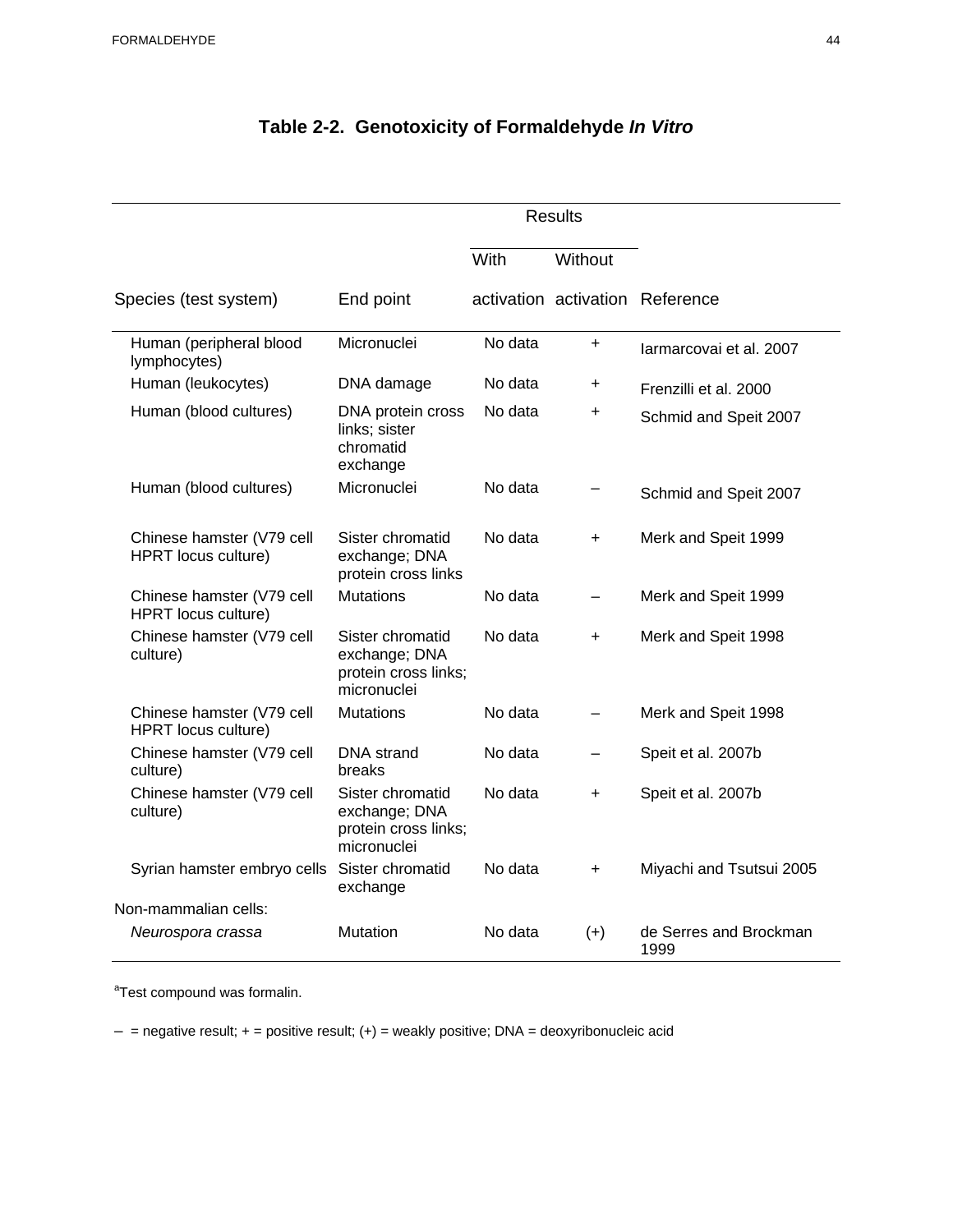A number of human cell lines have been tested, with formaldehyde giving positive results without metabolic activation, resulting in mutations, DNA damage, DNA-protein cross links, increased micronuclei, chromosomal aberrations, and SCEs (Emri et al. 2004; Frenzilli et al. 2000; Iarmarcovai et al. 2007; Schmid and Speit 2007; Shaham et al. 2003; see Table 2-2). Using a sensitive technique to detect total DNA-protein cross links, Shaham et al. (1996) reported that human white blood cells showed increasing quantities of DNA-protein cross links when cultured in media with increasing formaldehyde concentrations and that a small group of formaldehyde-exposed persons had a significantly greater mean amount of DNA-protein cross links in their white blood cells than did a group of non-exposed persons. Although DNA-protein cross links are known to be formed by other agents, such as ionizing radiation and alkylating agents, Shaham et al. (1996) suggested that levels of DNA-protein cross links in white blood cells may provide an indicator of formaldehyde-induced tissue damage and a biomarker of occupational exposure to formaldehyde. Statistically significant higher levels of DNA-protein cross links in formaldehyde-exposed workers compared to unexposed workers (p<0.01) were later reported in an extending study (Shaham et al. 2003). The authors examined peripheral blood lymphocytes of 186 workers exposed to formaldehyde and in 213 unexposed workers for DNA-protein cross links as well as p53 protein. Pantropic (wild type + mutant) p53 >150 pg/ml was higher in exposed workers with DNAprotein cross links above the median (median DNA-protein cross links >0.187). The adjusted OR to have pantropic p53 150 pg/mL in workers with DNA-protein cross links above the median was 2.5 (95% CI 1.2–5.4). The adjusted OR was still significant when stratified by gender in the female group (OR 2.8; 95% CI 1.1–7.1), but not significant in the male group (OR 1.9; 95% CI 0.5–7.2).

**Formaldehyde Genotoxicity Conclusions.** In summary, the majority of tests show that formaldehyde *in vivo* and *in vitro* exposure can induce genotoxic effects in various organisms and cell types. The weight of evidence indicates that formaldehyde itself (not a metabolite) is capable of directly reacting with DNA and producing genotoxic effects in portal-of-entry tissues, especially when biotransformation capacities are exceeded. More extensive evaluations of the genotoxic potential of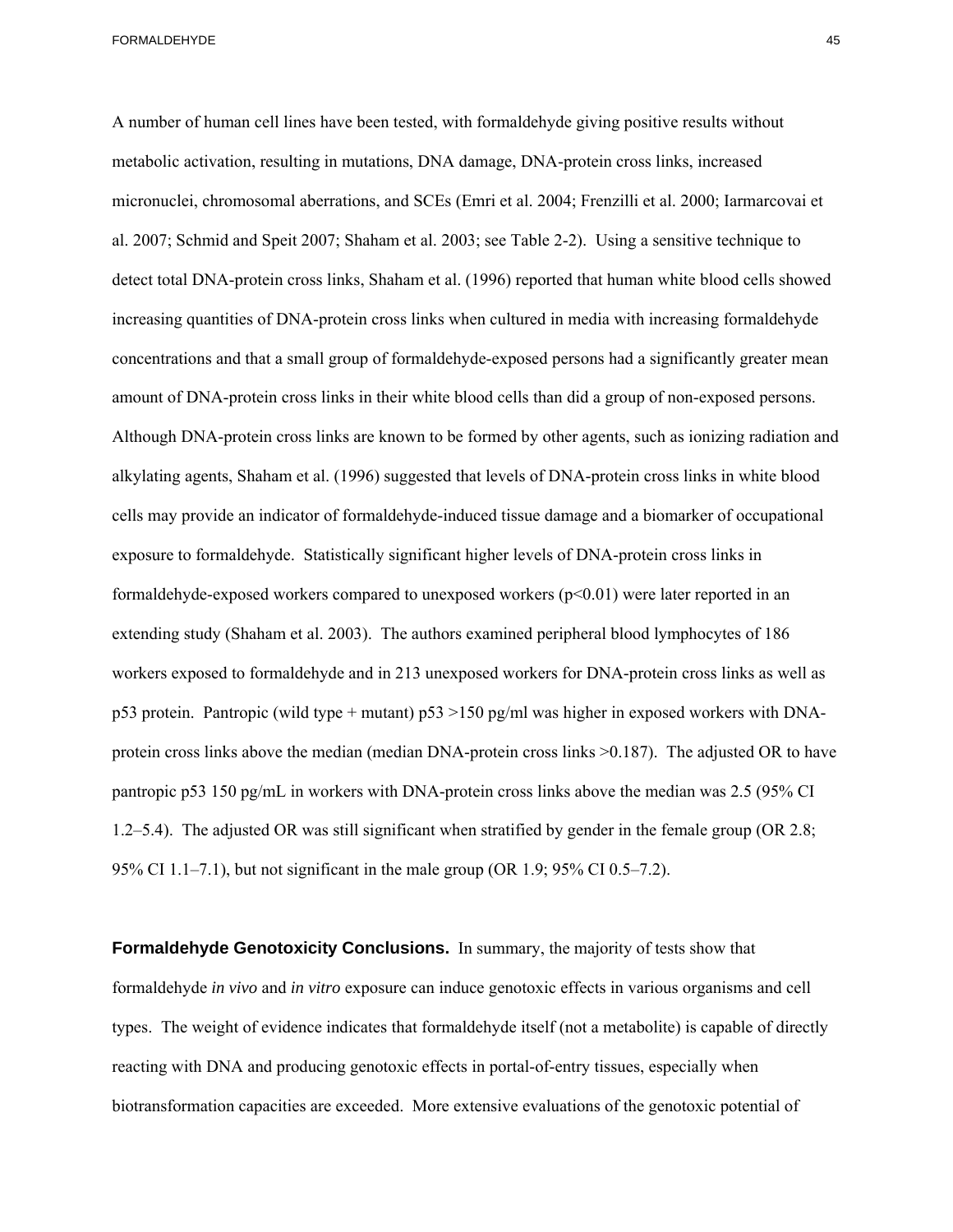formaldehyde are available in IARC (2006) and WHO (1989). Environment Canada/Health Canada (2001) and WHO (2002) concluded that overall, formaldehyde is weakly genotoxic, with effects most likely to be observed *in vivo* in cells from tissues or organs with which the aldehyde comes into first contact.

#### **2.2.1.8 Cancer**

*Human Studies Overview.* The finding of nasal tumors in rodents exposed to high levels of airborne formaldehyde led to a concern about cancer effects in occupationally exposed workers. There are now more than 60 epidemiology studies examining the potential for occupational formaldehyde exposure to cause cancer in humans. The studies include cohort mortality studies of formaldehyde-exposed industrial workers, cohort mortality studies of formaldehyde-exposed professionals or medical specialists, and casecontrol studies that looked for associations between occupational exposure to formaldehyde and cancers of the nose, pharynx, or lung. More recent reviews have been published by Duhayon et al. (2008), Golden et al. (2006), IARC (2006), and NTP (2005). In addition, several meta-analyses of the data have been published (Bosetti et al. 2008; Collins et al. 1997; Luce et al. 2002; Partanen 1993).

Although some of the epidemiological studies have found some evidence for extra-respiratory site cancers in groups of formaldehyde-exposed workers, the data are not consistent across studies, and adjustment for potential confounding cancer risk factors has not often been possible. IARC (2006) concluded that while a number of studies have found associations between formaldehyde exposure and cancer at other sites, including the oral cavity, oro- and hypopharynx, pancreas, larynx, lung, and brain, the overall evidence in humans does not support a causal role for formaldehyde in these cancers.

Increased incidences of leukemia rates have been reported in some studies of anatomists, pathologists, and embalmers (Blair et al. 1990; Hauptman et al. 2009), and such incidences have also been observed in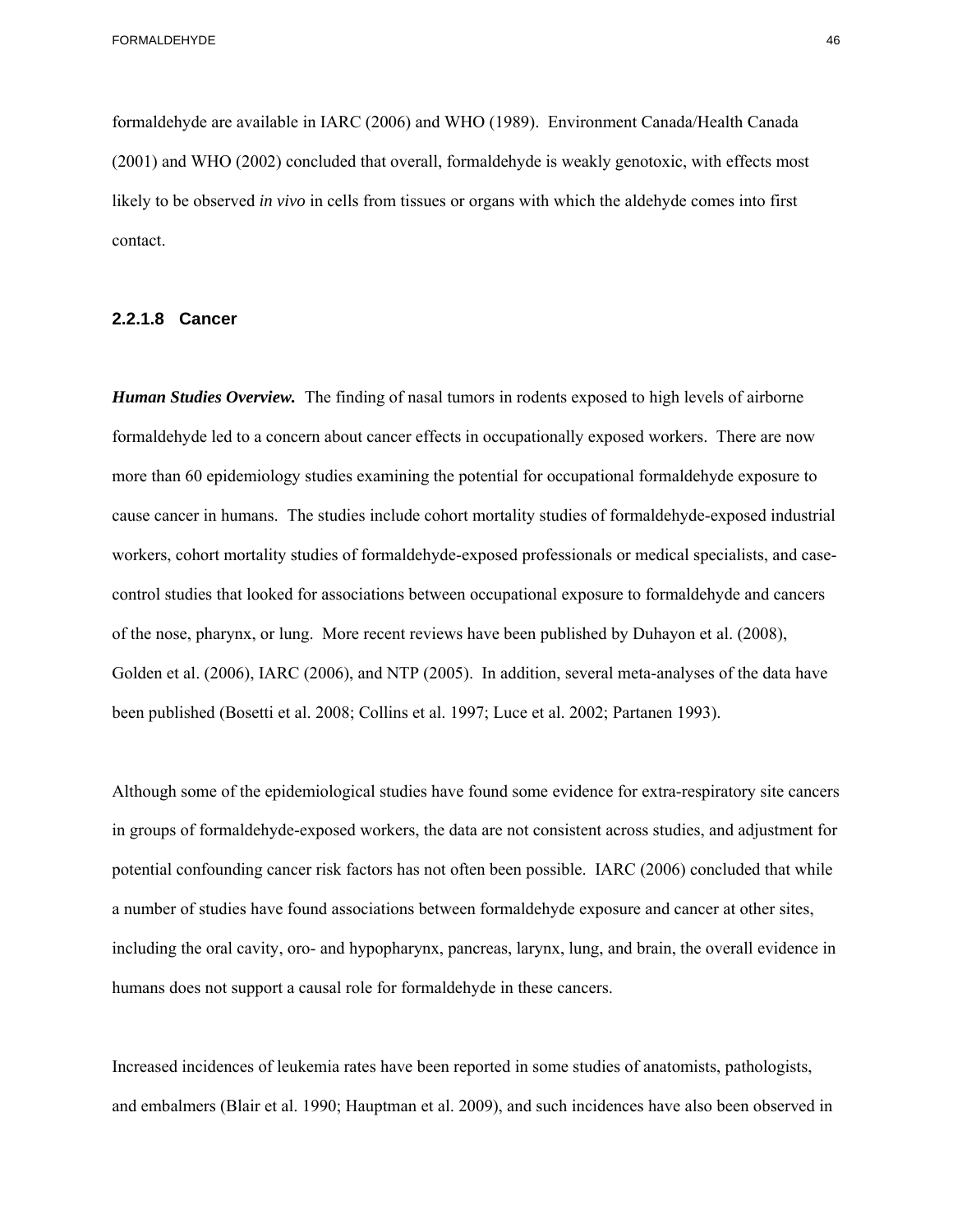et al. 2009). The authors noted that although this decline over time may suggest that the previous results cohort studies of industrial workers. Two updated large industrial studies showed an association between some measures of formaldehyde exposure and relative risk from leukemia (Hauptmann et al. 2003; Pinkerton et al. 2004). However, another large industrial follow-up study did not find any association between exposure to formaldehyde and leukemia (Coggon et al. 2003). In addition, a follow-up of the Hauptmann et al. (2003) cohort study revealed that whereas a statistically significant association between death from leukemia and peak exposure to formaldehyde remained, the overall association of formaldehyde exposure with leukemia had diminished with the additional 10 years of follow-up (Freeman could be due to chance, the largest risks occurred closer in time to relevant exposure, a fact that is consistent with known leukemogenic agents. A re-analysis of the Hauptmann et al. (2003) data by Marsh and Youk (2004) did not support a causal association between formaldehyde exposure and mortality from leukemia. External comparisons provided by Marsh and Youk (2004) suggested that elevated risks occurred because slight to moderate excesses in mortality were compared to statistically significant baseline category deficits in deaths. Collins and Lineker (2004) conducted a meta-analysis of 18 epidemiology studies of formaldehyde exposed workers reporting rates of leukemia development. These investigators did not find any firm support to establish a relationship between formaldehyde exposure and risk of leukemia (Collins and Lineker 2004). Several studies have examined the biological plausibility of formaldehyde-induced leukemia, and have concluded that there is inadequate biological evidence to support a possible mechanism of action for hypothesis (Cole and Axten 2004; Golden et al. 2006; Heck and Casanova 2004). In contrast to the results of these studies, IARC (2009) concluded that "there is sufficient evidence for a causal association of formaldehyde with leukaemia."

Many reviewers have agreed that cancer of the respiratory tract, particularly the upper respiratory tract, is more biologically plausible than formaldehyde-induced cancer at distant sites (NTP 2010). This is probably based on the reactivity of formaldehyde, the capacity of tissues to bio-transform formaldehyde, and the results from chronic rodent inhalation studies showing that formaldehyde-induced non-neoplastic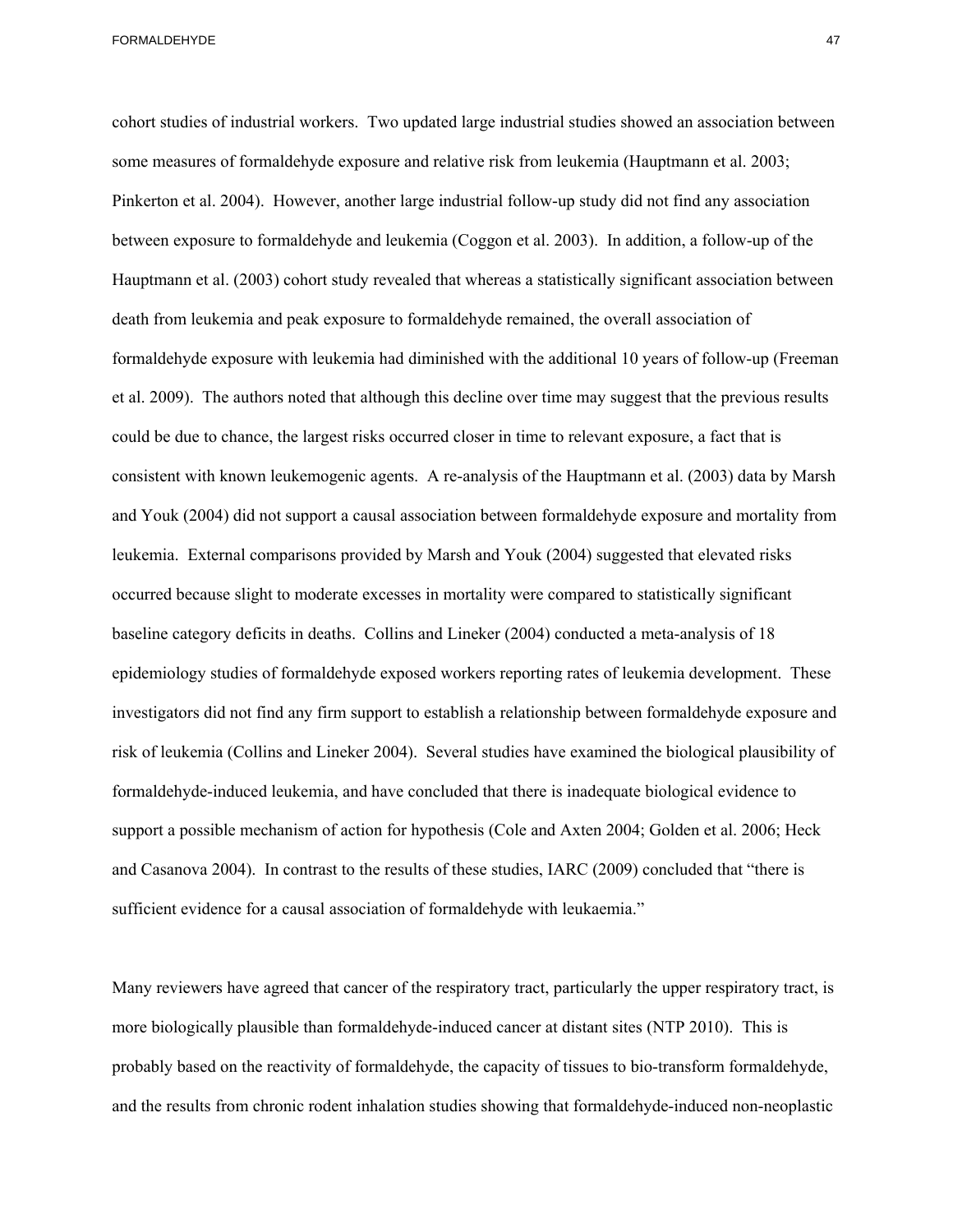and neoplastic effects are restricted to the upper respiratory tract with exposures to concentrations <5 10 ppm. Accordingly, the reviews and meta-analyses of the human data have focused primarily on the findings for respiratory cancer deaths in occupationally exposed humans.

The following six mortality studies of cohorts of formaldehyde exposed industrial workers are included in recent reviews and the meta-analyses: (1) 26,561 former U.S. workers involved in formaldehyde production, resin making, and several other activities using formaldehyde (Hauptmann et al. 2004; Marsh and Youk 2005; Marsh et al. 2007a); (2) 7,660 workers in six British plants using formaldehyde (Coggon et al. 2003); (3) 11,030 workers in three U.S. garment facilities (Pinkerton et al. 2004); (4) 1,332 Italian workers involved in resin making (Bertazzi et al. 1986, 1989); (5) 3,929 foundry workers exposed to formaldehyde (Andjelkovich et al. 1994, 1995); and (6) 7,345 workers in a Connecticut chemical plant that included some of the workers from the Blair et al. (1986) study (Marsh et al. 2002, 2007b).

In the industrial worker cohort studies, the range of standardized mortality ratios (SMR) relevant to exposure to airborne formaldehyde were as follows (a zero reflects a finding of no deaths from the subject cancer):

*lung cancer*: 0.9 -0.4 (lung cancer deaths were reported in each cohort);

- *nasopharyngeal cancer:* 0-4.04 (only the Blair et al. [1986, 1990], Hauptmann et al. [2004] cohort had nasopharyngeal cancer deaths: eight observed versus two expected);
- *nasal cancer:* 0-1.9 (Andjelkovich et al. [1994, 1995]; Bertazzi et al. [1986, 1989]; Stayner et al. 1988, however, did not report nasal cancer deaths); and
- *buccal cavity and/or pharynx cancer:* 0.95–1.69 (only Bertazzi et al. [1986, 1989] did not report buccal cavity and/or pharynx cancer).

Meta-analyses performed by use of human occupational studies have arrived at different conclusions regarding the association between formaldehyde exposure and respiratory tract cancer (Bosetti et al. 2008; Luce et al. 2002). In both analyses, aggregate relative risks for lung cancer deaths calculated for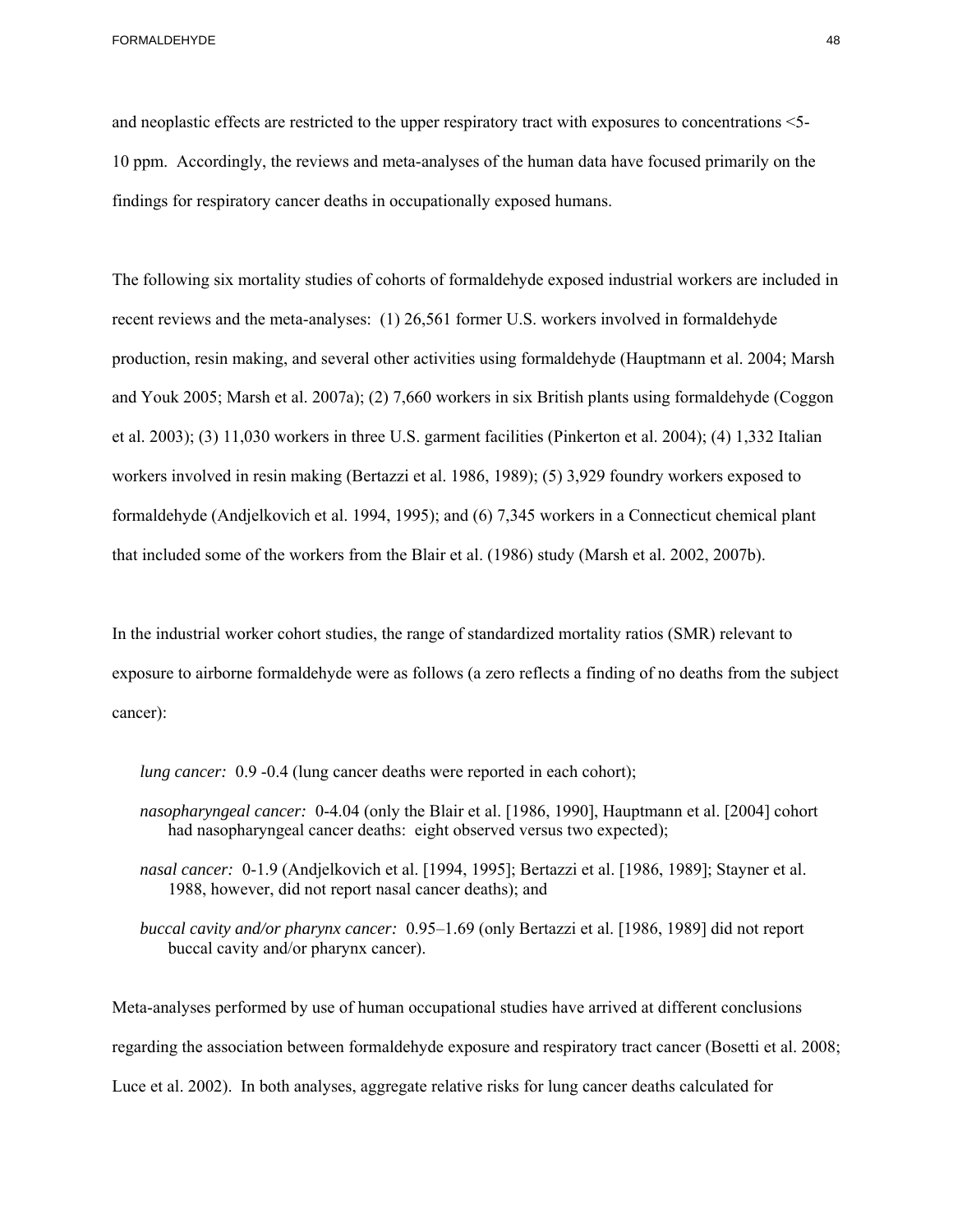and nasopharyngeal cancer. Collins et al. (1997) analyzed data from essentially the same case-control formaldehyde-exposed medical and non-medical professionals were at or below those expected. Aggregate relative risks for lung cancer in industrial worker studies showed a small excess relative risk (1.1) in both analyses, but no evidence for an exposure-related increase in relative risk in a comparison of the "low/medium" relative risks (1.2) with those of the "substantial" exposure class (1.0 or 1.1). Small excess aggregate relative risks for occupationally exposed workers in all of the studies existed for cancer of the nose and nasal sinuses (1.1 [95% CI, 0.8–1.4], Blair et al. 1990; 1.1 [95% CI, 0.8–1.5], Partanen 1993), and cancer of the nasopharynx (1.2 [95% CI, 0.8–1.7], Blair et al. 1990) and 2.0 [95% CI, 1.4– 2.90], Partanen 1993). Relative risks for both types of cancer increased with increasing exposure intensity. The meta-analyses by Collins et al. (1997) and Bosetti et al. (2008) arrived at the conflicting conclusion that the available studies do not support a causal relationship between formaldehyde exposure studies as Blair et al. (1990) and Partanen (1993), but the authors included a few cohort mortality studies that were not available or were included in the earlier meta-analyses (e.g., Andjelkovich et al. 1994, 1995; Gardner et al. 1993). Collins et al. (1997) noted that nasopharyngeal cancer rates were elevated in a minority of the available studies, that most studies did not find any nasopharyngeal cancers, and that many studies did not report on nasopharyngeal cancer. Unlike the calculation techniques used in the previous meta-analyses, a calculational technique was used to adjust for underreporting of expected mortality rates in the calculation of "weighted meta-relative risks". Meta-relative risks (with 95% CIs) for nasopharyngeal cancer were 1.0 (0.5–1.8) for the 14 cohort studies included in the analysis, 1.2 (0.4– 2.5) for the six industrial worker cohort studies, and 1.3 (0.9–2.1) for the seven case-control studies. Collins et al. (1997) concluded from their review of the available studies that exposure estimates for the case-control studies were both lower and less certain than exposures in the industrial worker cohort studies and that their analysis does not support an exposure-response relationship between formaldehyde and nasopharyngeal cancer.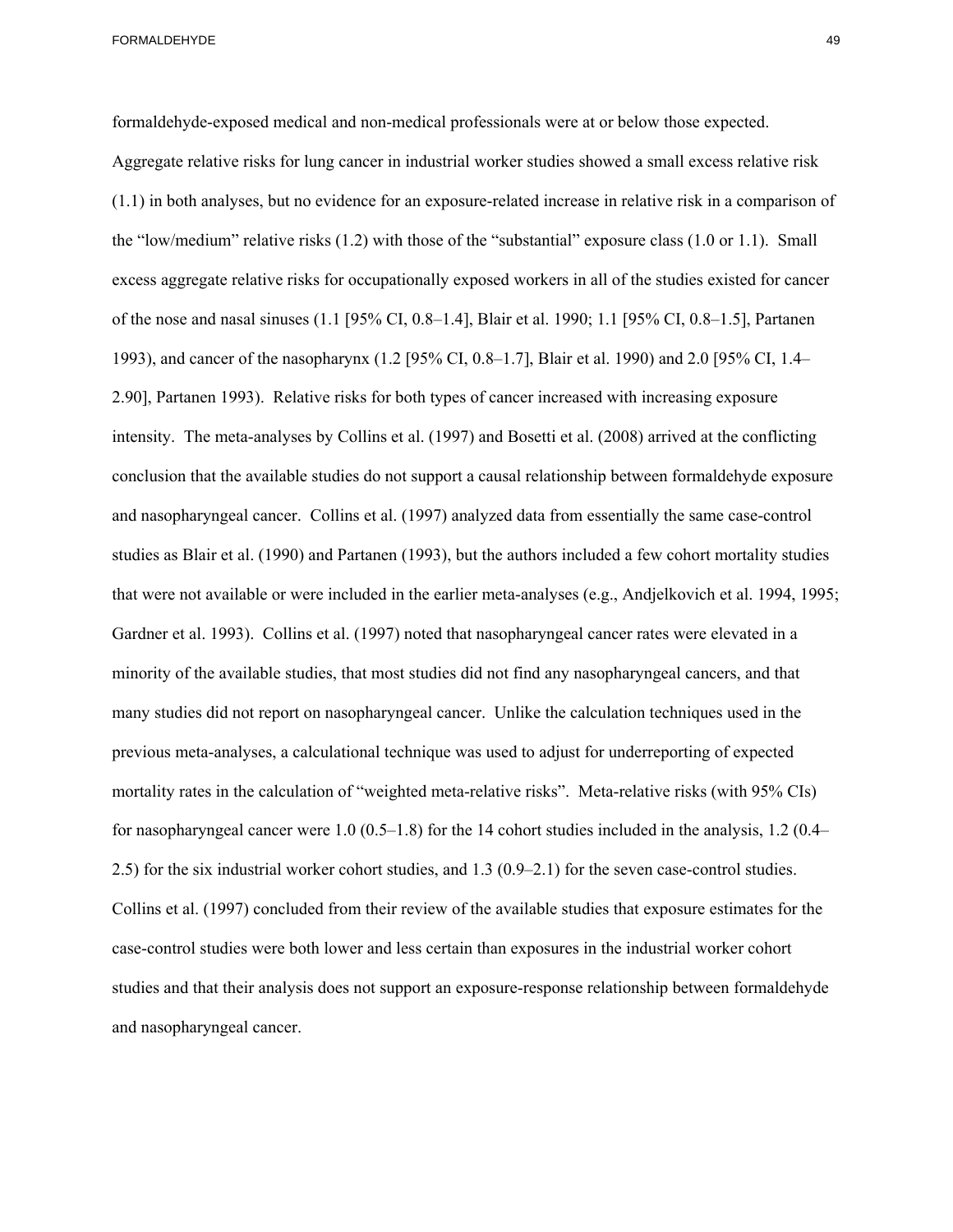Bosetti et al. (2008) pooled the results of epidemiology studies published through February 2007, including 30 publications describing seven cohorts of industrial workers and nine cohorts of professionals exposed to formaldehyde. Nine deaths from nasopharyngeal cancer in three cohorts of industry workers gave a pooled relative risk of 1.33 (95% CI 0.61–2.53), a relative risk that declined to 0.49 after excluding six cases from one U.S. plant. Pooled relative risk values for cancers of the lung, sinus and nasal cavity, oral cavity and pharynx, brain, lymphatic and hematopoietic systems, and leukemia were not elevated in industrial workers (pooled SMR and relative risk values <1.1). In professionals exposed to formaldehyde, pooled relative risk values for brain cancer, lymphatic and hematopoietic cancers, and leukemia were 1.56 (95% CI 1.24–1.96), 1.31 (95% CL 1.16–1.48), and 1.39 (95% CI 1.03–1.79), respectively. Bosetti et al. (2008) concluded that the meta-analysis showed no appreciable excess risk for oral and pharyngeal, sinonasal, or lung cancer. The non-significant increase in relative risk from nasopharyngeal cancer was attributed to a cluster of deaths at a single U.S. formaldehyde related plant. Brain and lymphohematopoietic cancers were slightly elevated in professionals exposed to formaldehyde, but the cancers were not increased in industrial workers, suggesting that lifestyle or other occupational characteristics of pathologists, anatomists, and embalmers may play a role in the observed excess risk for these cancers (Bosetti et al. 2008).

Luce et al. (2002) performed a pooled analysis of 12 case-control studies of sinonasal cancer in seven countries. Occupational exposures to formaldehyde, silica dust, textile dust, coal dust, flour dust, asbestos, and human-made vitreous fibers were assessed by use of a job-exposure matrix. The metaanalysis included 195 cases of adenocarcinoma, 432 cases of squamous cell carcinoma, and 3,136 controls. Odds ratios calculated by unconditional logistic regression were adjusted for age, study, wood dust, and leather dust. A significantly increased risk of adenocarcinoma was suggested for males (91 exposed cases, OR 3.0, 95% CI 1.5–5.7) and females (5 exposed cases, OR 6.2, 95% CI 2.0–19.7). There was significant heterogeneity in the findings for men, with a significantly better fit observed for the regression model that included interaction terms between exposure effects and study. A review of this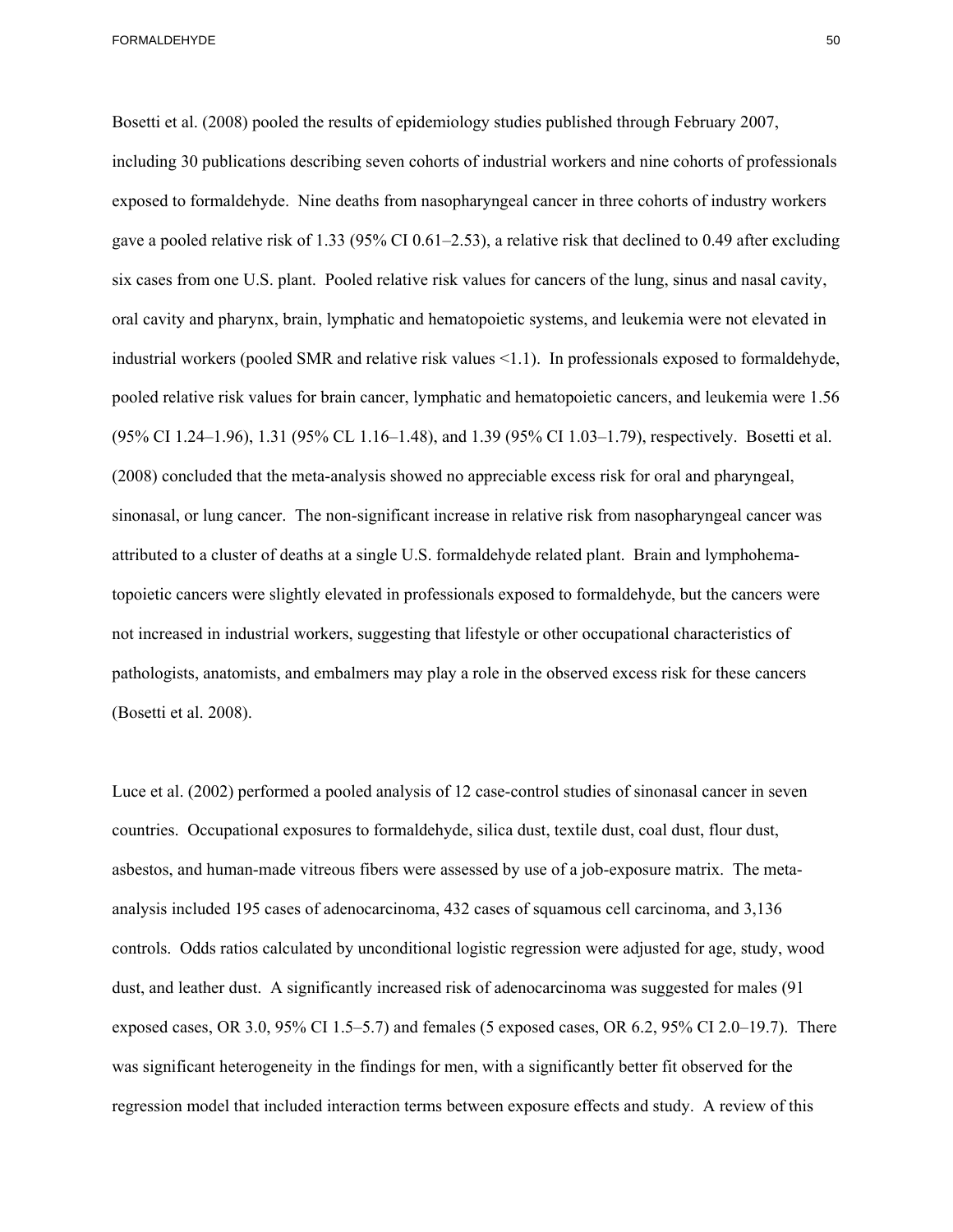study by IARC (2006) concluded that adjustment for extensive heterogeneity in this model may have led to inappropriately narrow confidence limits, because random effects are not accounted for. IARC (2006) also indicated that a residual confounding by wood dust was possible in this study, despite attempts to control for it, due to the high correlation between exposure to wood dust and formaldehyde and the strong association between adenocarcinoma formation and wood dust exposure. IARC (2006, 2009) concluded that "there is only limited epidemiological evidence that formaldehyde causes sinonasal cancer in humans".

 have not been observed consistently in cohort studies. An evaluation of the mode of carcinogenic action Recent reviews of the available epidemiology studies arrive at differing conclusions. NTP (2005) indicated that formaldehyde is reasonably anticipated to be a human carcinogen. IARC (2006) concluded, "[the] results of the study of industrial workers in the U.S., supported by largely positive findings from other studies, provided sufficient epidemiological evidence that formaldehyde causes nasopharyngeal cancer in humans". IARC's overall evaluation that formaldehyde is carcinogenic to humans (Group 1) was based on specific evaluations that there is sufficient evidence in both humans and experimental animals for the carcinogenicity of formaldehyde (IARC 2006). Duhayon et al. (2008) concluded that "human studies fail to raise a convincing conclusion concerning the carcinogenicity of formaldehyde and are not helpful to delineate a possible dose-response relationship". Earlier, EPA (1991) classified formaldehyde in Group B1 a probable human carcinogen, based on an evaluation of limited human evidence and sufficient laboratory animal evidence. However, this assessment has not been updated to consider more recent epidemiological data. Environment Canada/Health Canada (2001) and WHO (2002) concluded that there is little evidence of a causal association between exposure to formaldehyde and lung cancer, but the data for nasal and nasopharyngeal cancer are less clear. Case-control studies demonstrating increases in cancers of the nasal or nasopharyngeal cavities fulfil, at least in part, traditional criteria of causality. However, excesses of cancers of the nasal or nasopharyngeal cavities for inhaled formaldehyde was proposed by Environment Canada/Health Canada (2001) and WHO (2002).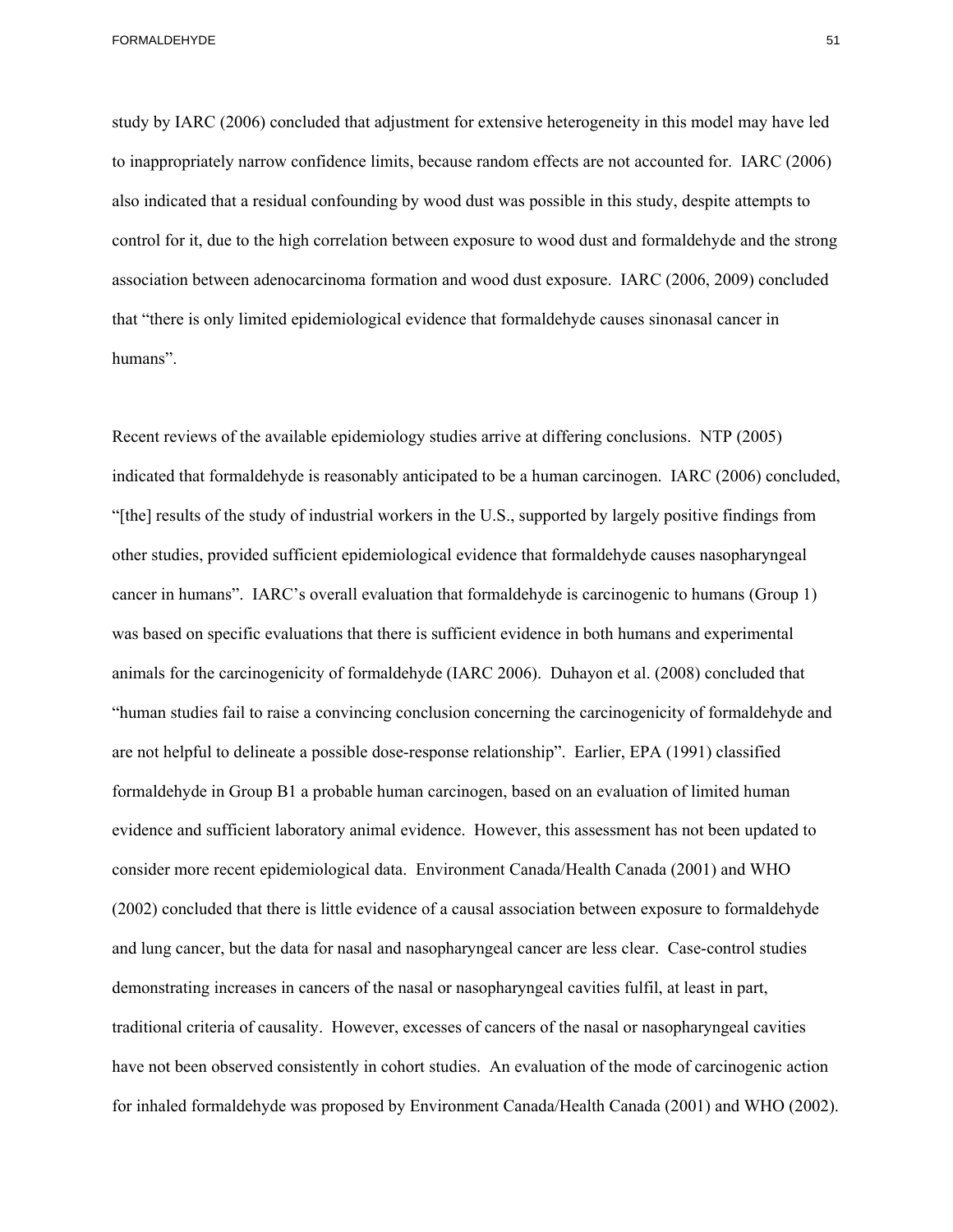The sustained increase in epithelial cell regenerative proliferation resulting from cytotoxicity is considered a requisite precursor in the mode of induction of nasal tumors in rats. Mutation for which the formation of DNA-protein crosslinks serves as a marker of potential may also contribute to the carcinogenicity of the compound in the nasal cavity of rats. The hypothesized mode of induction of formaldehyde-induced tumors was determined to satisfy several criteria for weight of evidence (i.e., consistency, concordance of exposure-response relationships across intermediate end points, and biological plausibility and coherence of the database) and was considered likely relevant to humans, at least qualitatively.

*Cohort Mortality Studies***.** Marsh and Youk (2005) performed a re-evaluation of the mortality risks from nasopharyngeal cancer observed in Hauptmann et al. (2004). Because 6 of the 10 reported cases of nasopharyngeal cancers occurred at a single manufacturing plant located in Connecticut, the re-analysis calculated U.S. and local county (regional) SMRs and internal cohort relative risk values. A significant excess was observed in the regional SMR for the Connecticut manufacturing plant, where six cases of nasopharyngeal cancers were observed (SMR 10.32, 95% CI 3.79–22.47). However, the mortality from nasopharyngeal cancers was lower than expected for the other nine manufacturing plants combined (i.e., SMR<1.00). The relative risk analysis demonstrated that the exposure-response relationship was driven by the nasopharyngeal cancer risk at the Connecticut plant and the highest peak exposure category  $(\geq 4$  ppm). For the remaining nine plants, the relative risk values were below 1 for the highest peak exposure categories, and no evidence of an exposure response relationship was observed. Marsh et al. (2007a) also performed an interaction assessment to determine the appropriateness of the model chosen by Hauptmann et al. (2004) and a sensitivity analysis to explore the degree of instability in the risk assessments for nasopharyngeal cances in relation to the highest peak exposure. The results of the interaction assessment suggested that the model used by Hauptmann et al. (2004) did not account for the important interaction between plant group and the exposure variable that may prohibit the generalization of formaldehyde effects within and beyond the cohort. In addition, the sensitivity analysis demonstrated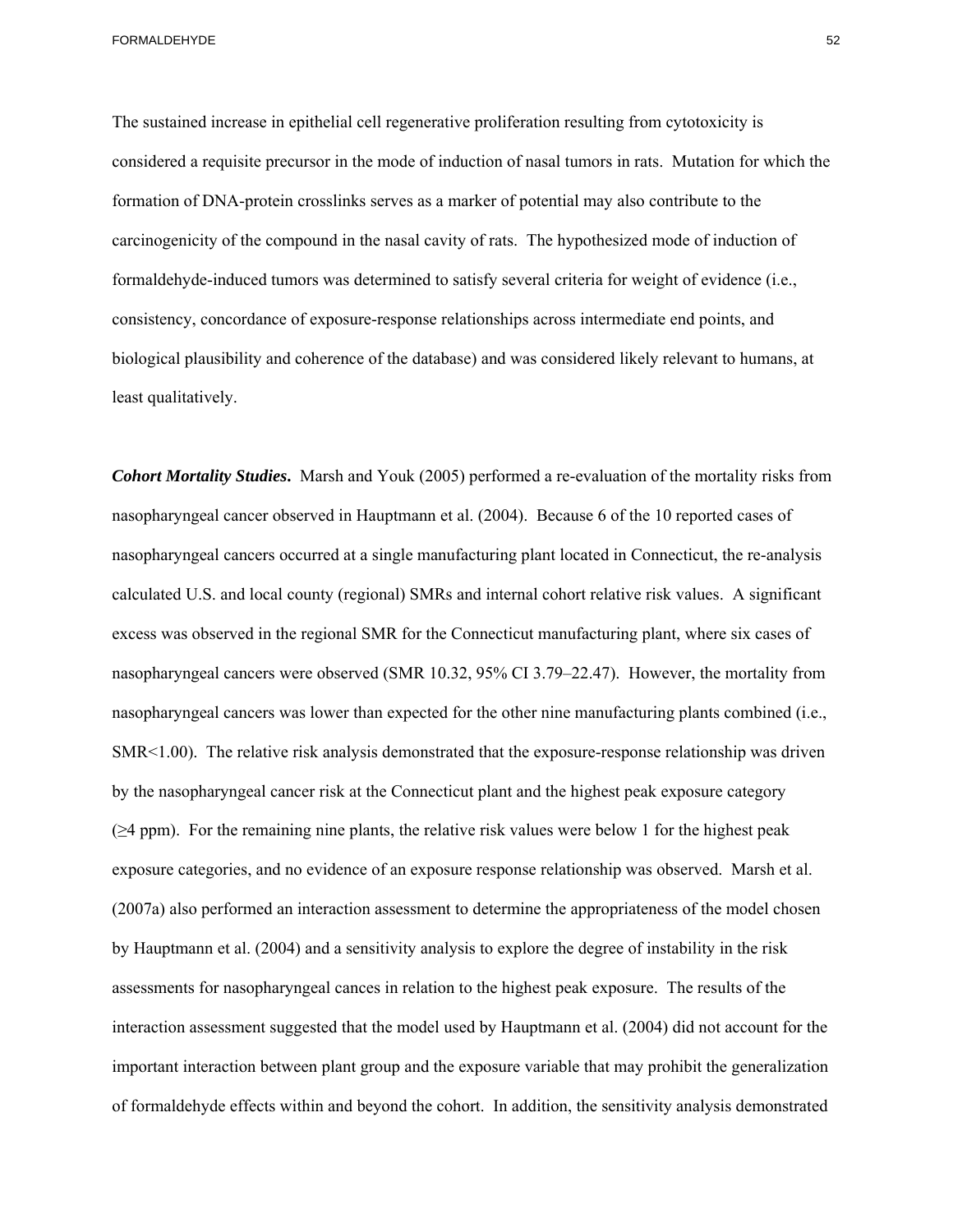considerable uncertainty in the risk estimates for nasopharyngeal cancer, especially at the Connecticut plant (Marsh et al 2007a).

Several additional studies have been performed to further investigate the cancer mortality in the cohort of 7,345 former workers employed at the Wallingford, Connecticut manufacturing plant (Marsh et al. 1994, 1996, 2002, 2007b). In the most recent follow-up study of this population, "vital status for 98% of the cohort and cause of death for 95% of 2,872 deaths were determined through 2003" (Marsh et al. 2007). Lagged and un-lagged exposure measures were determined from reconstructed worker exposures. Marsh et al. (2007) "observed no new deaths for nasopharyngeal cancers, and only one new death for all other pharyngeal cancer deaths, which yielded SMRs of 4.43 (95% CI 1.78–9.13; 7 deaths) and 1.71 (95% CI 1.01–2.72, 16 deaths), respectively." After the use of interaction models for this nested case-control study for this cohort, the results showed that nasopharyngeal and all other pharyngeal cancers were not elevated in subjects exposed to formaldehyde alone (Marsh et al. 2007). These authors indicated that risks of nasopharyngeal cancers increased in areas where people worked in silver smithing facilities, including brass plating and other jobs related to silver or brass (Marsh et al. 2007). Five of seven cases of nasopharyngeal cancer worked in silver smithing or other metal working industries, while this was relatively rare in the remaining study population (OR 7.311, 95% CI 1.08–82.1). Other metal work was also associated with a moderate increase in the relative risk of all other pharyngeal cancers (OR 1.4, 95% CI 0.31–5.1). These findings suggested that secondary work in the metal industry may have contributed to the elevated findings of nasopharyngeal cancers at the Wallingford, Connecticut plant compared to the other nine manufacturing plants (Marsh et al. 2007).

For the final analysis, death certificates were available for a large percentage (92%) of the identified decedents. A trained nosologist coded the underlying cause of death for all death certificates, using the coding rules in effect at the time of each death. Therefore, the assignment of the cause of death should have been comparable to that used for the standard (comparison) population. The analysis controlled for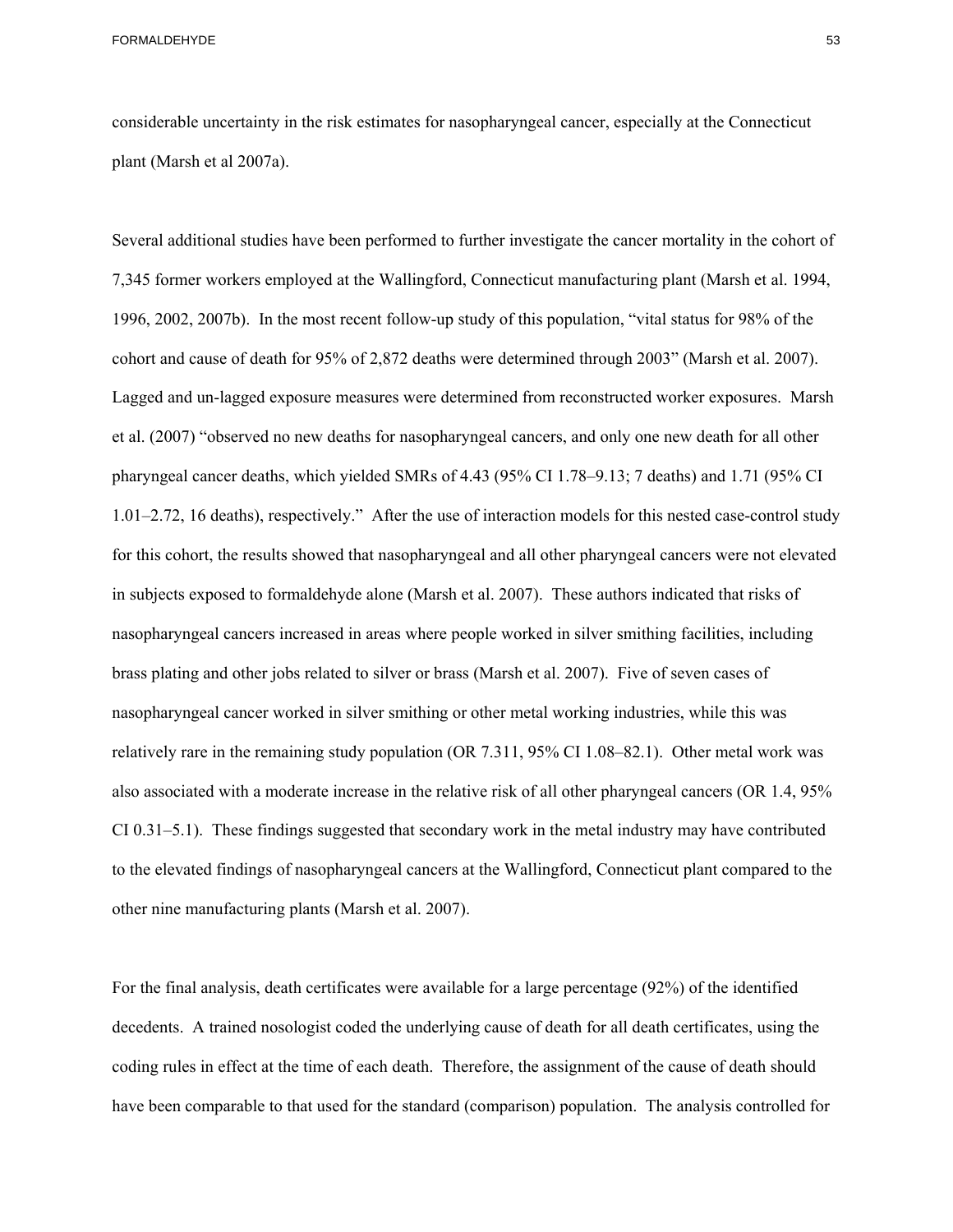potential confounding effects from age, race, sex, and calendar year. Several weaknesses of this study were also noted. In general, PMR studies have a relatively weak design compared to other types of studies. The analysis included only those deaths reported to the Bureau of Funeral Directing and Embalming, and the completeness of this reporting is not known. The authors indicate that deaths at ages >65 years were substantially under-reported. Consequently, the causes of death in the analysis could have differed systematically from the causes found in the total population of deceased embalmers (e.g., for chronic conditions that led to death at older ages). The total U.S. population was used as the external comparison population, even though rates from New York State would probably be stable enough to provide expected values. Possible regional differences in cancer incidence (rather than occupational exposures) could have affected the observed pattern of mortality excesses and deficits. Study weaknesses included that cancer deaths are often reported inaccurately on death certificates. Exposure levels for formaldehyde were unknown, and no analyses that combine the white and black decedents (with appropriate adjustment) were presented, even though there were similarities in the pattern of excess deaths. A combined analysis presumably would have greater statistical power. Lastly, the expected number of deaths for nasal cancer, which was an end point of particular interest, was only 0.7, so that the study had low statistical power to detect an excess of this cancer.

 study had limited statistical power to detect an excess for rare cancers. Mortality from cancer of the Pinkerton et al. (2004) extended the follow up of vital status for the garment workers cohort (Stayner et al. 1985a, 1985b, 1988) for an additional 16 years (to 1998). Mortality from all causes and all cancers was less than expected, compared to U.S. mortality rates (SMRs <1). Mortality from buccal cavity cancer, which was elevated in the original study, was only slightly elevated in the follow-up study (four deaths, SMR 1.33, 95% CI 0.36–3.41). No nasal or nasopharyngeal cancers were found, although the trachea, bronchus, and lung was not increased (147 deaths, SMR 0.98, 95% CI 0.82–1.15). Excess mortality from leukemia and myeloid leukemia was observed, with mortality from myeloid leukemia highest in workers exposed for  $\geq$ 10 years, with  $\geq$ 20 years since the first exposure (eight deaths, SMR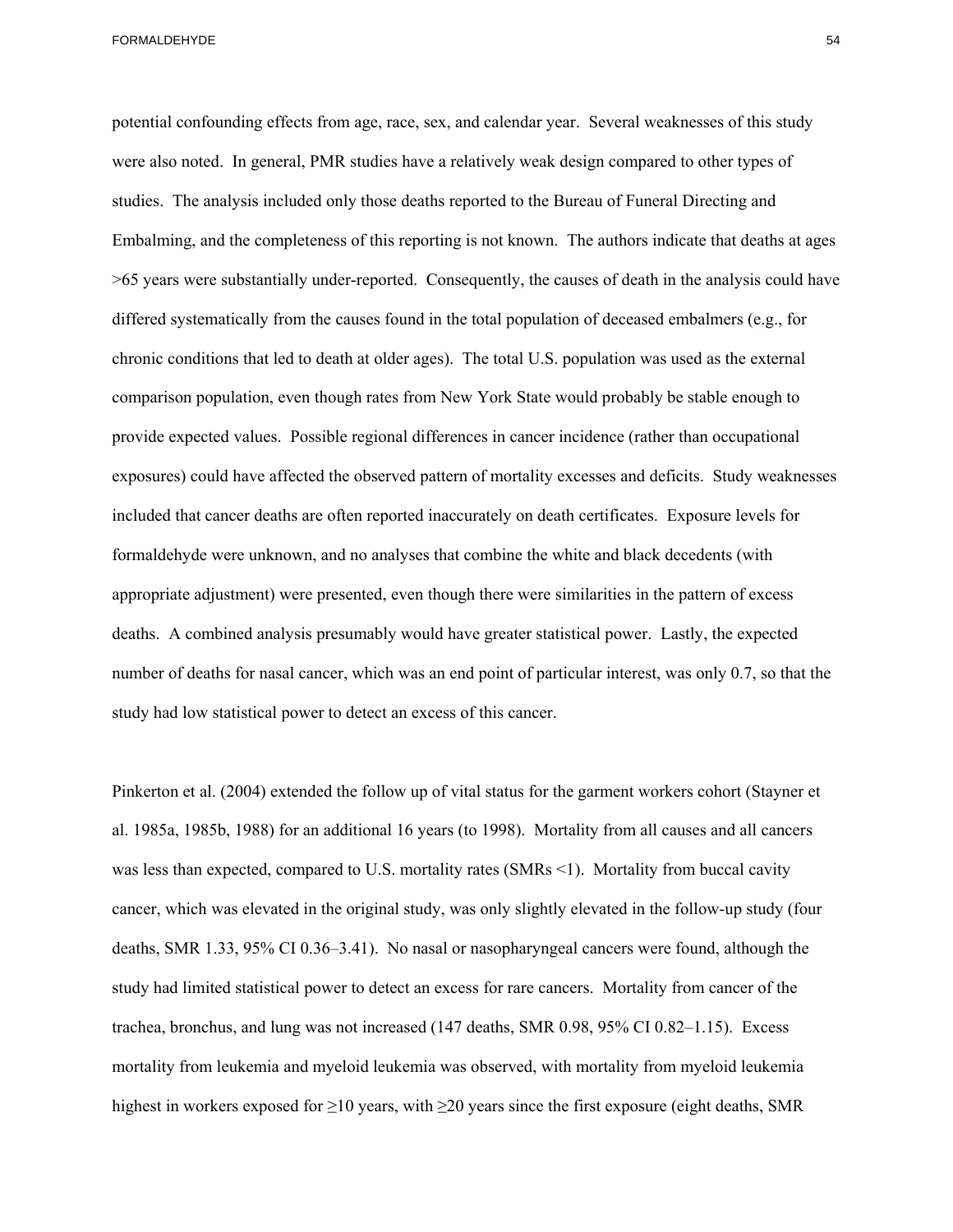2.55, 95% CI 1.1–5.03). Coggon et al. (2003) followed the British chemical worker cohort (Acheson et al. 1984; Gardner et al. 1993) for an additional 11 years through 2000. Mortality from all cancers was slightly elevated (1,511 deaths, SMR 1.1, 95% CI 1.04–1.16) compared to the national population. Mortality from lung cancer was increased in men exposed to the highest concentration of formaldehyde (>2 ppm) (272 deaths, SMR 1.58, 95% CI 1.4–1.78). The increase in lung cancer mortality remained elevated after adjustment for local geographic variations in mortality (SMR 1.28, 95% CI 1.13–1.44). Two deaths from sinonasal cancer (2.3 expected) and one death from nasopharyngeal cancer (2.0 expected) were observed. Mortality from brain cancer and leukemia were lower than expected (SMRs <1) for the entire cohort and among the highest exposure group.

A statistically significant excess in mortality from respiratory system cancer was observed in the whole cohort compared to national data (874 deaths, SMR 1.16, 95% CI 1.08–1.24) (Marsh et al. 2001). The analysis was based on 630 cases (96% were carcinoma of the trachea bronchus or lung) and 570 controls. Exposure to formaldehyde was estimated through use of industrial hygiene data and a job-exposure matrix. The conditional logistic regression analysis that was adjusted for smoking did not demonstrate any clear exposure-response trend with cumulative  $\leq$  ppm-years) or average concentration of formaldehyde exposure (<0.14 ppm) (Youk et al. 2001). Adjustment of the regression model for exposure to respirable particles and smoking provided suggestive evidence that increased risk of mortality from respiratory track cancer may be associated with the highest average intensity of formaldehyde exposure (Stone et al. 2001). Cumulative exposure to formaldehyde was not associated with respiratory tract cancer risk in this model.

Armstrong et al. (2000) interviewed 282 Chinese residents of Malaysia (195 males, 87 females) who had a confirmed diagnosis of nasopharyngeal carcinoma and an equal number of age- and gender-matched controls. Occupational history, diet, alcohol consumption, and tobacco use were determined. Univariate and multivariate methods were used to evaluate exposure to 20 kinds of workplace substances, solar and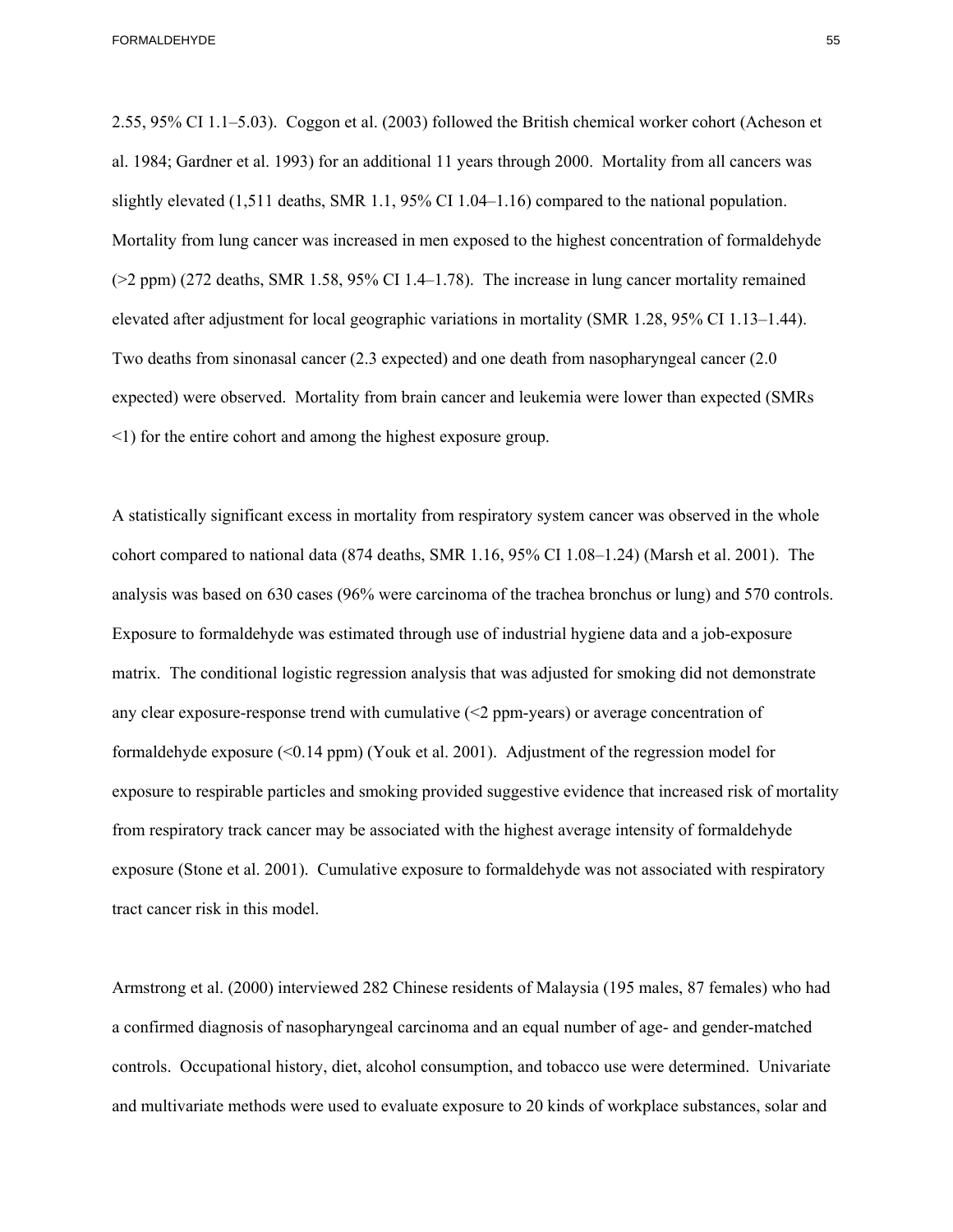industrial heat, and cigarette smoke. Formaldehyde exposure was determined by industrial hygiene investigation and use of a job-exposure matrix. Only 9.9% of cases and 8.2% of controls were exposed to formaldehyde. The adjusted ORs (adjusted for smoking and diet) were <1 for any versus no occupational exposure to formaldehyde and for a 10-fold increase in exposure hours. No association was observed between formaldehyde exposure and nasopharyngeal cancer (Armstrong et al. 2000).

Hildesheim et al. (2001) performed a case-control study of nasopharyngeal cancer diagnosed at two hospitals in Taiwan (375 cases, 325 age- and gender-matched controls). Occupational history for cases and controls was obtained by personal interview, and formaldehyde exposure was estimated by industrial hygiene investigation and use of a job-exposure matrix. Information was also collected regarding potential confounding factors, such as cigarette smoking and diet. Blood samples were collected and analyzed for antigen class I/II genotype, polymorphism in cytochrome P450 2E1 genotype, and anti-Epstein Barr virus (EBV) antibodies known to be associated with nasopharyngeal cancer. Individuals exposed to formaldehyde for >10 years had a relative risk of 1.6 (95% CI 0.91–2.9), which was increased when the analysis was restricted to individuals who were seropositive for EBV (relative risk 2.7, 95% CI 1.2–5.9). However, no exposure-response relationship was observed with increasing duration of exposure or cumulative exposure. The observed associations were not significantly affected by further adjustment for exposure to wood dust or organic solvents (Hildesheim et al. 2001).

 exposures to formaldehyde and wood dust and nasopharyngeal cancer (Vaughan et al. 2000). Telephone In another study, investigators used data from five cancer registries in the United States to perform a multi-center population-based case-control study to examine the association between occupational interviews were conducted with 196 cases with epithelial nasopharyngeal cancers and 244 controls to collect demographic data and information on lifetime occupational history, history of chemical exposure, medical history, family history of cancer, and use of medication, alcohol, and tobacco. Exposures to formaldehyde and wood dust were estimated by industrial hygiene investigation and use of a job-exposure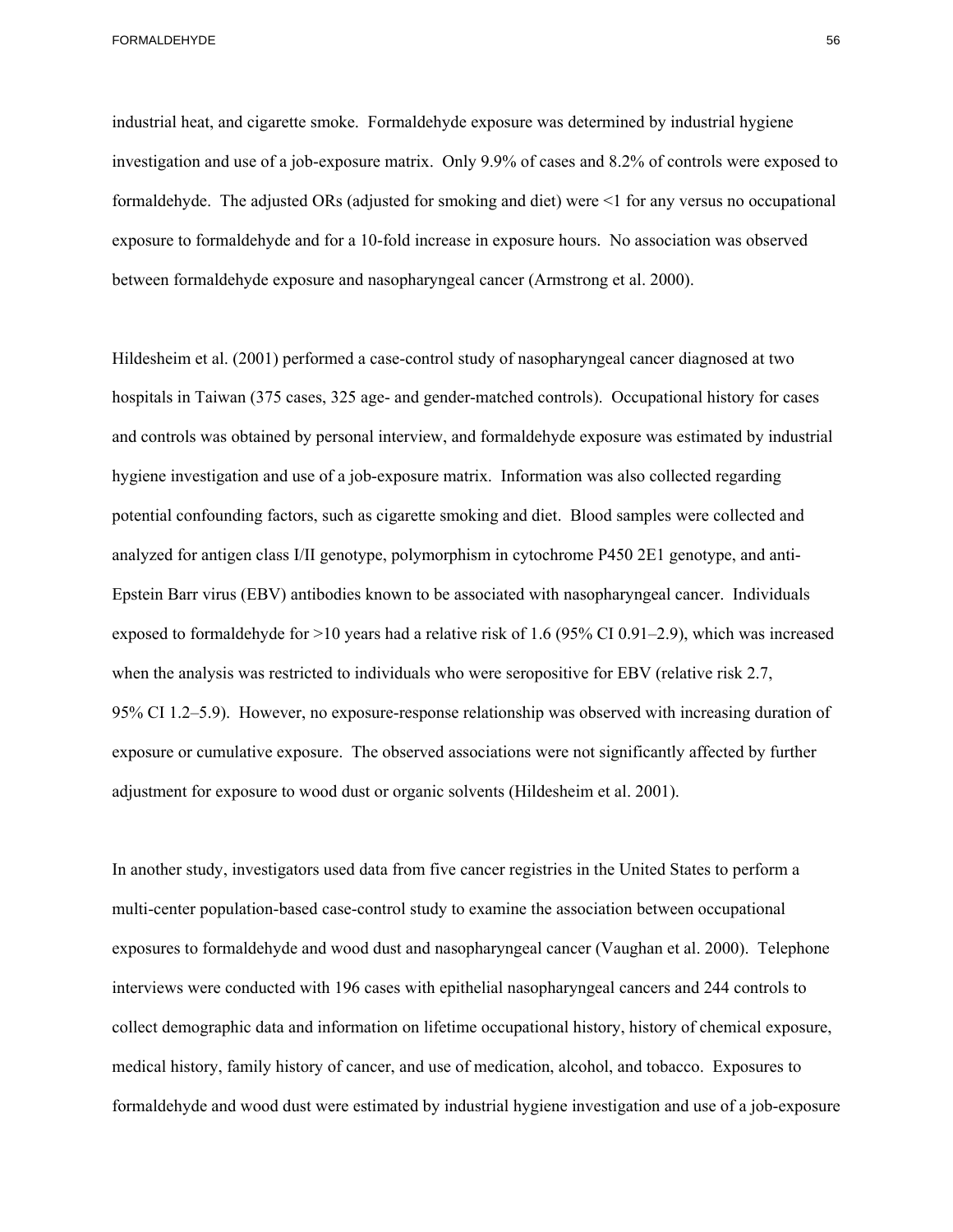matrix. The epithelial nasopharyngeal cancers were classified into one of three histological groups: epithelial, not otherwise specified (NOS)  $(n=24)$ , undifferentiated or nonkeratinizing  $(n=54)$ , or squamous cell (n=118). Potential exposure to formaldehyde was assessed in 40.3% of cases and 32.4% of controls. The adjusted OR for occupational exposure versus no exposure was 1.3 (95% CI 0.08–2.1) for all cancers. Trends were observed between increased nasopharyngeal cancer risk and increased duration of exposure and cumulative formaldehyde exposure. The OR associated with an exposure duration >18 years was 2.7 (95% CI 1.0–4.5). The OR associated with cumulative exposure to >1.10 ppm-years compared to those considered unexposed was 3.0 (95% CI 1.3–6.6). There was no evidence of an association between formaldehyde exposure and the undifferentiated or nonkeratinizing histological subcategory. The ORs for formaldehyde were unaffected by the addition of wood dust to the logistic regression models (Vaughan et al. 2000).

NTP (2005) noted that formaldehyde is reasonably anticipated to be a human carcinogen, and IARC (2006) indicated that the results of the study of former industrial workers from 10 U.S. formaldehyde related plants, supported by largely positive findings from other studies, provided sufficient epidemiological evidence that formaldehyde causes nasopharyngeal cancer in humans. More recently, IARC concluded that there is sufficient evidence in humans for a causal association of formaldehyde with leukemia (IARC 2009). IARC's overall evaluation that formaldehyde is carcinogenic to humans (Group 1) was based on specific evaluations that there is sufficient evidence in both humans and experimental animals for the carcinogenicity of formaldehyde. Furthermore, EPA in 1991 and Integrated Risk Information System (IRIS) in 2010 classified formaldehyde as a Group B1–probable human carcinogen on the basis of limited evidence of carcinogenicity in humans and sufficient carcinogenicity evidence in laboratory animals. Duhayon et al. (2008) concluded that "human studies fail to raise a convincing conclusion concerning the carcinogenicity of formaldehyde and are not helpful to delineate a possible dose-response relationship."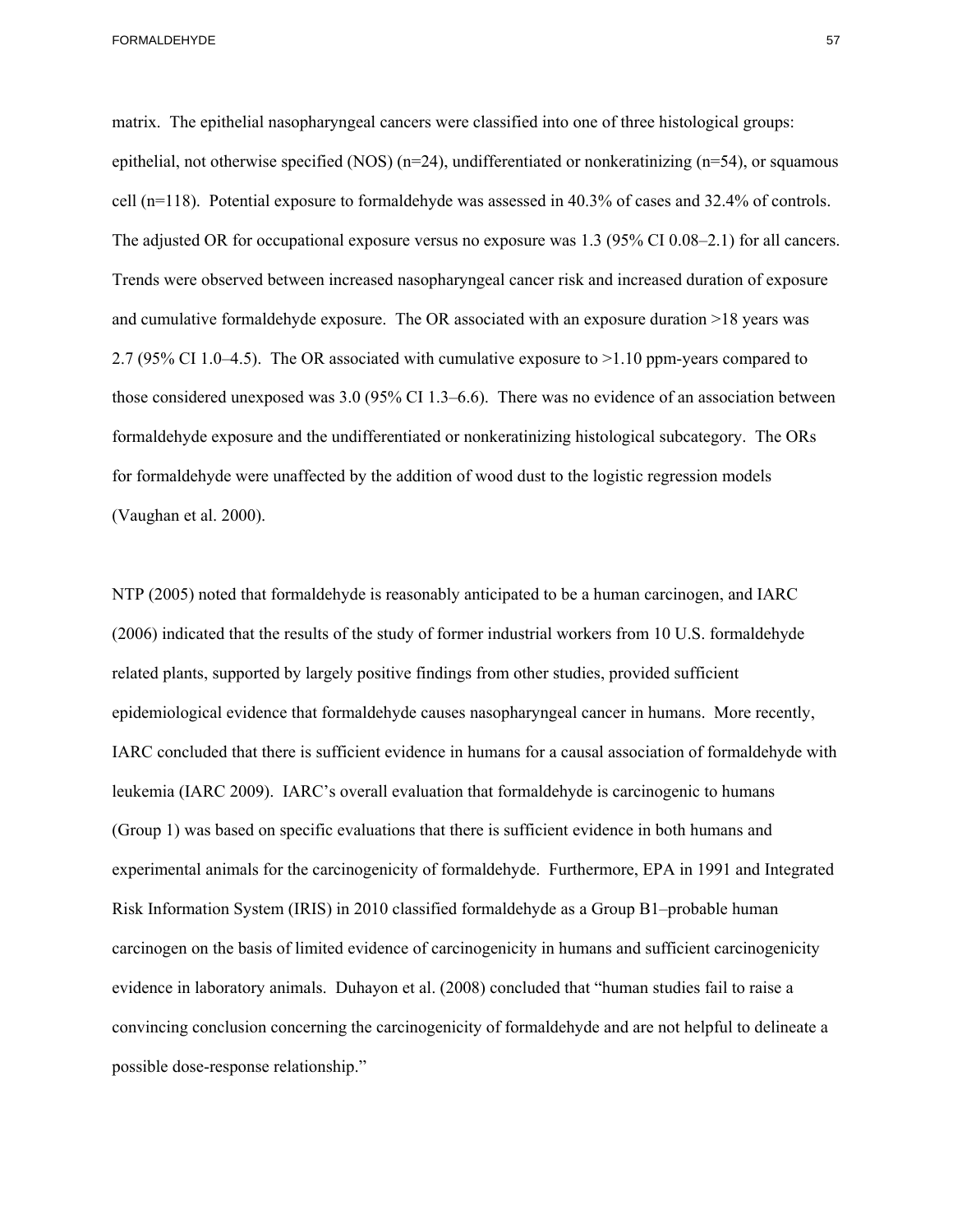Environment Canada/Health Canada (2001) and WHO (2002) have evaluated the mode of carcinogenic action for inhaled formaldehyde. The sustained increase in epithelial cell regenerative proliferation resulting from cytotoxicity is considered a requisite precursor in the mode of induction of nasal tumors in rats. Mutation, for which the formation of DNA-protein crosslinks serves as a marker of potential, may also contribute to the carcinogenicity of the compound in the nasal cavity of rats. The hypothesized mode of induction of formaldehyde-induced tumors was determined to satisfy several criteria for weight of evidence (i.e., consistency, concordance of exposure-response relationships across intermediate end points, and biological plausibility and coherence of the database) and was considered likely relevant to humans, at least qualitatively. A biologically motivated case study was also provided that evaluated cancer risks by use of a two-stage clonal growth model. Estimates of carcinogenic risks using the human two-stage clonal growth model were developed for typical environmental exposures (i.e., continuous exposure throughout an 80-year lifetime to concentrations of formaldehyde ranging from 0.001 ppm to 0.1 ppm  $[0.0012-0.12 \text{ mg/m}^3]$ . The human clonal growth model predicted non-zero additional risks throughout the exposure ranges examined.

#### **2.2.2 Oral Exposure**

Most of the available reports of controlled studies of health effects from oral exposure to formaldehyde have not provided information regarding how frequently dosing solutions were analyzed for formaldehyde content. Earlier, some studies reported how frequently formaldehyde solutions were prepared, but other study reports provided no information regarding solution-preparation frequency, conditions of storage, or analysis of test material for formaldehyde content (e.g., Soffritti et al. 2002; Takahashi et al. 1986). Because of this reporting deficiency, and because formaldehyde solutions are very unstable (due to formaldehyde's high reactivity and volatility), the reader should be aware that there is uncertainty associated with oral dose levels reported in this addendum. Another issue of uncertainty is the impurity of commercially available aqueous solutions of formaldehyde (often called formalin), which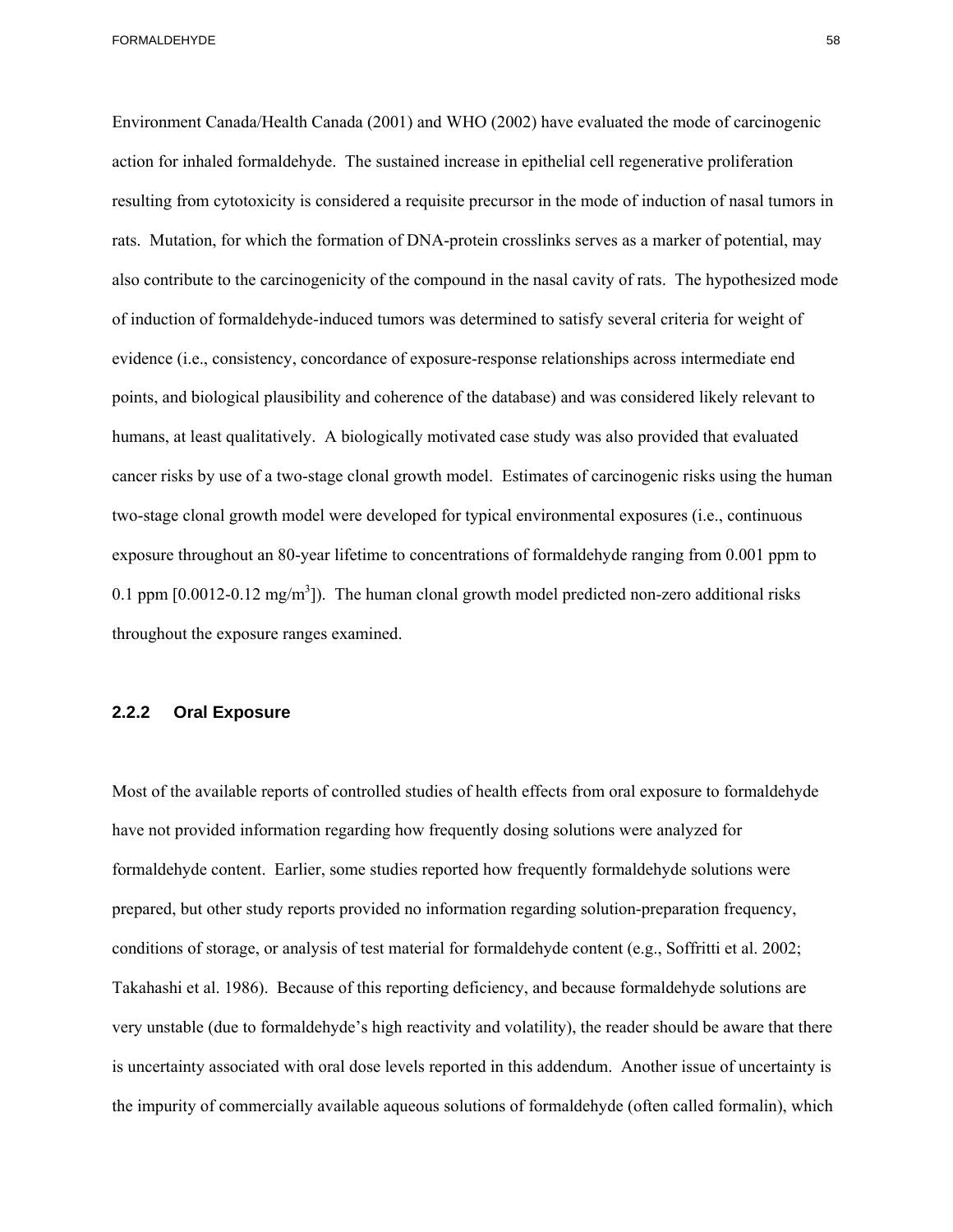normally contain approximately 10–15% methanol to prevent polymerization. Attempts have been made, however, to note when formalin was the source of the ingested formaldehyde, so that the reader will be aware of possible confounding effects from methanol.

Case reports of human exposure are summarized in Table 2-3.

|                                    |                     | Ingested dose |                                                                                                                                                           |
|------------------------------------|---------------------|---------------|-----------------------------------------------------------------------------------------------------------------------------------------------------------|
| Reference                          | Patient             | (mg/kg/day)   | <b>Effects</b>                                                                                                                                            |
| Baccioglu and Kalpaklioglu<br>2007 | 54-year-old<br>male | 233           | Bronchospasm, respiratory crackles,<br>bilateral lung infiltrates, fever, esophagitis,<br>gastritis                                                       |
| Yanagawa et al. 2007               | 28-year-old<br>male | 258           | Acute respiratory distress, tachypnea and<br>low blood pressure, esophageal erosion,<br>gastric ulcers, gastric outlet obstruction,<br>metabolic acidosis |

## **Table 2-3. Human Case Reports—Ingestion of Formalin**

### **2.2.2.2 Systemic Effects**

 chest x-ray. Endoscopy showed low-grade esophagitis and gastritis. These pulmonary symptoms **Respiratory Effects.** Baccioglu and Kalpaklioglu (2007) described the case of a 54-year-old man who accidentally ingested 200 mL of a 10% solution of formaldehyde (233 mg/kg). Inhalation occurred while the patient was vomiting and the patient developed cough, wheezing, dyspnea, and expectoration of blood 2 days later. Bronchospasm and decreased FEV were observed, and bilateral infiltrates were seen on responded well to treatment with systemic corticosteroids and salbutamol. Two weeks after the accident, the patient experienced fever, increased white blood cells, massive expectoration of blood, bronchospasm, respiratory crackles, and new infiltrates on chest x-ray. The patient recovered following treatment with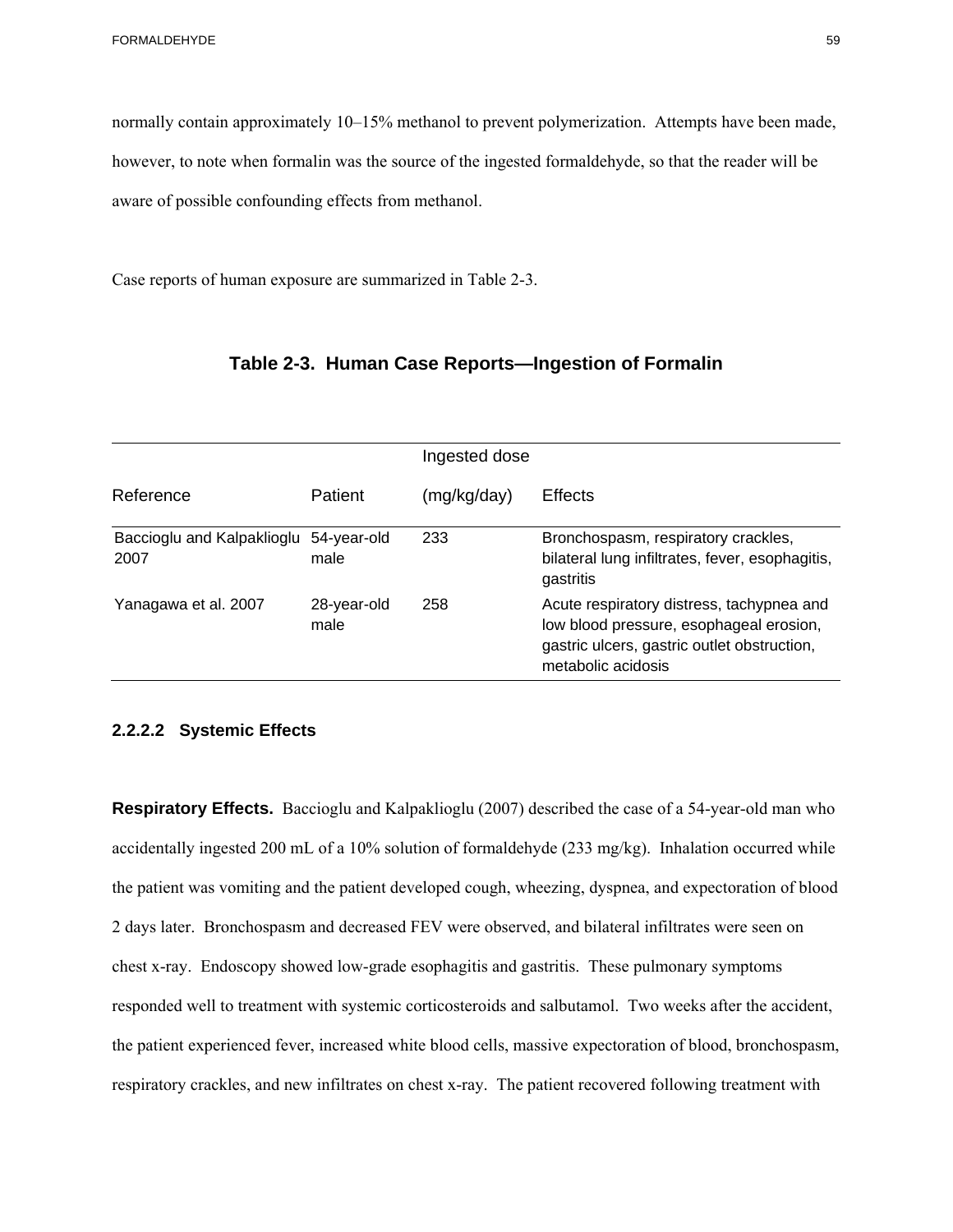antibiotics and steroids. Total and formaldehyde-specific IgE levels were normal, suggesting that observed pulmonary symptoms were not related to an allergic hypersensitivity response.

Yanagawa et al. (2007) described the case of a 28-year-old man who ingested 150 mL of a 40% solution of formalin (258 mg formaldehyde/kg) in an attempted suicide. He was alert when admitted to the hospital 2 hours following ingestion. Physical examination findings included erosions of the oropharyngeal mucosa, respiratory stridor, epigastric tenderness, and hypoactive bowel sounds. The patient was given sodium bicarbonate to treat metabolic acidosis and esophageal lesions. Acute respiratory distress developed, requiring mechanical ventilation, and bilateral pleural effusions noted on chest X-ray were drained by chest tubes. Tachycardia, low blood pressure, and oligouria developed and were treated with intravenous fluids and dobutamine. Mechanical ventilation ended on day 43, and the patient was discharged on day 73 following treatment for severe gastrointestinal effects.

**Cardiovascular Effects.** As previously discussed, Yanagawa et al. (2007) described the case of a 28year-old man who ingested 150 mL of a 40% solution of formalin (258 mg formaldehyde/kg) in an attempted suicide. The patient developed tachycardia, low blood pressure, and oligouria, which were treated with intravenous fluids and dobutamine. The patient eventually recovered and was released from the hospital following treatment for respiratory and gastrointestinal effects (see Respiratory Effects and Gastrointestinal Effects sections).

Soffritti et al. (2002) did not observe treatment-related histopathological changes in the heart of male and female Sprague-Dawley rats given up to 188 mg/kg/day formaldehyde in drinking water for 104 weeks.

**Gastrointestinal Effects.** In the case described by Yanagawa et al. (2007) of a 28-year-old man who ingested 150 mL of a 40% solution of formalin (258 mg formaldehyde/kg) in an attempted suicide, the man was alert when admitted to the hospital 2 hours following ingestion. Physical examination findings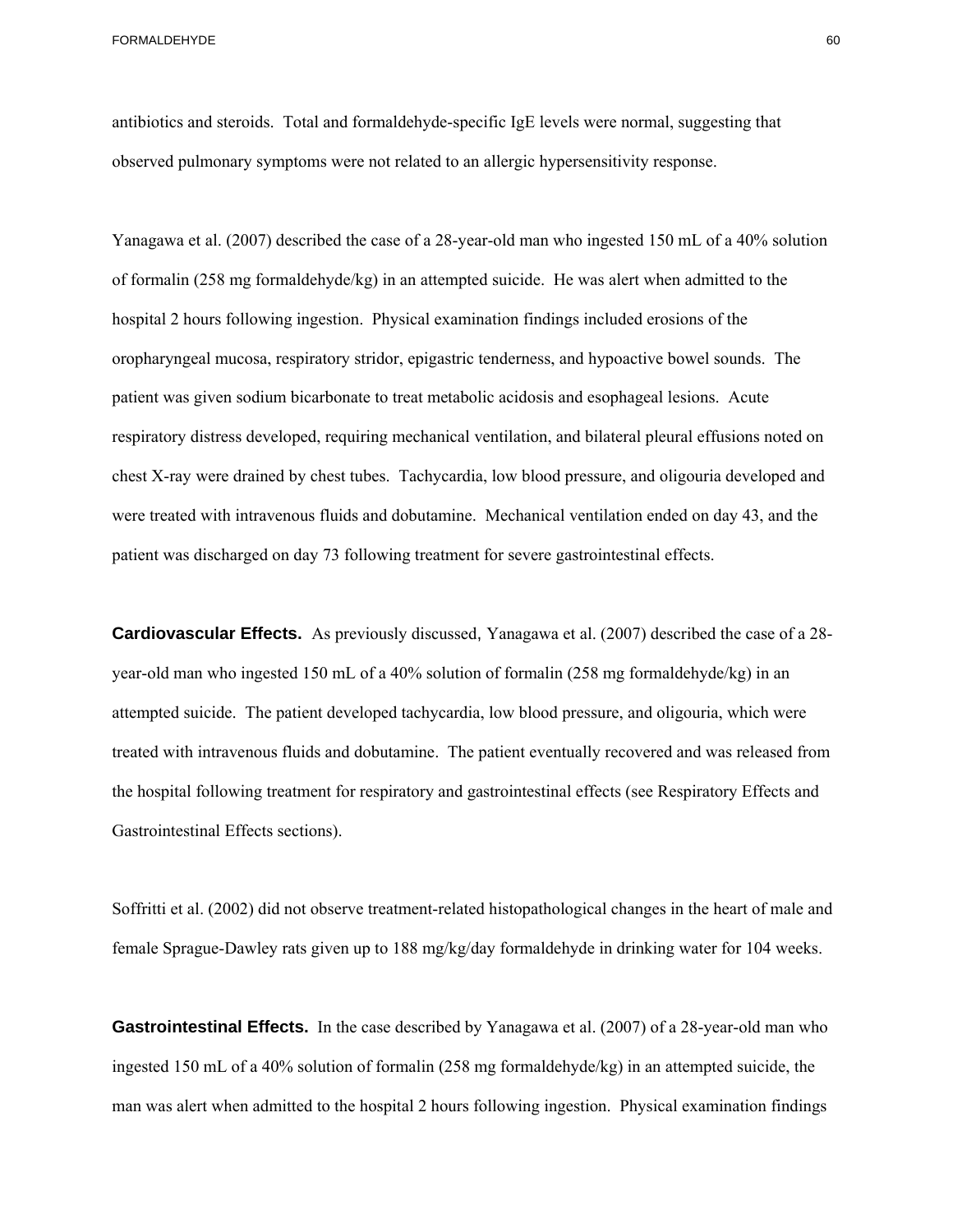included erosions of the oropharyngeal mucosa, respiratory stridor, epigastric tenderness, and hypoactive bowel sounds. The patient was given sodium bicarbonate to treat metabolic acidosis and esophageal lesions. Acute respiratory distress developed, requiring mechanical ventilation, and bilateral pleural effusions noted on chest X-ray were drained by chest tubes. Tachycardia, low blood pressure, and oligouria developed and were treated with intravenous fluids and dobutamine. Mechanical ventilation ended on day 43 and the patient was discharged on day 73 following treatment for severe gastrointestinal effects.

 intestine were observed in this study. Baccioglu and Kalpaklioglu (2007) described the case of a 54-year-old man who accidentally ingested 200 mL of a 10% solution of formaldehyde (233 mg/kg). Endoscopy showed low-grade esophagitis and gastritis, which were treated with proton pump inhibitors and parenteral hydration. The patient recovered and was released from the hospital following treatment for respiratory effects related to formaldehyde aspiration during vomiting. Soffritti et al. (2002) did not observe non-neoplasic treatment-related lesions in the oral cavity, esophagus, stomach, or intestines of male and female Sprague-Dawley rats given up to 188 mg/kg/day formaldehyde in drinking water for 104 weeks. Tumors of the stomach and small

**Hepatic Effects.** Soffritti et al. (2002) did not observe treatment-related histopathological changes in the liver of male and female Sprague-Dawley rats given up to 188 mg/kg/day formaldehyde in drinking water for 104 weeks.

**Renal Effects.** Soffritti et al. (2002) did not observe treatment-related histopathological changes in the kidneys of male and female Sprague-Dawley rats given up to 188 mg/kg/day formaldehyde in drinking water for 104 weeks.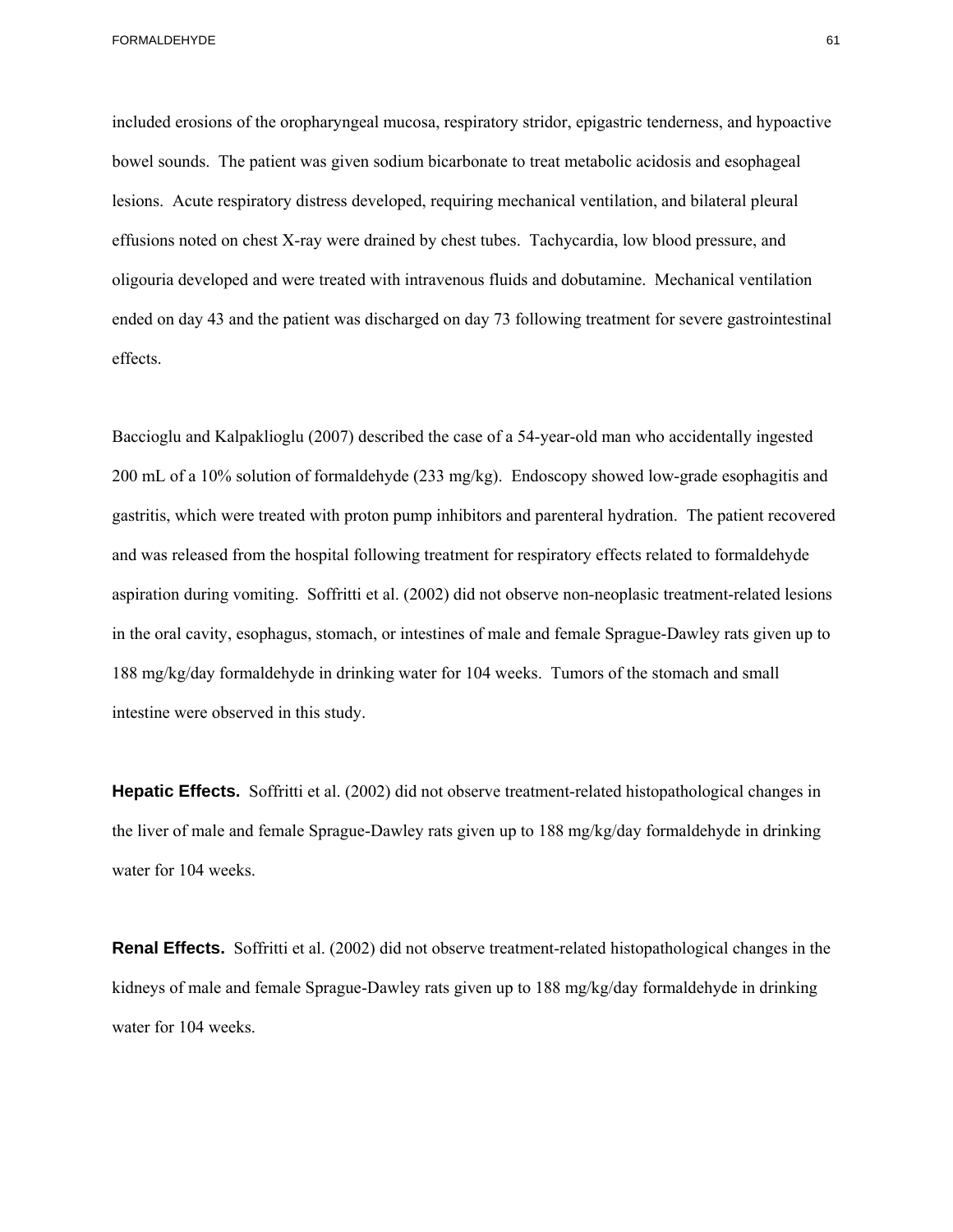**Endocrine Effects.** Soffritti et al. (2002) did not observe treatment-related histopathological changes in the adrenal, pituitary, thyroid, or pancreas of male and female Sprague-Dawley rats given up to 188 mg/kg/day formaldehyde in drinking water for 104 weeks.

**Dermal Effects.** No adverse histopathology was noted in skin samples from male and female Wistar rats receiving ≤109 mg/kg/day formaldehyde in drinking water after 2 years of exposure (Til et al. 1989) or from male and female Sprague-Dawley rats receiving ≤188 mg/kg/day formaldehyde in drinking water after 2 years of exposure (Soffritti et al. 2002).

**Ocular Effects.** Soffritti et al. (2002) did not observe treatment-related histopathological changes in the Harderian gland of male and female Sprague-Dawley rats given up to 188 mg/kg/day formaldehyde in drinking water for 104 weeks.

**Body Weight Effects.** The daily food consumption and body weights of Sprague-Dawley rats (50/sex/group) administered formaldehyde for 104 weeks in the drinking water at concentrations of 10, 50, 100, 500, 1,000, or 1,500 mg/L (1, 6, 13, 63, 125, or 188 mg/kg/day, respectively) were similar to those of controls (100/sex/group) (Soffritti et al. 2002).

**Metabolic Effects.** Yanagawa et al. (2007) described the case of a 28-year-old man who ingested 150 mL of a 40% solution of formalin (258 mg formaldehyde/kg) in an attempted suicide. The patient was given sodium bicarbonate to treat metabolic acidosis and eventually recovered following treatment for respiratory and gastrointestinal effects.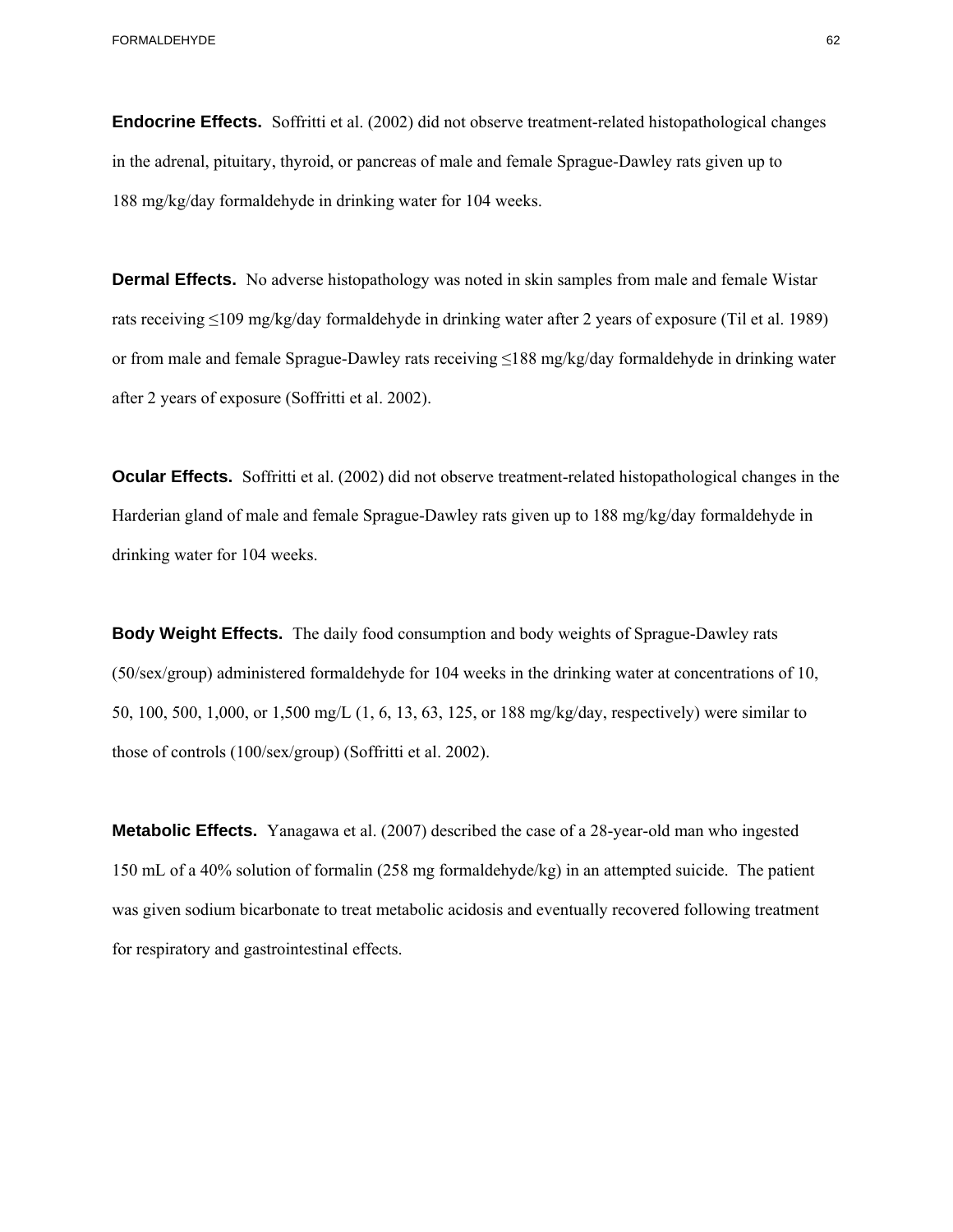#### **2.2.2.3 Immunological and Lymphoreticular Effects**

Charpin et al. (2000) reported an allergic hypersensitivity reaction in an adult female following ingestion of formaldehyde in pharmaceutical preparations and toothpaste. A patch test was positive for formaldehyde, and oral challenge with a formaldehyde preparation resulted in recurrence of reported symptoms (headache, pharyngitis, dysphonia, and colitis), which lasted for approximately 24 hours.

Soffritti et al. (2002) did not observe treatment-related non-neoplastic lesions in the spleen, thymus, or subcutaneous, pancreatic, or mesenteric lymph nodes of male and female Sprague-Dawley rats given up to 188 mg/kg/day formaldehyde in drinking water for 104 weeks. An increase in the incidence of rats with hemolymphoreticular tumors was observed in this study (see Section 2.2.2.8).

#### **2.2.2.4 Neurological Effects**

Soffritti et al. (2002) did not observe treatment-related histopathological changes in the brain or peripheral nervous system of male and female Sprague-Dawley rats given up to 188 mg/kg/day formaldehyde in drinking water for 104 weeks.

#### **2.2.2.8 Cancer**

Soffritti et al. (2002) presented further analysis of the tumor data from rats treated with formaldehyde from 7 weeks of age, as described in the Soffritti et al. (1989) study. Statistical analysis of the tumor multiplicity data for malignancies (i.e., number of malignant tumors per 100 animals) indicated that a higher number of malignant tumors were found in males and females exposed to 1,000 or 1,500 ppm, in males exposed to 500 ppm, and in females exposed to 100 ppm compared to untreated controls. The incidence of animals with malignant tumors (i.e., number of tumor-bearing rats) was significantly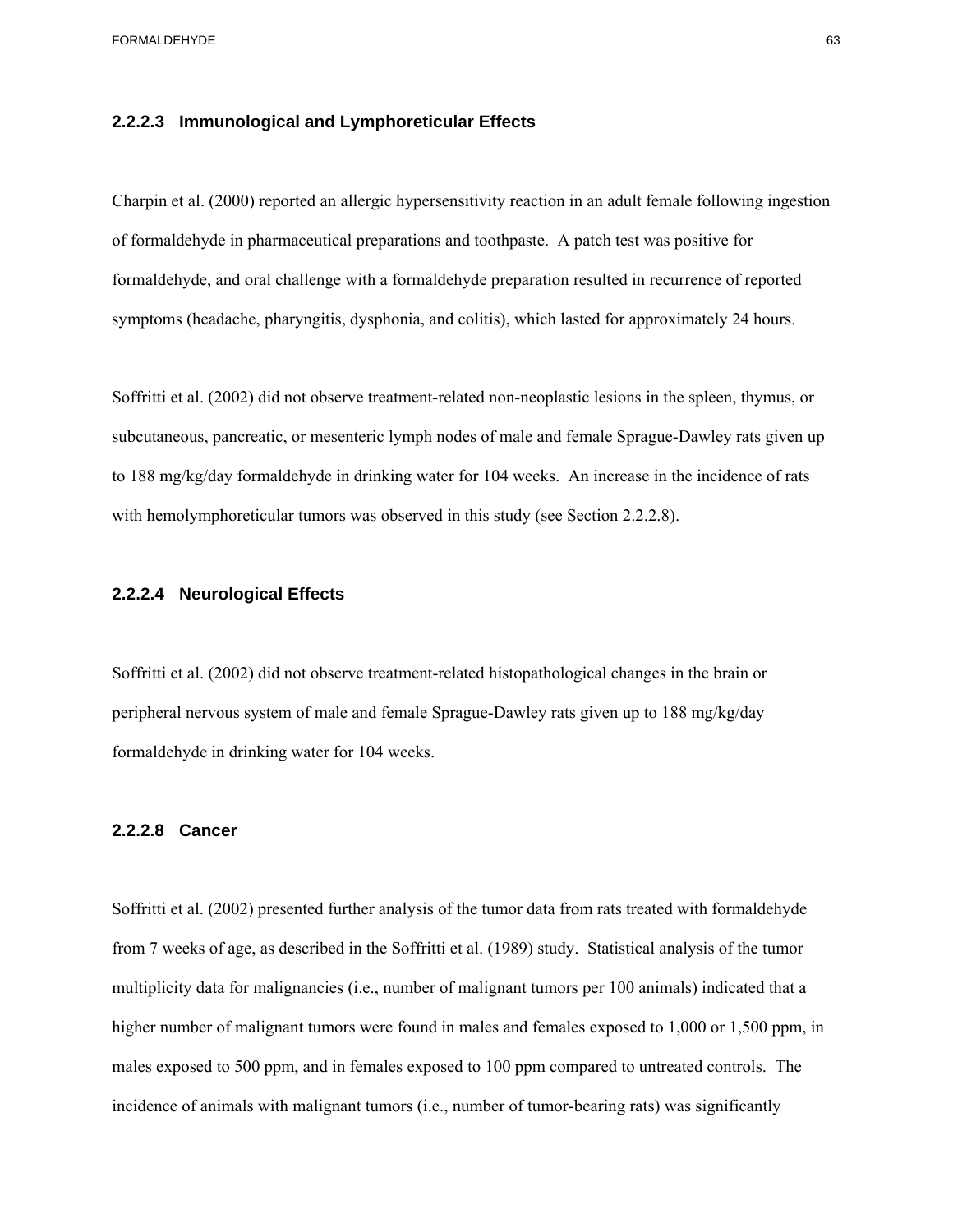increased ( $p<0.05$ ) only in males exposed to the highest formaldehyde concentration (1,500 ppm). An analysis of total hemolymphoreticular neoplasms was performed, and the analysis combined the incidence of leukemias and lymphomas and included the thymus, spleen, and subcutaneous, pancreatic, and mesenteric lymph nodes. The incidence of hemolymphoreticular neoplasms was significantly increased  $(p<0.05)$  in male rats exposed to 100, 500, 1,000, and 1,500 ppm and in female rats exposed to 1,000 and 1,500 ppm. Additionally, Soffritti et al. (2002) suggested that formaldehyde ingestion increased the number of malignant mammary tumors in female rats and testicular interstitial cell adenomas in formaldehyde-exposed male rats (i.e., increased tumor multiplicity).

Environment Canada/Health Canada (2001) and WHO (2002) concluded that although there is no definitive evidence to indicate that formaldehyde is carcinogenic when administered orally to laboratory animals, the potential carcinogenic hazard associated with the ingestion of formaldehyde cannot be eliminated due to concerns about the known reactivity of this substance with biological macromolecules at the portal of entry and observations of histopathological and cytogenetic changes within the aerodigestive tract in rats administered formaldehyde orally. IARC (2006) summarized inconsistencies in the tumor findings across four drinking water studies in rats, but it did not provide an overall conclusion regarding the relevance of these data for assessing the potential for formaldehyde ingestion to induce cancer in humans.

### **2.2.3 Dermal Exposure**

Takahashi et al. (2007) conducted a prospective study of clinical symptoms and skin test reactions in 143 medical students exposed to  $2.4 \pm 0.49$  ppm formaldehyde, 15 hours/week for 2 months. Skin irritation was reported in more than 25% of the students after repeated exposure to formaldehyde. Students with a history of atopic dermatitis (22 of 143 students) complained of skin irritation and redness more often than students without a history of atopic dermatitis. Positive patch testing was reported for only 2 of 60 students (3.3%) (one male with allergic hand dermatitis due to direct contact with a cadaver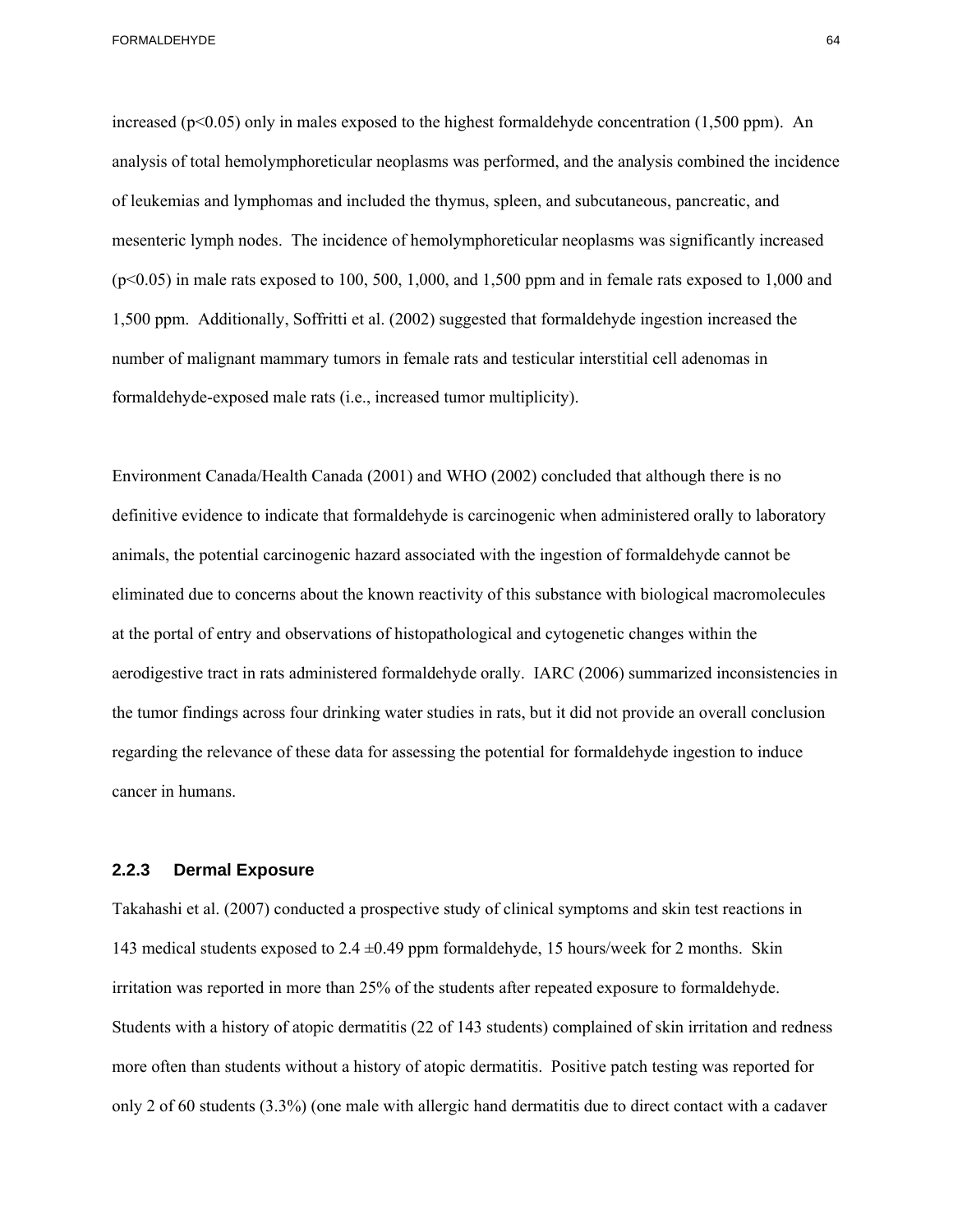and one female with an atopic background and symptoms). Negative patch test findings were also reported for 58 students similarly exposed to formaldehyde 2–4 years previously.

#### **2.2.3.3 Immunological and Lymphoreticular Effects**

Xu et al. (2002) further evaluated contact hypersensitivity to formaldehyde and the cytokine response in mouse skin, spleen, and lymph nodes. Mice received three topical applications ( $1/day$ ) of  $100 \mu L$  of 17.5% formaldehyde to the shaved abdominal skin. To induce contact hypersensitivity to formaldehyde, both ears were painted with 2% formaldehyde on day 3 following the last abdominal application. Mouse ear thickness was measured immediately before ear challenge and 24 hours later. Mice were sacrificed 3, 5, 7, 9, and 12 days after the last abdominal application, and ear skin, spleen, and draining lymph nodes were removed for evaluation of cytokine expression. Formaldehyde challenge induced a weak contact hypersensitivity response (i.e., ear swelling) and increased expression of IL-4 and IFN-γ in mouse ear skin. Abdominal application of formaldehyde produced a lasting expression of IL-4 and IFN-γ and a transient increase in IL-13 in spleen and draining lymph nodes. Additional cytokines (IL-2, IL-15, IL-12p40) were expressed only in the spleen following dermal exposure to formaldehyde.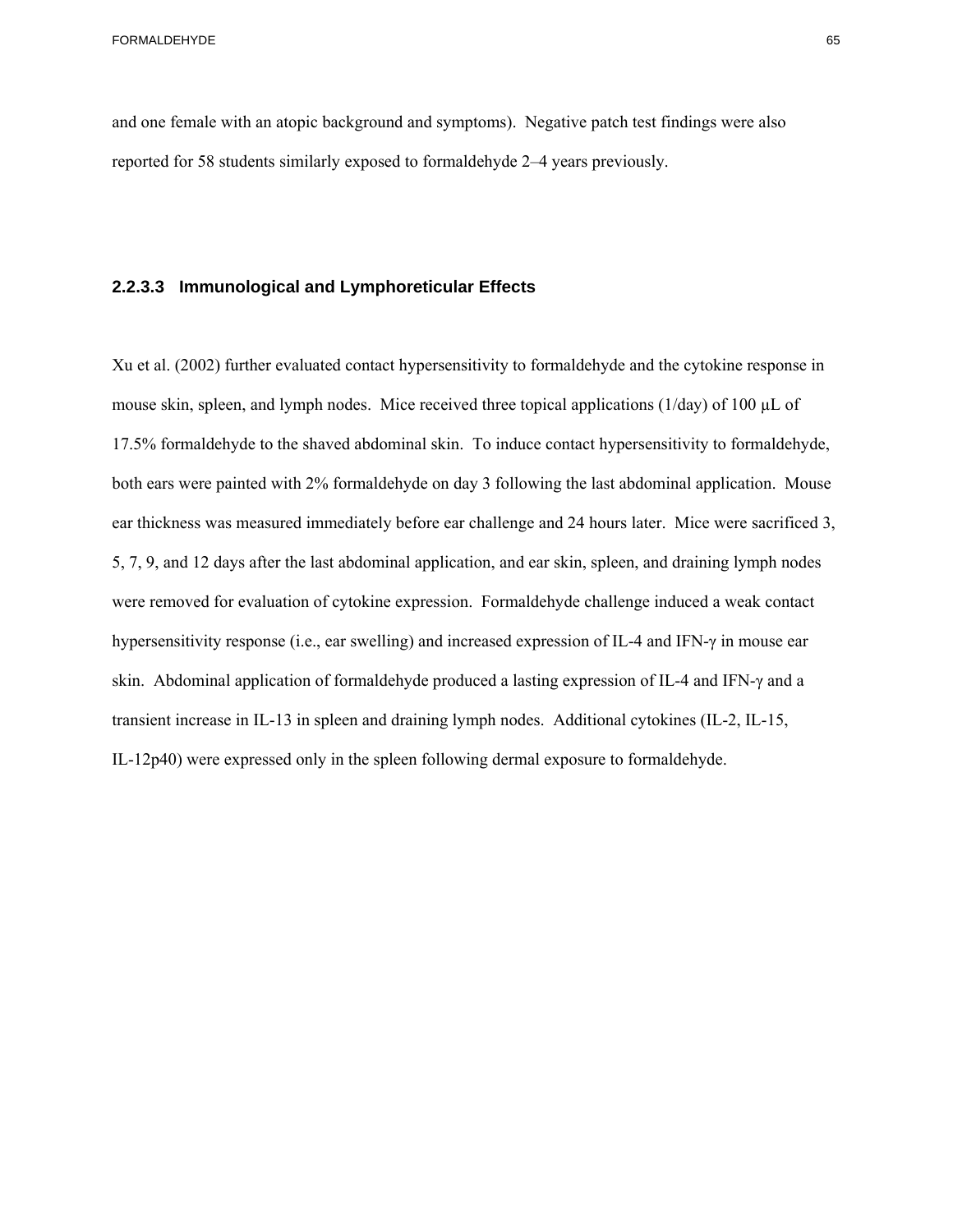#### **2.3 TOXICOKINETICS**

#### **2.3.3 Metabolism**

#### **2.3.3.1 Inhalation Exposure**

The ability of respiratory and olfactory tissues to oxidize formaldehyde was examined in male F-344 rats. To determine the effects of repeated formaldehyde exposure on enzyme activities, rats were exposed to 15 ppm formaldehyde 6 hours/day for 10 days. At the completion of formaldehyde exposure, rats were sacrificed, and respiratory and olfactory mucosal tissues were harvested. The enzymatic capacity of the tissues was determined in the presence and absence of glutathione. Tissue homogenates from both the respiratory and olfactory mucosa demonstrated the ability to oxidize formaldehyde. The oxidation of formaldehyde occurred at similar rates in the respiratory and olfactory mucosal homogenates. Human bronchial epithelial cells were shown to bio-transform formaldehyde to formic acid at a relatively fast rate (i.e., similar to rat hepatocytes) for concentrations up to 3 mM (Ovrebo et al. 2002).

### **2.3.5 Physiologically Based Pharmacokinetic (PBPK)/Pharmacodynamic (PD) Models**

Computational Fluid Dynamics (CFD) models of airflow in the nasal passages of rats, monkeys, and humans have been developed to determine the degree to which interspecies and interregional differences in uptake patterns along airway passages may account for differing distributions of formaldehyde-induced upper respiratory tract lesions in rats and primates. These models enable extrapolation of exposures associated with upper respiratory tract tissue damage in rats or monkeys to human exposures (Cohen Hubal et al. 1997; Kepler et al. 1998; Kimbell and Subramaniam 2001; Kimbell et al. 1997a, 1997b, 2001a, 2001b; Morgan 1997; Subramaniam et al. 1998). Airflow pattern is expected to be one of three important determinants of upper respiratory tract tissue uptake, along with interactions at the airway/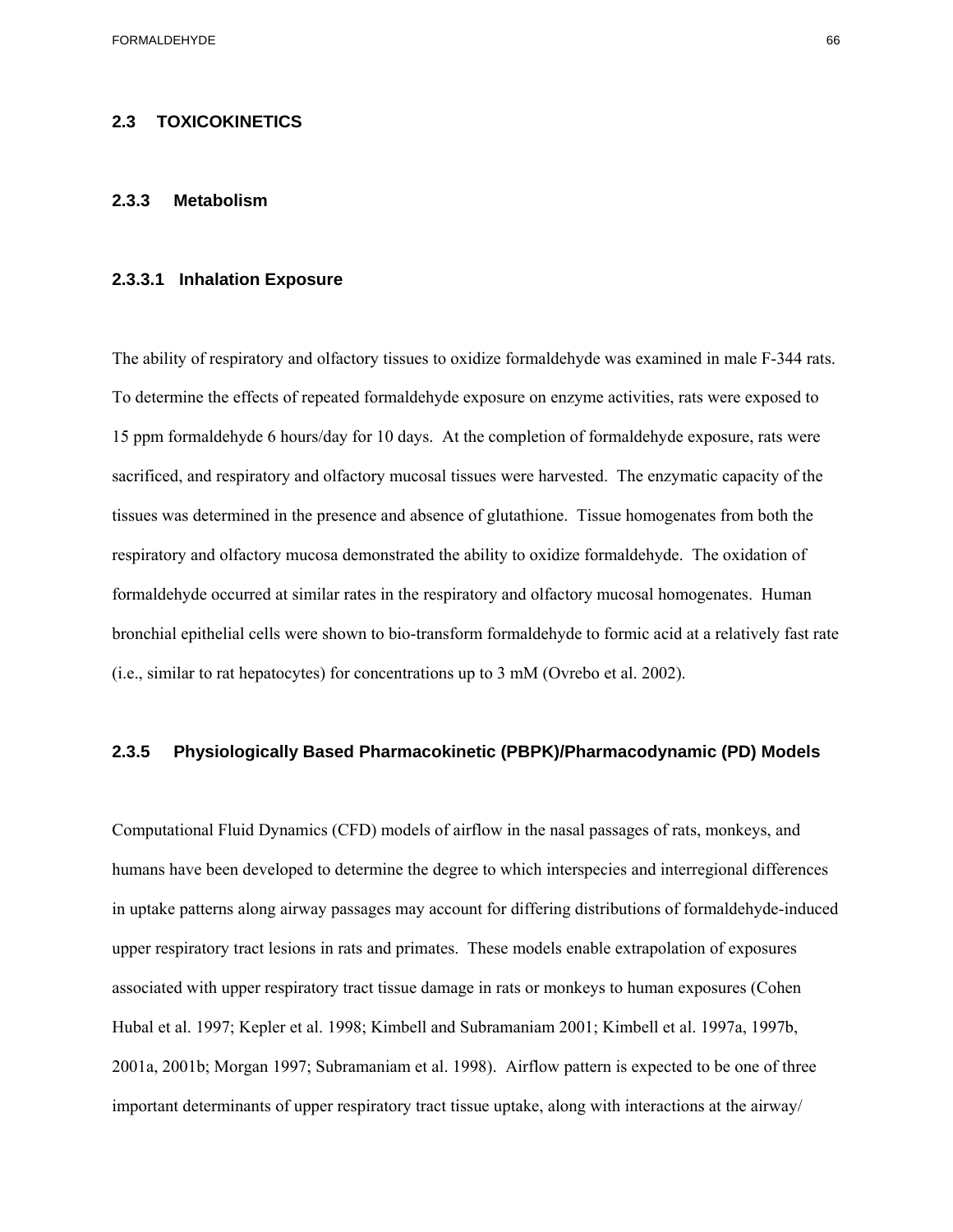tissue interface, such as off-gassing and tissue properties influencing absorption rates (e.g., mucociliary clearance or rate of biotransformation).

Kimbell et al. (2001b) described a flux binning approach where the nasal surface of the rat, monkey, and human were partitioned by flux into smaller regions characterized by surface area and average flux rate. There was a decreasing gradient of flux observed from proximal to distal nasal sites in all three species; however, the gradient was predicted to be less steep in humans than for rats or monkeys. Human nasal flux patterns shifted distally, and uptake percentage decreased as the inspiratory flow rate increased.

Overton et al. (2001) described an anatomical model of formaldehyde dosimetry for the entire respiratory tract that applied one-dimensional mass transport equation. This model was made consistent with CFD nasal models by using similar values for air flow rate and uptake during inspiration in the nasal passages. Tracheo-bronchial flux was predicted to be larger than flux in the first pulmonary region, and there was essentially no predicted flux in the alveolar sacs. This model also suggested that >95% of inhaled formaldehyde is predicted to be retained in the respiratory tract. Franks (2005) also provided a mathematical model demonstrating that insignificant amounts of formaldehyde enter the systemic circulation following absorption and metabolism in nasal tissues. Schlosser (1999) suggested that as much as 2% to 22 of inhaled formaldehyde may be removed by nasal mucus flow (Overton et al. 2001).

Conolly et al. (2000) extended the rat model developed by Hubal et al. (1997) to the Rhesus monkey and humans. Essential inputs to the tissue model were site-specific flux predictions provided by anatomically realistic CFD models for the nasal airways and site-specific mucosal epithelial thickness estimates measured in rats and Rhesus monkeys. Regional DNA-protein cross link data were obtained for the rat (Casanova et al. 1991) and Rhesus monkey (Casanova et al. 1994). The thickness of the nasal mucosa was measured at high and low tumor sites in the rat nose and at several locations in the nasal cavity of the Rhesus monkey (anterior lateral walls and septum, the nasopharynx, and the middle turbinates). The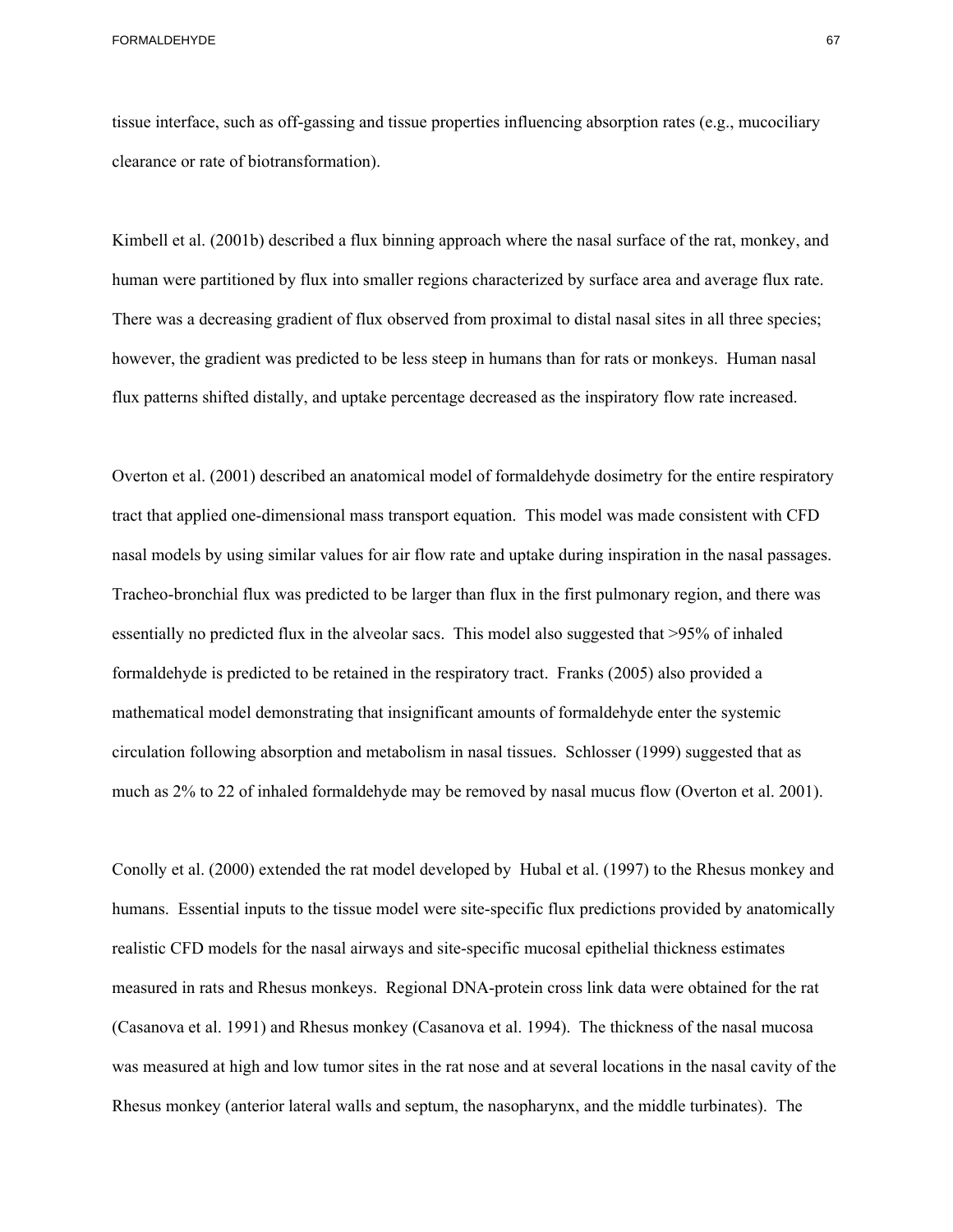thickness and flux estimates. Georgieva et al. (2003) further refined the rat model described by Conolly human model was developed on the basis of allometric scaling from the rat and monkey data. The empirical strength of an allometric relationship derived from regressing two data points (rat and monkey) has, however, been characterized as extremely weak by Subramaniam et al. (2008). As described for Hubal et al. (1997), each model describes three disposition processes for formaldehyde: a saturable pathway representing enzymatic bio-transformation of formaldehyde, a separate first-order pathway representing the intrinsic reactivity of formaldehyde with tissue constituents, and pseudo first-order binding to DNA. The rat model accurately predicted the concentration of DNA-protein cross links in the high and low tumor regions of the rat nasal cavity. The Rhesus monkey model also provided good fit to the data for DNA-protein cross links in different regions of the nose. In the human model, differences in the predictions of DNA-protein cross links between regions are accounted for by site-specific tissue et al. (2000) by including measurements of nasal tissue thickness and DNA distribution maps for respiratory and transitional nasal epithelium. Sensitivity analysis of this model indicated that model fit was sensitive to  $V_{\text{max}}$  and predictions were sensitive to changes in tissue thickness.

Two approaches have been proposed for using the CFD and pharmacokinetic models to extrapolate doseresponse relationships for formaldehyde-induced rat nasal tumors and related end points, such as rates of cellular proliferation in specific regions of the nasal epithelium to derive estimates of cancer risks in humans. One approach makes predictions for respiratory tract cancer risks in humans by using an approximation to a two-stage clonal growth cancer model incorporating data on cell division rates, number of cells at risk, tumor incidence, DNA-protein cross link measurements, and site-specific flux of formaldehyde (see also CIIT 1999; Conolly et al. 2000, 2003, 2004; Kimbell et al. 2001a; Overton et al 2001). Conolly et al. (2002) and Gaylor et al. (2004) described the analysis of dose-response data for nasal regenerative cell proliferation, which is characterized by a non-monotonic or J-shaped doseresponse curve. However, Subramaniam et al. (2008) analyzed the large uncertainty and variability in the labeling index data (from which cell replication rates were derived) and concluded that, given these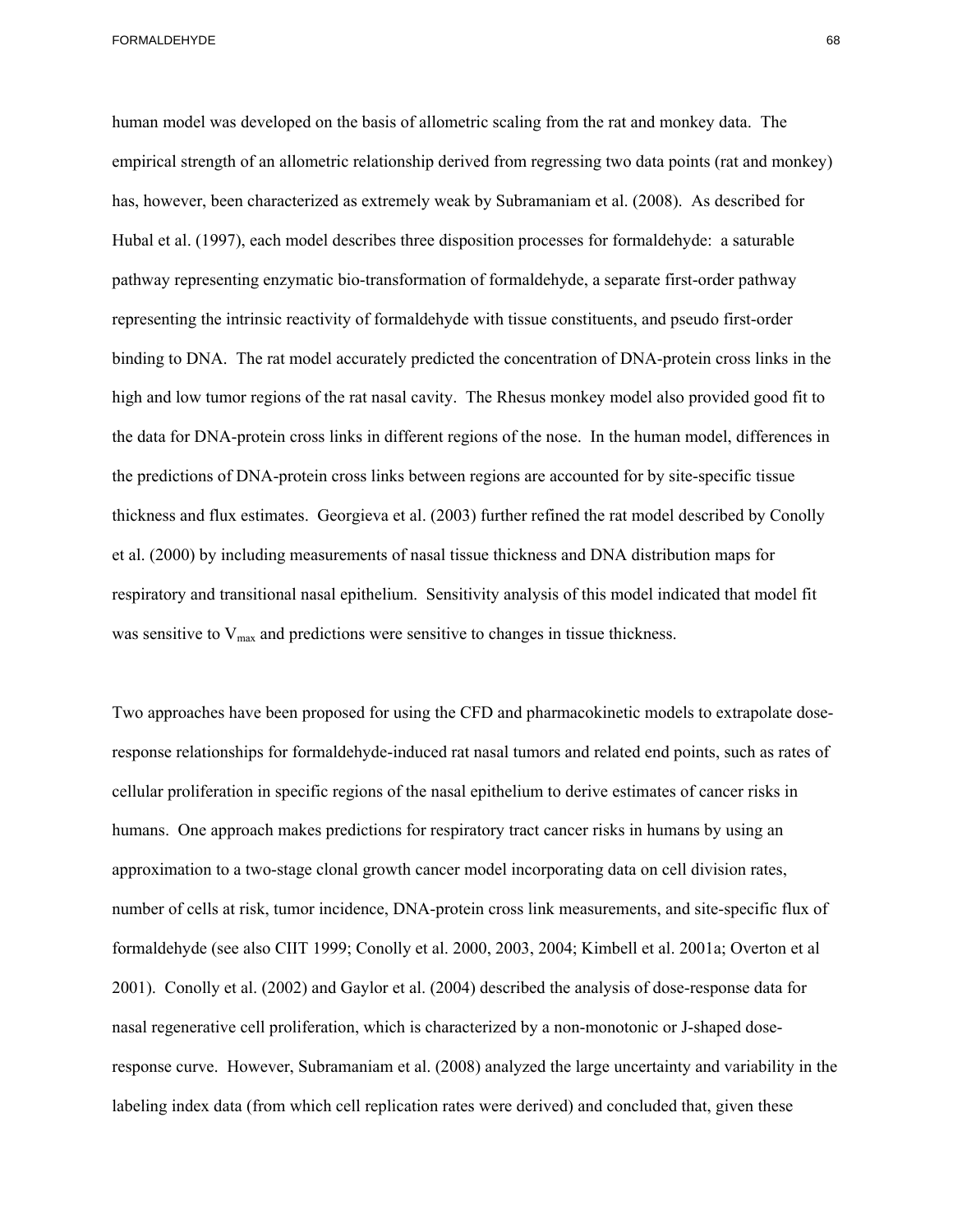qualitative and quantitative uncertainties and in their interpretation, a variety of cell replication doseresponse models that included both non-monotonic and monotonically-increasing shapes are plausible as reasonable characterization of the data. Conolly et al. (2002) and Gaylor et al. (2004) described the analysis of dose-response data for nasal regenerative cell proliferation, which is characterized by a nonmonotonic or J-shaped dose-response curve.

 does not play a significant role in tumor formation by the use of nasal dosimetry predicted by using CFD The two-stage clonal expansion model was developed to link DNA-protein cross links and regenerative cell proliferation. A novel contribution of the CIIT model is that cell replication rates and DNA-protein cross links concentrations are driven by local formaldehyde dose, a feature that is important in the case of a highly reactive gas like formaldehyde for which uptake patterns are spatially localized and significantly different across species (Kimbell et al. 2001). DNA-protein cross links concentration levels were incorporated into the two-stage clonal expansion model as a dose surrogate for the putative directly mutagenic action of formaldehyde. The modeling in Conolly et al. (2003, 2004) concluded that cancer risks at environmental exposures were negligible and that the directly mutagenic action of formaldehyde models (Conolly et al. 2003, 2004).

 et al. 2009). Subramaniam et al. (2007) and Crump et al. (2008) considered several alternative The CIIT modeling and available data have been evaluated in a series of peer-reviewed papers (Crump et al. 2008; Subramaniam et al. 2007, 2008) and debated further in the literature (Conolly et al. 2009; Crump formulations of the modeling in Conolly et al. (2000, 2003, 2004). These authors claimed that their alternate implementations were consistent with the available mechanistic and nasal tumor incidence data, yet yielded estimates of low-dose risk that varied by many orders of magnitude, even when only maximum likelihood estimates of risk were considered. Modeling results were extremely sensitive to assumptions on the kinetics of initiated cells for which there were no data and to the use of data from historical control animals (Crump et al. 2008, 2009; Subramaniam et al. 2008). Furthermore,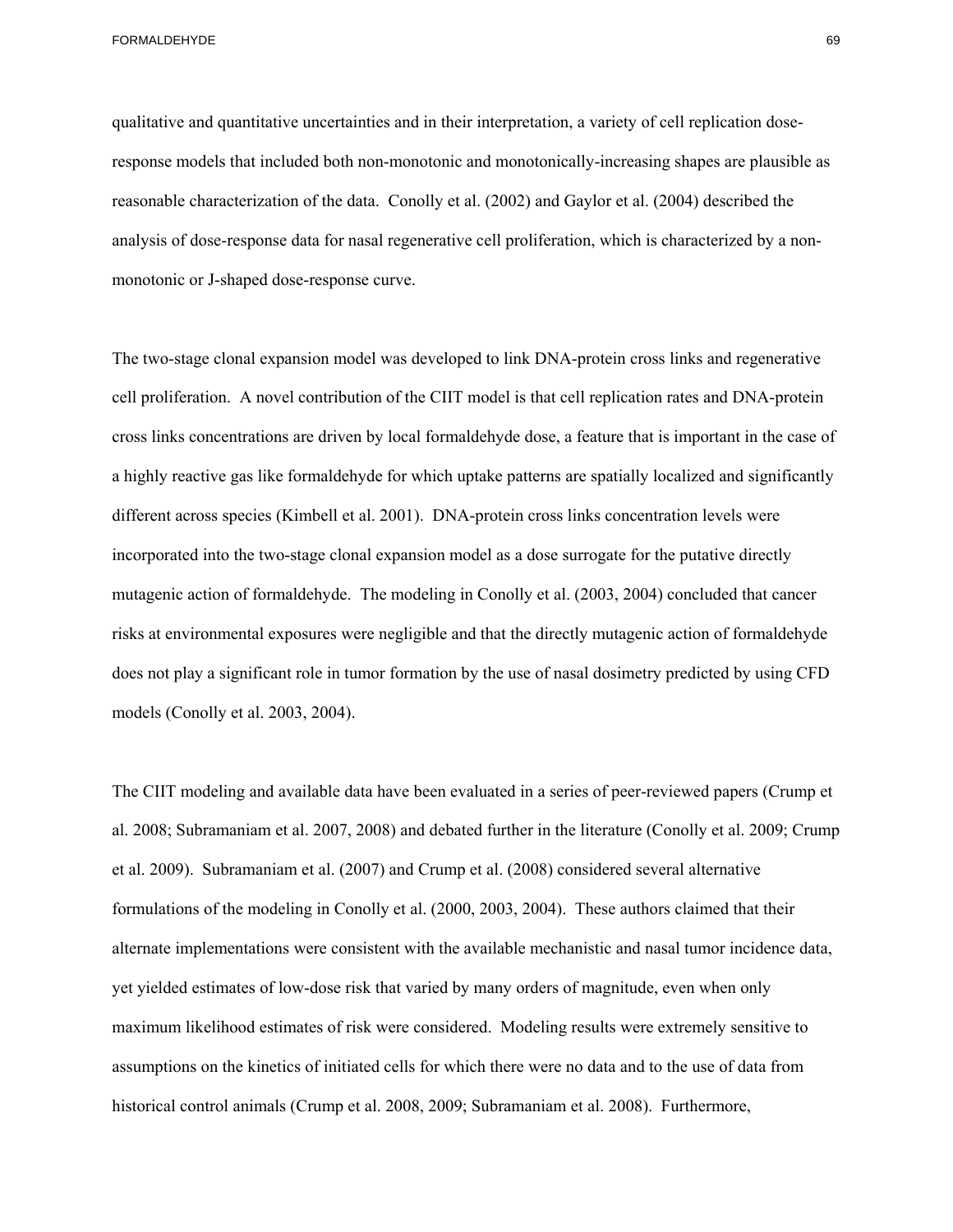Subramaniam et al. (2007) concluded that a substantial contribution from formaldehyde's mutagenic potential could be needed in the model to explain formaldehyde tumorigenicity.

A second approach (a benchmark dose approach) makes predictions of nasal cancer risk in humans by using curve fitting of relevant rat exposure-response data (e.g., nasal tumors or precursor lesions such as pre-neoplastic foci or squamous papillomas, rates of cellular proliferation, or rates of DNA-protein cross link formation) and CFD modeling and/or pharmacokinetic modeling for extrapolation purposes (CIIT 1998; Schlosser et al. 2003). Benchmark concentrations were lower for cell proliferation than for tumors. Two extrapolation methods were employed, including a CFD model used to determine the rate of delivery of formaldehyde to the nasal lining and a CFD method combined with a pharmacokinetic model to predict formaldehyde dose by using DNA-protein cross links as a dose metric. Both extrapolation methods gave similar results (Schlosser et al. 2003).

## **2.4 MECHANISMS OF ACTION**

## **2.4.1 Pharmacokinetic Mechanisms**

Several studies have suggested that distant site effects of formaldehyde are associated with the production of reactive oxygen species in blood, liver, kidneys, and testes (Kum et al. 2007; Petushok 2000; Sogut et al. 2004; Zararsiz et al. 2006; Zhou et al. 2006). Studies in isolated cell systems suggest that oxidative stress may play a role in formaldehyde-induced cytoxicity (Ayaki et al. 2005; Saito et al. 2005; Teng et al. 2001). Administration of Vitamin E was shown to protect against oxidative damage by formaldehyde in the plasma, liver, and brain of rats. Formaldehyde was administered by intraperitoneal injection in these studies, so that the significance of these findings is unclear (Gulec et al. 2006a; Gurel et al. 2005). Zhou et al. (2006) showed that pretreatment of rats with Vitamin E prevented the testicular toxicity observed after inhalation of 8 ppm formaldehyde 12 hours/day for 2 weeks.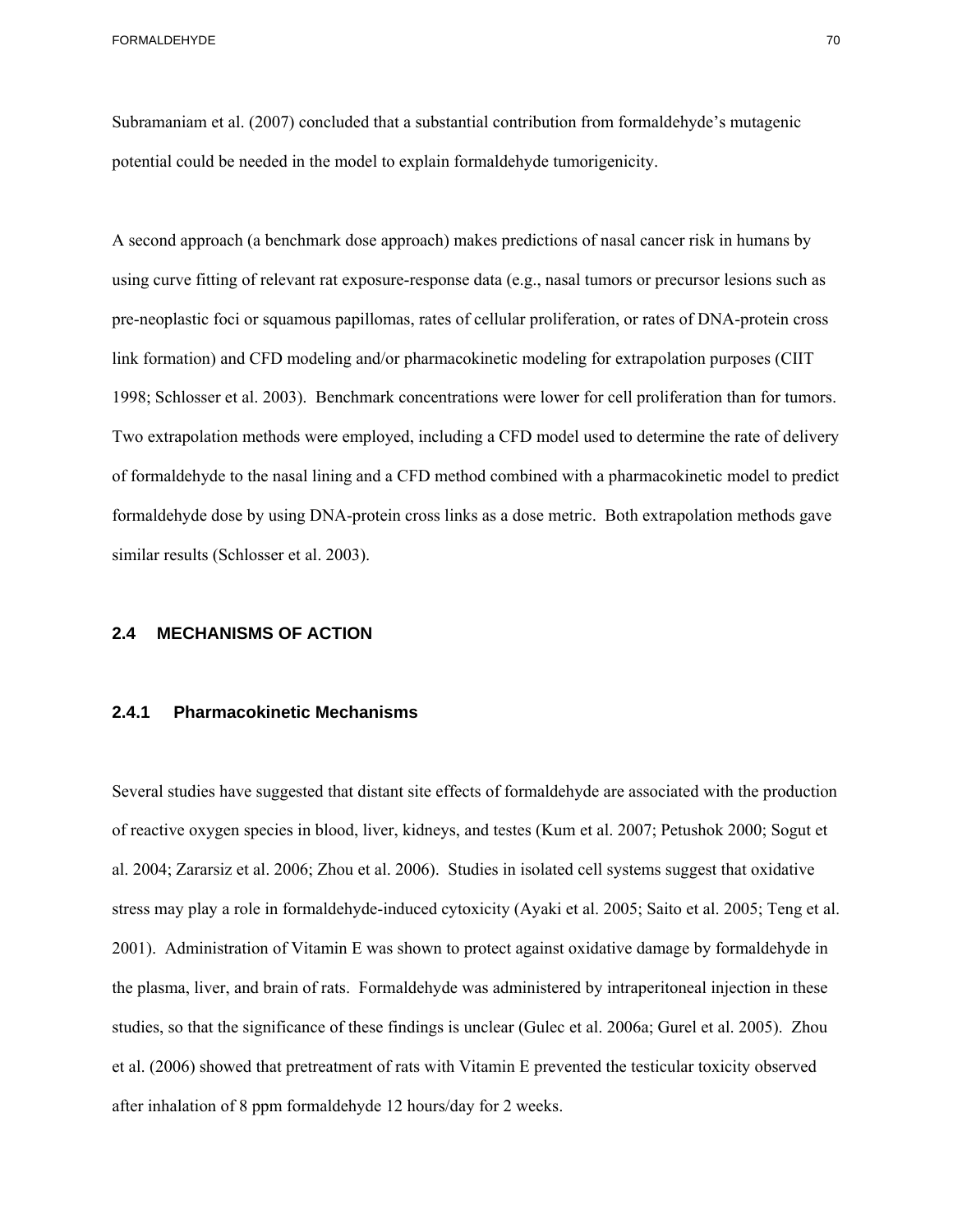An example of a local effect of formaldehyde vapor was demonstrated in the rat nasal epithelium. The mechanisms responsible for formaldehyde deposition in the nasal cavity are well understood. The patterns of air flow are related to the anatomical structure of the nasal passages (Kimbell 2006). Formaldehyde dissolves in the nasal mucosal tissue upon contact due to its high water solubility. The reactivity of formaldehyde leads to interaction with proteins and other macromolecules at the site of contact in the nose (Medinsky and Bond 2001). In rat studies where cell turnover was measured (a measure of formaldehyde cytotoxicity), the no-effect level is approximately 2 ppm (Monticello et al. 1991) for 6 hours/day exposures for ≤9 days. At higher concentrations (6, 10, or 15 ppm), higher rates of cell turnover were seen (Monticello et al. 1991) and a dose-response was observed. The increase in cell proliferation (as measured by thymidine incorporation) was more sensitive to formaldehyde exposure than histopathological changes. Similar results were seen in a 6-week experiment at these same doses in which the rats were exposed 5 days/week. Monticello et al. (1996) also determined that the nasal cell target population size, increased cell proliferation of specific target cells (due to differences in regional airflow with the rat nasal cavity), and the nonlinear kinetics of formaldehyde binding to DNA explain why specific regions of the rat nose are more prone to develop formaldehyde-induced nasal squamous cell carcinomas than other sites in the nasal cavity.

McGregor et al. (2006) proposed a cancer mode of action for formaldehyde based on the induction of sustained cytotoxicity and regenerative cell proliferation. Dose-response and temporal relationships were consistent with key events for this mode of action, although genotoxicity could not be conclusively ruled out as possibly contributing to carcinogenicity. The proposed mode of action was considered to be potentially relevant to humans, although human data for key events are limited. Environment Canada/Health Canada (2001) and WHO (2002) have evaluated the mode of carcinogenic action for inhaled formaldehyde. The sustained increase in epithelial cell regenerative proliferation resulting from cytotoxicity is considered a requisite precursor in the mode of induction of nasal tumors in rats.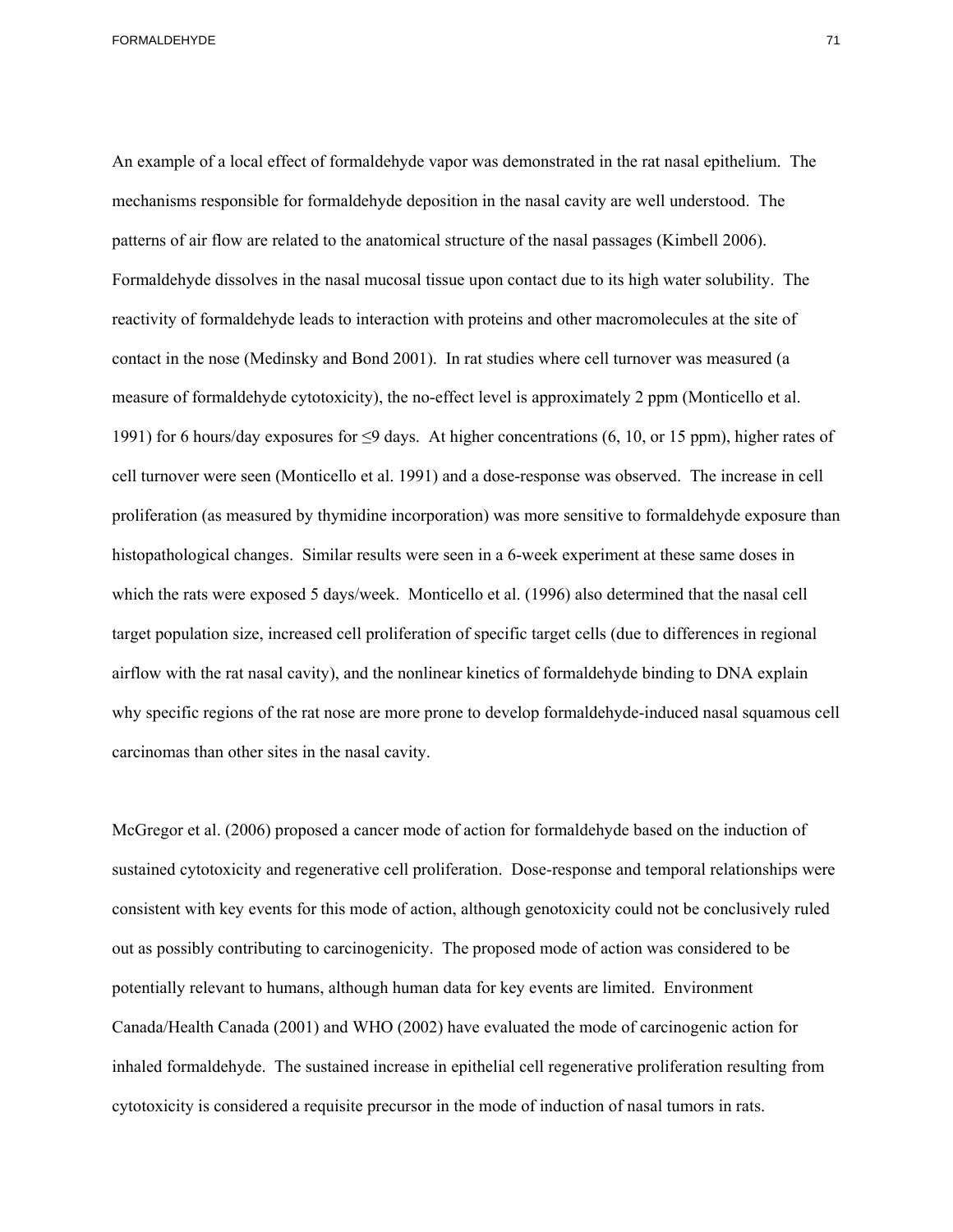Mutation, for which the formation of DNA-protein crosslinks serves as a marker of potential, may also contribute to the carcinogenicity of the compound in the nasal cavity of rats. The hypothesized mode of induction of formaldehyde-induced tumors was determined to satisfy several criteria for weight of evidence (i.e., consistency, concordance of exposure-response relationships across intermediate endpoints, and biological plausibility and coherence of the database) and was considered likely relevant to humans, at least qualitatively.

Several recent studies have described changes in gene expression that are associated with formaldehydeinduced toxicity in the respiratory tract (Feick et al. 2006; Hester et al. 2003, 2005; Lee et al. 2008; Thomas et al. 2007; Yang et al. 2005). Formaldehyde exposure produced changes in the expression of genes related to cell proliferation and differentiation, immunity and inflammation, xenobiotic metabolism, cytoskeletal integrity, cell cycle, apoptosis, and DNA repair.

It has been suggested that formaldehyde inhalation may produce or exacerbate allergic effects or asthma in children or adults (Mendell 2007; Sakamoto et al. 1999). Individuals with allergic conditions or respiratory disease may be more sensitive to the effects of irritants (Mendell 2007; Sakamoto et al. 1999). The possible mechanisms for these effects have not been fully determined; however, it has been suggested that formaldehyde may facilitate an IgE sensitization to other antigens or may produce an IgE-mediated response to itself (Sakamoto et al. 1999). There are only a few available case reports of bronchial asthma suggestive of respiratory tract sensitization to formaldehyde gas (Kim et al. 2001; Lemiere et al. 1995), and the mechanism of sensitization in these subjects is uncertain. Several studies have examined serum for formaldehyde-specific IgE antibodies in groups of formaldehyde-exposed humans (Doi et al. 2003; Dykewicz et al. 1991; Grammer et al. 1990; Kim et al. 1999; Wantke et al. 1996a, 1996b). In general, the studies do not provide consistent evidence for a formaldehyde-induced allergic respiratory syndrome, but they provide suggestive evidence that children may have an increased tendency to develop specific antibodies after exposure to low levels of formaldehyde in indoor air (Wantke et al. 1996a). Some animal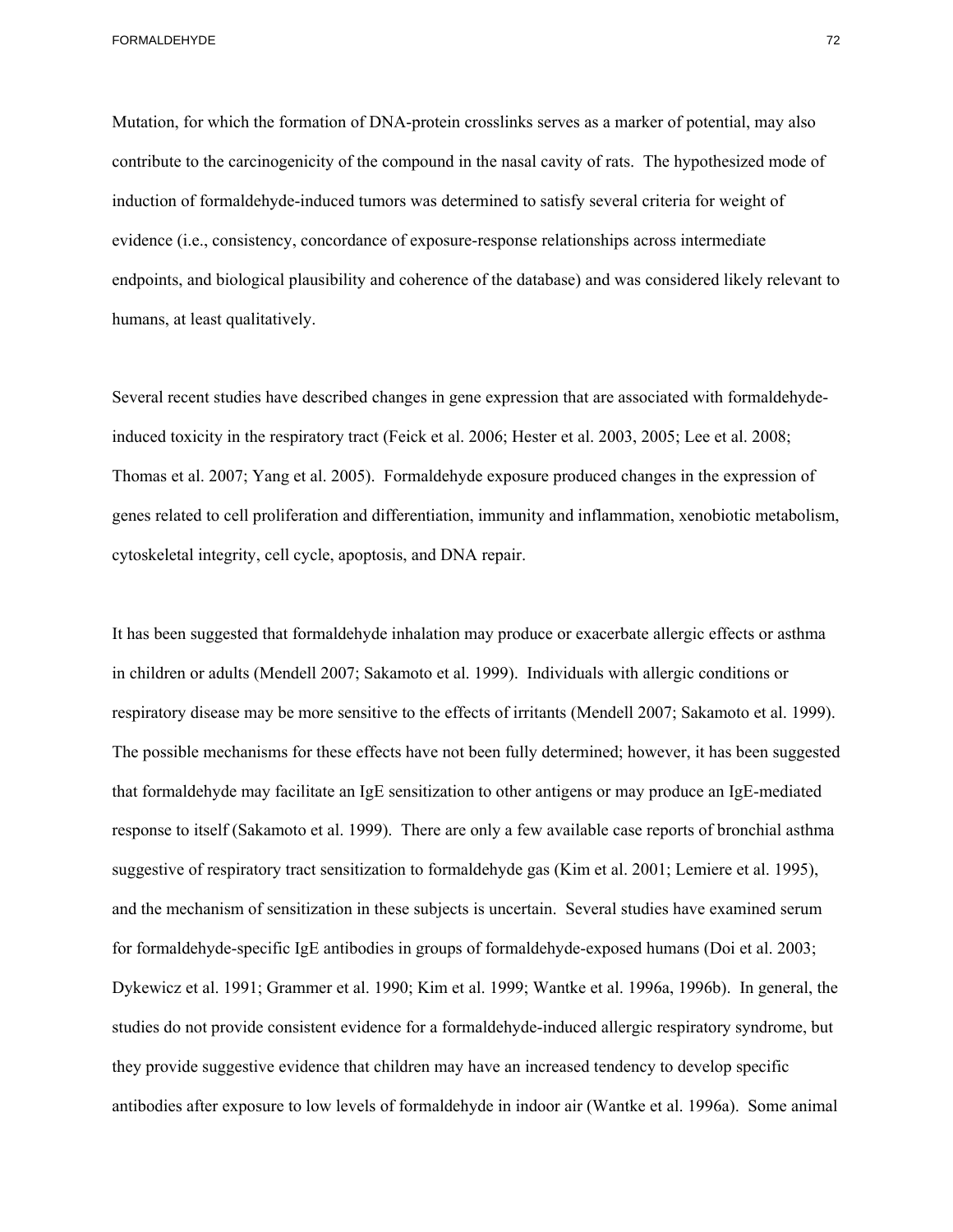experiments suggest that exposure to formaldehyde may enhance allergic responses of the respiratory tract to other respiratory allergens (Riedel et al. 1996; Tarkowski and Gorski 1995). Casset et al. (2006) indicated that acute formaldehyde exposure (by mouth-breathing only) could affect the bronchial response to mite allergen in human subjects with mild asthma and allergic sensitization to house dust mites. However, a similar study did not demonstrate an effect of formaldehyde exposure on allergenic responses in human subjects with intermittent asthma and allergy to grass pollen (Ezratty et al. 2007). These investigators suggested that further research is necessary to confirm the hypothesis of formaldehyde facilitation of other respiratory allergens and to determine if this is relevant to humans exposed to formaldehyde (Ezratty et al. 2007). The dermal sensitization response in experimental animals involves an increase in the production of proinflammatory cytokines (Dearman et al. 1999; Hilton et al. 1996; Ushio et al. 1999; Xu et al. 2002); however, this mechanism has not been clearly demonstrated in the respiratory tract (Fujimaki et al. 2004, 2005; Jung et al. 2007).

## **2.4.3 Animal-to-Human Extrapolations**

As described in a draft document by EPA (1991), the formaldehyde rat study by Kerns et al. (1983) was the best animal study for cancer risk extrapolation for human cancer risks at low exposure concentrations; it used rates of DNA-protein cross links in target tissue as a measure of delivered dose (Hernandez et al. 1994). Adjustments to continuous exposure were used to calculate lifetime human cancer unit risk estimates of  $3.3x10^{-4}$  ppm formaldehyde based on monkey data and of  $2.8x10^{-3}$  ppm formaldehyde based on rat data (Hernandez 1994).

As discussed in Section 2.3.5, two approaches have been proposed for using the CFD and pharmacokinetic models to extrapolate exposure-response relationships for formaldehyde-induced rat nasal tumors and related end points, such as rates of cellular proliferation in specific regions of the nasal epithelium, to derive estimates of cancer risk in humans exposed to inhaled formaldehyde. One approach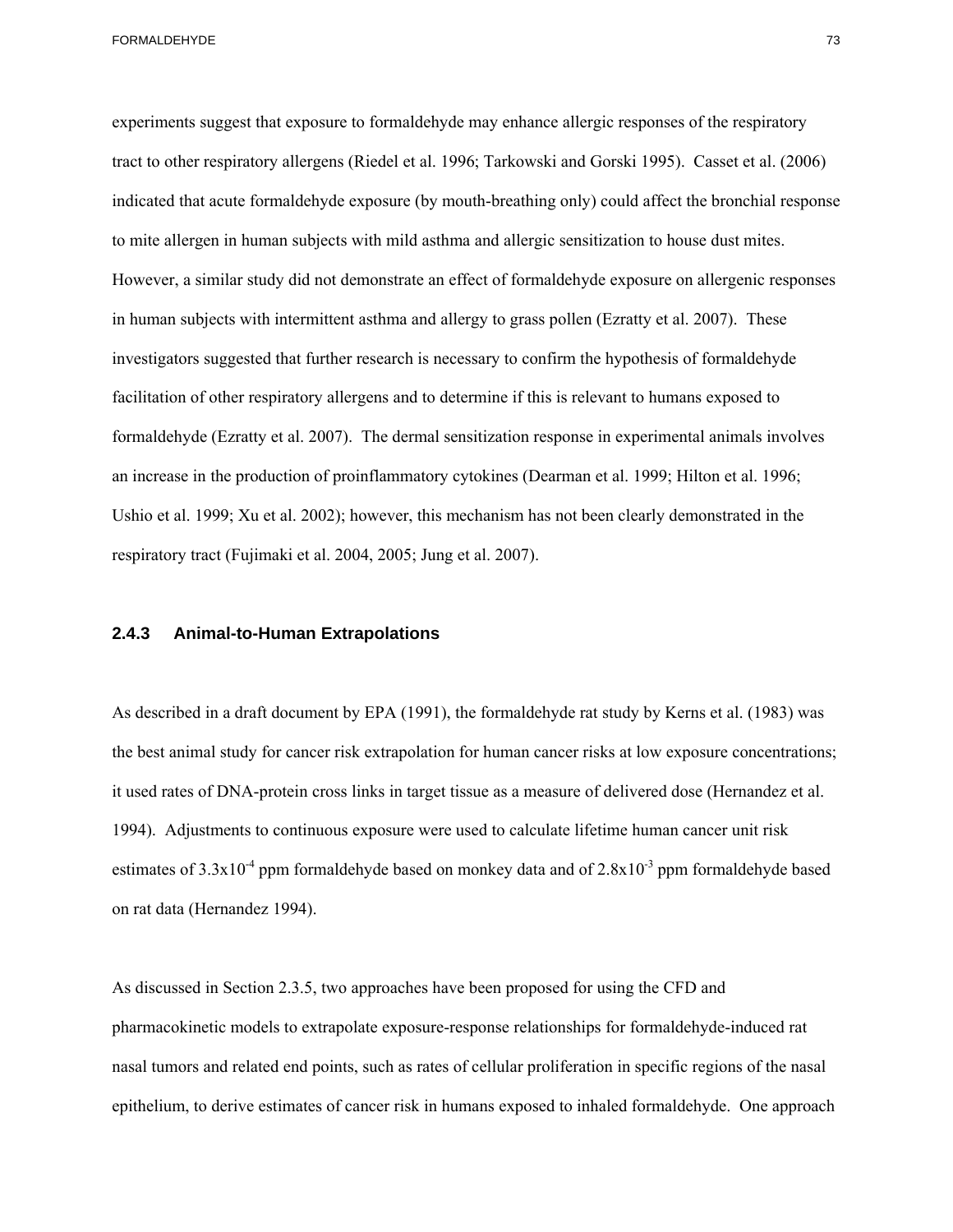makes predictions for respiratory tract cancer risk in humans exposed to inhaled formaldehyde by using two-stage clonal-growth cancer models incorporating data on cell division rates, numbers of cell at risk, tumor incidence, and site-specific flux of formaldehyde (see also CIIT 1998; Conolly and Andersen 1993; Conolly et al. 1992, 2003, 2004; Morgan 1997). A second approach (a benchmark dose approach) makes predictions of nasal cancer risk in humans by using curve fitting of relevant rat exposure-response data (e.g., nasal tumors or precursor lesions such as preneoplastic foci or squamous papillomas, rates of cellular proliferation, or rates of DNA-protein cross link formation) and CFD modeling and/or pharmacokinetic modeling for extrapolation purposes (CIIT 1998; Schlosser et al. 2003).

## **2.5 Relevance to Public Health**

As presented in the 1999 Toxicological Profile for Formaldehyde, the following MRLs were derived for formaldehyde:

## *Inhalation MRLs*

- An MRL of 0.04 ppm has been derived for acute-duration exposure.
- An MRL of 0.03 ppm has been derived for intermediate-duration exposure.
- An MRL of 0.008 ppm has been derived for chronic-duration exposure.

## *Oral MRLs*

- An MRL of 0.3 mg/kg/day has been derived for intermediate-duration exposure.
- An MRL of 0.2 mg/kg/day has been derived for chronic-duration exposure.

For details on these MRLs, refer to the 1999 formaldehyde profile available at: http://www.atsdr.cdc.gov/ToxProfiles/tp.asp?id=220&tid=39.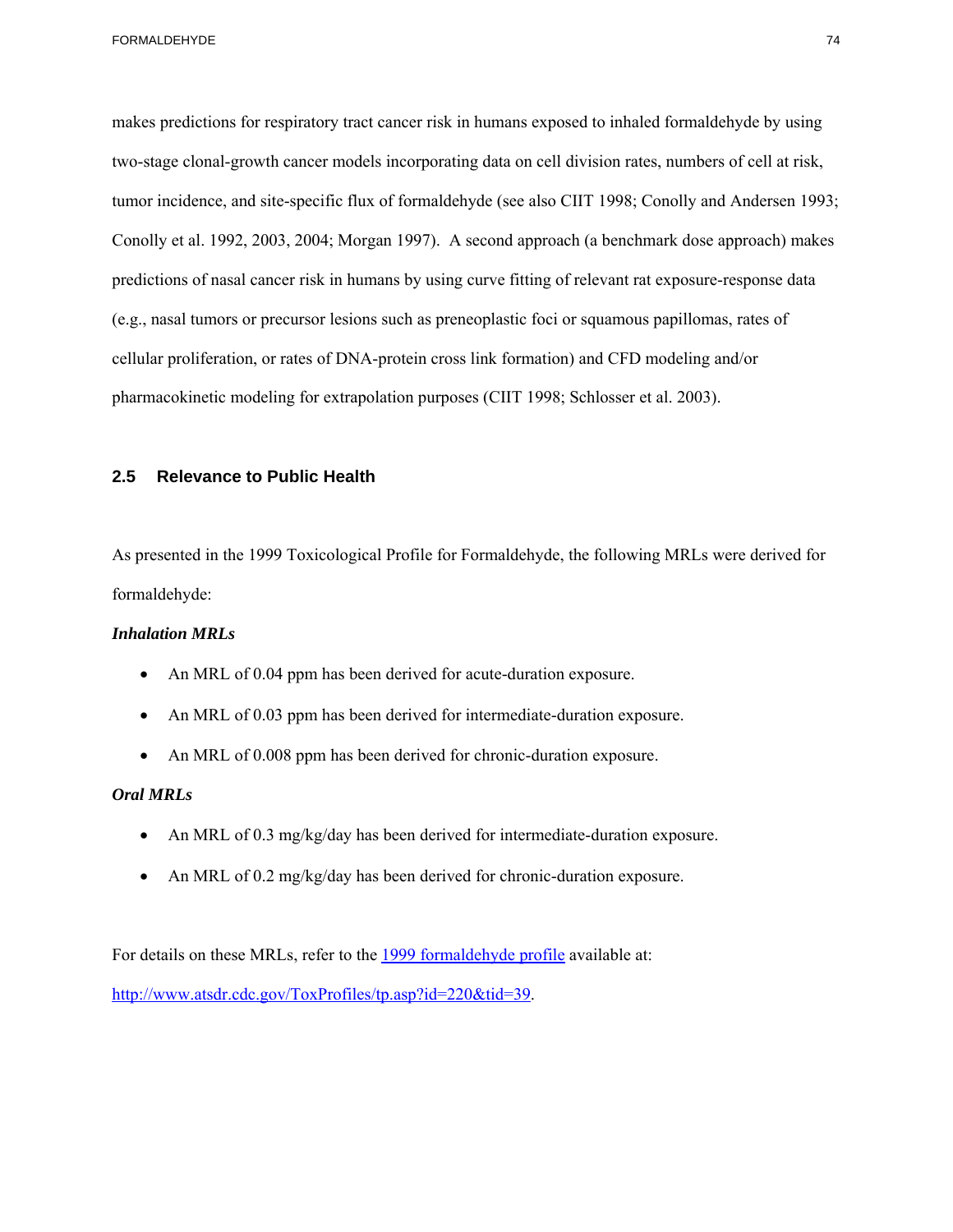ATSDR is currently in the process of re-evaluating the MRLs for formaldehyde. The evaluation is pending review of US EPA toxicological review of formaldehyde by a committee of the National Research Council (NRC) (IRIS 2010).

#### **2.6 CHILDREN'S SUSCEPTIBILITY**

13 years old). This study did not provide a concentration range for the children exposed to >0.05 ppm.<br>Rumchev et al. (2002) suggested that young children 6 months to 3 years old with exposure to A recent review by Mendell (2007) suggested that indoor residential exposure to formaldehyde may be associated with risk of asthma, allergies, and pulmonary infections in children. Several epidemiology studies have examined the relationship between residential formaldehyde exposure and asthma and/or allergies. However, inconsistent findings were reported. Krzyzanowski et al. (1990) reported that children who lived in households with formaldehyde air concentrations >0.06 ppm had greater prevalence rates of physician-diagnosed bronchitis or asthma than children who lived in households with concentrations <0.06 ppm. Franklin et al. (2000) reported that residential formaldehyde concentrations of  $>0.05$  ppm did not affect pulmonary function variables (FVC or FEV<sub>1</sub>) in 224 healthy children (6 to formaldehyde concentrations  $>0.06$  mg/m<sup>3</sup> (0.049 ppm) are at a 39% increased risk of asthma than children not exposed to such levels. Venn et al. (2003) performed a case-control study of 193 children (9 to 11 years old) with persistent wheezing and 223 healthy controls. There were no significant differences in formaldehyde concentrations in the homes between the cases and controls. However, there was an association between increased frequency of symptoms (i.e.,wheezing) and formaldehyde in the homes of the cases. The adjusted OR for increased symptoms was 1.4 (95% CI 1.0–1.9). Smedje et al. (1997) reported an association between formaldehyde concentration in the classroom and the prevalence of current asthma (OR 1.1, 95% CI 1.01–1.2) in Swedish school children. Current asthma was defined as physician-diagnosed asthma with current symptoms and/or current asthma treatment. Delfino et al. (2003) reported an association between ambient formaldehyde concentration and the severity of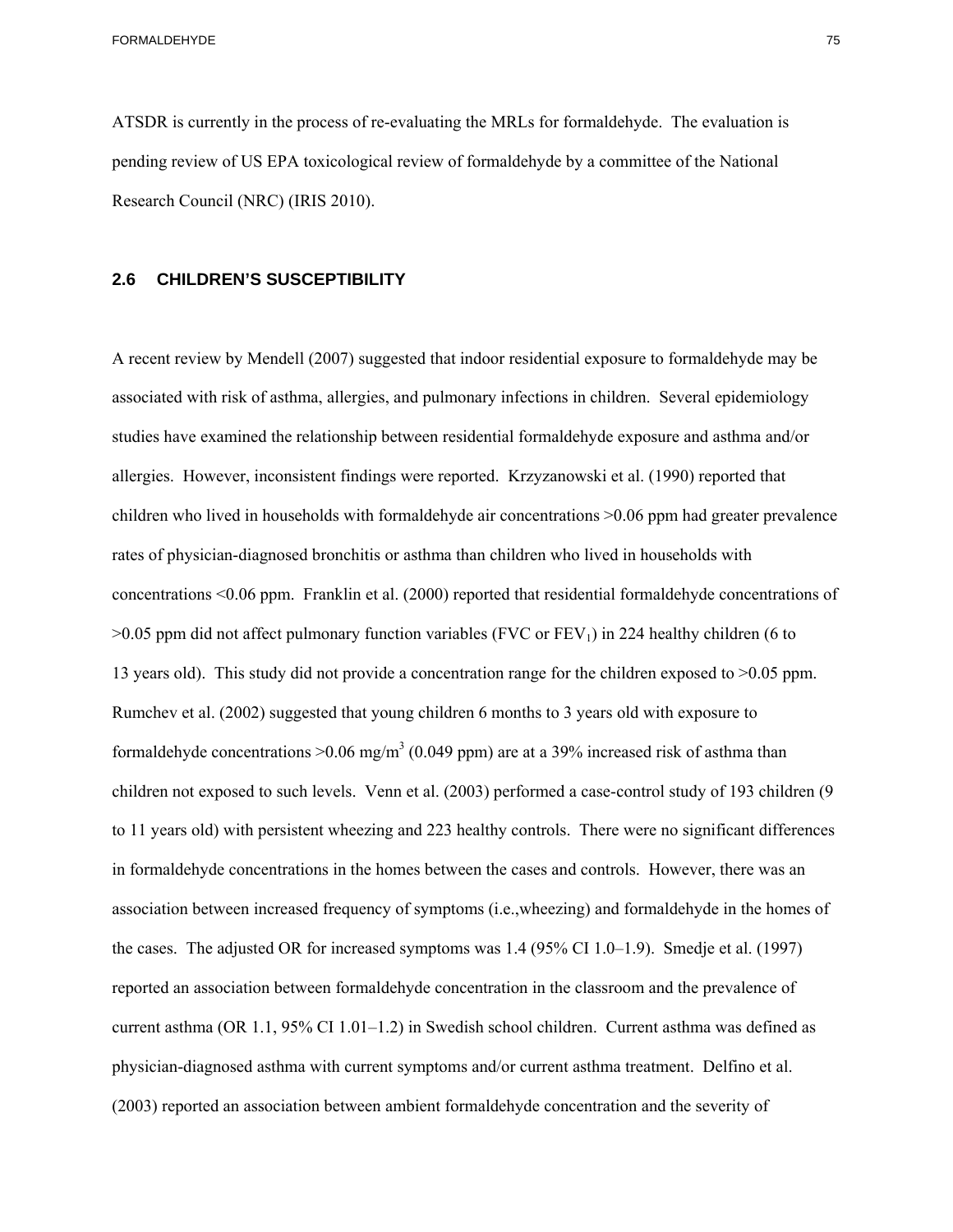research is necessary. symptoms reported by 22 asthmatic children (10–16 years old) living in a Los Angeles community with high traffic density. The adjusted OR for bothersome or more severe asthma with an IQR increase (0.003) ppm) in formaldehyde was 1.37 (95% CI 1.04–1.8) with a 1-day lag. There was no relationship between formaldehyde concentration and PEFR. Garrett et al. (1999) observed a trend between the residential formaldehyde concentration and the proportion of atopic children, using a cross-sectional survey of 80 homes in Australia (148 children, 53 of whom were asthmatic). The number of positive skin prick tests and the average size of the allergen wheal were increased in the highest formaldehyde exposure category ( $>0.05$  mg/m<sup>3</sup>,  $>0.04$  ppm) compared to the lowest formaldehyde exposure group ( $< 0.02$  mg/m<sup>3</sup> or  $< 0.02$ ) ppm). No relationship between formaldehyde exposure and asthma was observed in this study. In a cross-sectional, case-control study, Tavernier et al. (2006) investigated the home environment of 105 asthmatic children (4–17 years old) and 95 healthy controls. There were no differences in indoor air concentrations of formaldehyde in the homes of the cases and controls. The results of these studies indicated that low residential indoor air levels of formaldehyde may predispose young children to asthma or allergies. However, the dose-response relationship has not been clearly established and further

### **2.7 BIOMARKERS OF EXPOSURE AND EFFECT**

## **2.7.1 Biomarkers Used to Identify or Quantify Exposures to Formaldehyde**

Formaldehyde that is not rapidly metabolized to formate can react with a variety of cellular components, including nucleotides, proteins, and glutathione, to form adducts, such as N6-hydroxymethyldeoxyadenosine and N2-hydroxymethyldeoxyguanosine, and DNA-protein cross links. Several of these formaldehyde-induced products have been examined as potential biomarkers of exposure for repeated exposure to formaldehyde. A method for detecting biomarkers such as  $N^6$ -hydroxymethyldeoxy adenosine and  $N^2$ -hydroxymethyldeoxyguanosine (the major adducts formed by formaldehyde *in vitro*)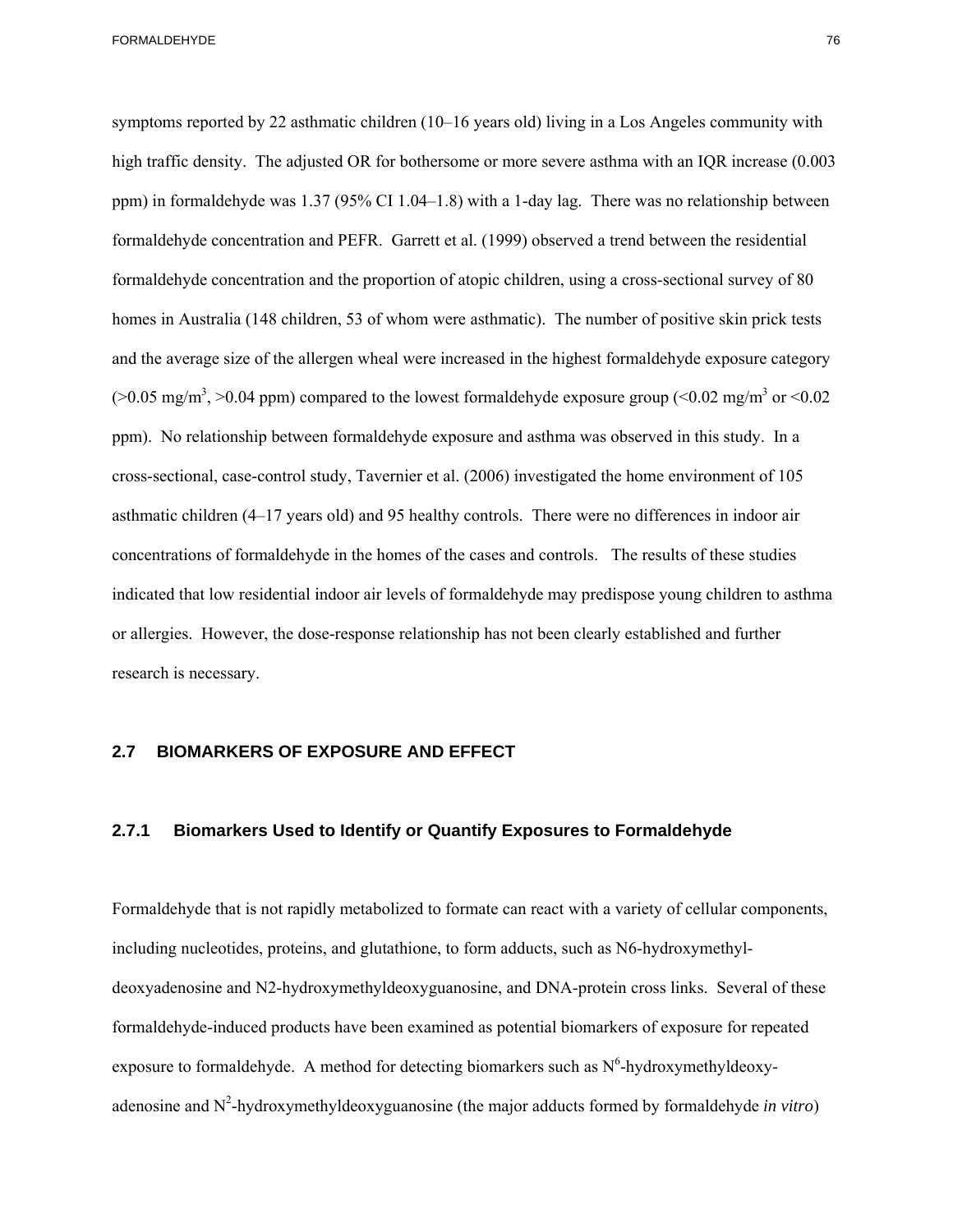had experimental complications and does not appear to provide useful biomarkers of formaldehyde exposures (Fennell 1994). Zhong and Que Hee (2004) described a high performance liquid chromatography (HPLC) method to identify and quantify formaldehyde DNA adducts isolated from human nasal epithelial cells. Analysis of formaldehyde-modified deoxynucleosides may serve as a useful biomarker for samples obtained from nasal lavage or biopsy. N-Methylvaline is a molecular adduct that is formed by the reaction of formaldehyde with hemoglobin. Bono et al. (2006) demonstrated an association between formaldehyde exposure in plywood and laminate factory workers (n=21) and the occurrence of N-methylvaline in blood. However, this assay could not distinguish between subjects exposed to formaldehyde through tobacco smoke, on the one hand, and nonsmokers, on the other.

Many studies conducted earlier (e.g., Casanova and Heck 1987; Casanova et al. 1989a, 1989b, 1991, 1994; Casanova-Schmitz et al. 1984a) used radiolabeled compounds tagged with  ${}^{14}C$  and/or  ${}^{3}H$  to facilitate detection of DNA-protein cross links. However, this approach would not work to detect past exposures in humans. The formation of DNA-protein cross links in isolated rat nasal epithelial cells (respiratory and olfactory epithelial cells) incubated with formaldehyde has also been reported (Kuykendall et al. 1995). Using a sensitive technique to detect total DNA-protein cross links, Shaham et al. (1996, 2003) reported that cultured human white blood cells showed increasing quantities of DNAprotein cross links when cultured in media with increasing formaldehyde concentrations and that a small group of formaldehyde-exposed persons had a significantly greater mean amount of DNA-protein cross links in their white blood cells than did a group of non-exposed persons. Although DNA-protein cross links are known to be formed by other agents such as ionizing radiation and alkylating agents, Shaham et al. (1996, 2003) concluded that their results suggested that levels of DNA-protein cross links in white blood cells may provide an indicator of formaldehyde-induced tissue damage and a biomarker of occupational exposure to formaldehyde.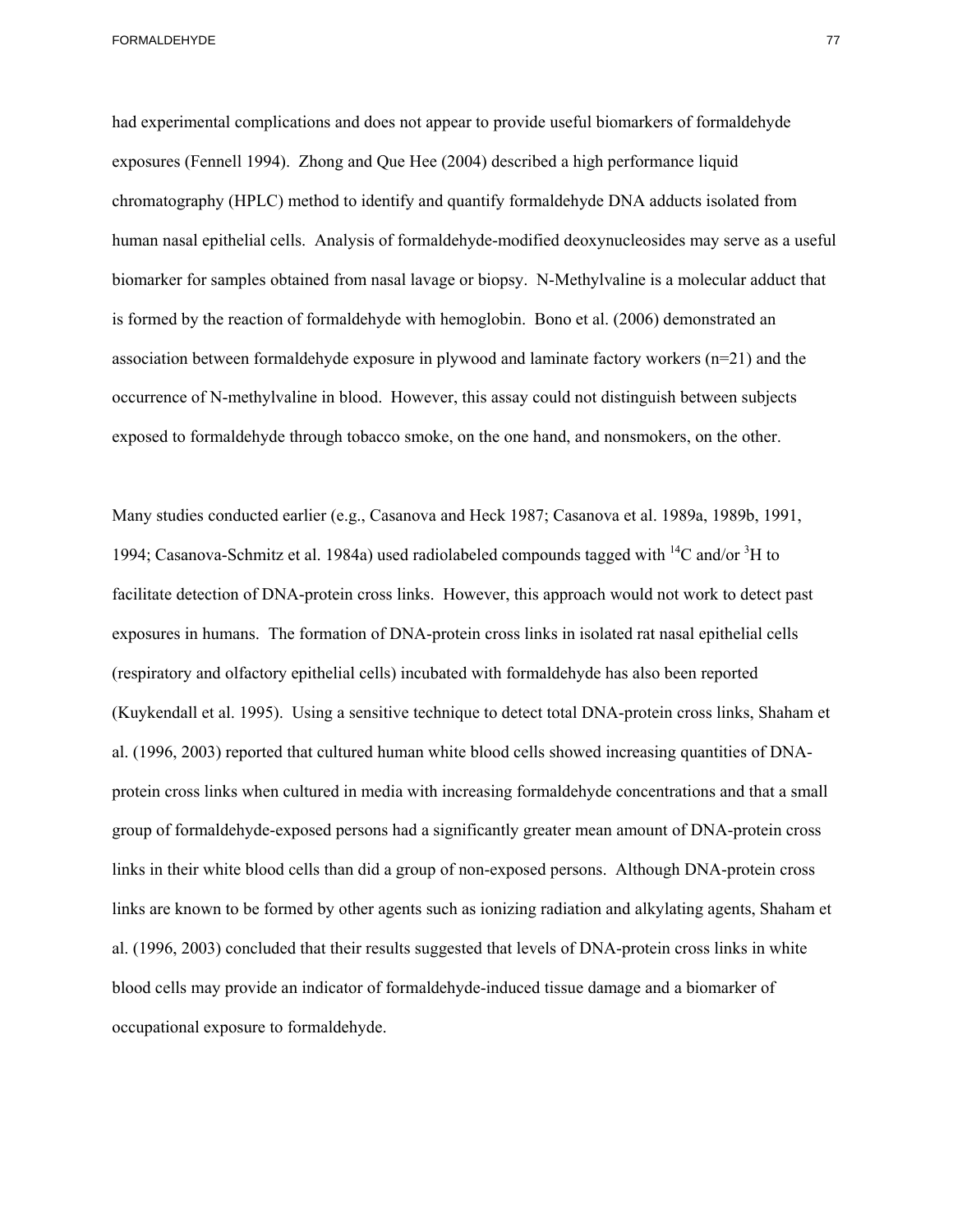## **2.7.2 Biomarkers Used to Characterize Effects Caused by Formaldehyde**

Increased eosinophil concentration and increased levels of albumin and total protein have been found in nasal lavage fluid taken from subjects exposed to 0.4 ppm formaldehyde for 2 hours (Krakowiak et al. 1998). Although these variables are not expected to be influenced only by formaldehyde exposure, they appear to be promising biomarkers of acute respiratory irritation from airborne formaldehyde.

Franklin et al. (2000) reported that exhaled nitric oxide levels were elevated in children living in homes with formaldehyde concentrations of  $>0.05$  ppm compared to children living in homes with formaldehyde concentrations of <0.05 ppm. This was considered to represent a subclinical inflammatory response in the airways of healthy children, because there was no effect on pulmonary function in children in this study. Although exhaled nitric oxide is a potential marker of eosinophilic airway inflammation in atopic airways, it has limited use as a biomarker because it is not specific to formaldehyde and may be affected by a number of factors, including allergic disease, atopic sensitization, age, and gender.

Iarmarcovai et al. (2007) suggested that evaluation of the number of centromeric signals in a micronucleus assay can provide information about the mechanism of genotoxicity and can serve as a biomarker of genotoxic effects. Peripheral blood lymphocytes obtained from pathologists and anatomists exposed to formaldehyde (n=18) showed an increase in centromere-positive micronuclei with a single centromere. These data suggest that impaired chromosome migration may contribute to aneuploidy following prolonged exposure to formaldehyde (Iarmarcovai et al. 2007).

Several studies have evaluated gene expression profiling following formaldehyde exposure and have suggested that genes and/or proteins that are up- or- down-regulated may eventually be used as biomarkers for the effects of formaldehyde (Im et al. 2006; Lee et al. 2008; Li et al. 2007; Sul et al. 2007).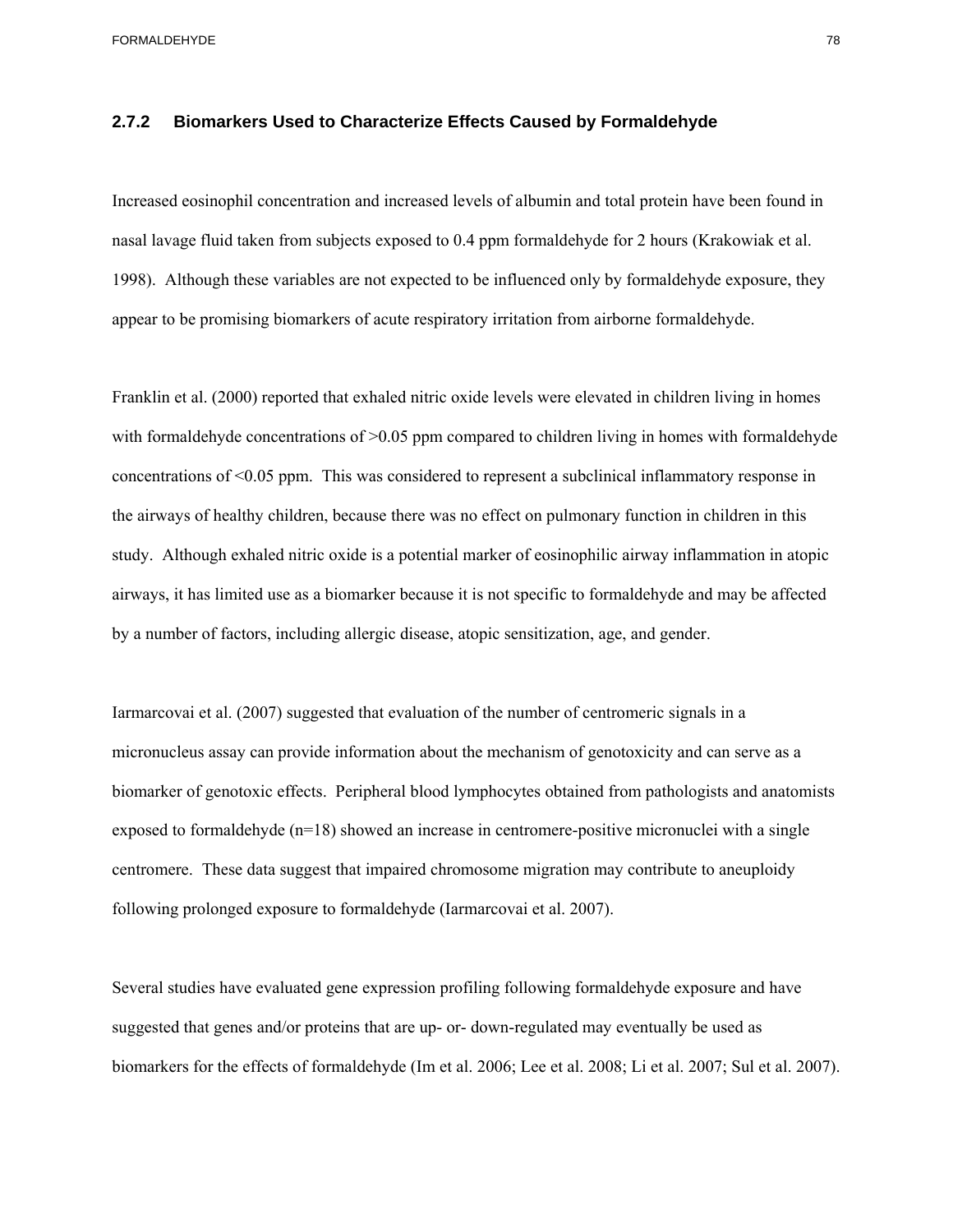## **2.8 INTERACTIONS WITH OTHER CHEMICALS**

 parenchyma produced by ozone was not enhanced by formaldehyde, suggesting that formaldehyde does Mautz (2003) examined the potential interaction between ozone and formaldehyde on respiratory tract toxicity in exercising animal models. Rats were exposed to 10 ppm formaldehyde and 0.6 ppm ozone, alone or in combination, at rest and during exercise. Combined exposure to ozone and formaldehyde resulted in greater nasal epithelial injury than formaldehyde exposure alone. The injury to lung not effectively penetrate to the distal portions of the respiratory tract, even during exercise. The respiratory toxicity of formaldehyde and ozone, alone or in combination, was increased by exposure, compared to resting exposure conditions.

Kum et al. (2007) evaluated the effects of xylene and formaldehyde inhalation on hepatic oxidative stress in the adult and developing rat. Rats were exposed to technical xylene (300 ppm), formaldehyde (6 ppm), or both 8 hours/day for 6 weeks. No effects were seen in the livers of adult rats. However, biomarkers of oxidative stress (i.e., catalase and superoxide dismutase activity, glutathione content) were altered in the developing rat liver after exposure to formaldehyde and xylene. The effects of combined exposure did not differ from the effects seen following exposure to the individual chemicals.

## **2.10 METHODS FOR REDUCING TOXIC EFFECTS**

The following texts provide specific information about treatment following exposures to formaldehyde:

Caraccio TR, McGuigan MA. 2004. Formaldehyde and glutaraldehyde. In: Dart RC, ed. Medical toxicology. Philadelphia, PA: Lippincott Williams & Wilkins, 1246–1250.

Goldfrank LR, Flomenbaum NE, Lewin NA, et al., eds. 2002. Formaldehyde. In: Goldfrank's toxicologic emergencies. New York, NY: McGraw-Hill, 1284.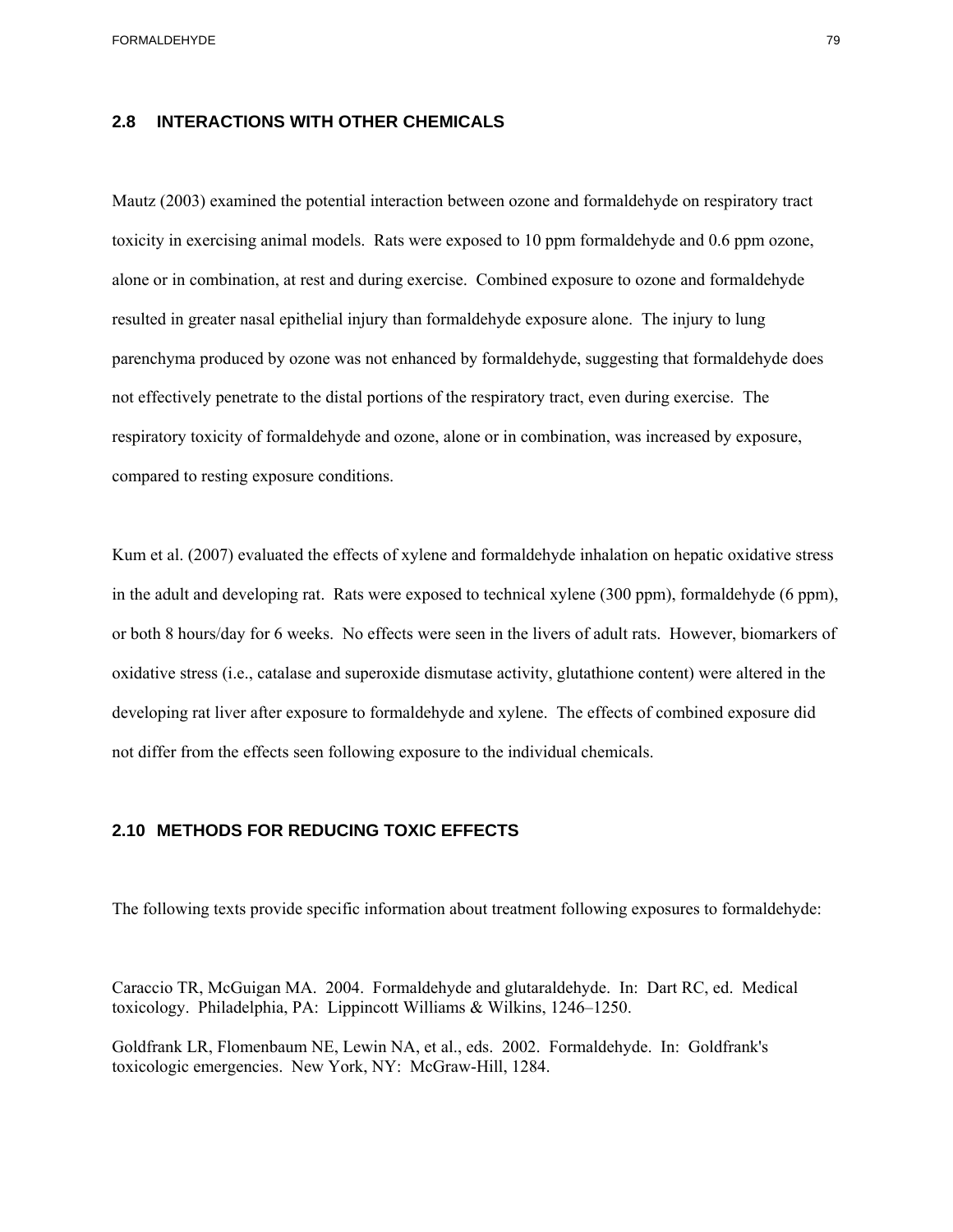Leikin JB, Paloucek JB. 2002. Formaldehyde. In: Leikin and Paloucek's poisoning and toxicology handbook. Hudson, OH: Lexi-Comp, Inc., 600–602.

Viccellio P, Bania T, Brent J, et al., eds. 1998. Formaldehyde. In: Emergency toxicology. Philadelphia, PA: Lippincott-Raven Publishers, 519–522.

The primary concern after oral intoxication with formaldehyde is correcting the severe acidosis and decreased blood pressure that this chemical induces. Treatment should be aimed at increasing the blood pressure to a somewhat normal state (sympathomimetic drugs may be used) as well as treating the acidosis with bicarbonate (Caraccio and McGuigan 2004; Goldfrank et al. 2002; Leikin and Paloucek 2002; Viccellio et al. 1998). Dialysis may also be used to remove excess formate (as formic acid) in the blood in order to correct the acidosis (Caraccio and McGuigan 2004; Goldfrank et al. 2002; Leikin and Paloucek 2002).

## **2.10.1 Reducing Peak Absorption Following Exposure**

Human exposure to formaldehyde may occur by inhalation, ingestion, or dermal contact. There are no known antidotes to formaldehyde poisoning in humans, particularly after oral exposure. General recommendations for reducing absorption of formaldehyde include removing the exposed individual from the contaminated area and removing contaminated clothing, if applicable. If the eyes and skin were exposed, they should be flushed with copious amounts of water. Since formaldehyde is highly corrosive, vomiting after oral ingestion should not be induced. The stomach contents can be diluted with milk or water by mouth if the patient is alert and responsive; otherwise, gastric lavage may be indicated. A bolus of charcoal and isotonic saline cathartic may also be useful (Goldfrank et al. 2002; Leikin and Paloucek 2002).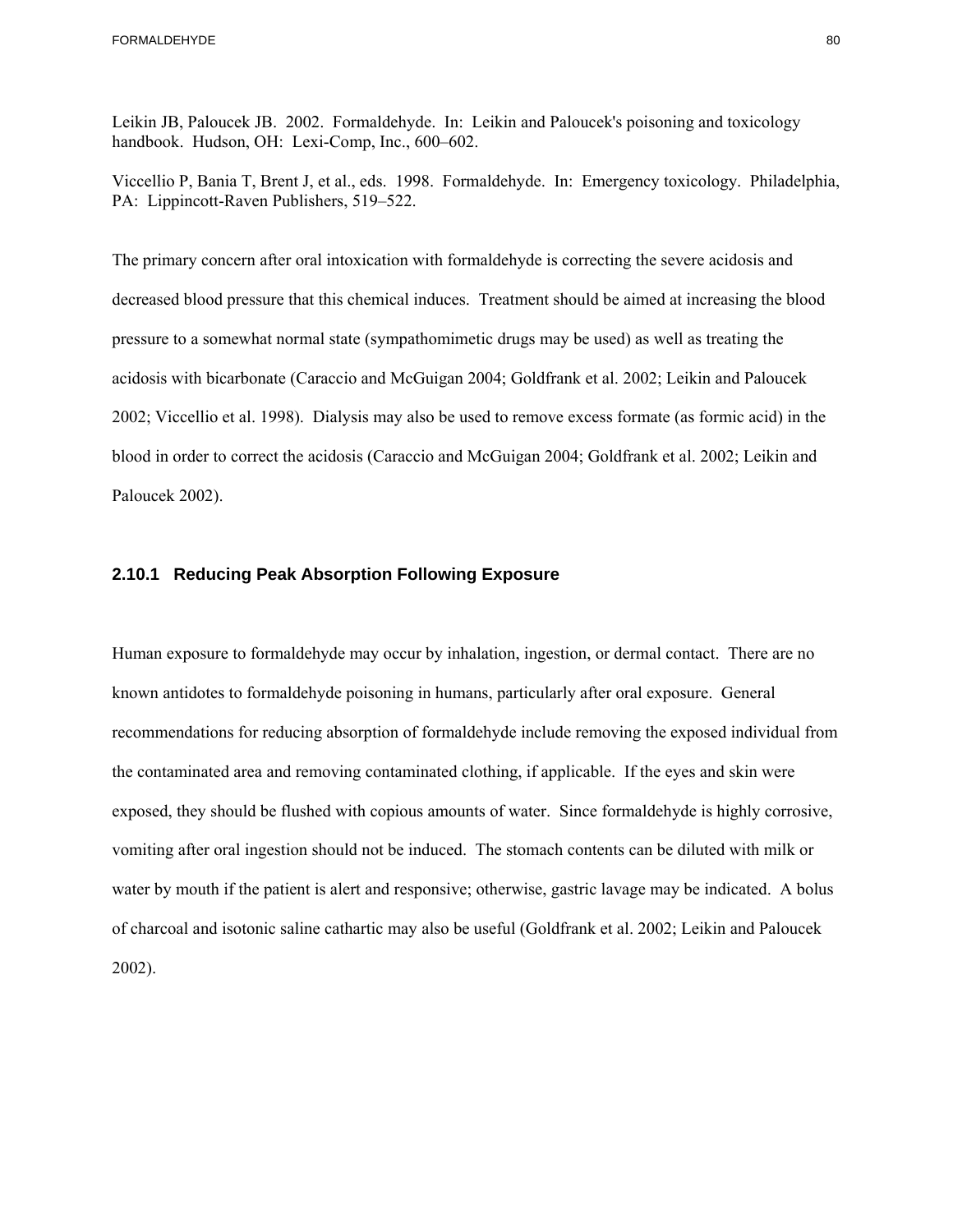## **2.10.2 Reducing Body Burden**

Despite a relatively fast clearance of formaldehyde from the body, toxic effects may develop in exposed individuals, particularly in cases of acute oral poisonings that quickly overwhelm the body's natural mechanisms to metabolize formaldehyde (particularly via formaldehyde dehydrogenase). With the exception of sodium bicarbonate administration and hemodialysis to remove excess formate from the blood, there is no standard method or practice to enhance the elimination of the absorbed dose of formaldehyde (Caraccio and McGuigan 2004; Goldfrank et al. 2002; Leikin and Paloucek 2002).

# **2.11 ADEQUACY OF THE DATABASE 2.11.2 Identification of Data Needs**

**Acute-Duration Exposure.** Results from human and animal studies indicate that portal-of-entry tissues are the critical targets of acute-duration exposures to formaldehyde: the nose and eyes with inhalation exposure; the gastrointestinal tract with oral exposure; and the skin with dermal exposure.

Studies of humans under controlled conditions clearly indicate that acute exposures to air concentrations of formaldehyde gas range from 0.4 to 3 ppm (Bender et al. 1983;Day et al. 1984; Gorski et al. 1992; Krwakowiak et al. 1998; Kulle 1993; and Lang et al. 2008).

**Intermediate-Duration Exposure.** Intermediate-duration exposure to formaldehyde is expected to affect the same critical targets as acute exposure: the upper respiratory tract with inhalation exposure; the gastrointestinal tract with oral exposure; and the skin with dermal exposure.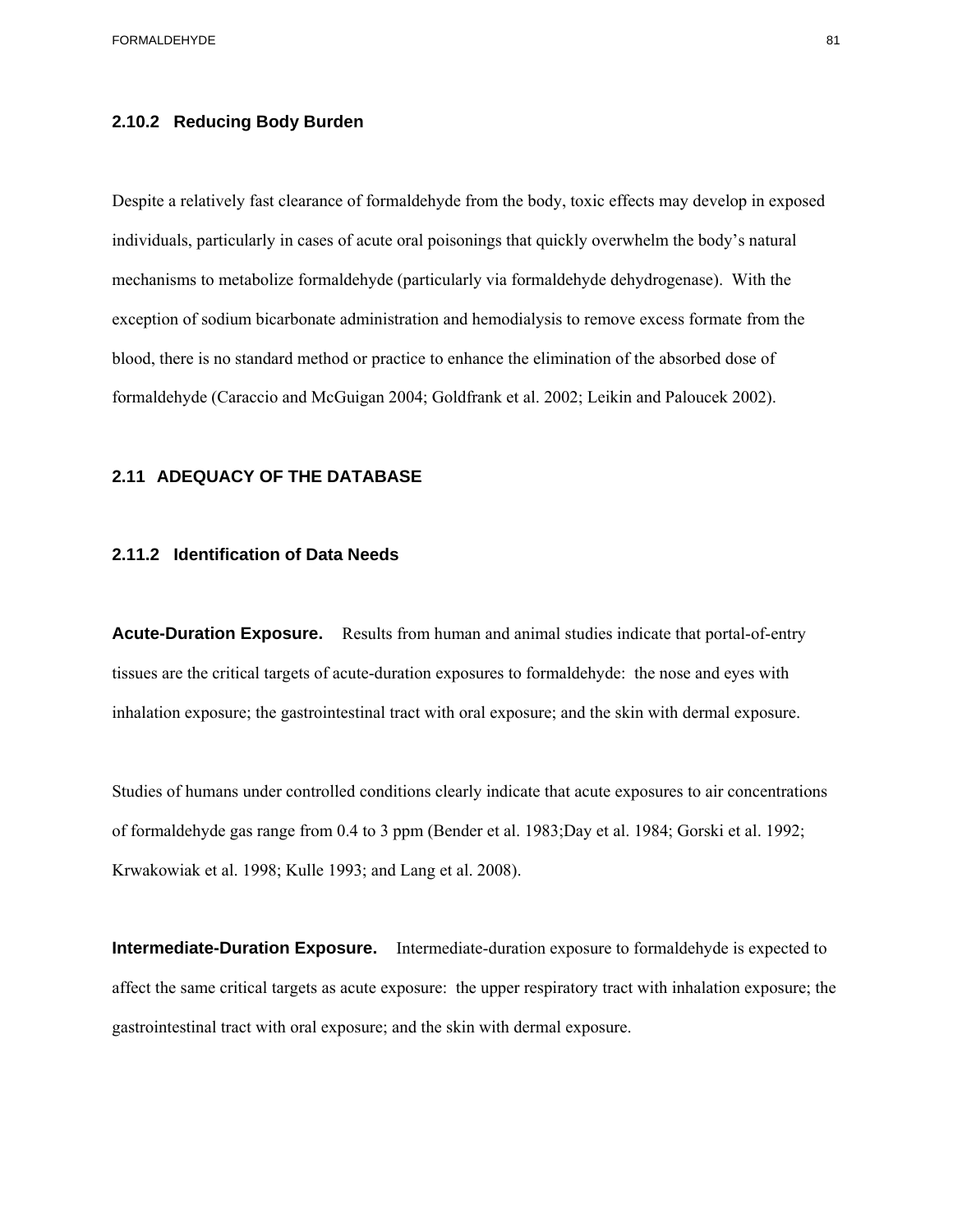Although there are numerous human studies of acute inhalation toxicity from formaldehyde (controlledexposure and occupational exposure studies) and numerous investigations of toxic effects from chronic occupational exposures, only a few studies of humans exposed for intermediate durations were located. Eye, nose, and throat irritation were observed in medical students exposed to formaldehyde for 2– 3 months during gross anatomy class (Kim et al. 1999; Kriebel et al. 2001; Takahashi et al. 2007; Takigawa et al. 2005; Wei et al. 2007). Formaldehyde exposure concentrations were highly variable during the exposure period (0.1–10 ppm formaldehyde), and symptom reporting by study participants was used as the primary effect measure. Objective measures of formaldehyde irritation (i.e., clinical examination, nasal lavage, nasal biopsy) were not examined in these studies.

#### **Children's Susceptibility.**

There is some evidence to suggest that formaldehyde may contribute to or worsen the symptoms of asthma in children (Delfino et al. 2003; Rumchev et al. 2002; Smedje et al. 1997; Venn et al. 2003); however, inconsistent findings have been reported (Franklin et al. 2000; Garrett et al. 1999; Tavernier et al. 2006). Studies that evaluate the effect of early life exposure ( $\leq$  years) to formaldehyde on the subsequent development of respiratory disease are needed.

There is a need to further study the effects of formaldehyde-bound particles from acute, intermediate, and chronic exposures. There is also a need to study the effects of formaldehyde in the presence of other chemicals and the potential for resulting interactive effects.

## **2.11.3 Ongoing Studies**

Barbara A. Sorg of the Washington State University is researching an animal model for chemical intolerance, sponsored by the National Institute for Environmental Health Sciences (NIEHS) (CRISP 2008).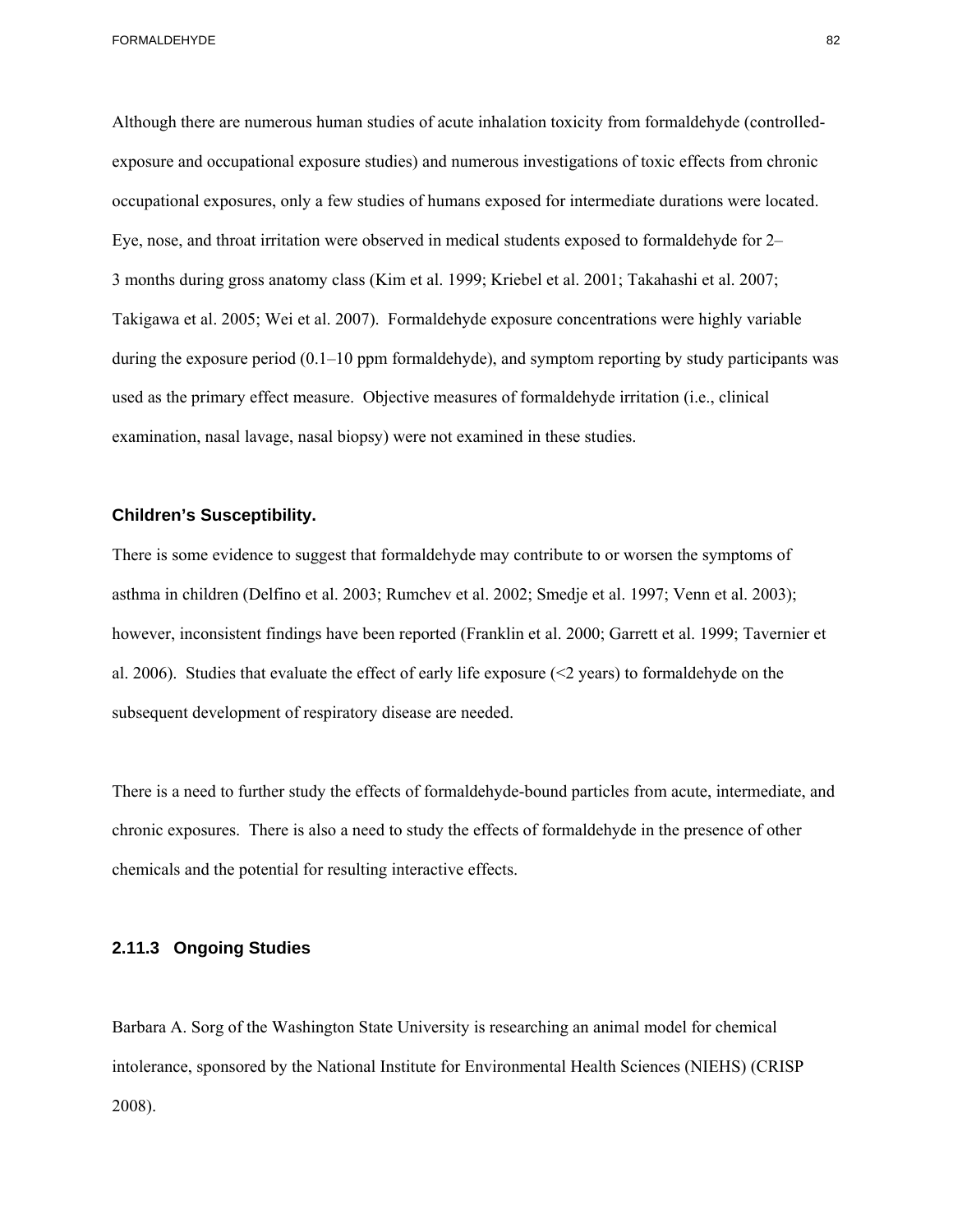## **3. CHEMICAL AND PHYSICAL INFORMATION**

No updated information.

## **4. PRODUCTION, IMPORT/EXPORT, USE, AND DISPOSAL**

## **4.1 PRODUCTION**

Production volume of formaldehyde (37% by weight basis) in the United States in 1990, 1995, and 2000 were reported to be 7.5, 8.7, and 10.3 billion pounds, respectively (IARC 2006). From 1995 to 2000, formaldehyde production averaged an annual growth rate of 1.8% per year and was predicted to grow at a rate of 1.0% per year through 2004 (CMR 2001). The estimated total annual formaldehyde capacities in 1998 and 2001 were 11.3 and 12.5 billion pounds, respectively (C&EN 1998; CMR 2001). The annual growth rate of formaldehyde production from 2001 to 2006 was 0.9% per year, and was predicted to grow at a rate of 1.0% per year through 2010 (CMR 2007). The total annual capacity of formaldehyde production (37% solution basis) in the United States in 2007 was 11.9 billion pounds (SRI 2007). Table 4-1 shows capacity and production volumes for selected years between 1960 and 2007.

As of 2007, three manufacturers of formaldehyde were responsible for over 50% of the annual capacity for the United States: Georgia-Pacific Chemicals LLC. (Albany, Oregon; Columbus, Ohio; Conway, North Carolina; Crossett, Arkansas; Grayling, Michigan; Louisville, Mississippi; Lufkin, Texas; Russellville, South Carolina; Taylorsville, Mississippi; and Vienna, Georgia); Celanese Ltd. (Bishop, Texas); and Hexion Specialty Chemicals, Inc. (Baytown, Texas; Demopolis, Alabama; Diboll, Texas; Fayetteville, North Carolina; Fremont, California; Geismar, Louisiana; Hope, Arkansas; La Grande,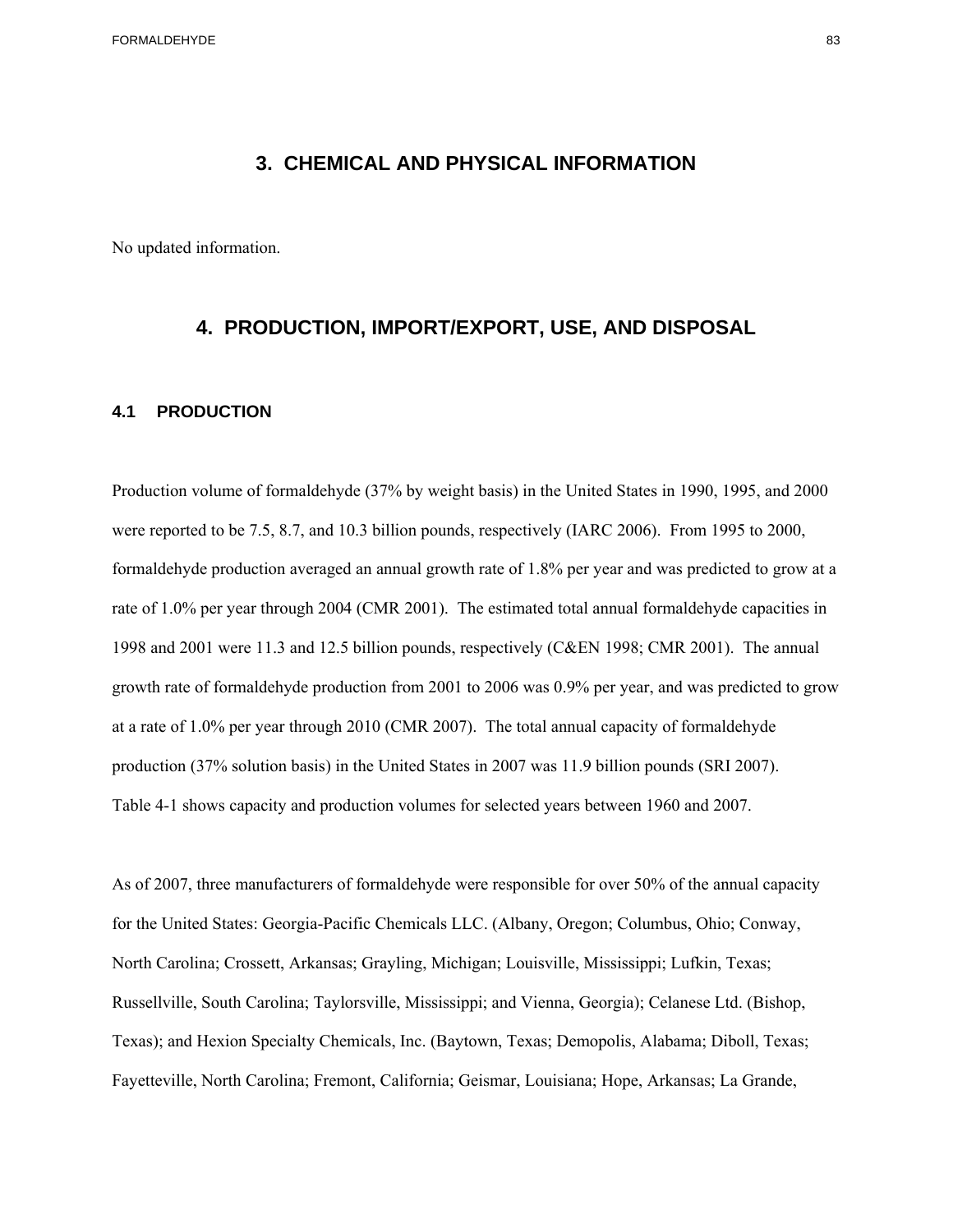Oregon; Louisville, Kentucky; Missoula, Montana; Riegelwood, North Carolina; Sheboygan, Wisconsin; South Glens Falls, New York; and Springfield, Oregon) (SRI 2007). In addition to the above facilities, the following companies contributed to the overall U.S. capacity: Capital Resin Corporation (Columbus, Ohio); D.B. Western, Inc. (La Porte, Texas); DuPont (Parkersburg, West Virginia); Dynea USA, Inc. (Andalusia, Alabama; Moncure, North Carolina; Springfield, Oregon; Toledo, Ohio; and Winnfield, Louisiana); GEO Specialty Chemicals, Inc. (Allentown, Pennsylvania); Hercules Inc. (Louisiana, Missouri); Perstorp Polyols, Inc. (Toledo, Ohio); Praxair, Inc. (Geismar, Louisiana); and Solutia Inc. (Alvin, Texas) (SRI 2007).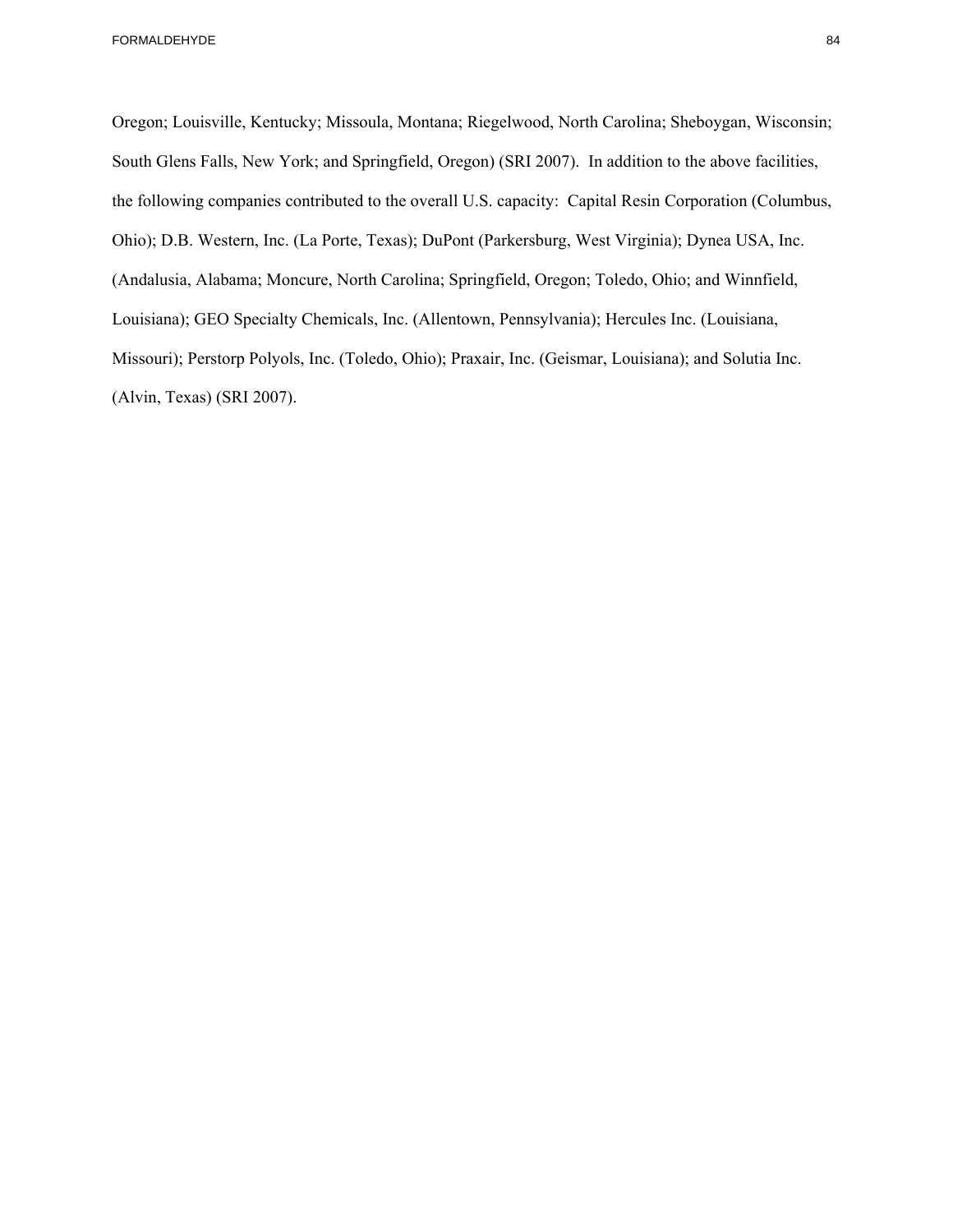|      | Million pounds/year |                   |  |  |  |  |  |  |
|------|---------------------|-------------------|--|--|--|--|--|--|
| Year | Capacity            | Production volume |  |  |  |  |  |  |
| 1960 | 2,449               | 1,870             |  |  |  |  |  |  |
| 1965 | 3,556               | 3,106             |  |  |  |  |  |  |
| 1970 | Not available       | 4,427             |  |  |  |  |  |  |
| 1975 | 8,384               | 4,557             |  |  |  |  |  |  |
| 1977 | 8,830               | 6,045             |  |  |  |  |  |  |
| 1978 | 9,008               | 6,499             |  |  |  |  |  |  |
| 1982 | Not available       | 4,817             |  |  |  |  |  |  |
| 1986 | Not available       | 5,549             |  |  |  |  |  |  |
| 1990 | 9,700               | 7,500             |  |  |  |  |  |  |
| 1992 | 10,080              | 8,280             |  |  |  |  |  |  |
| 1995 | Not available       | 8,699             |  |  |  |  |  |  |
| 1998 | 11,300              | Not available     |  |  |  |  |  |  |
| 2000 | Not available       | 10,251            |  |  |  |  |  |  |
| 2001 | 12,500              | Not available     |  |  |  |  |  |  |
| 2007 | 11,900              | Not available     |  |  |  |  |  |  |

## **Table 4-1. U.S. Formaldehyde Capacity and Production**

Sources: C&EN 1994, 1998; CMR 2001; Gerberich et al. 1980; IARC 1995, 2006; SRI 1992, 2007

Table 4-2 lists the facilities in each state that manufacture or process formaldehyde, the intended use, and the range of amounts of formaldehyde that are stored on site. The data listed in Table 4-2 are derived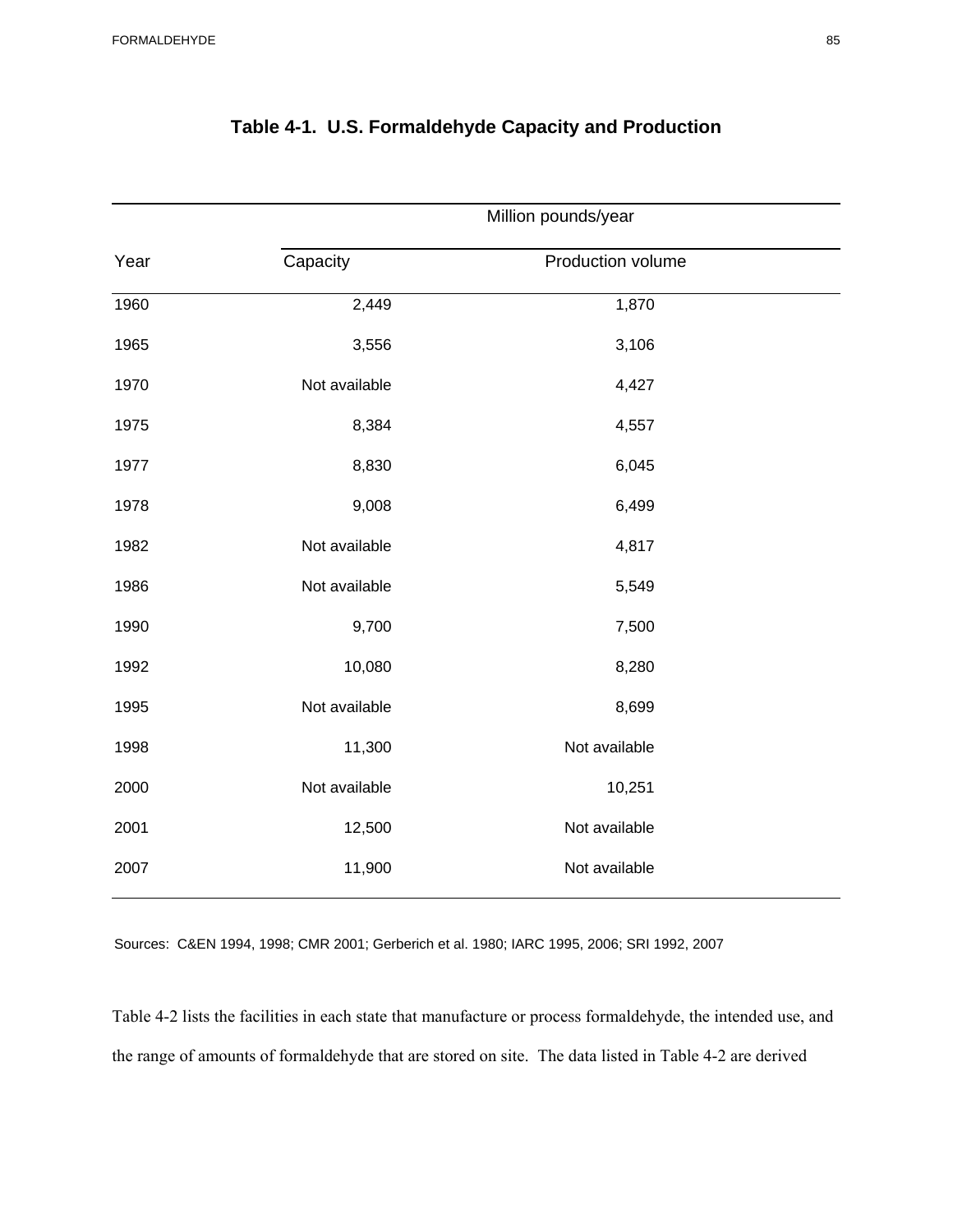from the Toxics Release Inventory (TRI06 2008). Only certain types of facilities were required to report. Therefore, this is not an exhaustive list.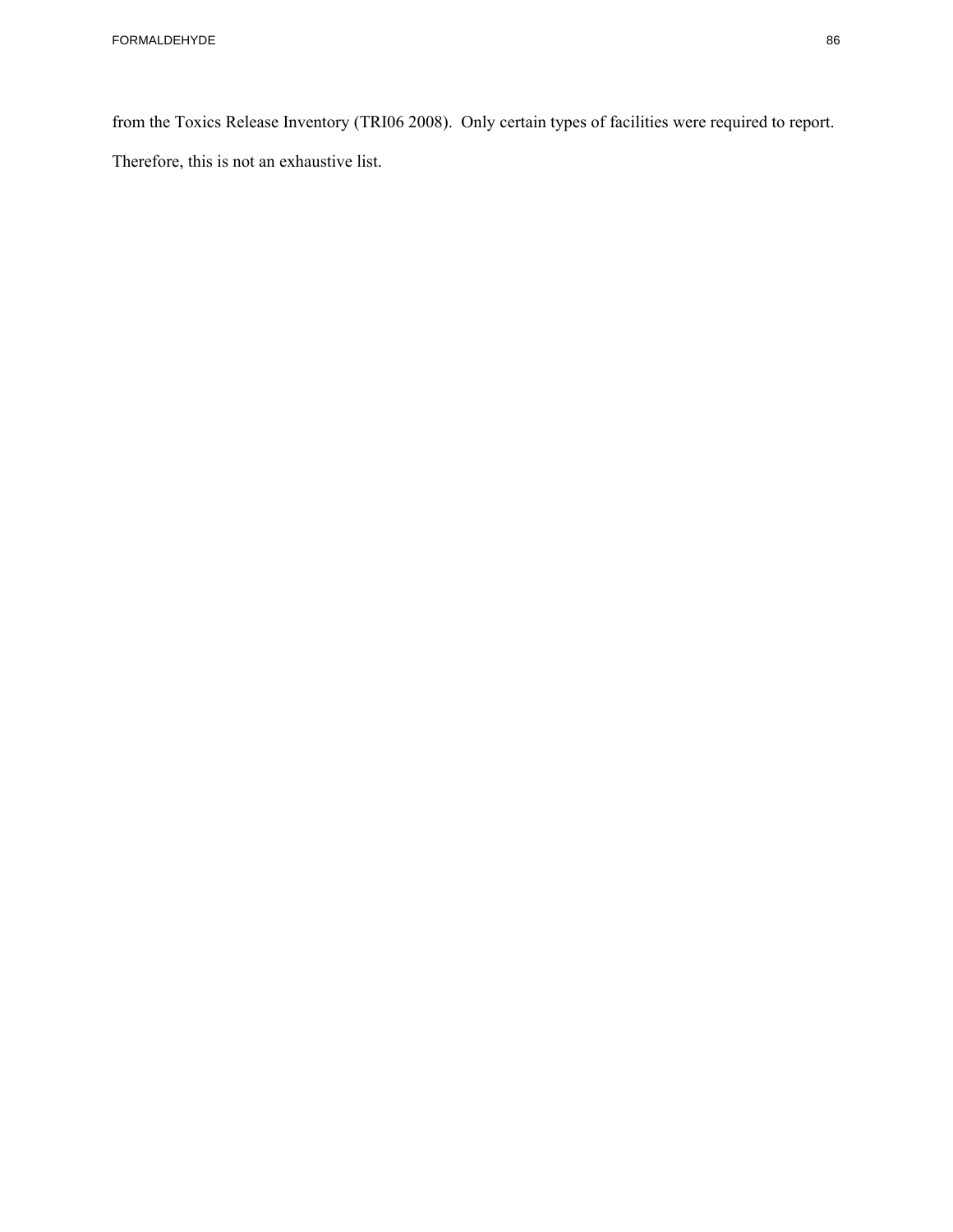|                    |                         | Minimum                                  | Maximum                                  |                                               |
|--------------------|-------------------------|------------------------------------------|------------------------------------------|-----------------------------------------------|
| State <sup>a</sup> | Number of<br>facilities | amount on site<br>in pounds <sup>b</sup> | amount on site<br>in pounds <sup>b</sup> | Activities and uses <sup>c</sup>              |
| AK                 | 5                       | 100,000                                  | 9,999,999                                | 1, 2, 3, 4, 5, 7, 9                           |
| <b>AL</b>          | 116                     | $\pmb{0}$                                | 499,999,999                              | 1, 2, 3, 4, 5, 6, 7, 8, 9, 10, 11, 12, 13, 14 |
| <b>AR</b>          | 65                      | $\boldsymbol{0}$                         | 9,999,999                                | 1, 2, 3, 4, 5, 6, 7, 8, 10, 11, 12, 13, 14    |
| AZ                 | 17                      | $\boldsymbol{0}$                         | 999,999                                  | 1, 2, 3, 5, 6, 7, 8, 10, 11, 12               |
| CA                 | 95                      | $\pmb{0}$                                | 49,999,999                               | 1, 2, 3, 4, 5, 6, 7, 8, 9, 10, 11, 12, 13, 14 |
| CO                 | 11                      | $\pmb{0}$                                | 9,999                                    | 1, 2, 5, 6, 7, 10, 11                         |
| <b>CT</b>          | 42                      | $\pmb{0}$                                | 99,999,999                               | 1, 2, 3, 5, 6, 7, 8, 10, 11, 12, 14           |
| DE                 | 11                      | 100                                      | 999,999                                  | 1, 2, 3, 4, 5, 6, 7, 8, 10, 11, 12            |
| FL.                | 34                      | $\pmb{0}$                                | 999,999                                  | 1, 2, 3, 5, 6, 7, 8, 9, 10, 11, 12, 13, 14    |
| GA                 | 117                     | $\pmb{0}$                                | 99,999,999                               | 1, 2, 3, 4, 5, 6, 7, 8, 9, 10, 11, 12, 13, 14 |
| HI                 | 1                       | 10,000                                   | 99,999                                   | $\overline{7}$                                |
| IA                 | 32                      | $\boldsymbol{0}$                         | 499,999,999                              | 1, 2, 3, 5, 6, 7, 8, 9, 10, 11, 13, 14        |
| ID                 | 16                      | $\pmb{0}$                                | 99,999                                   | 1, 2, 3, 5, 6, 8, 10, 11, 13                  |
| IL                 | 90                      | $\boldsymbol{0}$                         | 499,999,999                              | 1, 2, 3, 4, 5, 6, 7, 8, 9, 10, 11, 12, 13, 14 |
| IN                 | 69                      | $\boldsymbol{0}$                         | 49,999,999                               | 1, 2, 3, 4, 5, 6, 7, 8, 10, 11, 12, 13, 14    |
| KS                 | 31                      | $\boldsymbol{0}$                         | 9,999,999                                | 1, 2, 3, 5, 6, 7, 8, 9, 10, 11, 12, 13        |
| KY                 | 46                      | $\pmb{0}$                                | 9,999,999                                | 1, 2, 3, 4, 5, 6, 7, 8, 9, 10, 11, 12, 13, 14 |
| LA                 | 106                     | $\pmb{0}$                                | 10,000,000,000                           | 1, 2, 3, 4, 5, 6, 7, 8, 9, 10, 11, 12, 13, 14 |
| МA                 | 44                      | $\pmb{0}$                                | 9,999,999                                | 1, 2, 3, 4, 5, 6, 7, 8, 9, 10, 11, 12         |
| MD                 | 24                      | $\pmb{0}$                                | 999,999                                  | 1, 2, 3, 5, 6, 7, 8, 10, 11, 12, 13           |
| ME                 | 40                      | $\boldsymbol{0}$                         | 999,999                                  | 1, 2, 3, 5, 6, 7, 8, 11, 12, 13, 14           |
| MI                 | 104                     | $\pmb{0}$                                | 99,999,999                               | 1, 2, 3, 4, 5, 6, 7, 8, 9, 10, 11, 12, 13, 14 |

## **Table 4-2. Facilities that Produce, Process, or Use Formaldehyde**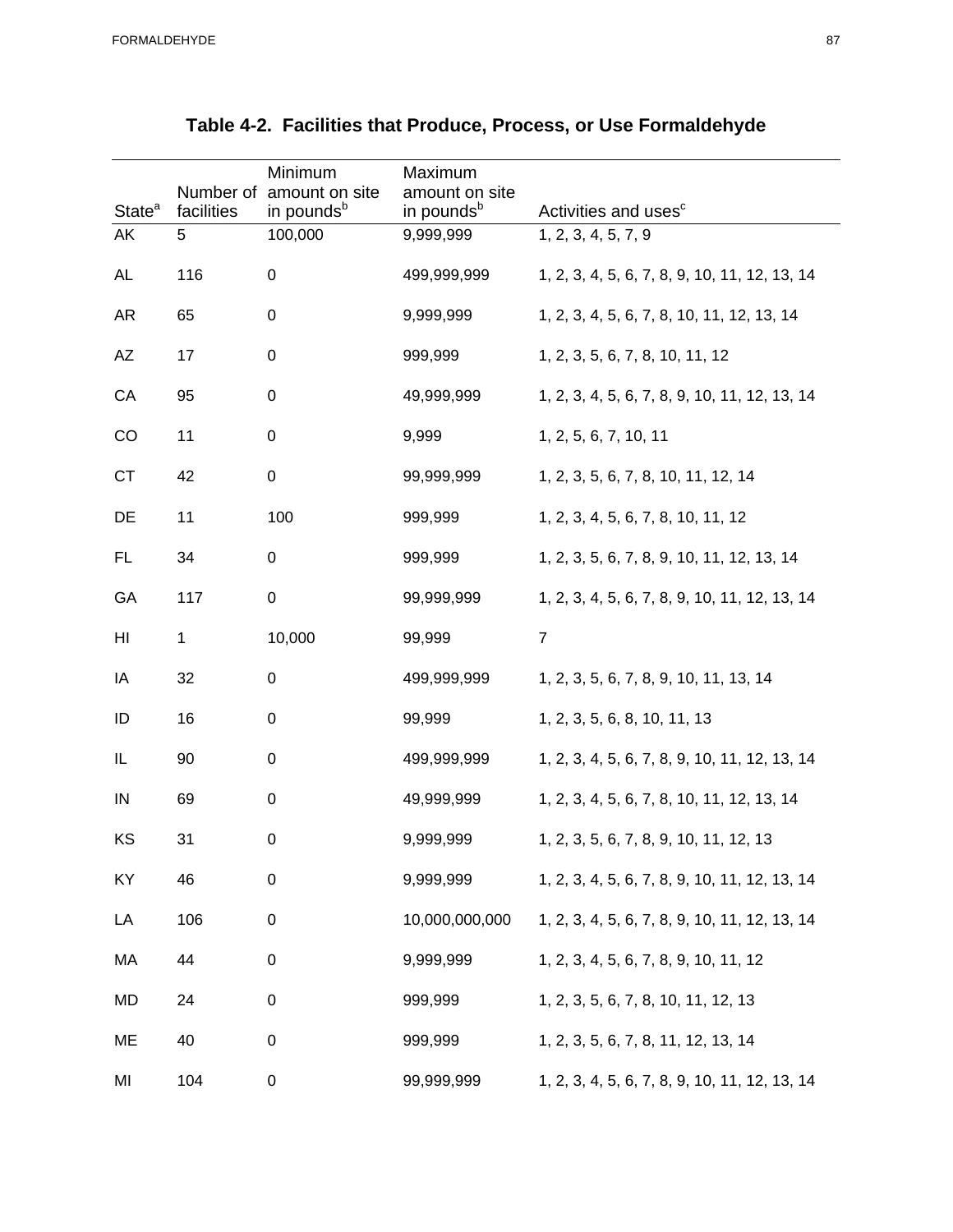| State <sup>a</sup> | Number of<br>facilities | Minimum<br>amount on site<br>in pounds <sup>b</sup> | Maximum<br>amount on site<br>in pounds <sup>b</sup> | Activities and uses <sup>c</sup>              |
|--------------------|-------------------------|-----------------------------------------------------|-----------------------------------------------------|-----------------------------------------------|
| <b>MN</b>          | 91                      | $\boldsymbol{0}$                                    | 999,999                                             | 1, 2, 3, 4, 5, 6, 7, 8, 9, 10, 11, 12, 13, 14 |
| <b>MO</b>          | 50                      | $\boldsymbol{0}$                                    | 49,999,999                                          | 1, 2, 3, 4, 5, 6, 7, 8, 9, 10, 11, 12, 13, 14 |
| <b>MS</b>          | 49                      | $\boldsymbol{0}$                                    | 99,999,999                                          | 1, 2, 3, 4, 5, 6, 7, 8, 9, 10, 11, 12, 13     |
| MT                 | 24                      | $\boldsymbol{0}$                                    | 9,999,999                                           | 1, 3, 4, 5, 6, 7, 8, 12, 13                   |
| NC                 | 136                     | $\pmb{0}$                                           | 499,999,999                                         | 1, 2, 3, 4, 5, 6, 7, 8, 9, 10, 11, 12, 13     |
| <b>ND</b>          | 5                       | 1,000                                               | 99,999                                              | 2, 3, 10, 11                                  |
| <b>NE</b>          | 9                       | $\boldsymbol{0}$                                    | 999,999                                             | 1, 5, 6, 7, 12, 13                            |
| <b>NH</b>          | 25                      | $\boldsymbol{0}$                                    | 9,999,999                                           | 1, 2, 3, 5, 6, 7, 8, 10, 11, 12               |
| <b>NJ</b>          | 75                      | $\pmb{0}$                                           | 99,999,999                                          | 1, 2, 3, 4, 5, 6, 7, 8, 9, 10, 11, 12, 14     |
| <b>NM</b>          | 6                       | 100                                                 | 9,999,999                                           | 1, 3, 4, 6, 7, 8                              |
| <b>NV</b>          | $\boldsymbol{2}$        | 1,000                                               | 99,999                                              | 6, 7                                          |
| <b>NY</b>          | 72                      | $\pmb{0}$                                           | 499,999,999                                         | 1, 2, 3, 4, 5, 6, 7, 8, 9, 10, 11, 12, 13     |
| OH                 | 134                     | $\boldsymbol{0}$                                    | 99,999,999                                          | 1, 2, 3, 4, 5, 6, 7, 8, 9, 10, 11, 12, 13, 14 |
| OK                 | 39                      | $\boldsymbol{0}$                                    | 49,999,999                                          | 1, 2, 3, 5, 6, 7, 8, 9, 10, 11, 12, 13, 14    |
| <b>OR</b>          | 99                      | $\boldsymbol{0}$                                    | 499,999,999                                         | 1, 2, 3, 4, 5, 6, 7, 8, 9, 10, 11, 12, 13, 14 |
| PA                 | 98                      | $\boldsymbol{0}$                                    | 99,999,999                                          | 1, 2, 3, 4, 5, 6, 7, 8, 9, 10, 11, 12, 13, 14 |
| <b>PR</b>          | 24                      | $\pmb{0}$                                           | 9,999,999                                           | 1, 2, 3, 4, 5, 6, 7, 8, 9, 10, 11, 12, 14     |
| <b>RI</b>          | 18                      | 100                                                 | 999,999                                             | 1, 2, 3, 5, 6, 7, 8, 9, 10, 12, 13            |
| SC                 | 112                     | $\pmb{0}$                                           | 999,999,999                                         | 1, 2, 3, 4, 5, 6, 7, 8, 9, 10, 11, 12, 13, 14 |
| <b>SD</b>          | 9                       | $\pmb{0}$                                           | 9,999                                               | 1, 3, 4, 5, 6, 7, 8, 11, 12, 13, 14           |
| <b>TN</b>          | 43                      | $\pmb{0}$                                           | 9,999,999                                           | 1, 2, 3, 5, 6, 7, 8, 9, 10, 11, 12, 13        |
| <b>TX</b>          | 160                     | $\pmb{0}$                                           | 499,999,999                                         | 1, 2, 3, 4, 5, 6, 7, 8, 9, 10, 11, 12, 13, 14 |

## **Table 4-2. Facilities that Produce, Process, or Use Formaldehyde**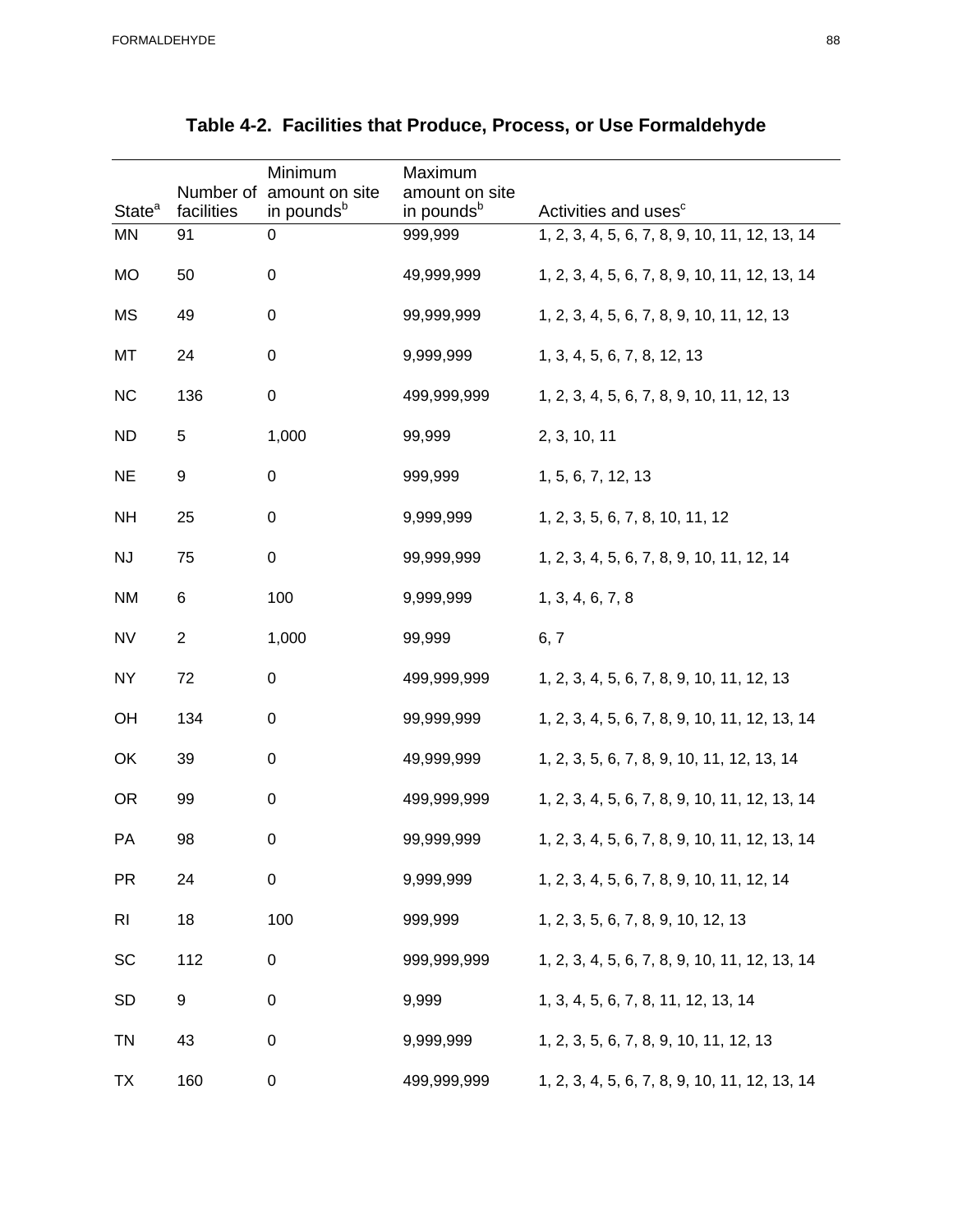| State <sup>a</sup> | facilities | Minimum<br>Number of amount on site<br>in pounds <sup>b</sup> | Maximum<br>amount on site<br>in pounds <sup>b</sup> | Activities and uses <sup>c</sup>              |
|--------------------|------------|---------------------------------------------------------------|-----------------------------------------------------|-----------------------------------------------|
| UT                 | 16         | $\Omega$                                                      | 999,999                                             | 1, 3, 5, 6, 7, 8, 10, 11, 12                  |
| VA                 | 78         | $\boldsymbol{0}$                                              | 9,999,999                                           | 1, 2, 3, 4, 5, 6, 7, 8, 9, 10, 11, 12, 13, 14 |
| VT                 | 6          | 100                                                           | 99,999                                              | 2, 3, 6, 7, 8, 10                             |
| <b>WA</b>          | 58         | 0                                                             | 9,999,999                                           | 1, 2, 3, 4, 5, 6, 7, 8, 9, 10, 11, 12, 13, 14 |
| WI                 | 96         | 0                                                             | 9,999,999                                           | 1, 2, 3, 4, 5, 6, 7, 8, 9, 10, 11, 12, 13, 14 |
| <b>WV</b>          | 47         | $\mathbf 0$                                                   | 99,999,999                                          | 1, 2, 3, 4, 5, 6, 7, 8, 9, 10, 11, 12, 13, 14 |
| <b>WY</b>          | 3          | $\Omega$                                                      | 99,999                                              | 1, 2, 3, 5, 7                                 |

## **Table 4-2. Facilities that Produce, Process, or Use Formaldehyde**

<sup>a</sup>Post office state abbreviations used

<sup>b</sup>Amounts on site reported by facilities in each state

<sup>c</sup>Activities/Uses: numbers are defined as follows

4. Sale/Distribution 9. Article Component

3. Onsite use/processing a metalliery of the Tomas and S. Formulation Component and 13. Ancillary/Other Uses 4. Sale/Distribution and the Music September 14. Process Impurity

5. Byproduct 10. Repackaging

1. Produce 6. Impurity 11. Chemical Processing Aid

- 2. Import 2. Theactant 7. Reactant 2. Manufacturing Aid<br>
2. Onsite use/processing 2. Formulation Component 2. Ancillary/Other Uses
	-

Source: TRI06 2008 (Data are from 2006.)

Formaldehyde has been manufactured primarily from methanol since the beginning of the  $21<sup>st</sup>$  century (Gerberich and Seaman 2004). Because methanol is manufactured from synthesis gas, usually produced from methane, there have been extensive efforts to develop a one-step process that makes formaldehyde directly from methanol by partial oxidation. Although a successful commercial process has not been developed, a wide range of catalysts and oxidation conditions have been studied (Gerberich and Seaman 2004). Following World War II, approximately 20% of the production volume in the United States was manufactured by vapor phase, non-catalytic oxidation of propane and butanes. This nonselective oxidation process produces a variety of coproducts that require a costly and complex separation system, and therefore, the methanol process is preferred (Gerberich and Seaman 2004).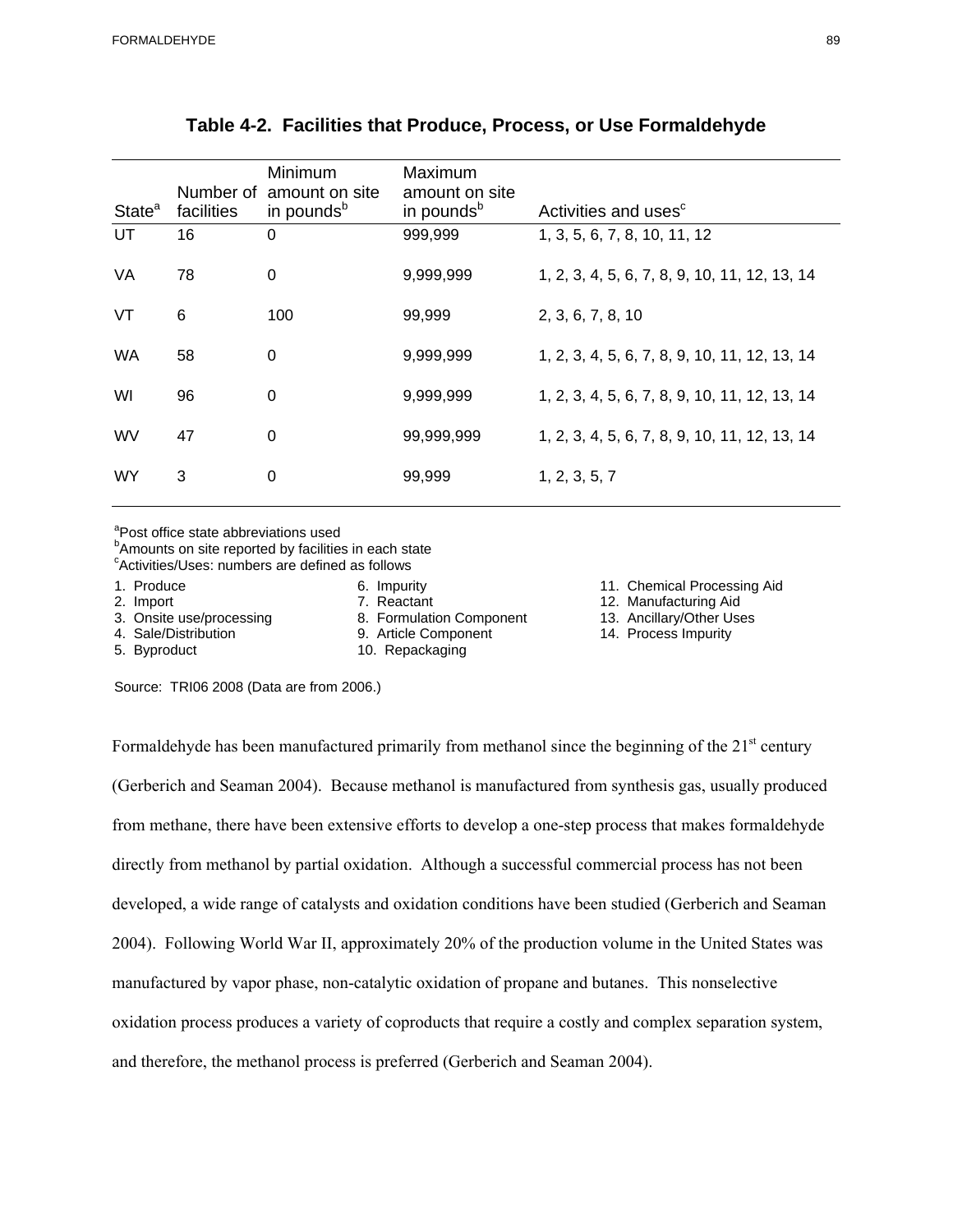Formaldehyde is also produced in solid form as its cyclic trimer, trioxane, and as its polymer, paraformaldehyde. As a readily available source of formaldehyde for certain applications, paraformaldehyde is prepared commercially by the concentration of aqueous formaldehyde solutions under vacuum in the presence of small amounts of formic acid and metal formates. Trioxane is prepared commercially by strong acid-catalyzed condensation of formaldehyde in a continuous process (IARC 2006). Available information indicates that paraformaldehyde is produced in the United States by three companies and trioxane is produced by two companies (IARC 2006).

### **4.2 IMPORT/EXPORT**

In 1999, the import and export volumes were 82 and 21 million pounds, respectively, and in 2000 they were 62 and 18 million pounds, respectively (CMR 2001). In 2005, the import and export volumes were 21 and 27 million pounds, respectively, and in 2006 they were 22 and 31 million pounds, respectively (CMR 2007).

### **4.3 USE**

The most extensive use of formaldehyde is in the manufacture of urea-formaldehyde, phenolformaldehyde, melamine-formaldehyde resins, and polyacetal resins (IARC 2006). Formaldehyde-based resins are used as adhesives and as impregnating resins in the manufacture of particle board, fiber board, plywood, furniture, and other wood products. Plywood is the largest market for phenol-formaldehyde resins, and particle board is the largest for urea-formaldehyde resins (Gerberich and Seaman 2004). These resins are also used for the production of curable moulding materials (appliances, electric controls, telephones, wiring services) and as raw materials for surface coatings and controlled release nitrogen fertilizers. Additionally, they are used in the textile, leather, rubber, and cement industries. Further uses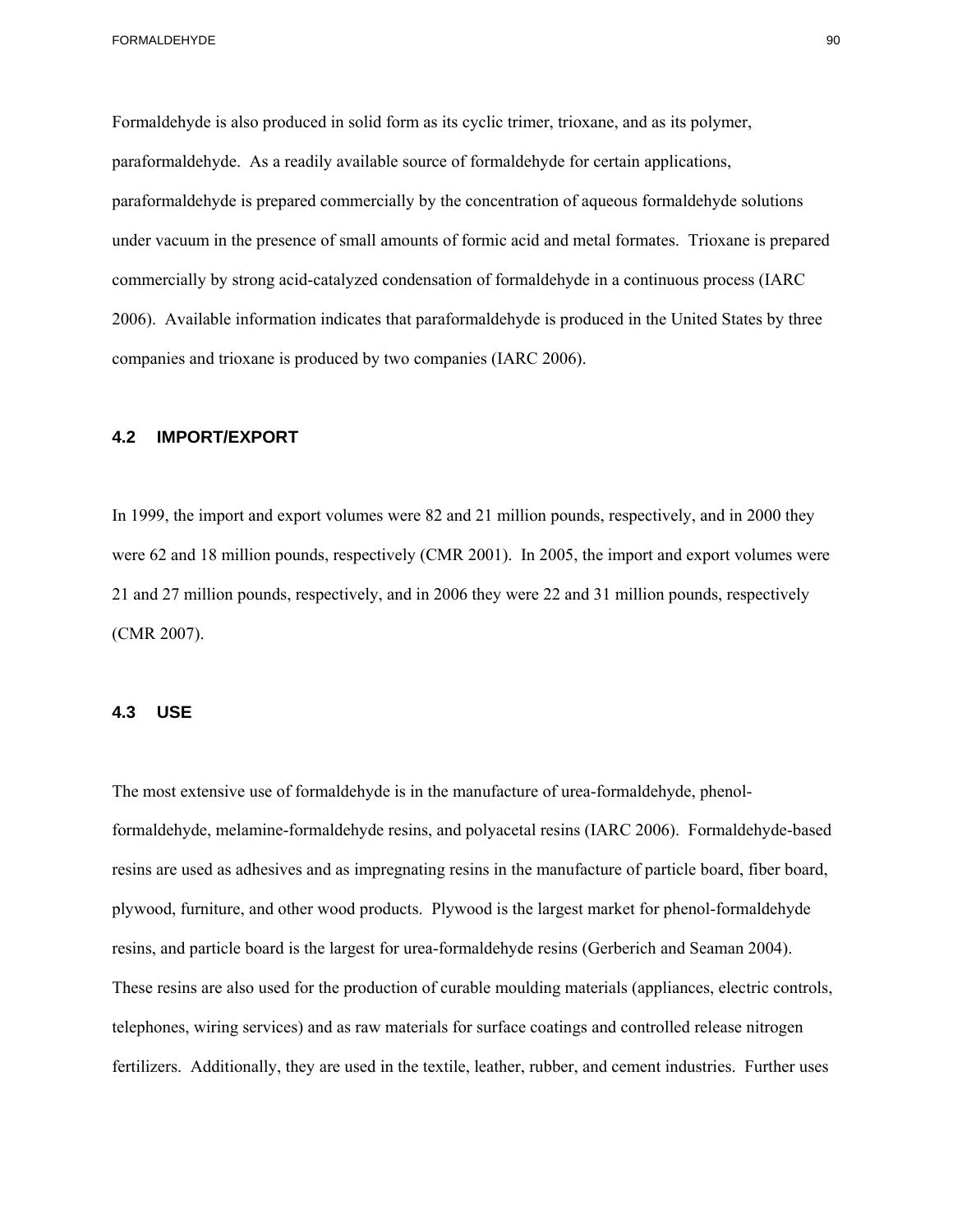FORMALDEHYDE 81 CONTROL CONTROL CONTROL CONTROL CONTROL CONTROL CONTROL CONTROL CONTROL CONTROL CONTROL CONTROL CONTROL CONTROL CONTROL CONTROL CONTROL CONTROL CONTROL CONTROL CONTROL CONTROL CONTROL CONTROL CONTROL CONTRO

are as binders for foundry sand, stonewool, and glasswool mats in insulating materials, abrasive paper, and brake linings (IARC 2006).

Polyacetal plastics produced by polymerization of formaldehyde are incorporated into automobiles to reduce weight and fuel consumption. They are also used in the manufacture of functional components of audio and video electronics equipment (IARC 2006).

Formaldehyde consumption in the United States in 2005 and 2006 was reported as 10.24 and 10.50 billion pounds, respectively, and it is projected to be 10.93 billion pounds in 2010 (CMR 2007). Formaldehyde consumption in 1999 and 2000 was reported as 9.6 and 9.8 billion pounds, respectively (CMR 2001; IARC 2006). This was a slight decrease from the 11.3 and 11.6 billion pounds demand reported for formaldehyde in 1994 and 1995 (C&EN 1995). The decrease was due to the softening of the housing and construction market, a softening that depressed the demand for formaldehyde in urea- and phenol-formaldehyde resins used in particle board and plywood, respectively (CMR 2007). Since these two classes of thermosetting resins account for more than one-third of formaldehyde consumption, the demand for formaldehyde will continue to track the demand in the housing and construction industry (CMR 2001). In 2001, it was reported that the fastest growing formaldehyde market, at about 5% per year, in the United States is in the production of acetylenic chemicals (butanediol), MDI, and acetal resins (CMR 2001). Table 4-3 shows the distribution of formaldehyde use for select periods between 1963 and 2007.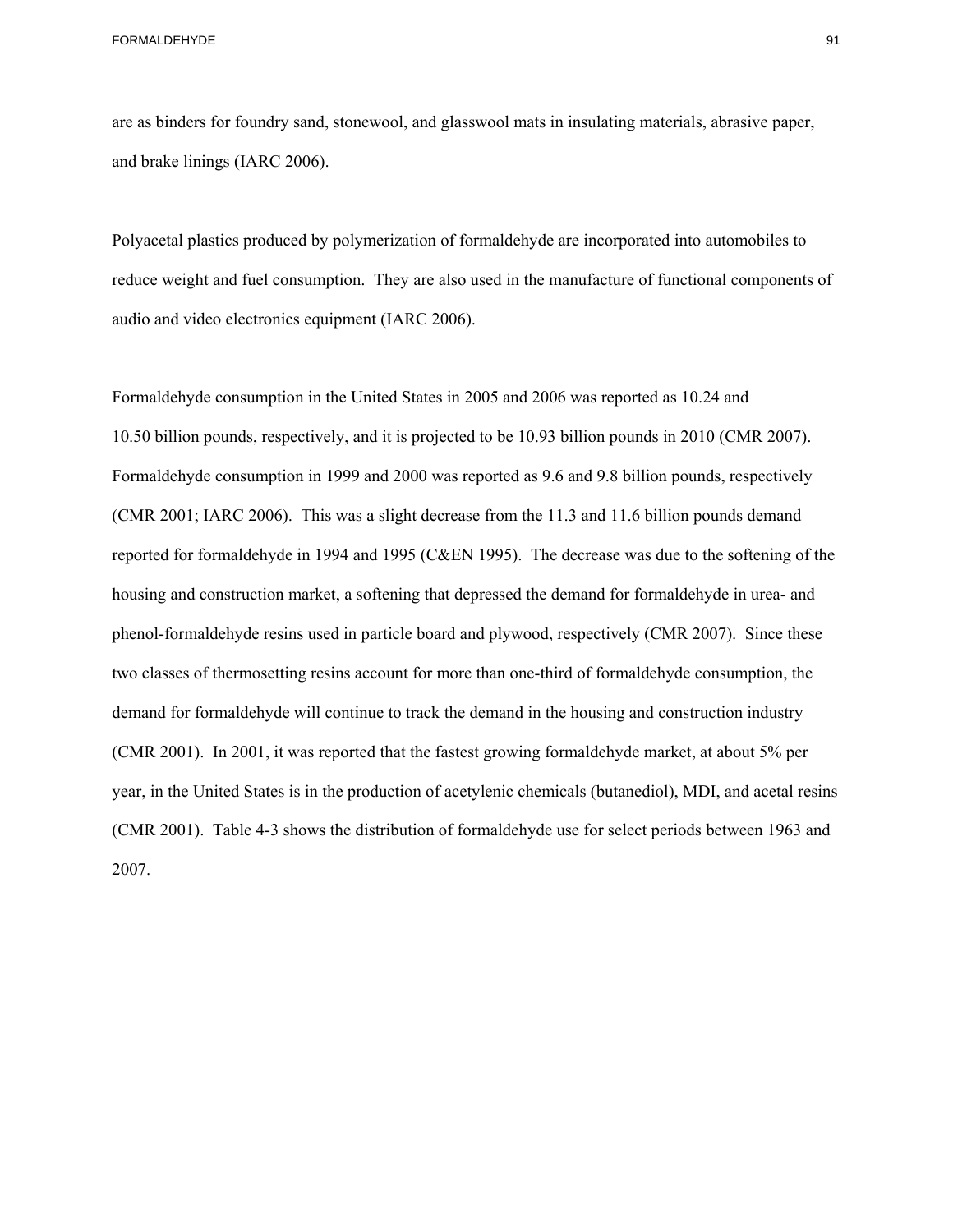|                          | Percentage of consumption |                         |                |                  |                          |                         |                |                  |  |  |
|--------------------------|---------------------------|-------------------------|----------------|------------------|--------------------------|-------------------------|----------------|------------------|--|--|
|                          | 1963                      | 1969                    | 1972           | 1977             | 1989                     | 1998                    | 2001           | 2007             |  |  |
| Phenol-formaldehyde      | 22                        | 22                      | 26             | 25               | 22                       | 19                      | 16.5           | 17               |  |  |
| resins                   |                           |                         |                |                  |                          |                         |                |                  |  |  |
| Urea-formaldehyde        | 21                        | 25                      | 26             | 25               | 25                       | 23                      | 24             | 22               |  |  |
| resins                   |                           |                         |                |                  |                          |                         |                |                  |  |  |
| Acetal resins            | $\overline{\mathbf{4}}$   | $\,6$                   | $\overline{7}$ | $\boldsymbol{9}$ | $\boldsymbol{9}$         | 11                      | 13             | 13               |  |  |
| Acetylenics (butanediol) | <b>NA</b>                 | $\overline{2}$          | 4              | 6                | 11                       | 12                      | 11             | $\boldsymbol{9}$ |  |  |
| Melamine resins          | $6\phantom{1}6$           | $\overline{7}$          | 6              | 5                | $\overline{\mathcal{A}}$ | 4                       | 3              | 3                |  |  |
| Methylene diisocyanate   | <b>NA</b>                 | <b>NA</b>               | <b>NA</b>      | <b>NA</b>        | 5                        | $\,6$                   | $\overline{7}$ | 10               |  |  |
| Pentaerythritol          | 9                         | $\overline{7}$          | $\overline{7}$ | 5                | $\overline{7}$           | 5                       | 5              | 5                |  |  |
| Hexamethylenetetramine   | $\,6$                     | $\boldsymbol{9}$        | 6              | 5                | $\,6$                    | $\overline{\mathbf{4}}$ | 3              | 3                |  |  |
| Fertilizer               | 3                         | 3                       | 4              | <b>NA</b>        | $6\phantom{1}$           | $\overline{\mathbf{4}}$ | 3.5            | 3                |  |  |
| Trimethylolpropane       | <b>NA</b>                 | 1.1                     | 1.5            | <b>NA</b>        | <b>NA</b>                | <b>NA</b>               | <b>NA</b>      | <b>NA</b>        |  |  |
| Ethylene glycol          | 12                        | $\overline{\mathbf{4}}$ | $\mathbf 0$    | $\mathbf 0$      | <b>NA</b>                | <b>NA</b>               | <b>NA</b>      | <b>NA</b>        |  |  |
| Miscellaneous            | 17                        | 14                      | 12             | 20               | 5                        | 12                      | 14             | 15               |  |  |

## **Table 4-3. Distribution of Formaldehyde Production According to Uses in the United States**

NA = not available

Sources: C&EN 1989, 1998; CMR 2001, 2007; Gerberich and Seaman 1994; Gerberich et al. 1980.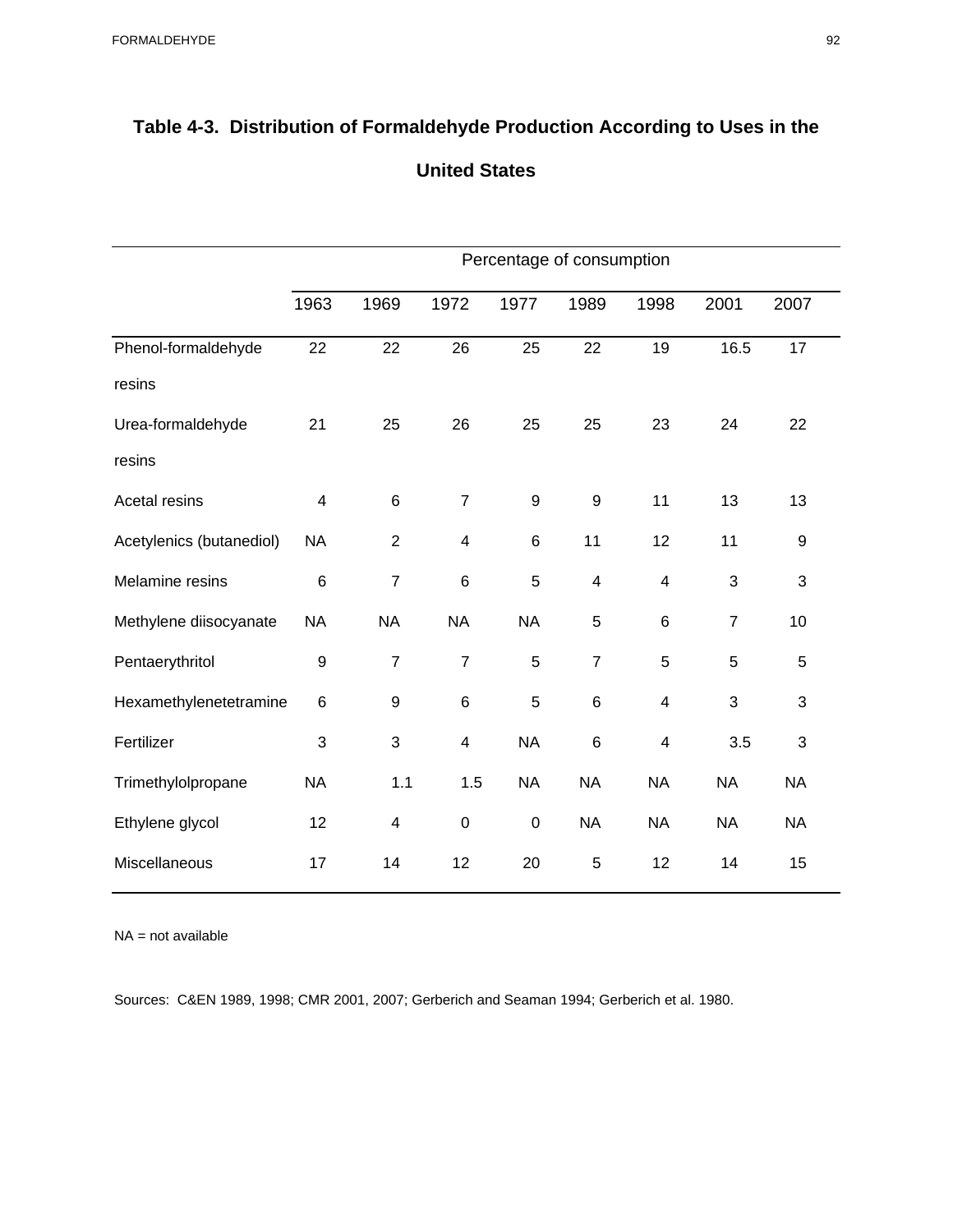## **4.4 DISPOSAL**

Formaldehyde has been treated by use of biofilters, polymer-coated zeolites, and polymeric membrane, but these procedures can be capital- and space-intensive (Cowan et al. 2005). It has been reported that formaldehyde generated in the engineered wood industry can potentially be stripped from an air stream in a fluidized bed containing boiler ash, which can be returned to a boiler to incinerate the formaldehyde.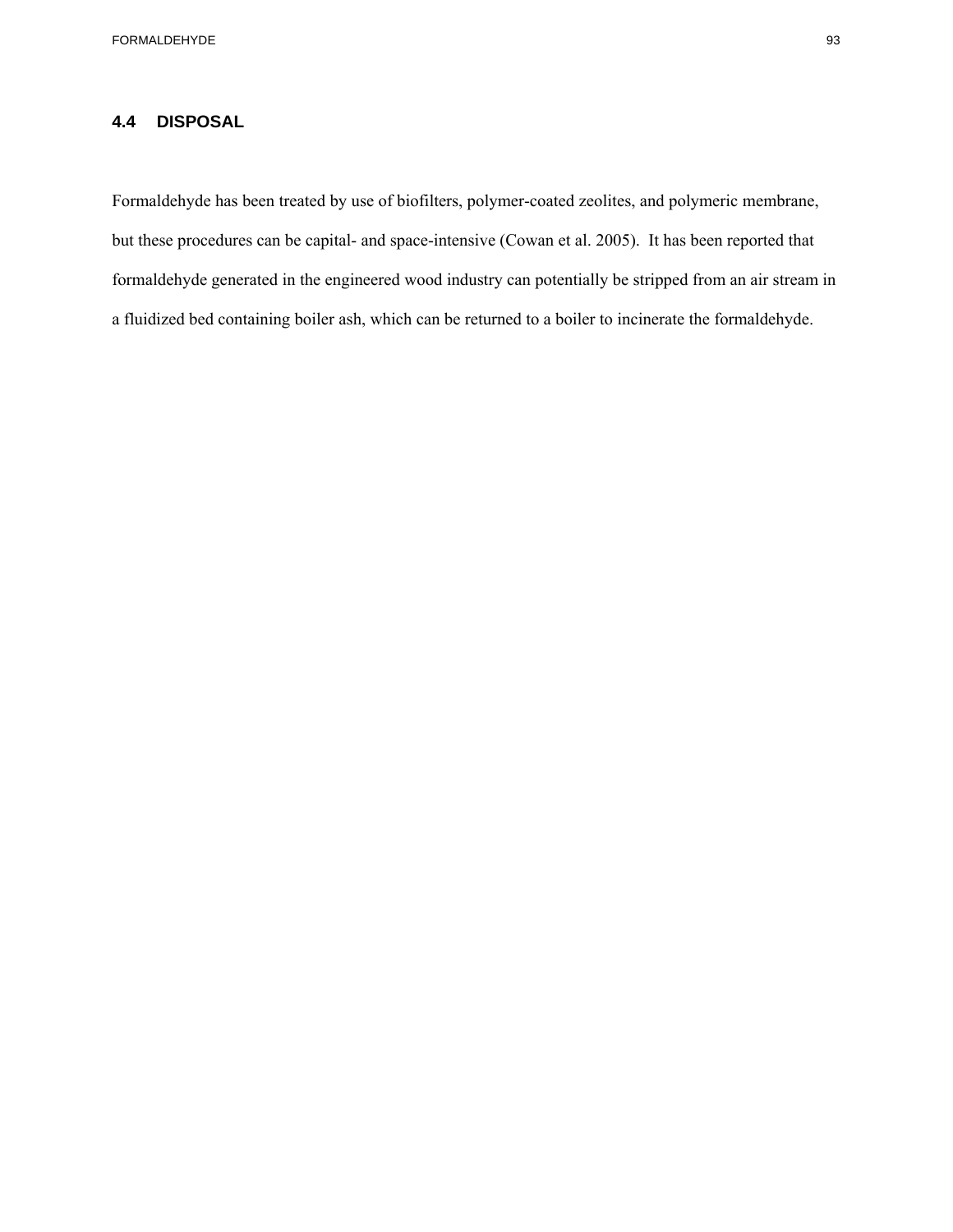## **5. POTENTIAL FOR HUMAN EXPOSURE**

#### **5.1 OVERVIEW**

Formaldehyde has been identified in at least 29 of the 1,699 hazardous waste sites that have been proposed for inclusion on the EPA National Priorities List (NPL) (HazDat 2008). However, the number of sites evaluated for formaldehyde is not known.

In December 2007 and January 2008, the Centers for Disease Control and Prevention (CDC) tested travel trailers, park models, and mobile homes provided by the Federal Emergency Management Agency (FEMA) as temporary housing to Gulf Coast residents in Louisiana and Mississippi who were displaced by Hurricanes Katrina and Rita. The results showed an average indoor air concentration of 77 ppb, with measured levels ranging from 3 to 590 ppb; the range is higher than typical background indoor air concentrations of 10-30 ppb (CDC 2008). Formaldehyde levels are generally lower in cooler temperatures and lower humidity; therefore, levels measured in this study are likely to underestimate those that would occur in the summer months (CDC 2008).

## **5.2 RELEASES TO THE ENVIRONMENT**

The Toxics Release Inventory (TRI) data should be used with caution because only certain types of facilities are required to report their releases (EPA 2005). TRI is not an exhaustive list. Manufacturing and processing facilities are required to report information to the TRI only if they employ 10 or more fulltime employees; if their facility is included in Standard Industrial Classification (SIC) Codes 10 (except 1011, 1081, and 1094), 12 (except 1241), 20–39, 4911 (limited to facilities that combust coal and/or oil for the purpose of generating electricity for distribution in commerce), 4931 (limited to facilities that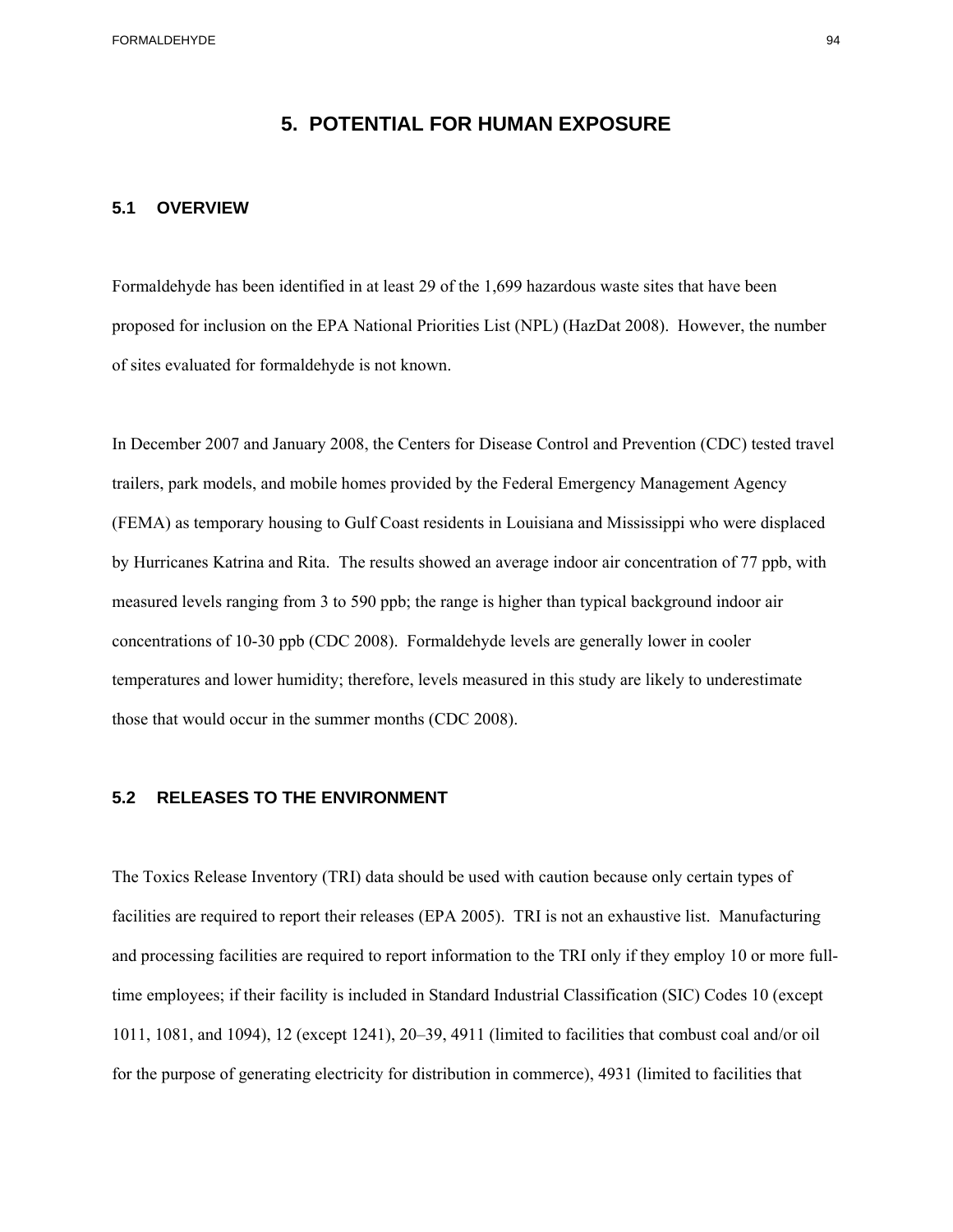combust coal and/or oil for the purpose of generating electricity for distribution in commerce), 4939 (limited to facilities that combust coal and/or oil for the purpose of generating electricity for distribution in commerce), 4953 (limited to facilities regulated under RCRA Subtitle C, 42 U.S.C. section 6921 et seq.), 5169, 5171, and 7389 (limited S.C. section 6921 et seq.), 5169, 5171, and 7389 (limited to facilities primarily engaged in solvents recovery services on a contract or fee basis); and if their facility produces, imports, or processes ≥25,000 pounds of any TRI chemical or otherwise uses >10,000 pounds of a TRI chemical in a calendar year (EPA 2005).

## **5.2.1 Air**

Estimated releases of 8.88 million pounds (~4,028 metric tons) of formaldehyde to the atmosphere from 725 domestic manufacturing and processing facilities in 2006 accounted for about 41% of the estimated total environmental releases from facilities required to report to the TRI (TRI06 2008). These releases are summarized in Table 5-1.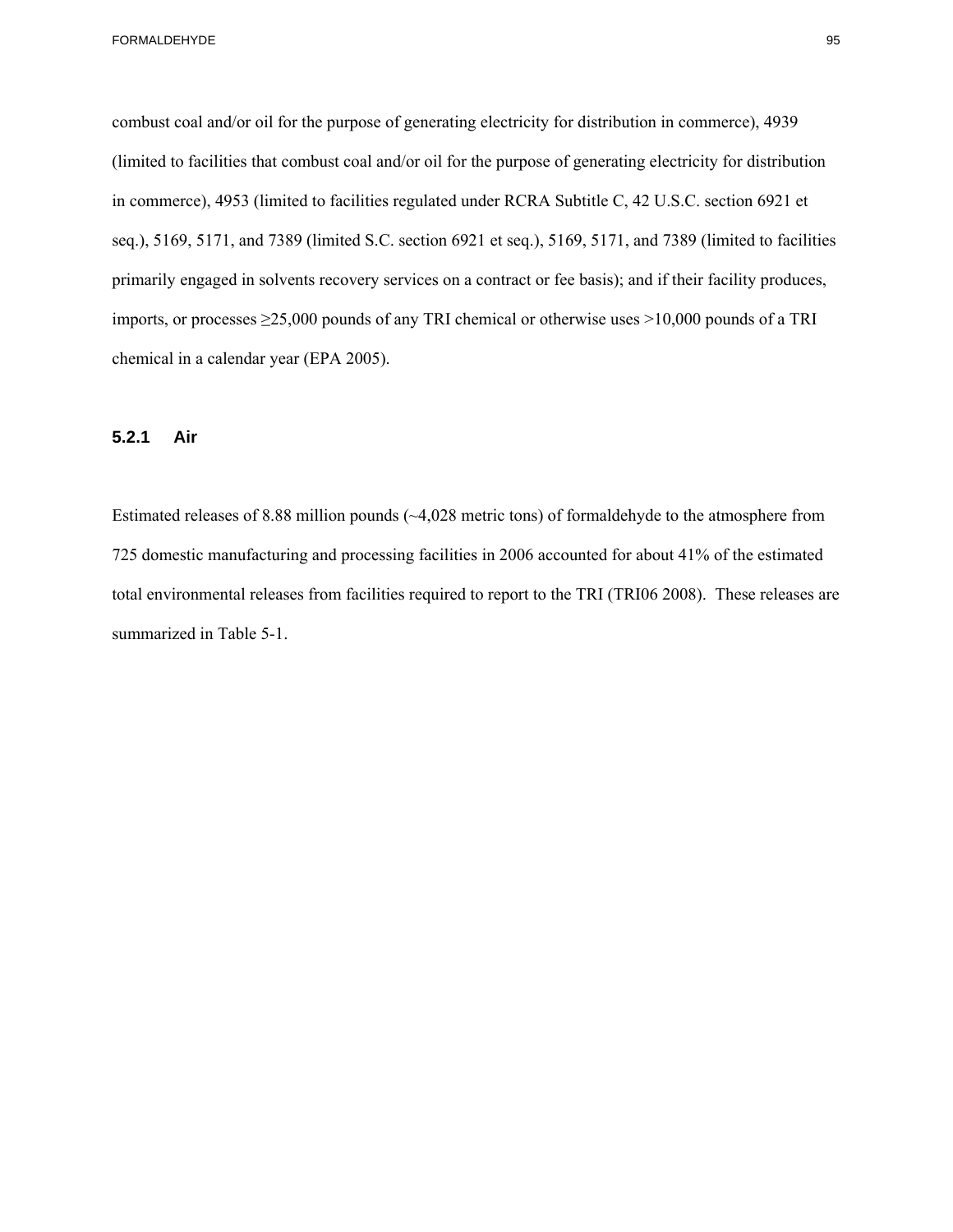## **Table 5-1. Releases to the Environment from Facilities that Produce, Process, or Use Formaldehydea**

|                                    |                         | Reported amounts released in pounds per year <sup>b</sup> |                    |                          |                   |                      |                    |                      |              |  |  |  |
|------------------------------------|-------------------------|-----------------------------------------------------------|--------------------|--------------------------|-------------------|----------------------|--------------------|----------------------|--------------|--|--|--|
|                                    |                         |                                                           |                    |                          |                   |                      |                    | <b>Total release</b> |              |  |  |  |
|                                    |                         |                                                           |                    |                          |                   |                      |                    |                      | On- and off- |  |  |  |
| State <sup>c</sup> RF <sup>d</sup> |                         | Air <sup>e</sup>                                          | Water <sup>f</sup> | UI <sup>g</sup>          | Land <sup>h</sup> | Other $\overline{ }$ | On-site $^j$       | $Off-sitek$          | site         |  |  |  |
| AK                                 | $\mathbf 1$             | 3,871                                                     | $\pmb{0}$          | $\pmb{0}$                | 250               | $\mathbf 0$          | 3,871              | 250                  | 4,121        |  |  |  |
| <b>AL</b>                          | 37                      | 417,877                                                   | 37,125             | $\pmb{0}$                | 2,125             | $\mathbf 0$          | 455,597            | 1,530                | 457,127      |  |  |  |
| <b>AR</b>                          | 15                      | 292,714                                                   | 19,719             | $\pmb{0}$                | 1,012             | $\boldsymbol{0}$     | 312,483            | 963                  | 313,446      |  |  |  |
| AZ                                 | $\overline{\mathbf{4}}$ |                                                           | 9,813 No data      | 0                        | 167               | $\pmb{0}$            | 9,813              | 167                  | 9,980        |  |  |  |
| CA                                 | 26                      | 196,556                                                   | 10                 | 0                        | 3,267             | 750                  | 197,263            | 3,320                | 200,583      |  |  |  |
| CO                                 | $\mathbf{1}$            |                                                           | 0 No data          | $\pmb{0}$                | $\pmb{0}$         | $\pmb{0}$            | $\pmb{0}$          | $\pmb{0}$            | $\mathbf 0$  |  |  |  |
| <b>CT</b>                          | 5                       | 21,647                                                    | 1,078              | $\pmb{0}$                | 2,230             | 1,096                | 22,725             | 3,326                | 26,051       |  |  |  |
| DE                                 | $\mathbf{1}$            | 1,965                                                     | $\pmb{0}$          | $\pmb{0}$                | $\pmb{0}$         | $\boldsymbol{0}$     | 1,965              | $\pmb{0}$            | 1,965        |  |  |  |
| FL.                                | 15                      | 295,914                                                   | 19,431             | 89,497                   | 423               | $\boldsymbol{0}$     | 405,265            | 0                    | 405,265      |  |  |  |
| GA                                 | 35                      | 795,077                                                   | 19,572             | $\mathbf 0$              | 1,317             | 805                  | 814,677            | 2,094                | 816,771      |  |  |  |
| IA                                 | 16                      | 156,218                                                   | 4,554              | 10,868                   | 5                 | $\pmb{0}$            | 160,772            | 10,873               | 171,645      |  |  |  |
| ID                                 | $\mathbf{1}$            | 25,410                                                    | 5,600              | $\pmb{0}$                | $\pmb{0}$         | $\pmb{0}$            | 31,010             | $\mathbf 0$          | 31,010       |  |  |  |
| IL                                 | 32                      | 59,702                                                    | 2,818              | $\mathbf 0$              | 5,662             | 518                  | 62,520             | 6,180                | 68,700       |  |  |  |
| IN                                 | 13                      |                                                           | 74,451 No data     |                          | $0$ 19,402        | 1,550                | 74,451             | 20,952               | 95,403       |  |  |  |
| KS                                 | 11                      | 112,150                                                   | $\pmb{0}$          | $\boldsymbol{0}$         | 201               | $\mathbf 0$          | 112,150            | 201                  | 112,351      |  |  |  |
| KY                                 | 14                      |                                                           | 40,966 6,018       | $\pmb{0}$                | $\boldsymbol{0}$  | 0                    | 46,984             | $\mathbf 0$          | 46,984       |  |  |  |
| LA                                 | 32                      | 394,829                                                   |                    | 28,805 10,818,233 19,874 |                   |                      | 0 11,257,892 3,849 |                      | 11,261,741   |  |  |  |
| MA                                 | 10                      | 53,737                                                    | 6,490              | 0                        | 1,336             |                      | 377<br>60,227      | 1,713                | 61,940       |  |  |  |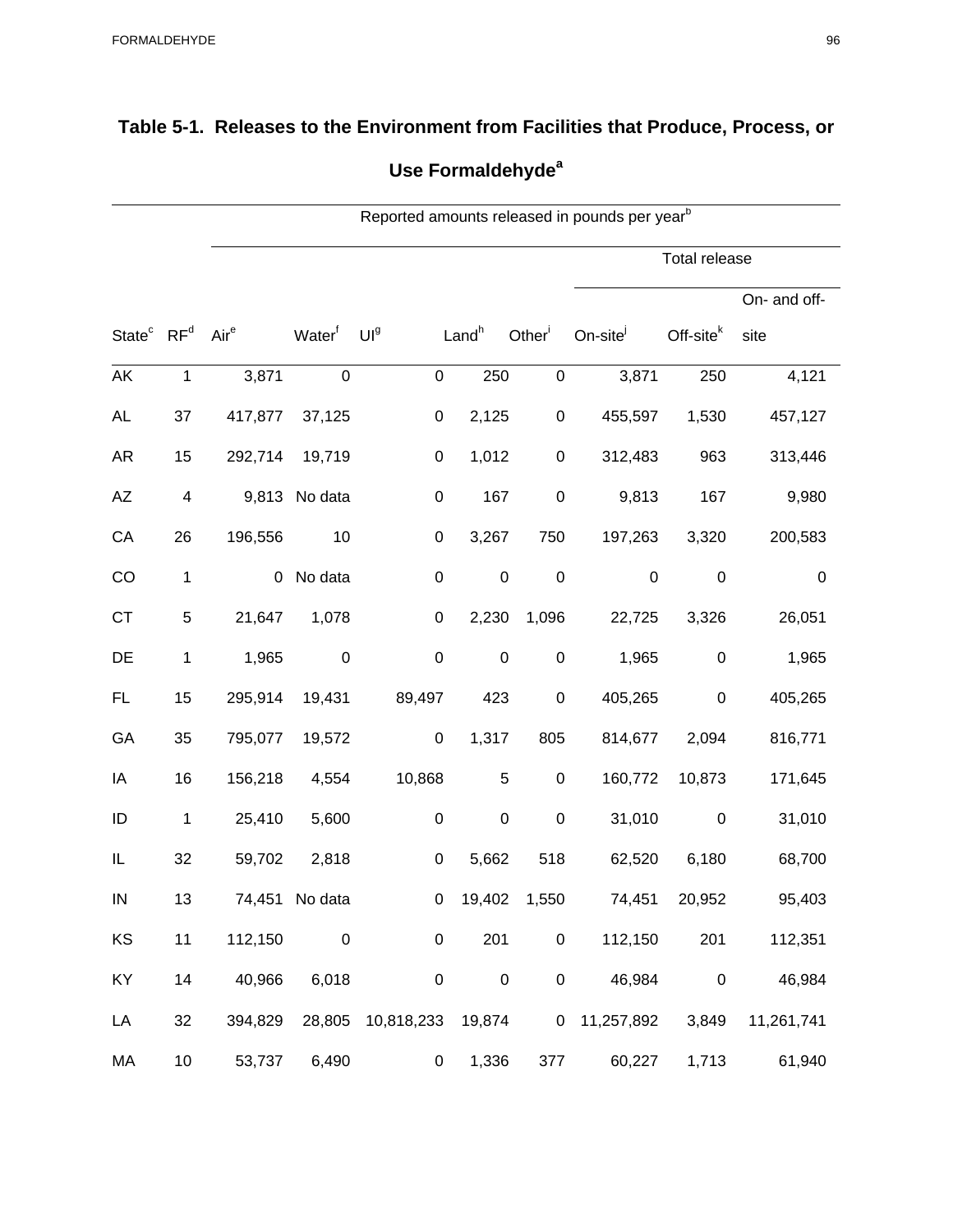## **Table 5-1. Releases to the Environment from Facilities that Produce, Process, or Use Formaldehydea**

|                                    |                | Reported amounts released in pounds per year <sup>b</sup> |                    |                  |                   |                  |                      |                      |              |  |  |  |
|------------------------------------|----------------|-----------------------------------------------------------|--------------------|------------------|-------------------|------------------|----------------------|----------------------|--------------|--|--|--|
|                                    |                |                                                           |                    |                  |                   |                  |                      | <b>Total release</b> |              |  |  |  |
|                                    |                |                                                           |                    |                  |                   |                  |                      |                      | On- and off- |  |  |  |
| State <sup>c</sup> RF <sup>d</sup> |                | Aire                                                      | Water <sup>f</sup> | UI <sup>g</sup>  | Land <sup>h</sup> | Other            | On-site <sup>j</sup> | Off-site $k$         | site         |  |  |  |
| <b>MD</b>                          | 4              |                                                           | 22,113 No data     | $\pmb{0}$        | $\pmb{0}$         | $\boldsymbol{0}$ | 22,113               | $\mathbf 0$          | 22,113       |  |  |  |
| ME                                 | 8              | 236,773                                                   | 5,693              | $\pmb{0}$        | 766               | $\boldsymbol{0}$ | 242,481              | 751                  | 243,232      |  |  |  |
| MI                                 | 26             | 144,342                                                   | 1,837              | 9                | 65,194            | 9                | 146,182              | 65,209               | 211,391      |  |  |  |
| MN                                 | 12             | 121,667                                                   | $\pmb{0}$          | $\boldsymbol{0}$ | 8                 | $\boldsymbol{0}$ | 121,675              | $\pmb{0}$            | 121,675      |  |  |  |
| MO                                 | 12             | 34,045                                                    | 311                | 0                | 9,541             | $\pmb{0}$        | 34,361               | 9,536                | 43,897       |  |  |  |
| <b>MS</b>                          | 11             | 311,085                                                   | 2,539              | 0                | 239               | $\mathbf 0$      | 313,624              | 239                  | 313,863      |  |  |  |
| MT                                 | 4              | 591,312                                                   | 60                 | $\pmb{0}$        | 45                | $\pmb{0}$        | 591,414              | $\mathbf{3}$         | 591,417      |  |  |  |
| NC                                 | 42             | 503,529                                                   | 31,057             | 0                | 16,581            | 776              | 536,450              | 15,493               | 551,943      |  |  |  |
| <b>NE</b>                          | $\overline{7}$ | 49,763                                                    | $\boldsymbol{0}$   | 0                | $\mathbf 5$       | $\boldsymbol{0}$ | 49,768               | $\boldsymbol{0}$     | 49,768       |  |  |  |
| <b>NH</b>                          | $\overline{c}$ | 2,808                                                     | 128                | $\pmb{0}$        | 1                 | $\boldsymbol{0}$ | 2,936                | $\mathbf 1$          | 2,937        |  |  |  |
| NJ                                 | 10             | 2,564                                                     | $\pmb{0}$          | 0                | 32                | $\pmb{0}$        | 2,596                | $\boldsymbol{0}$     | 2,596        |  |  |  |
| <b>NV</b>                          | $\mathbf{1}$   | $\overline{0}$                                            | No data            | 0                | $\mathbf 0$       | $\pmb{0}$        | $\pmb{0}$            | $\mathbf 0$          | 0            |  |  |  |
| <b>NY</b>                          | 19             | 80,795                                                    | 27,272             | $\pmb{0}$        | 480               | 5,105            | 108,179              | 5,473                | 113,652      |  |  |  |
| OH                                 | 39             | 397,719                                                   | 1,160              | 235,776          | 98,696            | $\Omega$         |                      | 466,416 266,935      | 733,351      |  |  |  |
| OK                                 | 8              | 184,179                                                   | 1,837              | $\pmb{0}$        | 5                 | $\pmb{0}$        | 186,021              | $\pmb{0}$            | 186,021      |  |  |  |
| <b>OR</b>                          | 27             | 873,071                                                   | 10,970             | 0                | 1,511             | $\pmb{0}$        | 884,047              | 1,505                | 885,552      |  |  |  |
| PA                                 | 26             |                                                           | 371,071 3,875      | $\mathbf 0$      | 5,263             | 43               | 374,959              | 5,293                | 380,252      |  |  |  |
| <b>PR</b>                          | $\overline{2}$ |                                                           | 1,161 No data      | 0                |                   | $0\quad 2,617$   | 1,161                | 2,617                | 3,777        |  |  |  |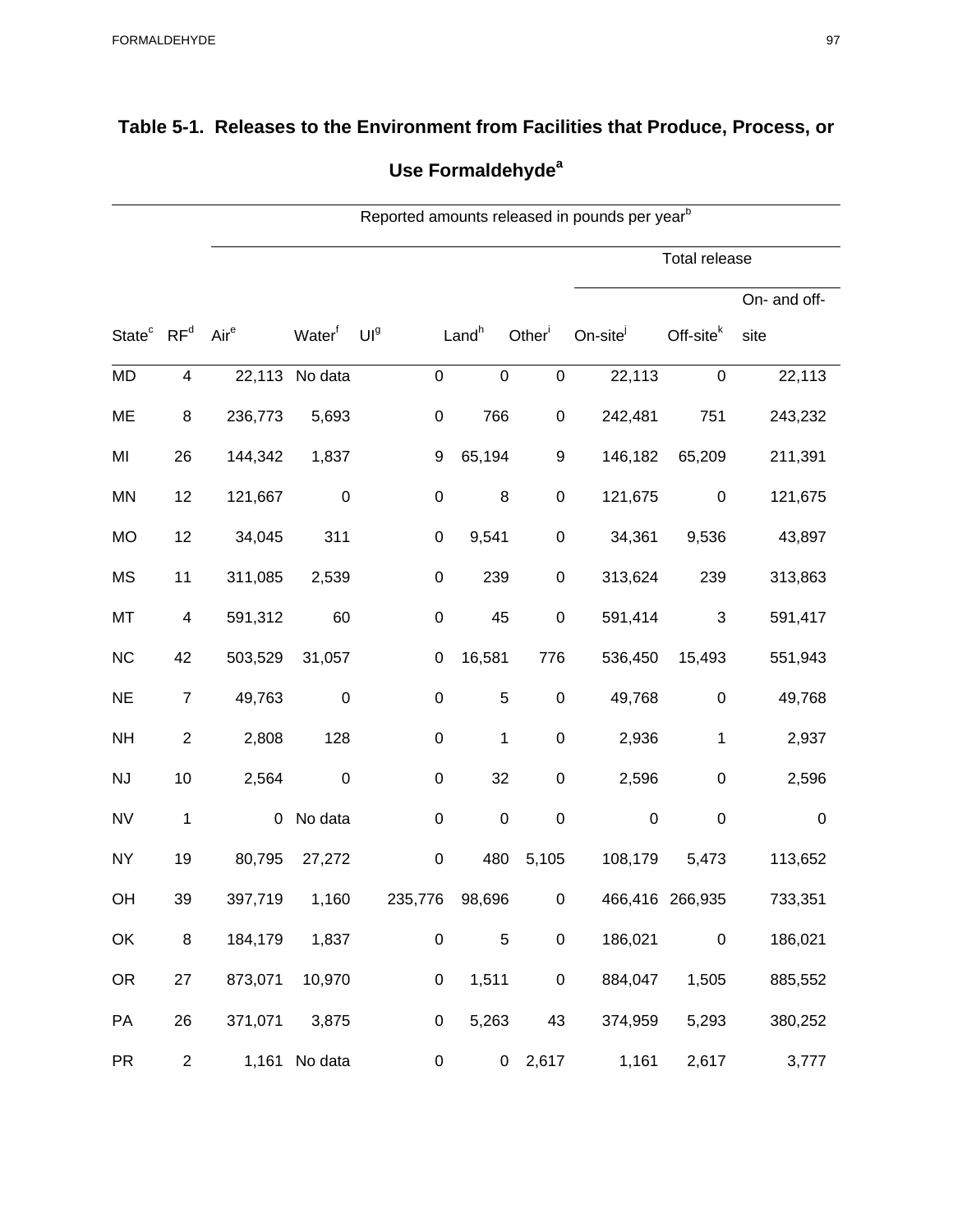| Table 5-1. Releases to the Environment from Facilities that Produce, Process, or |
|----------------------------------------------------------------------------------|
| Use Formaldehyde <sup>a</sup>                                                    |

|                                    |                           |                   |                    |                           |                   |                    | Reported amounts released in pounds per year <sup>b</sup> |                       |              |  |
|------------------------------------|---------------------------|-------------------|--------------------|---------------------------|-------------------|--------------------|-----------------------------------------------------------|-----------------------|--------------|--|
|                                    |                           |                   |                    |                           |                   |                    | <b>Total release</b>                                      |                       |              |  |
|                                    |                           |                   |                    |                           |                   |                    |                                                           |                       | On- and off- |  |
| State <sup>c</sup> RF <sup>d</sup> |                           | Air <sup>e</sup>  | Water <sup>f</sup> | UI <sup>g</sup>           | Land <sup>h</sup> | Other <sup>i</sup> | On-site                                                   | Off-site <sup>k</sup> | site         |  |
| R <sub>l</sub>                     | 3                         | 15                | No data            | $\mathbf 0$               | $\boldsymbol{0}$  | $\pmb{0}$          | 15                                                        | $\mathbf 0$           | 15           |  |
| SC                                 | 33                        | 682,966           | 31,124             | $\pmb{0}$                 | 23,447            | $\pmb{0}$          | 719,275                                                   | 18,262                | 737,537      |  |
| <b>SD</b>                          | $\overline{2}$            | 42,541            | No data            | $\pmb{0}$                 | $\boldsymbol{0}$  | $\pmb{0}$          | 42,541                                                    | $\pmb{0}$             | 42,541       |  |
| <b>TN</b>                          | 12                        | 88,806            | 13,563             | $\pmb{0}$                 | 562               | 161                | 102,369                                                   | 723                   | 103,092      |  |
| <b>TX</b>                          | 68                        | 561,366           | 6,079              | 808,681                   | 14,573            | 2,216              | 1,371,887                                                 | 21,028                | 1,392,915    |  |
| UT                                 | $\ensuremath{\mathsf{3}}$ | 8,081             | No data            | $\pmb{0}$                 | 28                | 48                 | 8,081                                                     | 76                    | 8,157        |  |
| VA                                 | 15                        | 166,330           | 971                | $\pmb{0}$                 | 2,672             | $\pmb{0}$          | 168,611                                                   | 1,362                 | 169,974      |  |
| VT                                 | $\mathbf 1$               | 253               | No data            | $\pmb{0}$                 | 20                | $\boldsymbol{0}$   | 253                                                       | 20                    | 273          |  |
| WA                                 | 13                        | 147,481           | 32,723             | $\pmb{0}$                 | 973               | 90                 | 180,204                                                   | 1,063                 | 181,267      |  |
| WI                                 | 32                        | 140,158           | 7,721              | $\pmb{0}$                 | 5,394             | 5                  | 152,839                                                   | 439                   | 153,278      |  |
| WV                                 | 12                        | 84,897            | 555                | $\mathsf 0$               | 229               | $\pmb{0}$          | 85,456                                                    | 225                   | 85,681       |  |
| <b>WY</b>                          | $\overline{2}$            |                   | 75,715 No data     | $\pmb{0}$                 | $\pmb{0}$         | $\pmb{0}$          | 75,715                                                    | $\pmb{0}$             | 75,715       |  |
| Total                              | 725                       | 8,879,500 330,696 |                    | 11,963,064 303,537 16,166 |                   |                    | 21,021,291 471,671                                        |                       | 21,492,962   |  |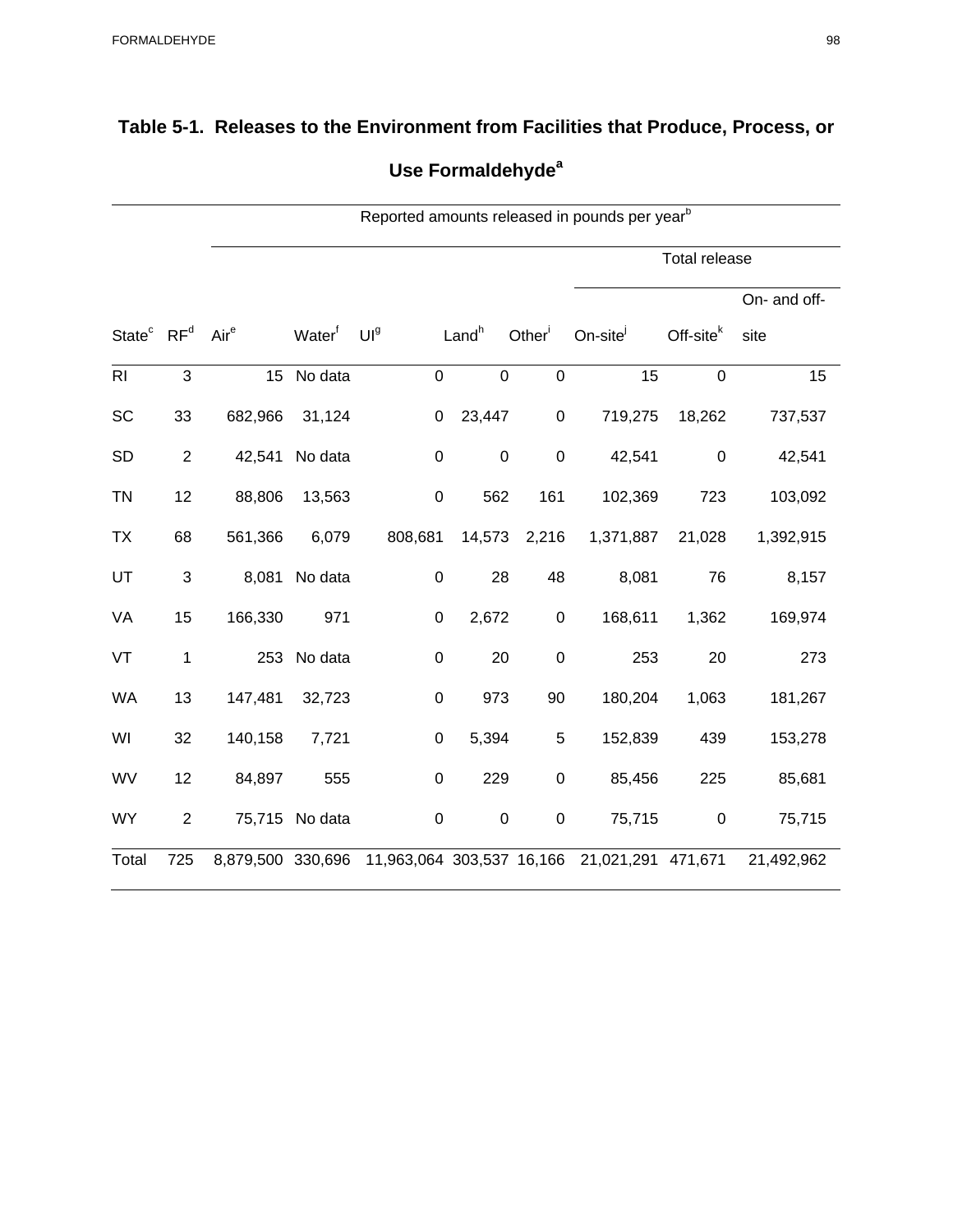## **Table 5-1. Releases to the Environment from Facilities that Produce, Process, or**

## **Use Formaldehyde<sup>a</sup>**

|                                                     | Reported amounts released in pounds per year <sup>b</sup>                                                                                                                                                                         |                    |                                                                                                                                                                                                                                                                                                                                                                   |                   |                    |                                                                                                                                                                                                                  |                                                                                                                     |                                                                                                                                                                                                                                                                                                                                                                                                           |  |  |  |
|-----------------------------------------------------|-----------------------------------------------------------------------------------------------------------------------------------------------------------------------------------------------------------------------------------|--------------------|-------------------------------------------------------------------------------------------------------------------------------------------------------------------------------------------------------------------------------------------------------------------------------------------------------------------------------------------------------------------|-------------------|--------------------|------------------------------------------------------------------------------------------------------------------------------------------------------------------------------------------------------------------|---------------------------------------------------------------------------------------------------------------------|-----------------------------------------------------------------------------------------------------------------------------------------------------------------------------------------------------------------------------------------------------------------------------------------------------------------------------------------------------------------------------------------------------------|--|--|--|
|                                                     |                                                                                                                                                                                                                                   |                    |                                                                                                                                                                                                                                                                                                                                                                   |                   |                    |                                                                                                                                                                                                                  | <b>Total release</b>                                                                                                |                                                                                                                                                                                                                                                                                                                                                                                                           |  |  |  |
|                                                     |                                                                                                                                                                                                                                   |                    |                                                                                                                                                                                                                                                                                                                                                                   |                   |                    |                                                                                                                                                                                                                  |                                                                                                                     | On- and off-                                                                                                                                                                                                                                                                                                                                                                                              |  |  |  |
| State <sup>c</sup> RF <sup>d</sup> Air <sup>e</sup> |                                                                                                                                                                                                                                   | Water <sup>f</sup> | U <sup>9</sup>                                                                                                                                                                                                                                                                                                                                                    | Land <sup>h</sup> | Other <sup>1</sup> | On-site                                                                                                                                                                                                          | Off-site $k$                                                                                                        | site                                                                                                                                                                                                                                                                                                                                                                                                      |  |  |  |
| disposal, unknown                                   | <sup>c</sup> Post office state abbreviations are used.<br><sup>d</sup> Number of reporting facilities.<br>and metal compounds).<br>impoundments, other land disposal, other landfills.<br>Source: TRI06 2008 (Data are from 2006) |                    | exhaustive list. Data are rounded to nearest whole number.<br><sup>b</sup> Data in TRI are maximum amounts released by each facility.<br><sup>g</sup> Class I wells, Class II-V wells, and underground injection.<br><sup>k</sup> Total amount of chemical transferred off-site, including to POTWs.<br>$RF =$ reporting facilities; $UI =$ underground injection |                   |                    | <sup>e</sup> The sum of fugitive and point source releases are included in releases to air by a given facility.<br>The sum of all releases of the chemical to air, land, water, and underground injection wells. | 'Storage only, solidification/stabilization (metals only), other off-site management, transfers to waste broker for | <sup>a</sup> The TRI data should be used with caution, since only certain types of facilities are required to report. TRI is not an<br><sup>t</sup> Surface water discharges, waste water treatment (metals only), and publicly owned treatment works (POTWs) (metal<br><sup>h</sup> Resource Conservation and Recovery Act (RCRA) subtitle C landfills; other on-site landfills, land treatment, surface |  |  |  |
|                                                     |                                                                                                                                                                                                                                   |                    |                                                                                                                                                                                                                                                                                                                                                                   |                   |                    |                                                                                                                                                                                                                  | "Clean" fuels such as natural gas can also produce significant levels of formaldehyde (Dasgupta et al.              |                                                                                                                                                                                                                                                                                                                                                                                                           |  |  |  |
|                                                     |                                                                                                                                                                                                                                   |                    |                                                                                                                                                                                                                                                                                                                                                                   |                   |                    |                                                                                                                                                                                                                  | 2005). In large-bore gas turbine engine exhaust, the ratio of formaldehyde to total hydrocarbons in the             |                                                                                                                                                                                                                                                                                                                                                                                                           |  |  |  |
|                                                     |                                                                                                                                                                                                                                   |                    |                                                                                                                                                                                                                                                                                                                                                                   |                   |                    |                                                                                                                                                                                                                  | exhaust is about 1–2.5%. Exhaust from internal combustion engines powered by sludge digester gas                    |                                                                                                                                                                                                                                                                                                                                                                                                           |  |  |  |
|                                                     |                                                                                                                                                                                                                                   |                    |                                                                                                                                                                                                                                                                                                                                                                   |                   |                    |                                                                                                                                                                                                                  | contains formaldehyde levels of 50-200 ppm. Formaldehyde generation is also an issue with the clean                 |                                                                                                                                                                                                                                                                                                                                                                                                           |  |  |  |
|                                                     |                                                                                                                                                                                                                                   |                    |                                                                                                                                                                                                                                                                                                                                                                   |                   |                    |                                                                                                                                                                                                                  |                                                                                                                     | power generation technologies of the future. Methanol-based fuel cells, which many regard as ultimately                                                                                                                                                                                                                                                                                                   |  |  |  |
|                                                     |                                                                                                                                                                                                                                   |                    |                                                                                                                                                                                                                                                                                                                                                                   |                   |                    |                                                                                                                                                                                                                  |                                                                                                                     | more practical than hydrogen fuel cells, can produce substantial amounts of formaldehyde (Dasgupta et                                                                                                                                                                                                                                                                                                     |  |  |  |
| al. 2005).                                          |                                                                                                                                                                                                                                   |                    |                                                                                                                                                                                                                                                                                                                                                                   |                   |                    |                                                                                                                                                                                                                  |                                                                                                                     |                                                                                                                                                                                                                                                                                                                                                                                                           |  |  |  |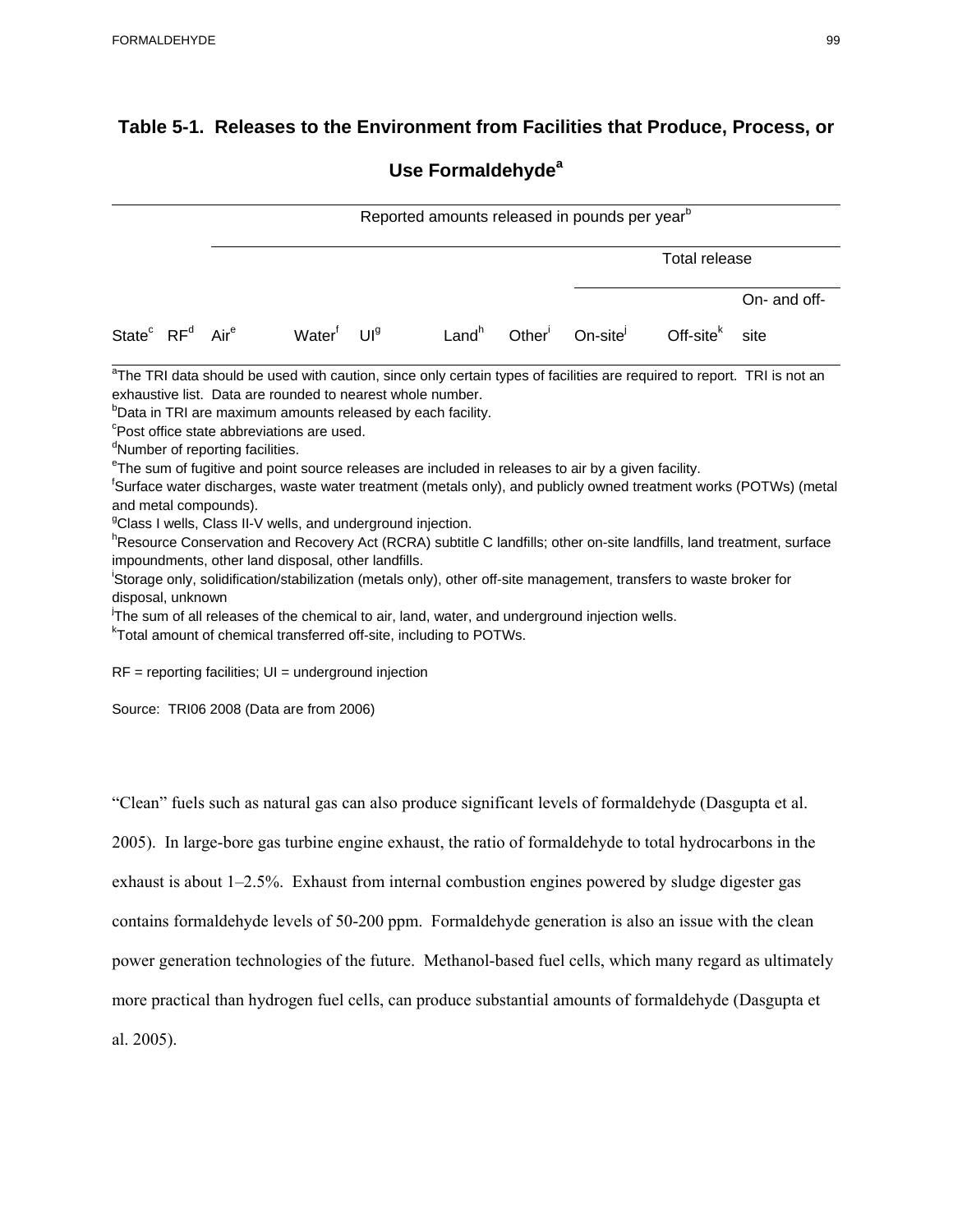There is a potential for release of formaldehyde to air from hazardous waste sites. Formaldehyde has been detected in air samples collected at 6 of the 29 hazardous waste sites where formaldehyde has been detected in some environmental media (HazDat 2008).

 et al. 2000). In a study measuring emission rates in a new, unoccupied manufactured house in Some materials used to construct and finish the interiors of new houses emit formaldehyde. The emissions of formaldehyde from these materials can result in substantial contamination of indoor air. In the past, elevated concentrations of formaldehyde in newly manufactured homes were a result of emissions from engineered wood products. An understanding of the problem led to the development of test methods and the establishment of guidelines for the emissions of formaldehyde from wood products by the U.S. Department of Housing and Urban Development. Today, the emissions of formaldehyde from wood products are substantially lower (Hodgson et al. 1999). Specific emission rates of formaldehyde measured in 1997 and 1998 in four newly manufactured homes in Plant City, Florida, several of which had incorporated interior finish materials with lower volatile organic compound (VOC) emissions and one of which had a modified ventilation system, had a median value of 41  $\mu$ g/m<sup>2</sup>/hour, and all the emission rates measured were  $\langle 70 \mu g/m^2/\text{hour}$  (Hodgson et al. 1999). These emission rates are generally consistent with the formaldehyde emission rates measured for various engineered wood products (Hodgson et al. 1999). Formaldehyde emission rates reported in a study of four new manufactured houses sampled over 2-9.5 months after installation and seven new site built houses sampled 1–2 months after completion in 1997 and 1998 were  $29-68$  and 10–58  $\mu$ g/m<sup>2</sup>/hour, respectively (Hodgson et al. 2000). Construction materials that were identified as major sources of formaldehyde included plywood flooring, latex paint, and sheet vinyl flooring. A plywood specimen used in the construction of these houses had an emission rate of 29  $\mu$ g/m<sup>2</sup>/hour after 72 hours of exposure (Hodgson Gaithersburg, Maryland over the course of 1 year (August 2002–September 2003), formaldehyde emission rates ranged from 34 to 121  $\mu$ g/m<sup>2</sup>/hour (DOE 2004).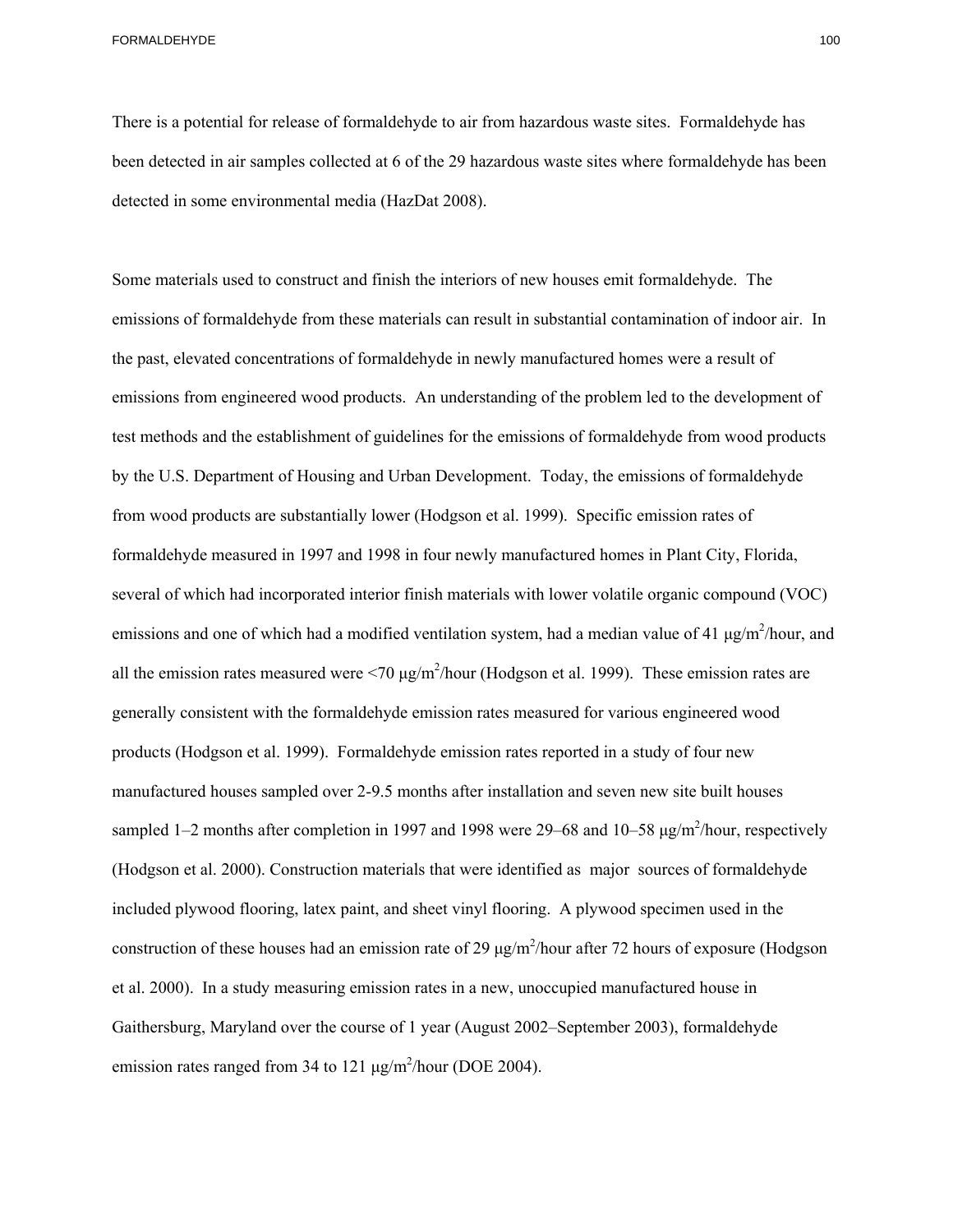Newly manufactured structural insulated panels obtained in March 2003 from two separate manufacturers and measured at 1 and 4 months had formaldehyde emission rates of 4.8 and  $\leq$   $\mu$ g/m<sup>2</sup>/hour, respectively (DOE 2003).

Measured formaldehyde emission rates from low nitrogen oxide-emitting, unflued gas heaters ranged from <0.1 to 2.5 ng/Joule (Brown et al. 2004).

#### **5.2.2 Water**

Estimated releases of 0.33 million pounds (~150 metric tons) of formaldehyde to surface water and to publicly owned treatment works (POTWs) from 725 domestic manufacturing and processing facilities in 2006 accounted for about 1.5% of the estimated total environmental releases from facilities required to report to the TRI (TRI06 2008). These releases are summarized in Table 5-1.

There is a potential for release of formaldehyde to water from hazardous waste sites. Formaldehyde has been detected in surface water samples collected at 6 of the 29 hazardous waste sites and in groundwater samples collected at 4 of the 29 hazardous waste sites where formaldehyde has been detected in some environmental media (HazDat 2008).

#### **5.2.3 Soil**

Estimated releases of 0.30 million pounds (~138 metric tons) of formaldehyde to soils from 725 domestic manufacturing and processing facilities in 2006 accounted for about 1.4% of the estimated total environmental releases from facilities required to report to the TRI (TRI06 2008). An additional 11.96 million pounds (~5,426 metric tons), constituting about 56% of the total environmental emissions, were released via underground injection (TRI06 2008). These releases are summarized in Table 5-1.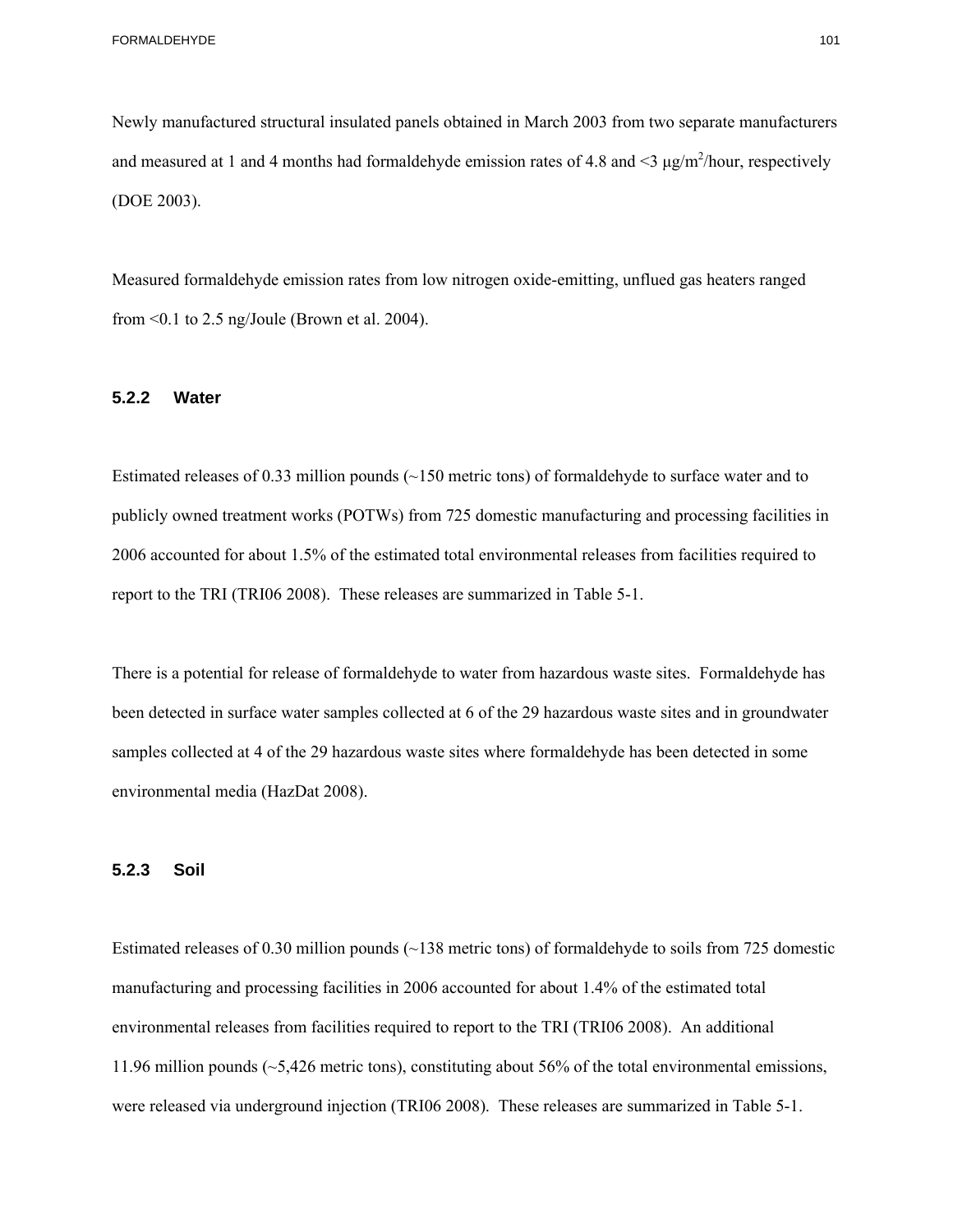Formaldehyde may be directly released to soil during agricultural application as a fumigant fungicide or a bactericide (Tomlin 2003).

There is a potential for the release of formaldehyde to soil from hazardous waste sites. Formaldehyde has been detected in soil samples collected at 1 of the 29 hazardous waste sites and in sediment samples collected at 1 of the 29 hazardous waste sites where formaldehyde has been detected in some environmental media (HazDat 2008).

# **5.3 ENVIRONMENTAL FATE 5.3.2.1 Air**

## 5.3.2.1 Air

Formaldehyde reacts with the NO<sub>3</sub> radical by H-atom extraction with a lifetime of 83 days, assuming a 12-hour average nighttime NO<sub>3</sub> radical concentration of  $5x10^8$  molecules per cm<sup>3</sup> (Atkinson and Arey 2003).

## **5.3.2.3 Sediment and Soil**

The fate of formaldehyde in soil is not fully understood, but it is biodegradable to carbon dioxide and water or formic acid under both aerobic and anaerobic conditions. It is also biologically active, reacting readily with phenol, amine, amide, sulfide, purine, and pyrimidine functional groups, each of which can be found in soil humic substances. Further, formaldehyde is subject to spontaneous polymerization, forming units of paraformaldehyde (Cooke et al. 2003).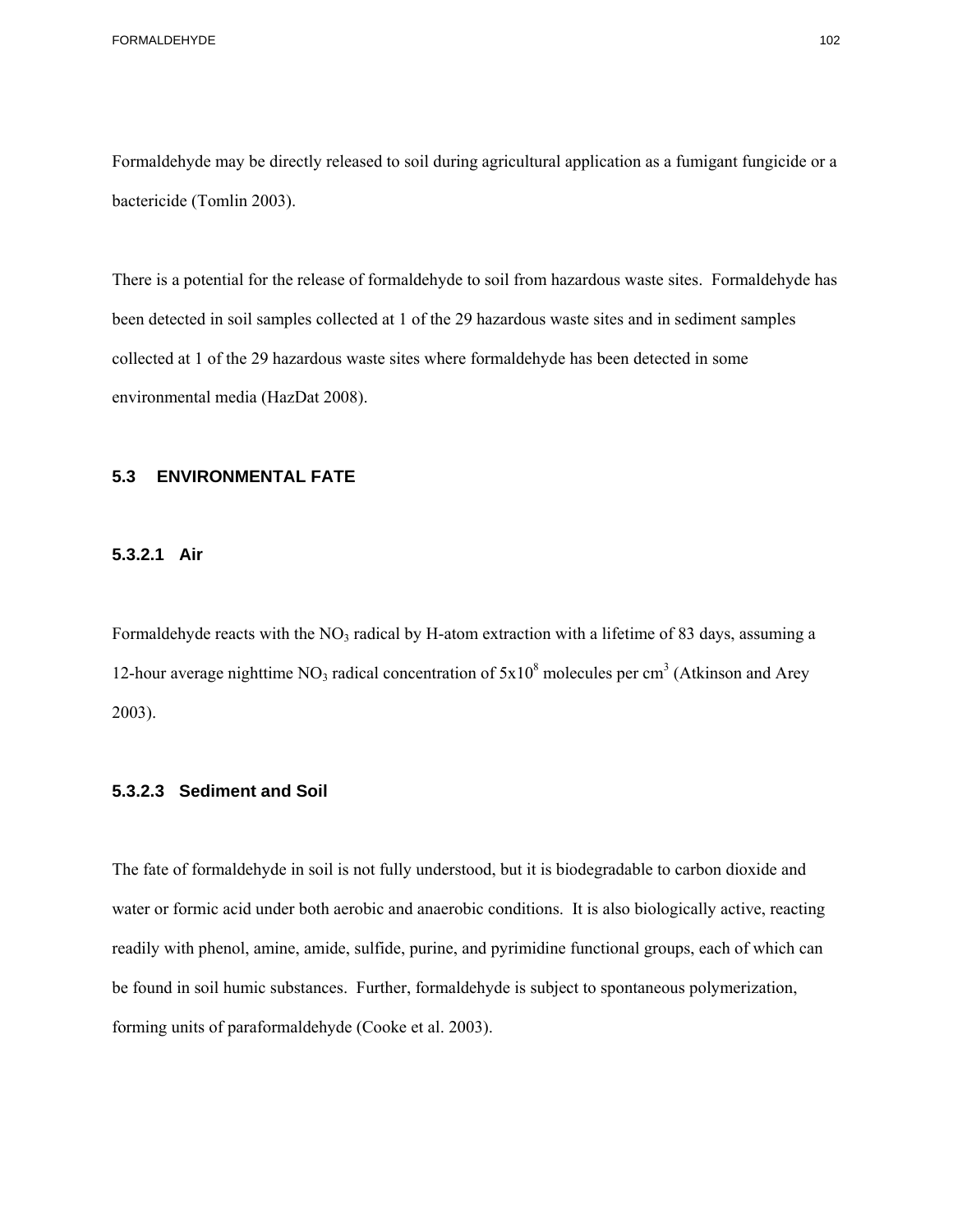et al. 2003). This study also suggested that the degree of binding of formaldehyde to the humic In a study investigating chemical interactions with soil humic substances by use of co-elution of radiolabelled compounds with gel filtration chromatography-separated humic substance fractions, results suggested a direct association of free formaldehyde with low molecular weight humic substances (Cooke substances became more stable over time (Cooke et al. 2003).

#### **5.4 LEVELS MONITORED OR ESTIMATED IN THE ENVIRONMENT**

#### **5.4.1 Air**

The main source of formaldehyde in the atmosphere is believed to be photochemical oxidation of hydrocarbon combustion products. As much as 88% of formaldehyde in urban air is thought to be photochemically derived (Austin 2003).

Dasgupta et al. (2005) measured summertime ambient formaldehyde levels in a study of five major U.S. cities: Nashville, Tennessee (June–July 1999); Atlanta, Georgia (August 1999); Houston, Texas (August–September 2000); Philadelphia, Pennsylvania (June–July 2001); and Sydney, Florida (April– June 2002). Reported concentration ranges were 1.43–12.67 ppb (mean 5.05 ppb) in Nashville, 0.42– 18.25 ppb (mean 7.96 ppb) in Atlanta, 0.15–47.13 ppb (mean 4.49 ppb) in Houston, 0.33–9.53 ppb (mean 3.12 ppb) in Philadelphia, and 0.37–9.38 ppb (mean 2.63 ppb) in Sydney. It was shown that land-sea breeze circulations played an important role in observed concentrations in coastal cities, and clear diurnal patterns were observed at all the sites (Dasgupta et al. 2005).

Multimedia sampling at a subset of Arizona homes participating in EPA's National Human Exposure Assessment Survey was conducted in order to assess residential environmental exposure to volatile organic compounds (Gordon et al. 1999). Formaldehyde was found in 69% of the indoor air samples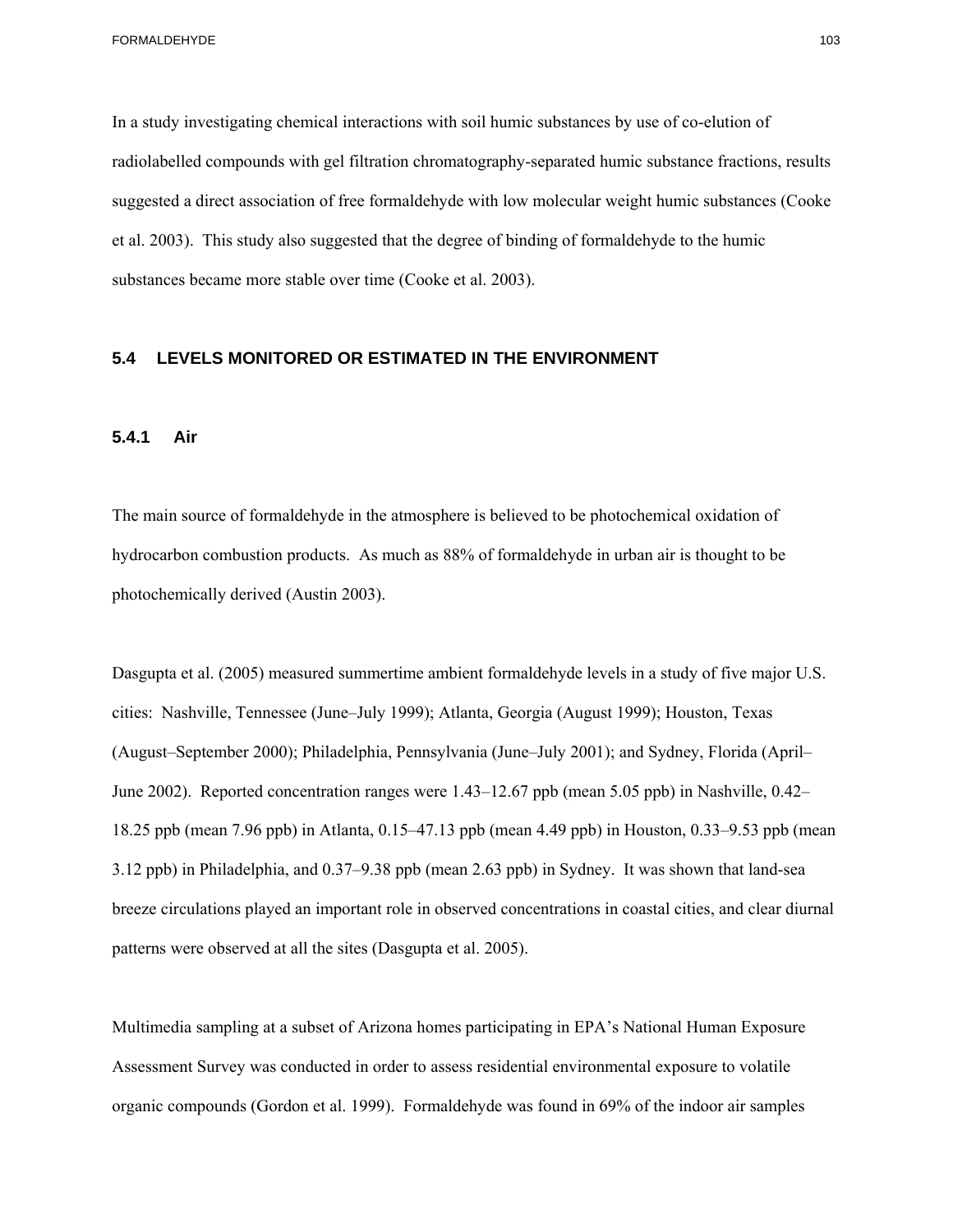FORMALDEHYDE 104

collected, with a median concentration of 17 ppb  $(21 \mu g/m^3)$  and 21% of the outdoor air samples collected had a median concentration of 5.1 ppb  $(6.3 \text{ µg/m}^3)$ .

The median formaldehyde concentration measured in 1997 and 1998 in four newly manufactured homes in Plant City, Florida, several of which had incorporated interior finish materials with lower VOC emissions and one of which had a modified ventilation system, was reported as 37 ppb, and all the concentrations were <50 ppb (DOE 1999). A mean indoor air formaldehyde concentration of 40 ppb was reported in a study of four new manufactured houses sampled over 2-9.5 months after those houses were installed and of seven new site-built houses sampled 1-2 months after completion in 1997 and 1998 (Hodgson et al. 2000). Formaldehyde concentrations ranged from 21 ppb - 47 ppb in the manufactured houses and from 14 -58 ppb in the site-built houses. Major identified sources of formaldehyde included plywood flooring, latex paint, and sheet vinyl flooring. In a study measuring indoor air in a new, unoccupied manufactured house in Gaithersburg, Maryland over the course of 1 year (August 2002– September 2003), formaldehyde concentrations exhibited temporal variability ranging from 20 ppb -104 ppb (25 - 128  $\mu$ g/m<sup>3</sup>) with the lowest concentrations occurring in winter months when indoor relative humidity was low (DOE 2004).

In December 2007 and January 2008, CDC tested travel trailers, park models, and mobile homes provided by FEMA as temporary housing to Gulf Coast residents in Louisiana and Mississippi, residents who were displaced by Hurricanes Katrina and Rita. The results showed an average indoor air concentration of 77 ppb, with measured levels ranging from 3 to 590 ppb, a range higher than typical background indoor air concentrations of 10–30 ppb. Formaldehyde levels are generally lower in cooler temperatures and lower humidity; therefore, levels measured in this study are likely to underestimate those that would occur in the summer months (CDC 2008).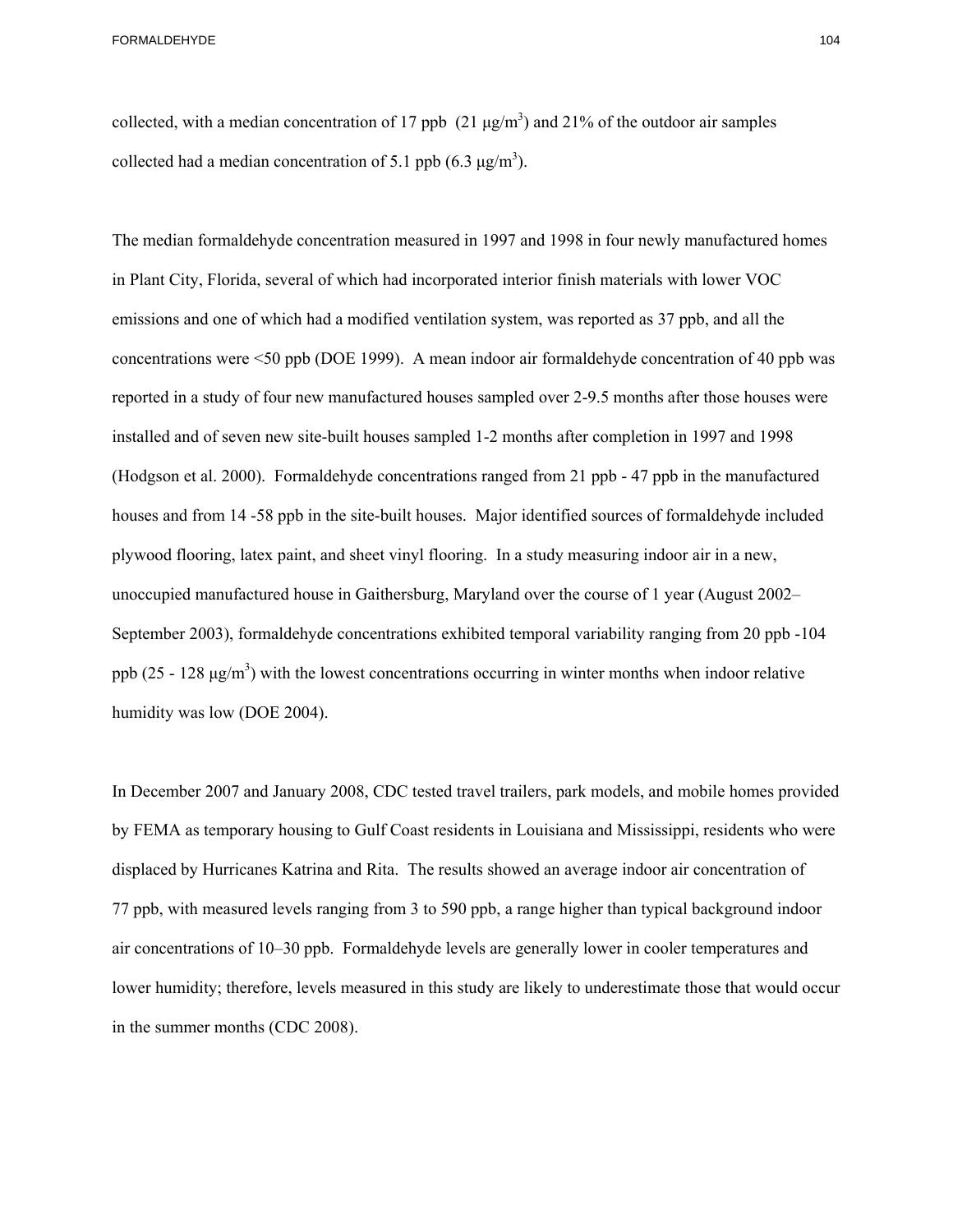Levels of formaldehyde in conventional homes and workplaces housing nonsmokers ranged from 0.03 to 0.06 mg/m<sup>3</sup> (0.02–0.05 ppm), while it ranged from 0.05 to 0.35 mg/m<sup>3</sup> (0.04–0.28 ppm) in homes and workplaces containing environmental tobacco smoke (WHO 2000).

#### **5.4.2 Water**

Synthetic resin-producing industries generate waste water with high levels of organic matter, including formaldehyde as a major component. Formaldehyde has been measured in these waste waters at concentrations ranging from 7 to 2,711 mg/L (Eiroa et al. 2005).

#### **5.4.4 Other Environmental Media**

Formaldehyde was detected in commercial 2% and fresh whole milk of cows fed on a typical North American dairy diet, with average concentrations of 0.164 and 0.027 mg/kg, respectively (Kaminski et al. 1993). Available data suggest that the highest concentrations of formaldehyde naturally occurring in foods (up to 60 mg/kg) are in some fruits and marine fish (Environment Canada/Health Canada 2001). Maple syrup collected from maple trees that had been implanted with paraformaldehyde to deter bacterial growth in tap holes contained a maximum formaldehyde concentration of 14 mg/kg, whereas syrup from untreated trees had a concentration of <1 mg/kg (Environment Canada/Health Canada 2001). Formaldehyde concentrations of 3.4 and 4.5 mg/kg in brewed coffee and 10 and 16 mg/kg in instant coffee have been reported (Hayashi et al. 1986).

Mansfield et al. (1977) used liquid chromatography to measure formaldehyde as a combustion product in tobacco smoke from six different brands of American filter tip cigarettes. The average amount of formaldehyde by brand ranged from 45.2 to 73.1 μg/ per cigarette and from 5.1 to 8.9 μg/ per puff. Triebig and Zober report that the level of formaldehyde in side stream cigarette smoke is 50 times higher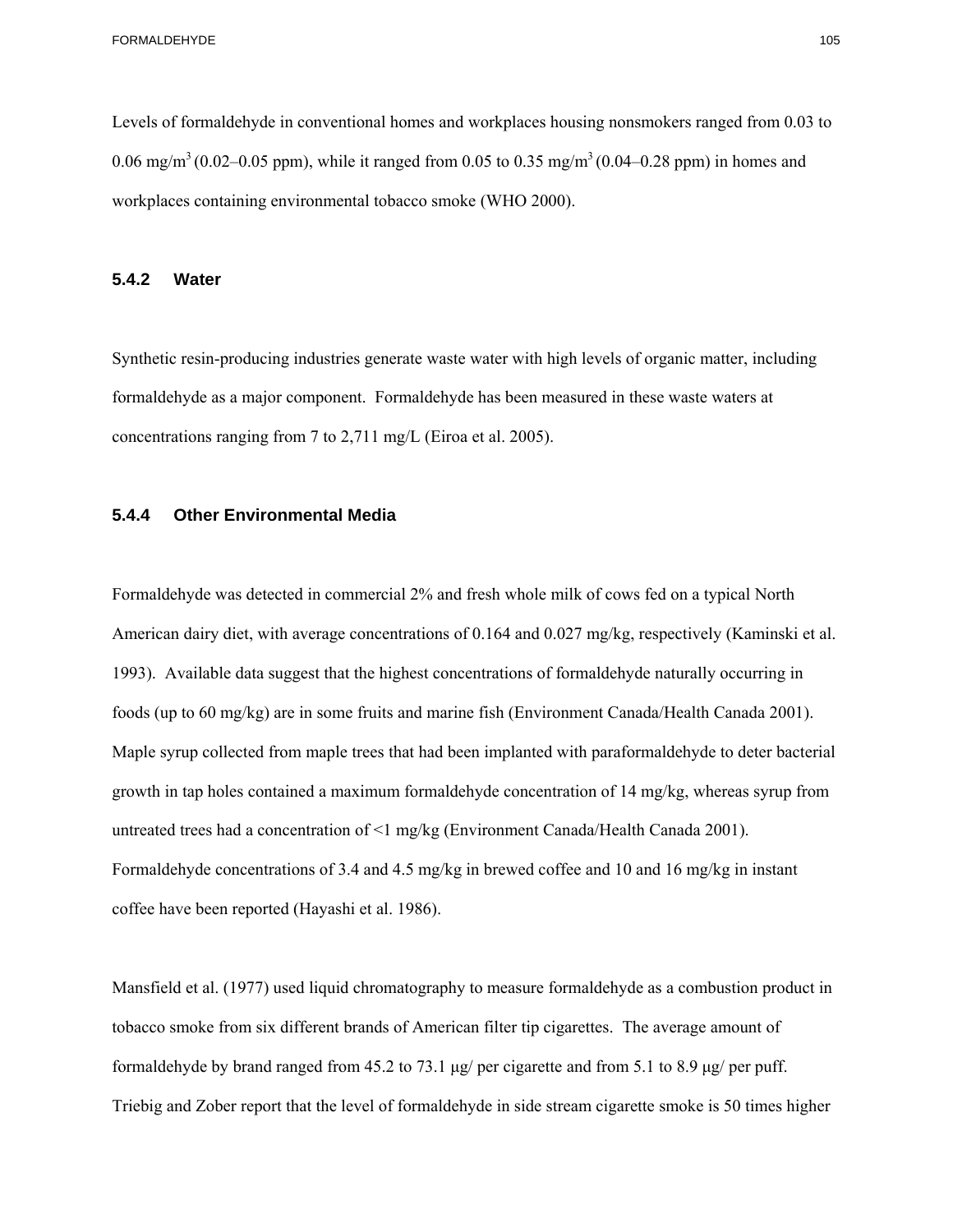than main stream smoke (Triebig and Zober 1984), while the National Research Council put the value at 5–8 times more formaldehyde in side stream smoke (NRC 1986).

Formaldehyde is sometimes used as a biocide in finger-paints, and it has been detected in finger-paints at concentrations of 441–793 ppm (mg/kg) (Garrigos et al. 2001).

#### **5.5 GENERAL POPULATION AND OCCUPATIONAL EXPOSURE**

The contribution of various atmospheric environments to the average exposure to formaldehyde is given in Table 5-2 (WHO 2000).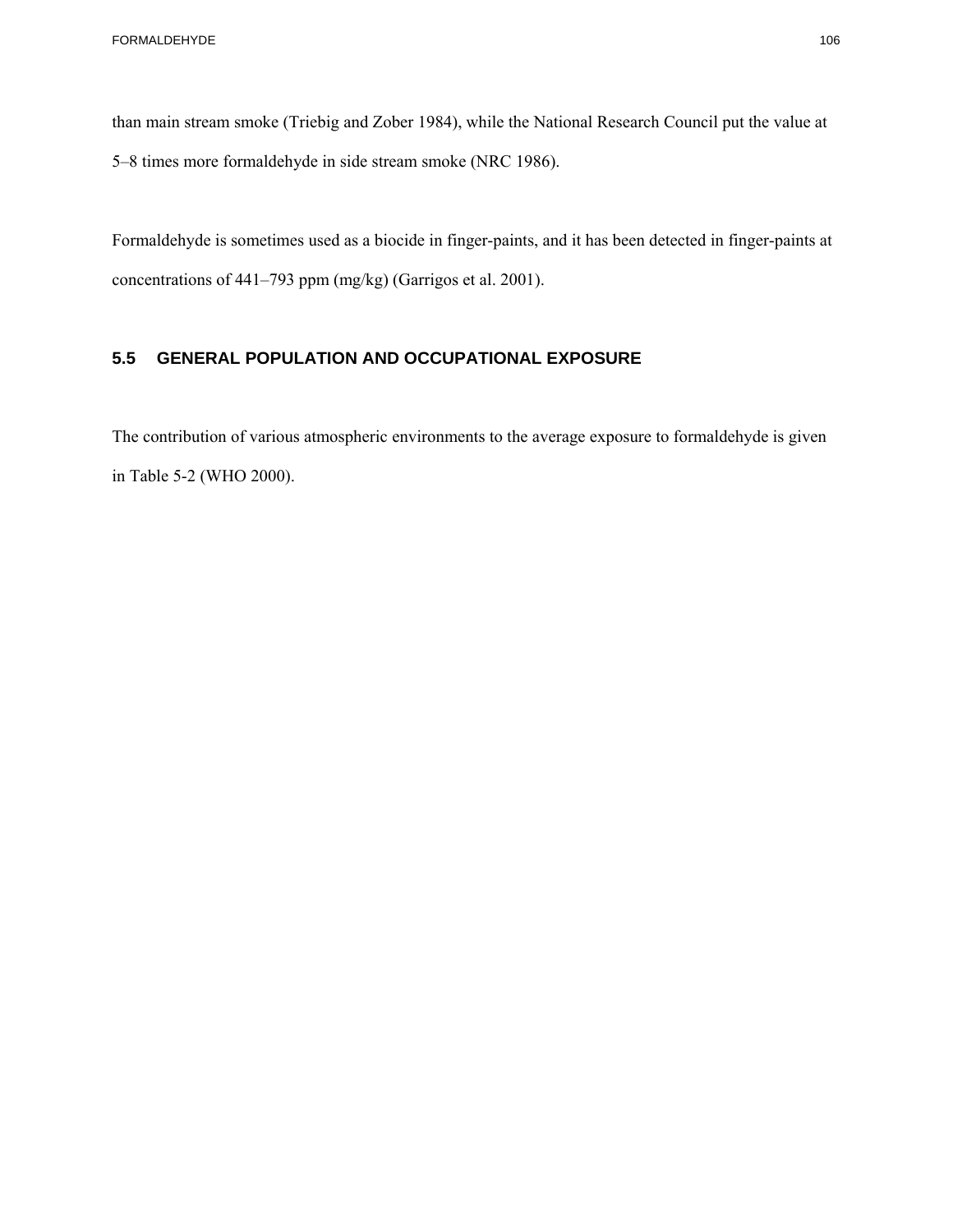#### **Table 5-2. The Contribution of Various Atmospheric Environments to the**

| Source                        | mg/day         |
|-------------------------------|----------------|
| Air                           |                |
| Outdoor air (10% of time)     | $0.002 - 0.04$ |
| Indoor air                    |                |
| Home (65% of time)            |                |
| Conventional                  | $0.3 - 0.6$    |
| Mobile home                   | 1.0            |
| Environmental tobacco smoke   | $0.5 - 3.5$    |
| Workplace (25% of time)       |                |
| Without occupational exposure | $0.2 - 0.5$    |
| With occupational exposure    | 8.0            |
| Environmental tobacco smoke   | $0.4 - 2.8$    |
| Smoking (20 cigarettes/day)   | $0.9 - 2.0$    |
| Source: WHO 2000              |                |

#### **Average Exposure to Formaldehyde**

In 13 healthy adult volunteers aged 24–50 years old, formaldehyde was detected in all urine samples collected from 9 men and 4 women at background concentrations of 56.85–70.57 and 60.84–144.57 µg/L, respectively (Takeuchi et al. 2007). The median observed formaldehyde levels in the urine of the men and women were 62.10 and 79.30 µg/L, respectively. Formaldehyde was detected at concentrations ranging from 1,230 to 72,729 ppb in exhaled breath samples collected from 344 adult volunteers having a mean age of 61.6 years. The median observed formaldehyde level detected in exhaled breath samples was 4.263 ppb (Moser et al. 2005).

#### **5.7 POPULATIONS WITH POTENTIALLY HIGH EXPOSURES**

Formaldehyde concentrations in mobile homes may be up to 14 times higher than in conventional homes (Gammage and Hawthorne 1985; Hawthorne et al. 1986). Gulf Coast residents in Louisiana and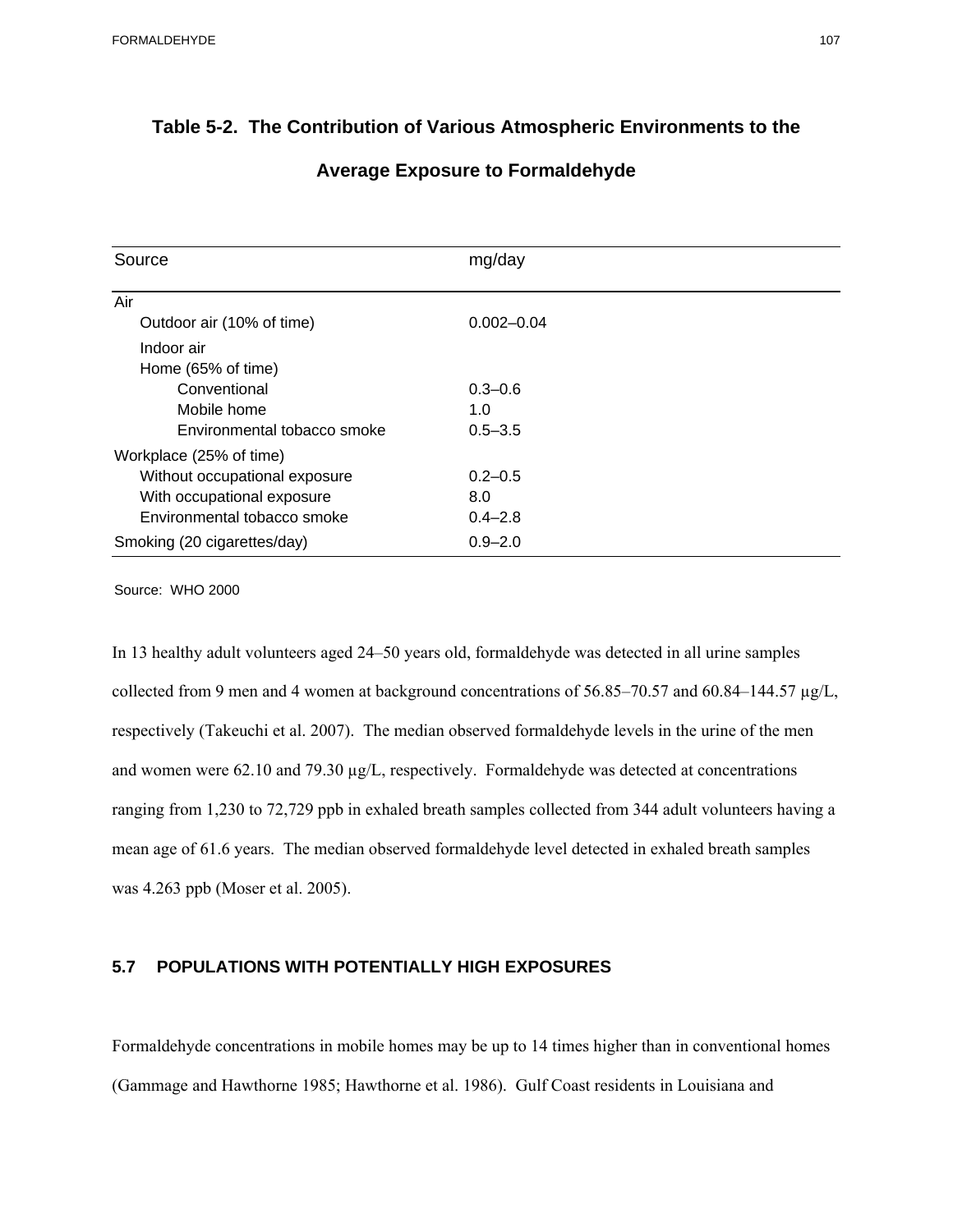$2008$ ). Mississippi who were displaced by Hurricanes Katrina and Rita and were provided travel trailers and mobile homes as temporary housing by FEMA have been exposed to higher-than-normal formaldehyde levels. The average indoor air concentration measured in the study of this housing was 77 ppb (CDC

Smokers and persons who live in a home with a cigarette smoker also may be exposed to higher levels of formaldehyde. Environmental tobacco smoke, which is a combination of diluted sidestream smoke released from a cigarette's burning end and mainstream smoke exhaled by an active smoker, can contribute 10–25% (0.1–1 mg/day) of the total average indoor exposure to formaldehyde (WHO 1986).

#### **5.8.2 Ongoing Studies**

 from a few ongoing studies. These studies may fill in some of the data needs identified in Section 6.8.1. The Federal Research in Progress (FEDRIP 2008) database provides additional information obtainable The studies are summarized in Table 5-3.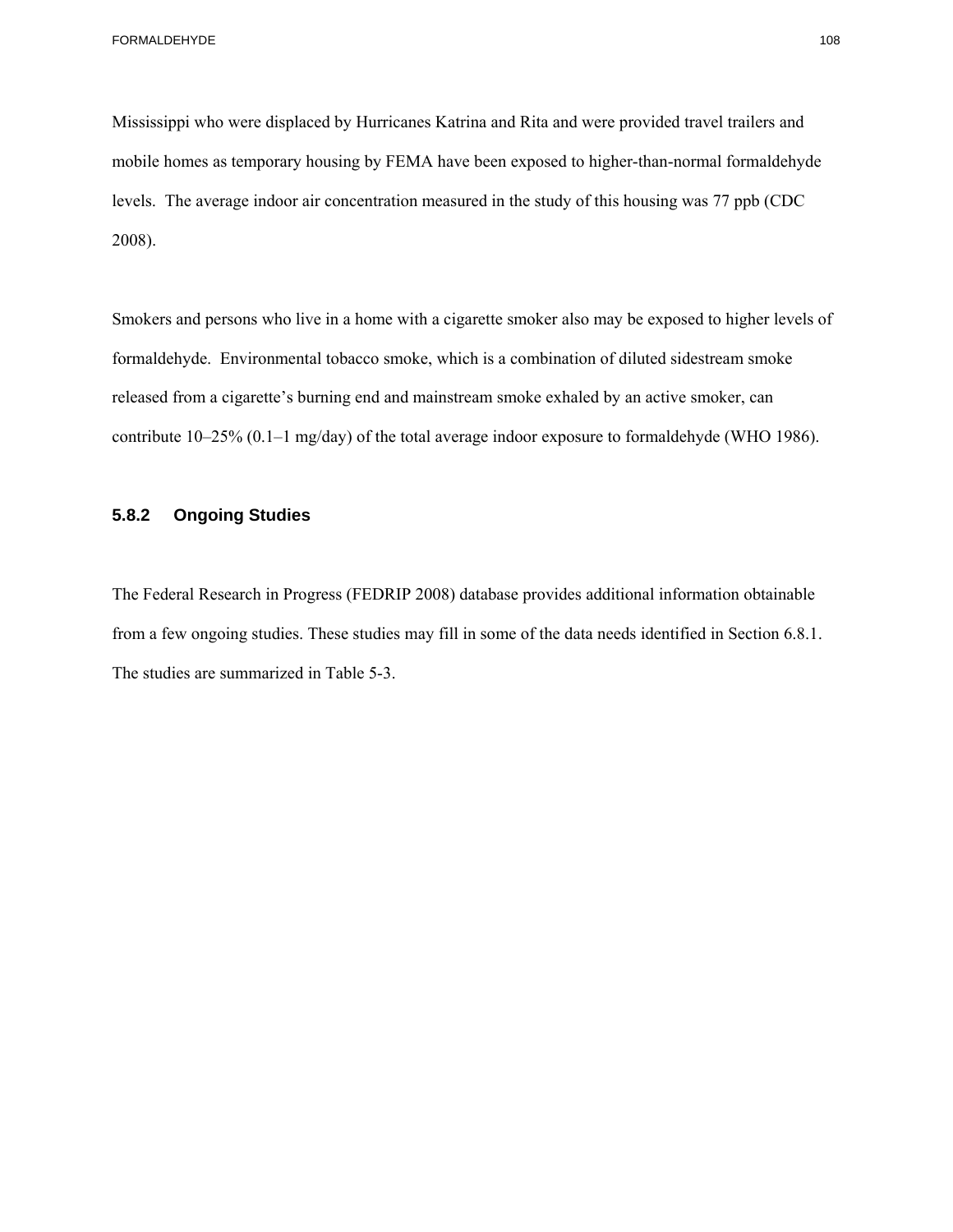#### **Table 5-3. Ongoing Studies on Formaldehyde**

| Investigator              | Affiliation                        | Research description                                                                                                                                                                                                                                                                                                                                                                  | Sponsor                               |
|---------------------------|------------------------------------|---------------------------------------------------------------------------------------------------------------------------------------------------------------------------------------------------------------------------------------------------------------------------------------------------------------------------------------------------------------------------------------|---------------------------------------|
| Faloona, Ian C            | University of<br>California, Davis | Researchers are conducting a study of gas<br>phase formaldehyde in a forested environment<br>and the photochemical oxidation of<br>hydrocarbons. The goals of this study are to<br>better understand the atmospheric processing of<br>VOCs and their concurrent formaldehyde<br>production.                                                                                           | <b>National Science</b><br>Foundation |
| Kretzschmar,<br>Ilona     | <b>CUNY City</b><br>College        | This study describes a method for the<br>generation of porous, cylindrical polymer<br>membranes with a uniform catalyst coating that<br>will lead to the development of new material for<br>the separation and decomposition of<br>formaldehyde in indoor air streams.                                                                                                                | <b>National Science</b><br>Foundation |
| Marotta,<br>Christopher L | Eltron Research,<br>Inc.           | Researchers are conducting a study to develop<br>a small, inexpensive sensor for measuring the<br>concentration of formaldehyde in real-time in<br>order to protect workers who encounter<br>formaldehyde in the chemical industry. The aim<br>is also to create a sensor platform that can be<br>readily adapted for indoor air quality or<br>environmental monitoring applications. | <b>NIOSH</b>                          |

CUNY = City University of New York; NIOSH = National Institute for Occupational Safety and Health; VOC = volatile organic compound

Source: FEDRIP 2008

As previously discussed, in the aftermath of Hurricanes Katrina and Rita, the Federal Emergency

Management Agency (FEMA) provided travel trailers, park models, and mobile homes to displaced Gulf

Coast residents who had lost their homes. Residents of these trailers and mobile homes have raised

concerns about air quality in the trailers and the occurrence of respiratory and other symptoms resulting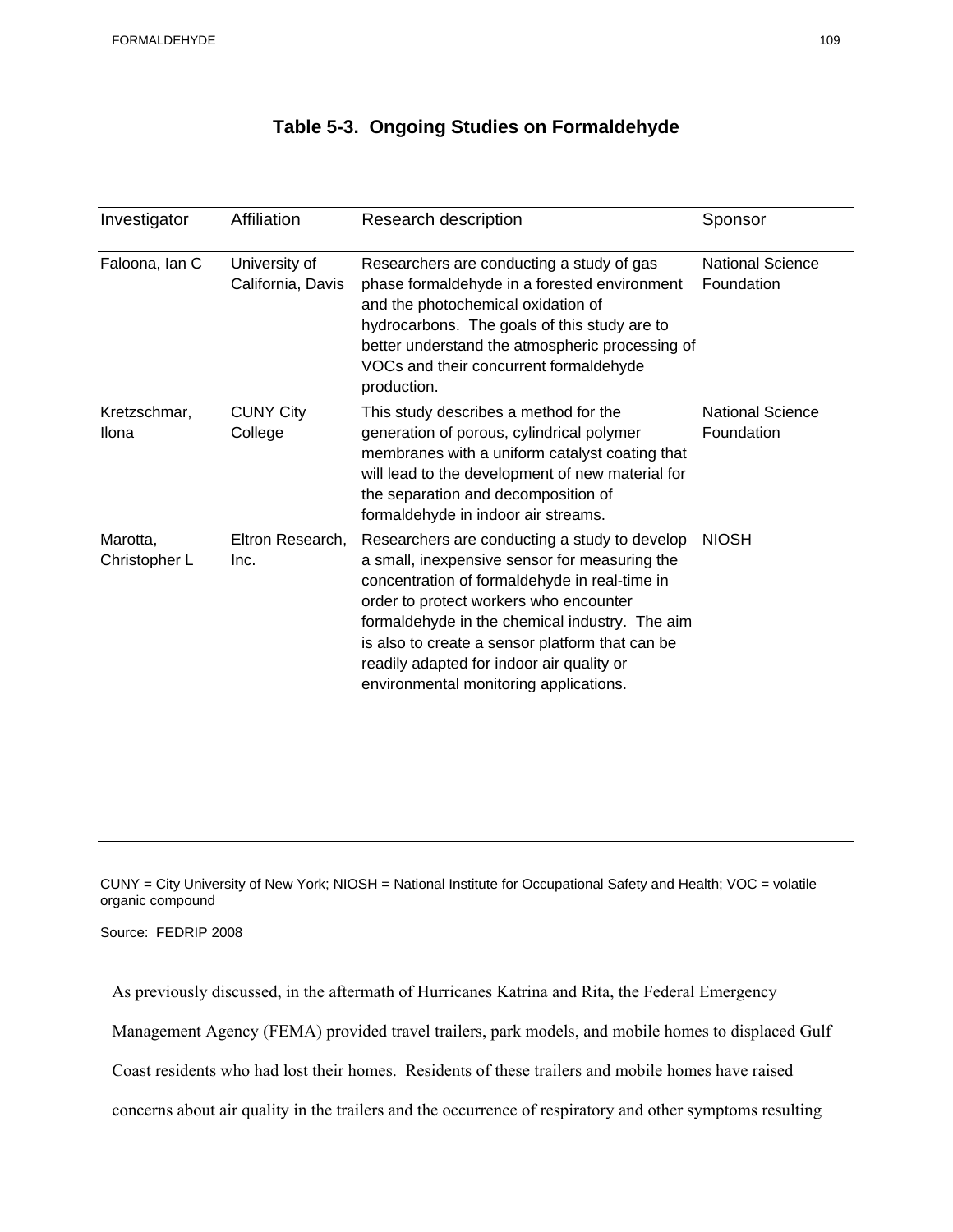FORMALDEHYDE 110

from exposure to formaldehyde. The Centers for Disease Control and Prevention's (CDC's) National Center for Environmental Health (NCEH) has been working with FEMA to investigate the health concerns of those living in the trailers and mobile homes and to take action to protect residents' health. In December 2007 and January 2008, CDC tested travel trailers, park models, and mobile homes provided by FEMA as temporary housing to Gulf Coast residents in Louisiana and Mississippi who were displaced by hurricanes Katrina and Rita (CDC 2008). The study aimed to determine formaldehyde levels in occupied trailers, determine trailer characteristics that could affect formaldehyde levels, and provide information to assist FEMA in deciding whether to relocate residents from FEMA-supplied trailers in the Gulf Coast area. The findings of this study have been addressed in an official CDC Press Release found on the CDC/NCEH Website at http://www.cdc.gov/nceh/ehhe/trailerstudy/residents.htm#final.

A new survey, NHANES IV, is in the process of being conducted by CDC.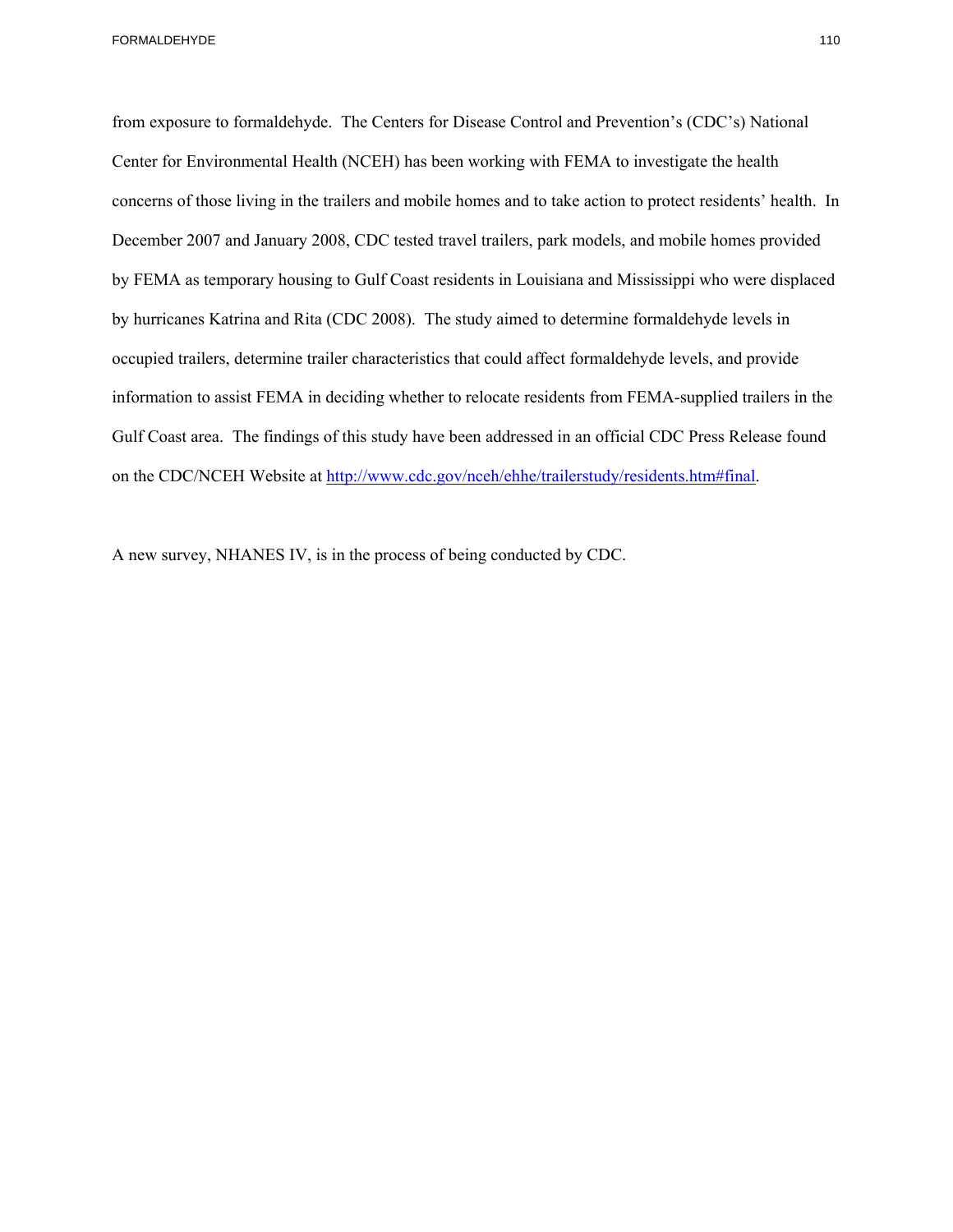FORMALDEHYDE 111

#### **6. ANALYTICAL METHODS**

#### **6.1 BIOLOGICAL MATERIALS**

Takeuchi et al. (2007) developed a technique for quantifying formaldehyde in urine by derivatization with O-(2,3,4,5,6-pentafluorobenzyl)hydroxylamine (PFBHA) to the PFBHA-formaldoxime, using a headspace sampler coupled to a gas chromatograph equipped with an electron capture detector (ECD) (see Table 6-1).

#### **Table 6-1. Analytical Methods for Determining Formaldehyde in Biological**

#### **Materials**

|       | Sample matrix Preparation method                                                | Analytical<br>method | Sample<br>detection<br>limit | Percent<br>recovery | Reference               |
|-------|---------------------------------------------------------------------------------|----------------------|------------------------------|---------------------|-------------------------|
| Urine | Derivatization with<br>$O-(2,3,4,5,6-$<br>pentafluorobenzyl)-<br>hydroxylamine. | GC/EC                | $1.08 \mu g/L$               | 99                  | Takeuchi et al.<br>2007 |

GC/EC = gas chromatography/electron capture

#### **6.2 ENVIRONMENTAL SAMPLES**

The most widely used methods for the determination of the concentration of formaldehyde in air are based on ultraviolet/visible (UV/VIS) spectrophotometry measurements of the absorption band at 580 nm following derivitization with chromotropic and sulfuric acid. Sensitivities of  $0.01-0.03$  mg/m<sup>3</sup> can be achieved by use of these methods. Other methods include colorimetry, fluorimetry, high-performance liquid chromatography (HPLC), polarography, gas chromatography (GC), infrared detection, and gas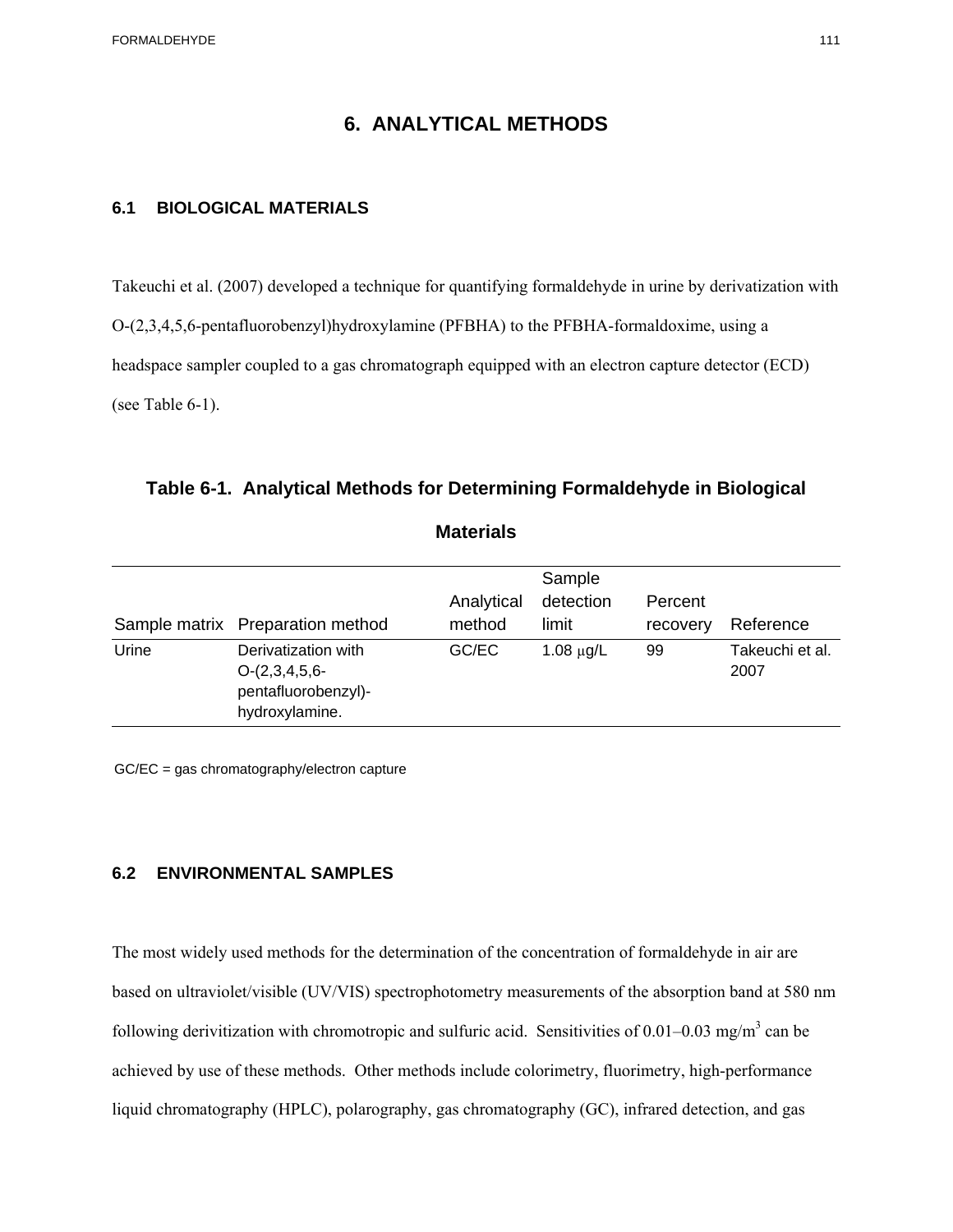detector tubes. Most methods require the formation of a formaldehyde derivative for separation and detection (IARC 2006). Formaldehyde determination by use of HPLC can achieve a limit of detection of  $\leq$  2 µg/m<sup>3</sup>, and HPLC is the most sensitive method. Gas detection tubes that have sensitivities of about 0.05–0.12  $\mu$ g/m<sup>3</sup> (0.04–0.1 ppm) and infrared analyzers that have sensitivities of about 1.2–230  $\mu$ g/m<sup>3</sup> (1– 110 ppb) are often used to monitor workplace atmospheres (IARC 2006).

One type of passive sampler uses a glass fiber filter or a tape impregnated with 2,4

dinitrophenylhydrazine (DNPH) and phosphoric acid mounted in a polystyrene cassette (see Table 6-2).

SKC Inc. and GMD Systems use this passive sampling method for commercially available badges (Levin and Lindahl 1994; Levin et al. 1989).

| Sample |                                                                                                                                                          | Analytical          | Sample                                                                                                      | Percent  |                                                 |
|--------|----------------------------------------------------------------------------------------------------------------------------------------------------------|---------------------|-------------------------------------------------------------------------------------------------------------|----------|-------------------------------------------------|
| matrix | Preparation method                                                                                                                                       | method              | detection limit recovery                                                                                    |          | Reference                                       |
| Air    | Preparation of passive<br>monitor, formaldehyde in absorbance<br>air adsorbs onto DNPH<br>and sulfuric acid<br>impregnated glass fiber<br>filter or tape | UV/VIS<br>at 365 nm | 6 $\mu$ g/m <sup>3</sup> (5 ppb) 100%<br>(8 hours)<br>1.2 $\mu$ g/m <sup>3</sup><br>$(1$ ppb)<br>(24 hours) | (5% RSD) | Levin and Lindahl<br>1994; Levin et al.<br>1989 |
| Air    | Drawing of air through a GC/NPD<br>sampling tube containing<br>silica gel coated with<br>DNPH. Elution of<br>derivative with<br>acetonitrile.            |                     | $0.12 \mu g/s$ ample >95                                                                                    |          | Jeong and Paik<br>2005                          |

**Table 6-2. Analytical Methods for Determining Formaldehyde in Environmental Samples**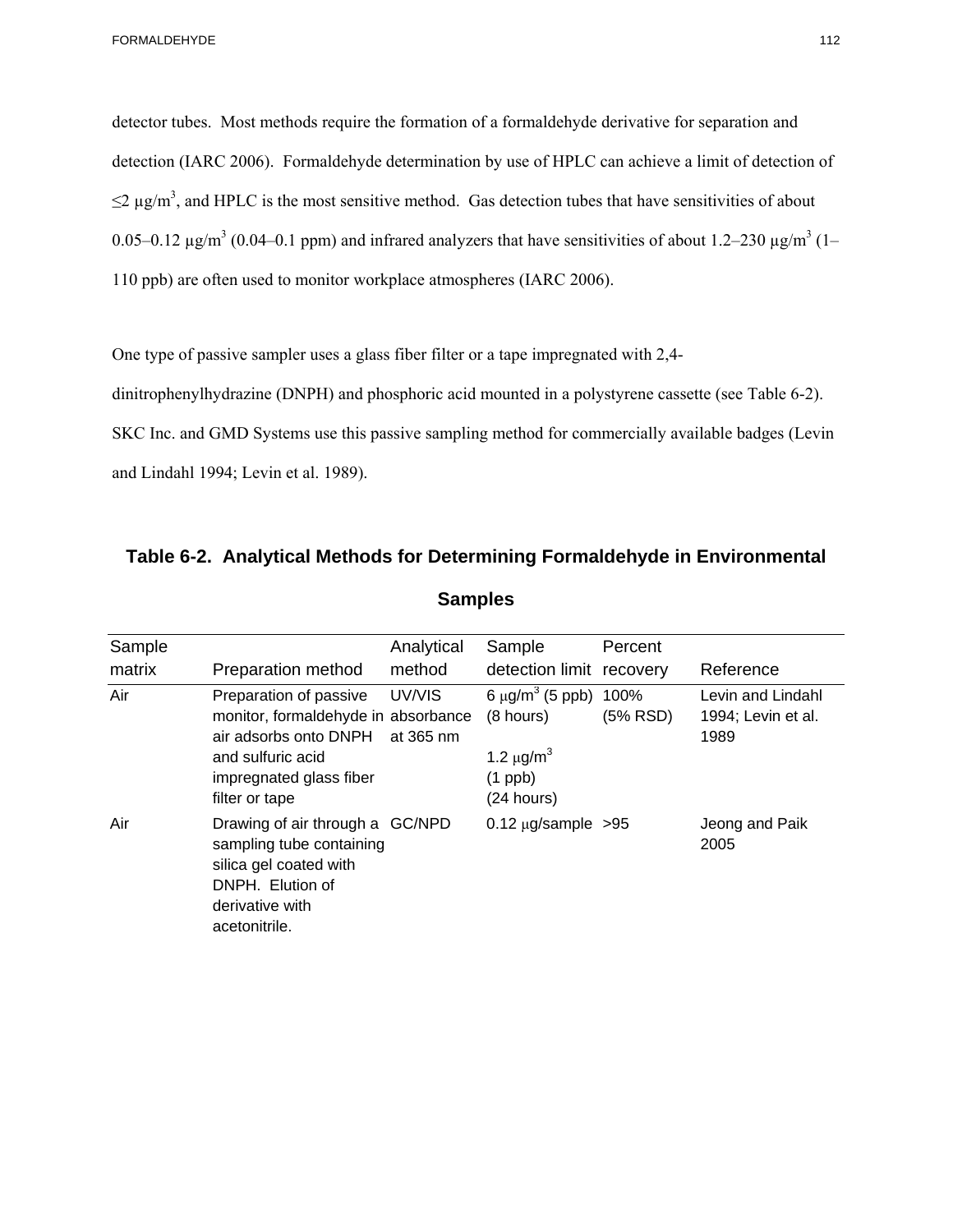| Sample<br>matrix     | Preparation method                                                                                                                                       | Analytical<br>method  | Sample<br>detection limit | Percent<br>recovery | Reference                 |
|----------------------|----------------------------------------------------------------------------------------------------------------------------------------------------------|-----------------------|---------------------------|---------------------|---------------------------|
| Atmospheric<br>water | Reaction of<br>formaldehyde in water<br>with ammonium acetate<br>and 2,4-pentanedione in<br>FIA system to form<br>3,5-diacetyl-1,4-dihydro-<br>lutidine. | FIA/fluor-<br>escence | $3 \mu g/L$<br>$(3$ ppb)  | No data             | Dong and Dasgupta<br>1987 |

# **Table 6-2. Analytical Methods for Determining Formaldehyde in Environmental**

**Samples** 

 $DNPH = 2,4$ -dinitrophenylhydrazine; FIA = flow injection analysis;  $GC = gas$  chromatography; NPD =nitrogenphosphorus detector; RSD = relative standard deviation; UV/VIS = ultraviolet/visible absorbance detection

Jeong and Paik (2005) have reported a method in which the DNPH formaldehyde derivatives are analyzed by use of GC equipped with a nitrogen-phosphorus detector (GC-NPD) in order to measure personal exposure in the workplace. In laboratory tests, this new method, referred to as the GC-NPD method, is as sensitive as the NIOSH analytical method, which uses HPLC equipped with an ultraviolet detector (Jeong and Paik 2005).

The method of Dong and Dasgupta (1987) relies on the reaction of formaldehyde in atmospheric water with a diketone (2,4-pentanedione) and ammonium acetate to form a fluorescent derivative that is measured spectrophotometrically in a flow injection analysis system.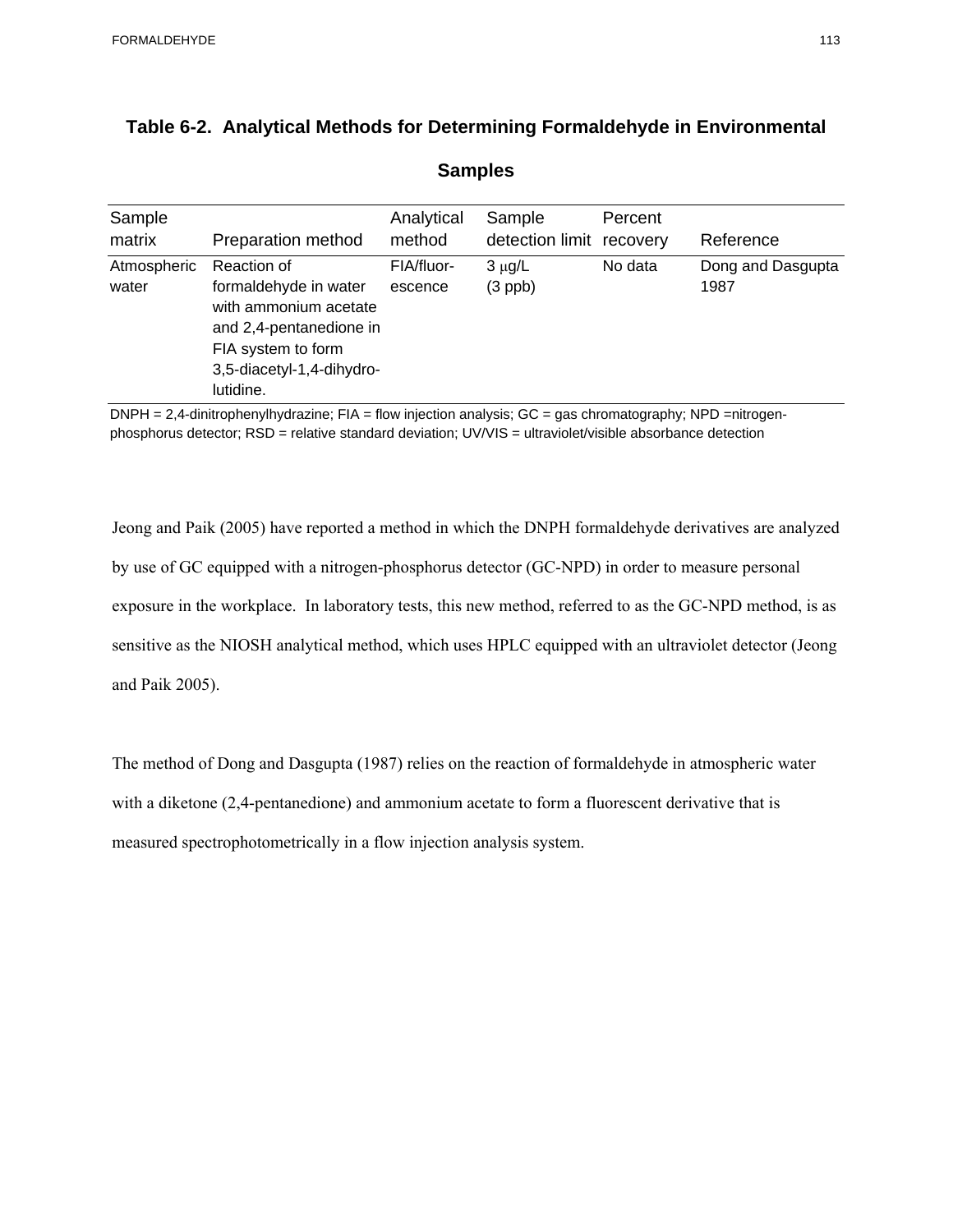# **6.3 ADEQUACY OF THE DATABASE 6.3.2 Ongoing Studies**

The information in Table 6-3 was found as a result of a search of the Federal Research in Progress database (FEDRIP 2008).

The Environmental Health Laboratory Sciences Division of the National Center for Environmental Health, Centers for Disease Control and Prevention, is developing methods for the analysis of formaldehyde and other volatile organic compounds in blood. These methods use purge and trap methodology, high-resolution gas chromatography, and magnetic sector mass spectrometry, which give detection limits in the low parts per trillion (ppt) range.

| Investigator                 | Affiliation                 | Research description                                                                                                                                                                                                                                                                                                                                                                     | Sponsor                               |
|------------------------------|-----------------------------|------------------------------------------------------------------------------------------------------------------------------------------------------------------------------------------------------------------------------------------------------------------------------------------------------------------------------------------------------------------------------------------|---------------------------------------|
| Kretzschmar,<br><b>Ilona</b> | <b>CUNY City</b><br>College | This study describes a method for the<br>generation of porous, cylindrical polymer<br>membranes with a uniform catalyst coating<br>that will lead to the development of new<br>material for the separation and decomposition<br>of formaldehyde in indoor air streams.                                                                                                                   | <b>National Science</b><br>Foundation |
| Marotta,<br>Christopher L    | Eltron Research,<br>Inc.    | Researchers are conducting a study to<br>develop a small, inexpensive sensor for<br>measuring the concentration of formaldehyde<br>in real-time in order to protect workers who<br>encounter formaldehyde in the chemical<br>industry. The aim is also to create a sensor<br>platform that can be readily adapted for<br>indoor air quality or environmental monitoring<br>applications. | <b>NIOSH</b>                          |

#### **Table 6-3. Ongoing Studies on Formaldehyde**

CUNY = City University of New York; NIOSH = National Institute for Occupational Safety and Health

Source: FEDRIP 2008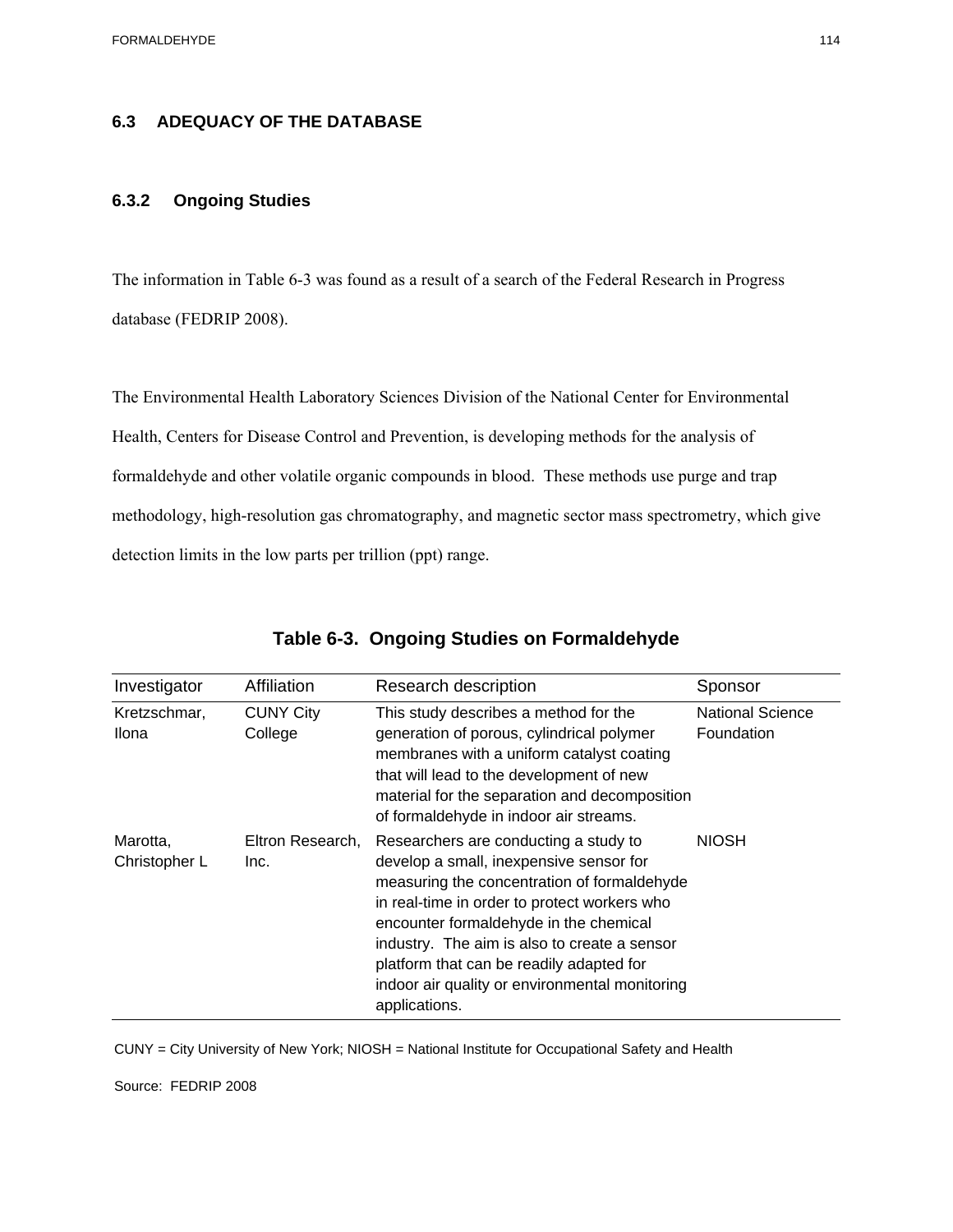FORMALDEHYDE 115

#### **7. REGULATIONS, ADVISORIES, AND GUIDELINES**

The EPA oral reference dose (RfD) for formaldehyde is 0.2 mg/kg/day for causing gastrointestinal damage (IRIS 2010). EPA began a reassessment of the inhalation reference concentration (RfC) in January 1998, and a draft assessment was released for public comment in June 2010. A committee of the NRC is conducting an independent scientific review of this EPA draft human health assessment of formaldehyde for IRIS (IRIS 2010). The committee will provide a brief report that comments on EPA's identification of potential adverse non-cancer health effects, assessment of carcinogenic potential, exposure-response analysis for identified end points, quantitative risk assessment methods, and evaluation of sources of uncertainty in the health assessment.

The international and national regulations, advisories, and guidelines regarding formaldehyde in air, water, and other media are summarized in Table 7-1.

The National Toxicology Program (NTP) (2005) noted that formaldehyde is reasonably anticipated to be a human carcinogen. NTP has included formaldehyde as an item under consideration for the Twelfth Report on Carcinogens (NTP 2008, 2010). In 2006, the International Agency for Research on Cancer (IARC) has reclassified formaldehyde from Group 2A to Group 1 (IARC 2008). The EPA has classified formaldehyde as a B1 compound, probable human carcinogen, on the basis of limited evidence in humans and sufficient evidence in animals (IRIS 2010).

Formaldehyde is on the list of chemicals subject to the requirements of The Emergency Planning and Community Right-to-Know Act of 1986 (EPCRA) (EPA 2008c). Section 313 of Title III of EPCRA requires owners and operators of certain facilities that manufacture, import, process, or otherwise use the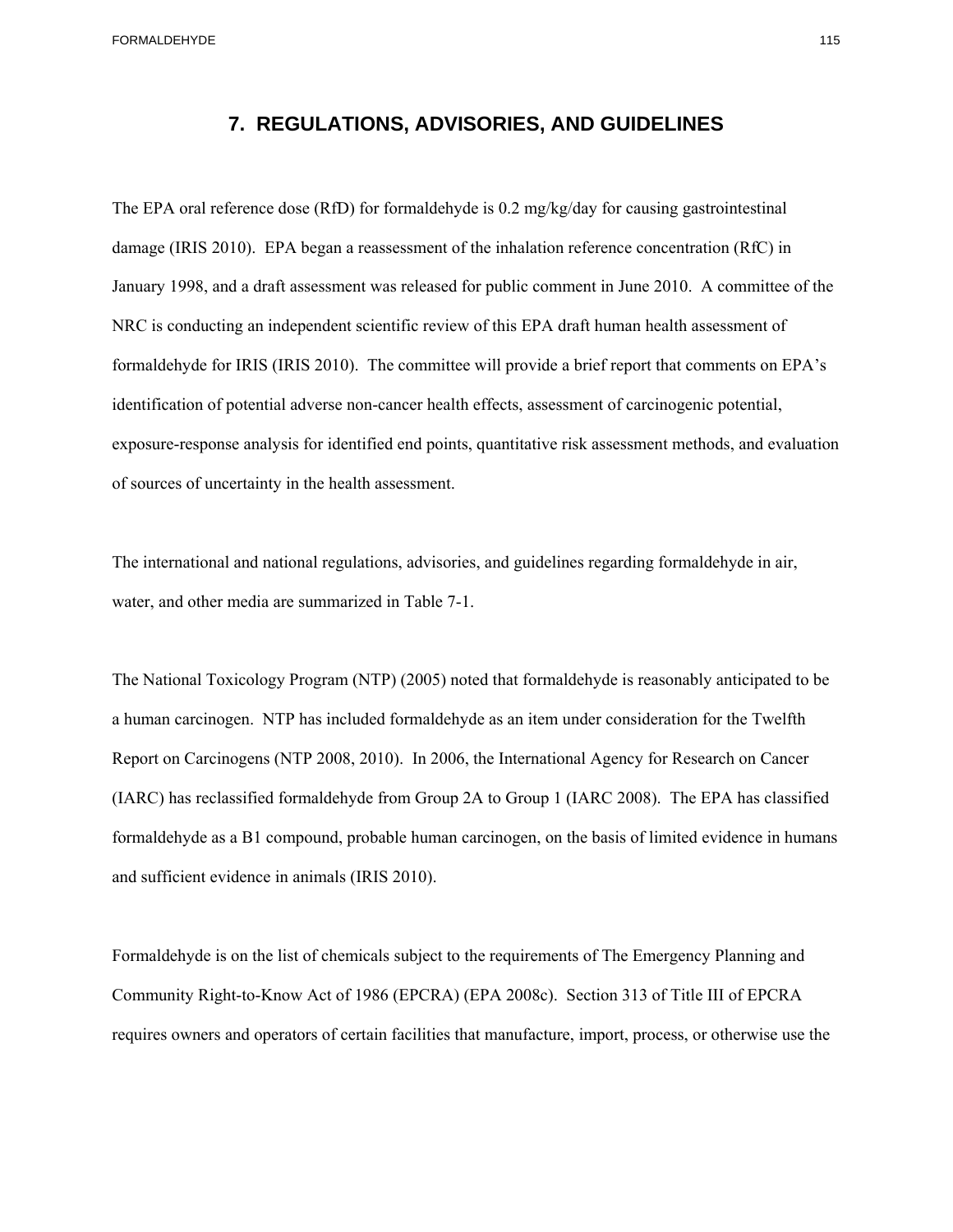FORMALDEHYDE 116

chemicals on this list to report annually their release of those chemicals to any environmental media (EPA 2008c).

OSHA requires employers of workers who are occupationally exposed to formaldehyde to institute engineering controls and work practices to reduce and maintain employee exposure at or below permissible exposure limits (PELs). The employer must use controls and practices, if feasible, to reduce exposure to or below an 8-hour time-weighted average (TWA) of 0.75 ppm. The 15-minute, short-term exposure limit (STEL) for formaldehyde is 2 ppm (OSHA 2007b).

The EPA regulates formaldehyde under the Clean Air Act (CAA) and has designated formaldehyde as a hazardous air pollutant (HAP) (EPA 2008c); formaldehyde is listed among the urban HAPs for the Integrated Urban Air Toxics Strategy (EPA 1999). The major source category for which formaldehyde emissions are controlled is the Synthetic Organic Chemicals Manufacturing Industry (SOCMI) (EPA 2008e, 2008i).

Under the Comprehensive Environmental Response, Compensation, and Liability Act (CERCLA), owners of vessels or facilities are required to immediately report release of formaldehyde equal to or greater than the reportable quantity of 100 pounds (45.4 kg) (EPA 2008c).

The Food and Drug Administration (FDA) identifies formaldehyde as an indirect food additive for use only as a component of adhesives (FDA 2007b). When used in accordance with specified conditions, the food additive, formaldehyde, is permitted in feed and drinking water of animals (FDA 2007a).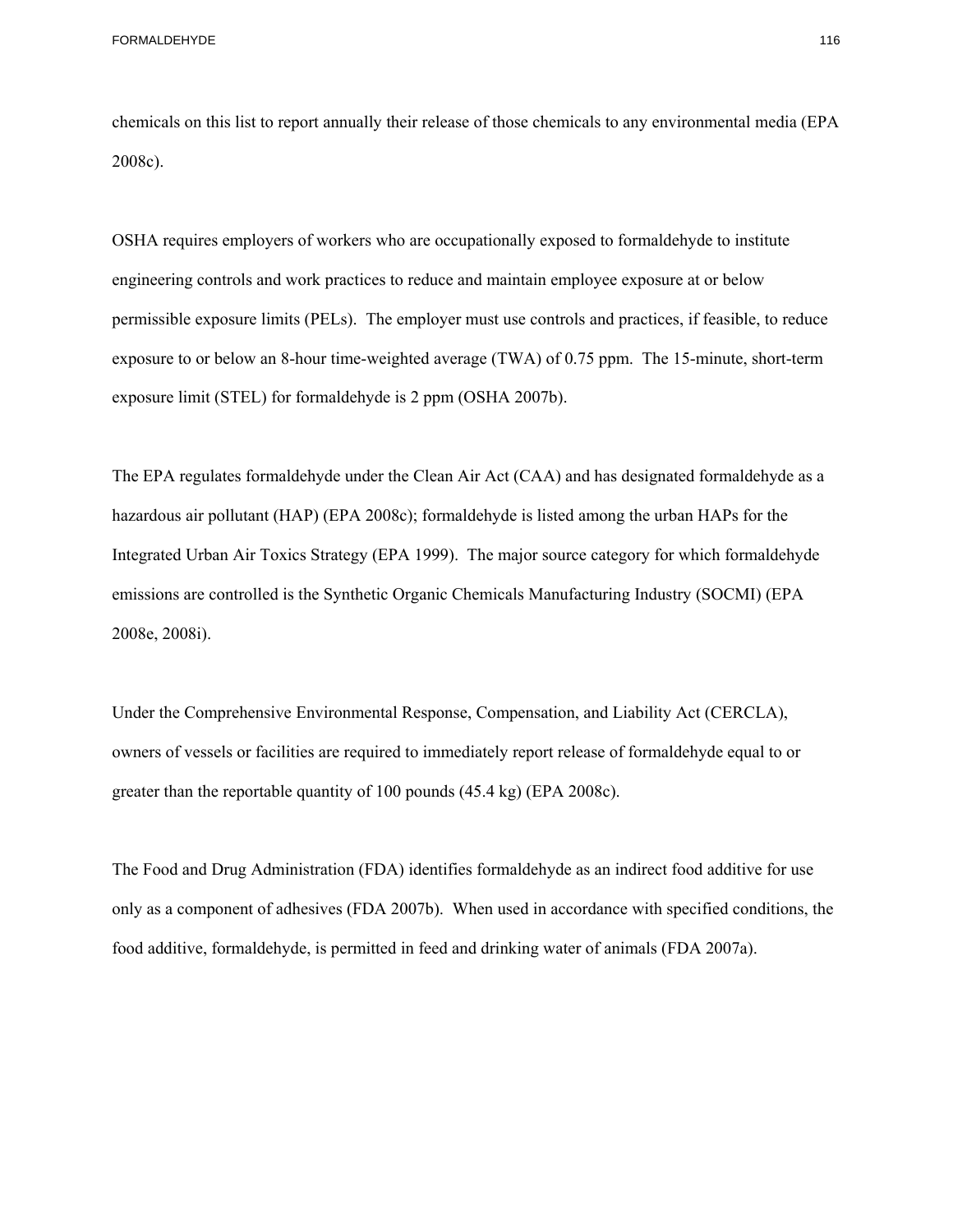| Agency                         | Description                                | Information                                   | Reference        |
|--------------------------------|--------------------------------------------|-----------------------------------------------|------------------|
| <b>INTERNATIONAL</b>           |                                            |                                               |                  |
| Guidelines:                    |                                            |                                               |                  |
| <b>IARC</b>                    | Carcinogenicity classification             | Group 1 <sup>ª</sup>                          | <b>IARC 2008</b> |
| <b>WHO</b>                     | Air quality guidelines <sup>b</sup>        | 0.1 mg/m <sup>3</sup>                         | <b>WHO 2000</b>  |
|                                | Drinking water quality guidelines          | $0.9$ mg/L                                    | <b>WHO 2004</b>  |
| <b>NATIONAL</b>                |                                            |                                               |                  |
| Regulations and<br>Guidelines: |                                            |                                               |                  |
| a. Air                         |                                            |                                               |                  |
| <b>ACGIH</b>                   | TLV (ceiling limit)                        | $0.3$ ppm                                     | ACGIH 2007       |
|                                | TLV basis (critical effects) <sup>c</sup>  | Upper respiratory tract<br>and eye irritation |                  |
| <b>AIHA</b>                    | $ERPG-1d$                                  | 1 ppm                                         | <b>AIHA 1988</b> |
|                                | $ERPG-2d$                                  | 10 ppm                                        |                  |
|                                | $ERPG-3d$                                  | 25 ppm                                        |                  |
| <b>EPA</b>                     | AEGL-1 <sup>e</sup>                        |                                               | EPA 2007a        |
|                                | 10 minutes                                 | 0.90 mg/m <sup>3</sup>                        |                  |
|                                | 30 minutes                                 | 0.90 mg/m $3$                                 |                  |
|                                | 60 minutes                                 | $0.90$ mg/m <sup>3</sup>                      |                  |
|                                | 4 hours                                    | 0.90 mg/m $^{3}$                              |                  |
|                                | 8 hours                                    | 0.90 mg/m $^{3}$                              |                  |
|                                | $AEGL-2e$                                  |                                               |                  |
|                                | 10 minutes                                 | 14 mg/m $3$                                   |                  |
|                                | 30 minutes                                 | 14 mg/ $m3$                                   |                  |
|                                | 60 minutes                                 | 14 mg/m $3$                                   |                  |
|                                | 4 hours                                    | 14 mg/ $m^3$                                  |                  |
|                                | 8 hours                                    | 14 mg/m $3$                                   |                  |
|                                | $AEGL-3e$                                  |                                               |                  |
|                                | 10 minutes                                 | 100 mg/ $m3$                                  |                  |
|                                | 30 minutes                                 | 70 mg/m $3$                                   |                  |
|                                | 60 minutes                                 | 56 mg/ $m3$                                   |                  |
|                                | 4 hours                                    | 35 mg/ $m3$                                   |                  |
|                                | 8 hours                                    | 35 mg/ $m3$                                   |                  |
|                                | Second list of AEGL priority chemicals Yes |                                               | EPA 2008a        |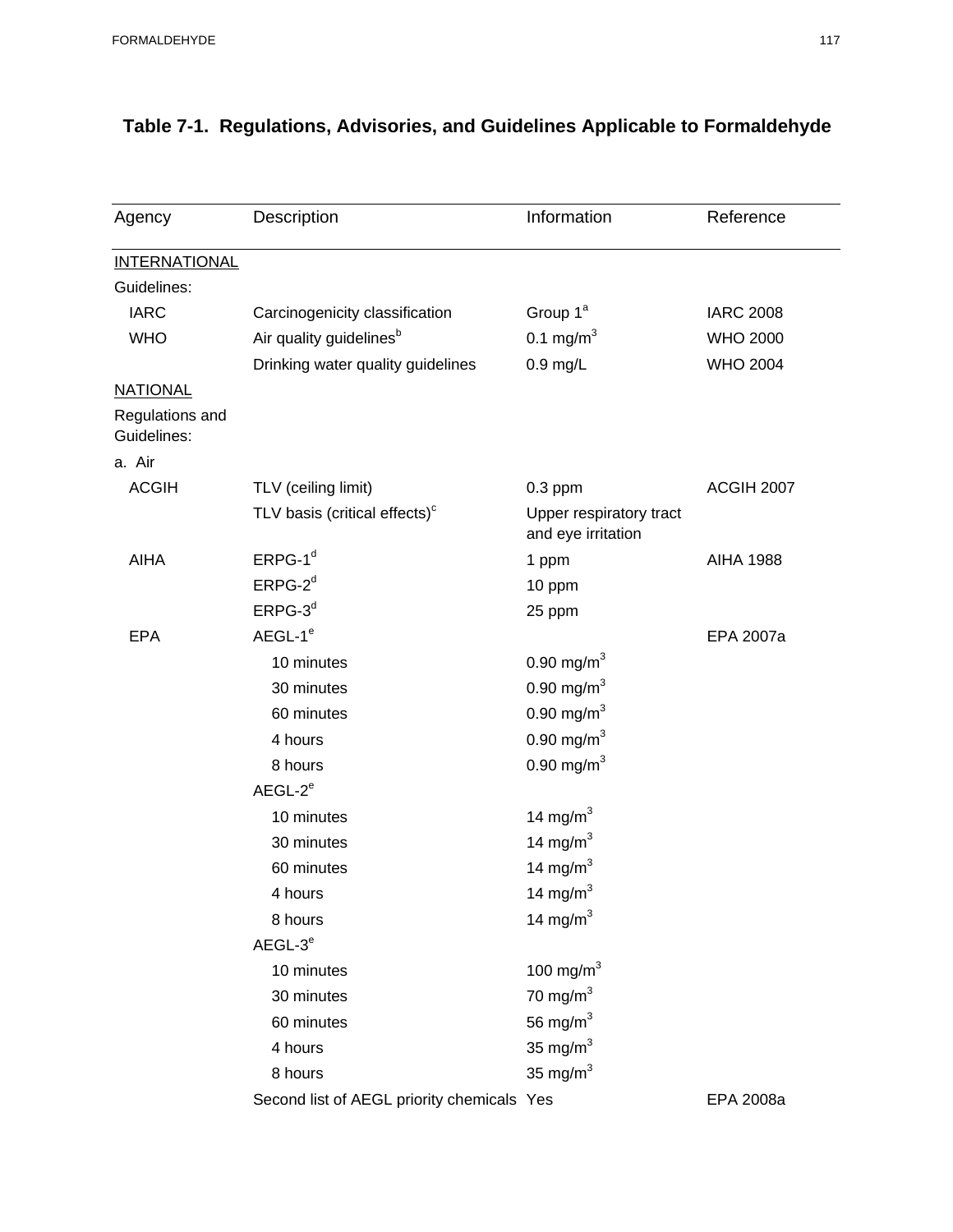| Agency           | Description                                                                                                                              | Information                    | Reference                                       |
|------------------|------------------------------------------------------------------------------------------------------------------------------------------|--------------------------------|-------------------------------------------------|
|                  | for guideline development                                                                                                                |                                |                                                 |
|                  | Hazardous air pollutant (HAP)                                                                                                            | Yes                            | EPA 2007b<br>42 USC 7412                        |
|                  | Listed on the Urban HAPs for the<br><b>Integrated Urban Air Toxics Strategy</b>                                                          | Yes                            | EPA 1999<br>64 FR 38706                         |
| NATIONAL (cont.) |                                                                                                                                          |                                |                                                 |
|                  | National emission standards for<br>organic hazardous air pollutants from<br>the SOCMI                                                    | Yes                            | EPA 2008i<br>40 CFR 68.107,<br>Table 2          |
| <b>EPA</b>       | Regulated toxic substances and<br>threshold quantities for accidental<br>release prevention under Section<br>112(r) of the Clean Air Act | 15,000 pounds                  | EPA 2008g<br>40 CFR 68.130                      |
|                  | Standards of performance for<br>equipment leaks of VOC in SOCMI                                                                          | Yes                            | <b>EPA 2008e</b><br>40 CFR 68.489               |
| <b>NIOSH</b>     | REL (10-hour TWA)                                                                                                                        | 0.016 ppm                      | <b>NIOSH 2005</b>                               |
|                  | Ceiling limit (15-minute)                                                                                                                | $0.1$ ppm                      |                                                 |
|                  | <b>IDLH</b>                                                                                                                              | 20 ppm                         |                                                 |
|                  | Target organs                                                                                                                            | Eyes and respiratory<br>system |                                                 |
|                  | Potential occupational carcinogen                                                                                                        | Yes                            |                                                 |
|                  | Category of pesticides                                                                                                                   | Group 1 pesticide <sup>t</sup> | <b>NIOSH 1992</b>                               |
| <b>OSHA</b>      | PEL (8-hour TWA) for general,<br>shipyard, and construction industry<br>(ceiling limit)                                                  | 0.75 ppm                       | <b>OSHA 2007b</b><br><b>29 CFR</b><br>1910.1048 |
|                  | STEL (15-minute)                                                                                                                         | 2 ppm                          |                                                 |
|                  | Highly hazardous chemical which<br>present a potential for a catastrophic                                                                | Yes                            | <b>OSHA 2007a</b>                               |
|                  | event or above the threshold quantity                                                                                                    |                                | 29 CFR 1910.119                                 |
|                  | Threshold quantity                                                                                                                       | 1,000 pounds                   |                                                 |
| b. Water         |                                                                                                                                          |                                |                                                 |
| <b>EPA</b>       | Designated as hazardous substances<br>in accordance with Section<br>311(b)(2)(A) of the Clean Water Act                                  | Yes                            | EPA 2008b<br>40 CFR 116.4                       |
|                  | Drinking water standards and health                                                                                                      |                                | EPA 2006a                                       |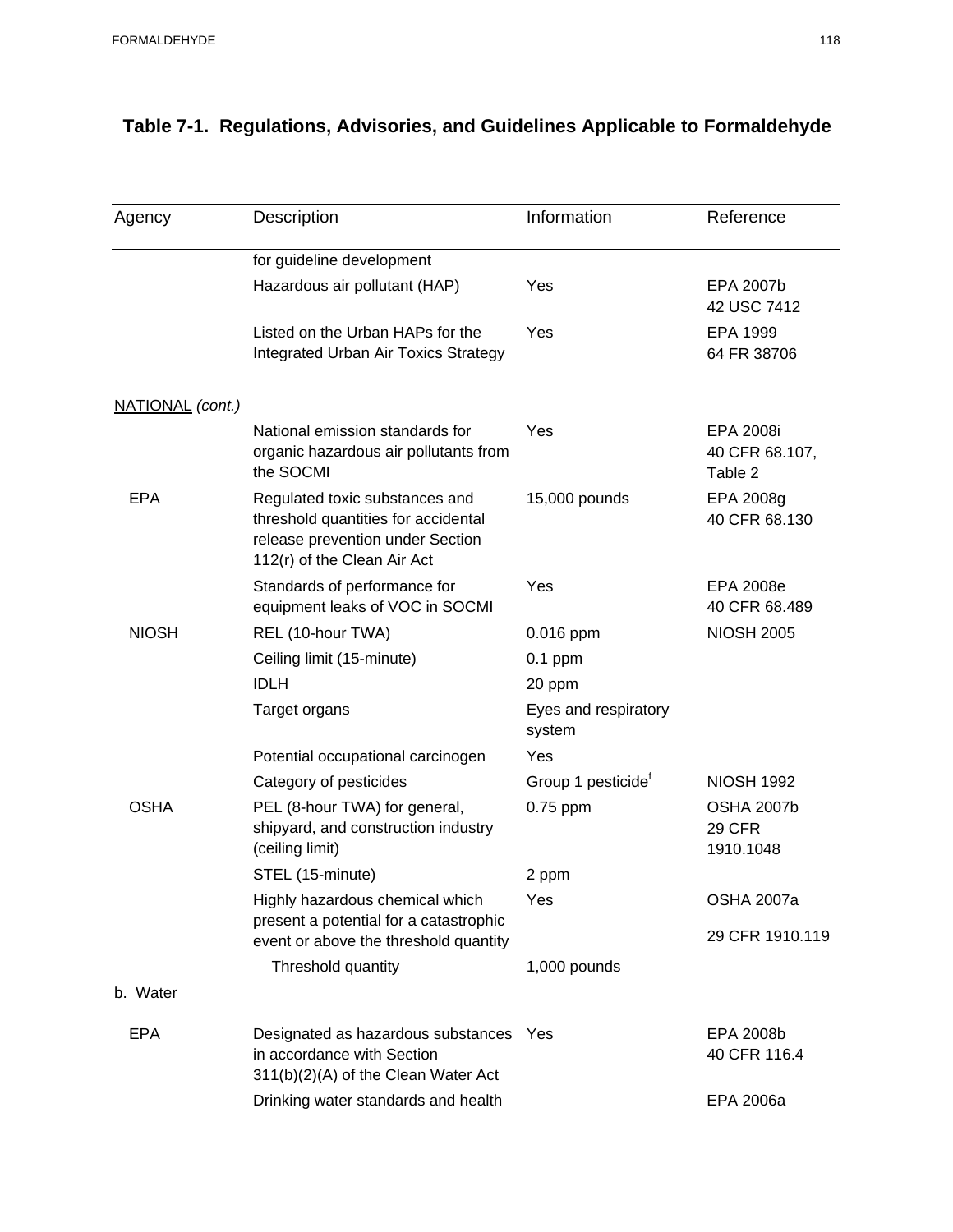| Agency           | Description                                                                                                   | Information      | Reference                          |
|------------------|---------------------------------------------------------------------------------------------------------------|------------------|------------------------------------|
|                  | advisories                                                                                                    |                  |                                    |
|                  | 1-day health advisory for a<br>10-kg child                                                                    | $10$ mg/L        |                                    |
|                  | 10-day health advisory for a<br>10-kg child                                                                   | $5$ mg/L         |                                    |
|                  | <b>DWEL</b>                                                                                                   | 7 mg/L           |                                    |
|                  | Lifetime                                                                                                      | 1 $mg/L$         |                                    |
|                  | National primary drinking water<br>standards                                                                  | No data          | EPA 2003                           |
|                  | National recommended water quality<br>criteria                                                                | No data          | EPA 2006b                          |
|                  | Reportable quantities of hazardous<br>substances designated pursuant to<br>Section 311 of the Clean Water Act | 100 pounds       | EPA 2008d<br>40 CFR 117.3          |
| NATIONAL (cont.) |                                                                                                               |                  |                                    |
| c. Food          |                                                                                                               |                  |                                    |
| <b>FDA</b>       | <b>EAFUS<sup>9</sup></b>                                                                                      | Yes              | <b>FDA 2008</b>                    |
|                  | Indirect food additives: adhesives and<br>components of coatings                                              | Yes              | <b>FDA 2007b</b><br>21 CFR 175.105 |
|                  | Food additive permitted in feed and<br>drinking water of animals                                              | Yes              | FDA 2007a<br>21 CFR 573.460        |
| d. Other         |                                                                                                               |                  |                                    |
| <b>ACGIH</b>     | Carcinogenicity classification                                                                                | A2 <sup>h</sup>  | ACGIH 2007                         |
| <b>EPA</b>       | Carcinogenicity classification                                                                                | Group B1         | <b>IRIS 2010</b>                   |
|                  | <b>RfC</b>                                                                                                    | Under review     |                                    |
|                  | RfD                                                                                                           | 0.2 mg/kg/day    |                                    |
|                  | <b>Master Testing List</b>                                                                                    | Yes <sup>j</sup> | EPA 2008h                          |
|                  | Superfund, emergency planning, and<br>community right-to-know                                                 |                  |                                    |
|                  | Designated CERCLA hazardous<br>substance                                                                      | Yes <sup>k</sup> | <b>EPA 2008c</b><br>40 CFR 302.4   |
|                  | Reportable quantity                                                                                           | 100 pounds       |                                    |
|                  | Effective date of toxic chemical<br>release reporting                                                         | 01/01/1987       | EPA 2008j<br>40 CFR 372.65         |
|                  | <b>Extremely Hazardous Substances</b>                                                                         |                  | <b>EPA 2008f</b>                   |
|                  | Reportable quantity                                                                                           | 100 pounds       | 40 CFR 355,                        |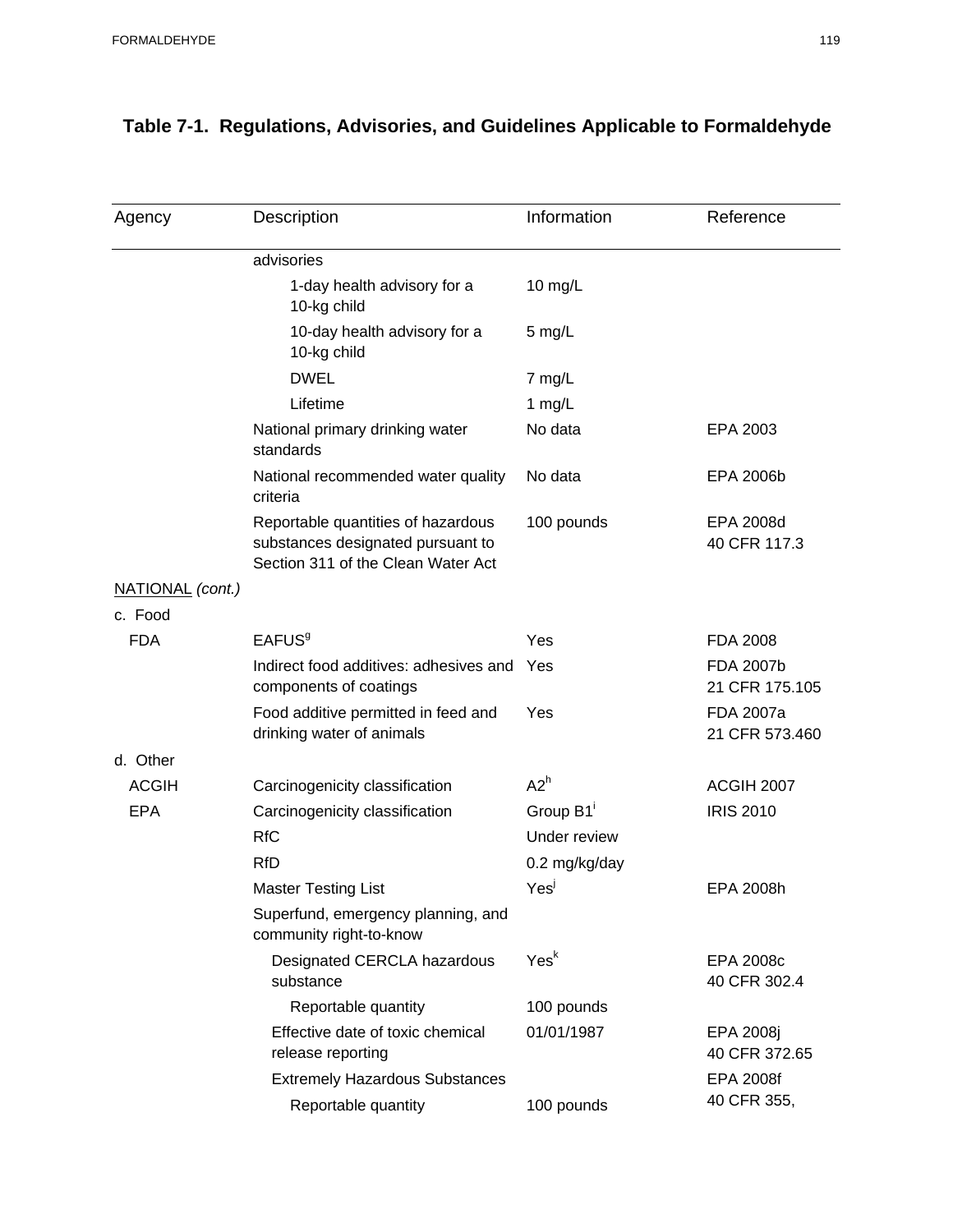| Agency     | Description                                                 | Information                 | Reference                                 |
|------------|-------------------------------------------------------------|-----------------------------|-------------------------------------------|
|            | Threshold planning quantity                                 | 500 pounds                  | Appendix A                                |
|            | Identification and listing of hazardous<br>waste            | U <sub>122</sub>            | EPA 2008I<br>40 CFR 261,<br>Appendix VIII |
| <b>NTP</b> | Hazardous waste number<br>Carcinogenicity classification    | Reasonably anticipated      | NTP 2005                                  |
|            |                                                             | to be a human<br>carcinogen |                                           |
|            | Twelfth report on carcinogens; items<br>under consideration | Yes                         | NTP 2008                                  |

<sup>a</sup>Group 1: The agent is carcinogenic to humans.

<sup>b</sup>TWA based on effects other than cancer or odor/annoyance using an averaging time of 30 minutes.<br><sup>c</sup>Sepolitization decignation refers to the potential for an agent to produces consitization, as confirmed.

<sup>c</sup>Sensitization designation refers to the potential for an agent to produces sensitization, as confirmed by human or animal data.

<sup>d</sup>ERPG-1 is the maximum airborne concentration below which nearly all individuals could be exposed for up to 1 hour without experiencing other than mild, transient health effects; ERPG-2 is the maximum airborne concentration below which nearly all individuals could be exposed for up to 1 hour without experiencing irreversible or other serious adverse effects; and ERPG-3 is the maximum airborne concentration below which nearly all individuals could be exposed for up to 1 hour without life-threatening health effects (AIHA 1988).

<sup>e</sup>AEGL-1 is the airborne concentration of a substance above which it is predicted that the general population, including susceptible individuals, could experience notable discomfort, irritation, or certain asymptomatic nonsensory effects; however, the effects are not disabling and are transient and reversible upon cessation of exposure; AEGL-2 is the airborne concentration of a substance above which it is predicted that the general population, including susceptible individuals, could experience irreversible or other serious, long-lasting adverse health effects or an impaired ability to escape; and AEGL-3 is the airborne concentration of a substance above which it is predicted that the general population, including susceptible individuals, could experience life-threatening health effects or death (EPA 2007a).

<sup>f</sup>Group 1 pesticide: contains the pesticides that pose a significant risk of adverse acute heatlh effects at low concentrations.

<sup>g</sup>The EAFUS list of substances contains ingredients added directly to food that FDA has either approved as food additives or listed or affirmed as GRAS.

<sup>h</sup>A2: Suspected human carcinogen.

i Group B1: Probable human carcinogen, based on limited evidence in humans, and sufficient evidence in animals. j Formaldehyde was recommended to the MTL by Office of Pollution Prevention and Toxics in 1992 and the chemical testing program is currently underway under a voluntary testing agreement for emissions testing.

<sup>k</sup>Designated CERCLA hazardous substance pursuant to Section 311(b)(2) of the Clean Water Act, Section 112 of the Clean Air Act, and Section 3001 of the Resource Conservation and Recovery Act.

ACGIH = American Conference of Governmental Industrial Hygienists; AEGL = acute exposure guideline levels; AIHA = American Industrial Hygiene Association; CERCLA = Comprehensive Environmental Response, Compensation, and Liability Act; CFR = Code of Federal Regulations; DWEL = drinking water equivalent level; EAFUS = Everything Added to Food in the United States; EPA = Environmental Protection Agency; ERPG = Emergency Response Planning Guidelines; FDA = Food and Drug Administration; FR = Federal Register;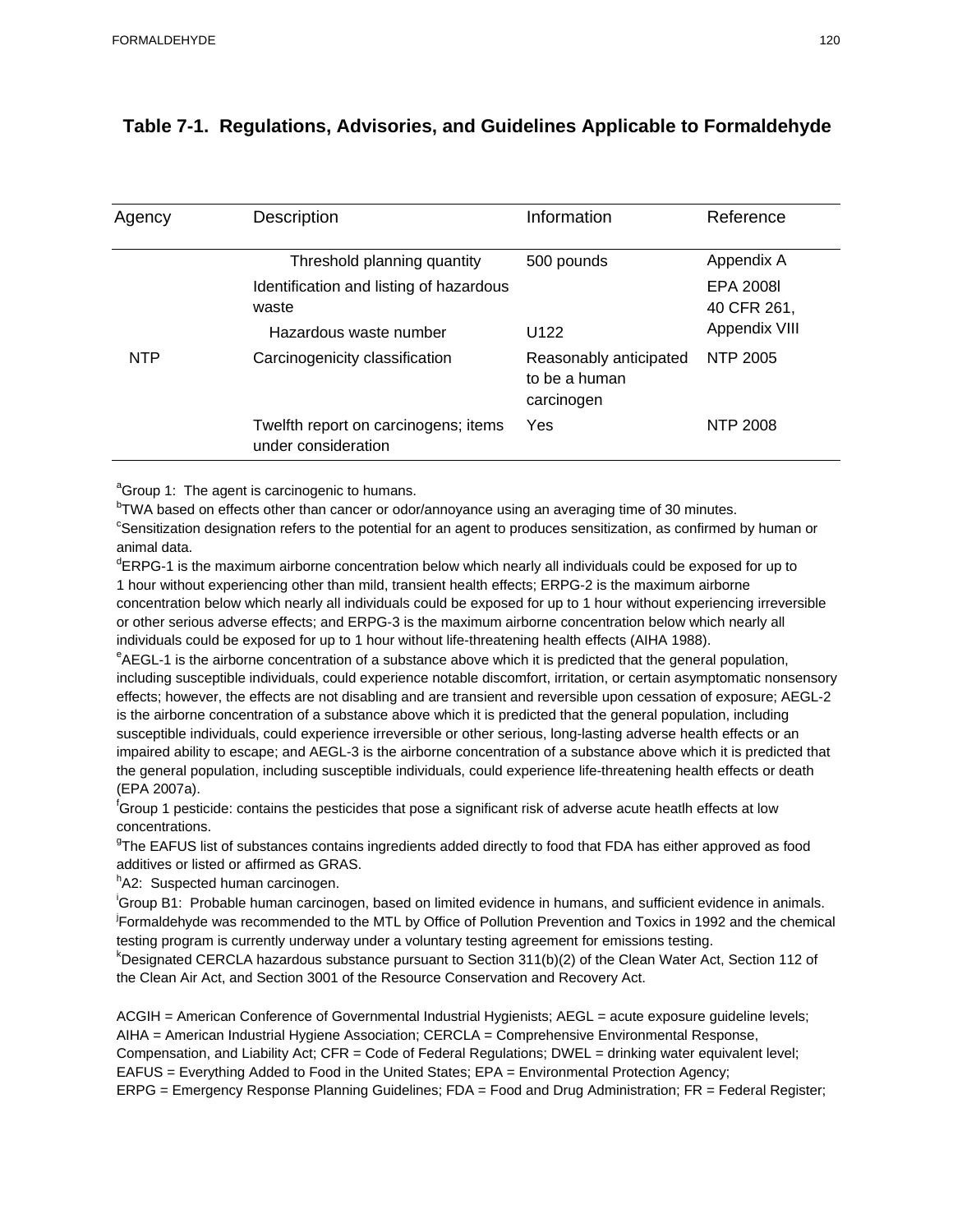| Agency | Description | Information                                                                                                              | Reference |
|--------|-------------|--------------------------------------------------------------------------------------------------------------------------|-----------|
|        |             |                                                                                                                          |           |
|        |             | GRAS = Generally Recognized As Safe; HAP = hazardous air pollutant; IARC = International Agency for Research             |           |
|        |             | on Cancer; IDLH = immediately dangerous to life or health; IRIS = Integrated Risk Information System;                    |           |
|        |             | $NIOSH = National Institute for Occupational Safety and Health; NTP = National Toxicology Program;$                      |           |
|        |             | OSHA = Occupational Safety and Health Administration; $PEL =$ permissible exposure limit; $REL =$ recommended            |           |
|        |             | exposure limit; RfC = inhalation reference concentration; $RfD = \text{oral reference dose}$ ; SOCMI = Synthetic Organic |           |
|        |             | Chemicals Manufacturing Industry; $TLV =$ threshold limit values; $TWA =$ time-weighted average; USC = United            |           |

States Code; VOC = volatile organic compounds; WHO = World Health Organization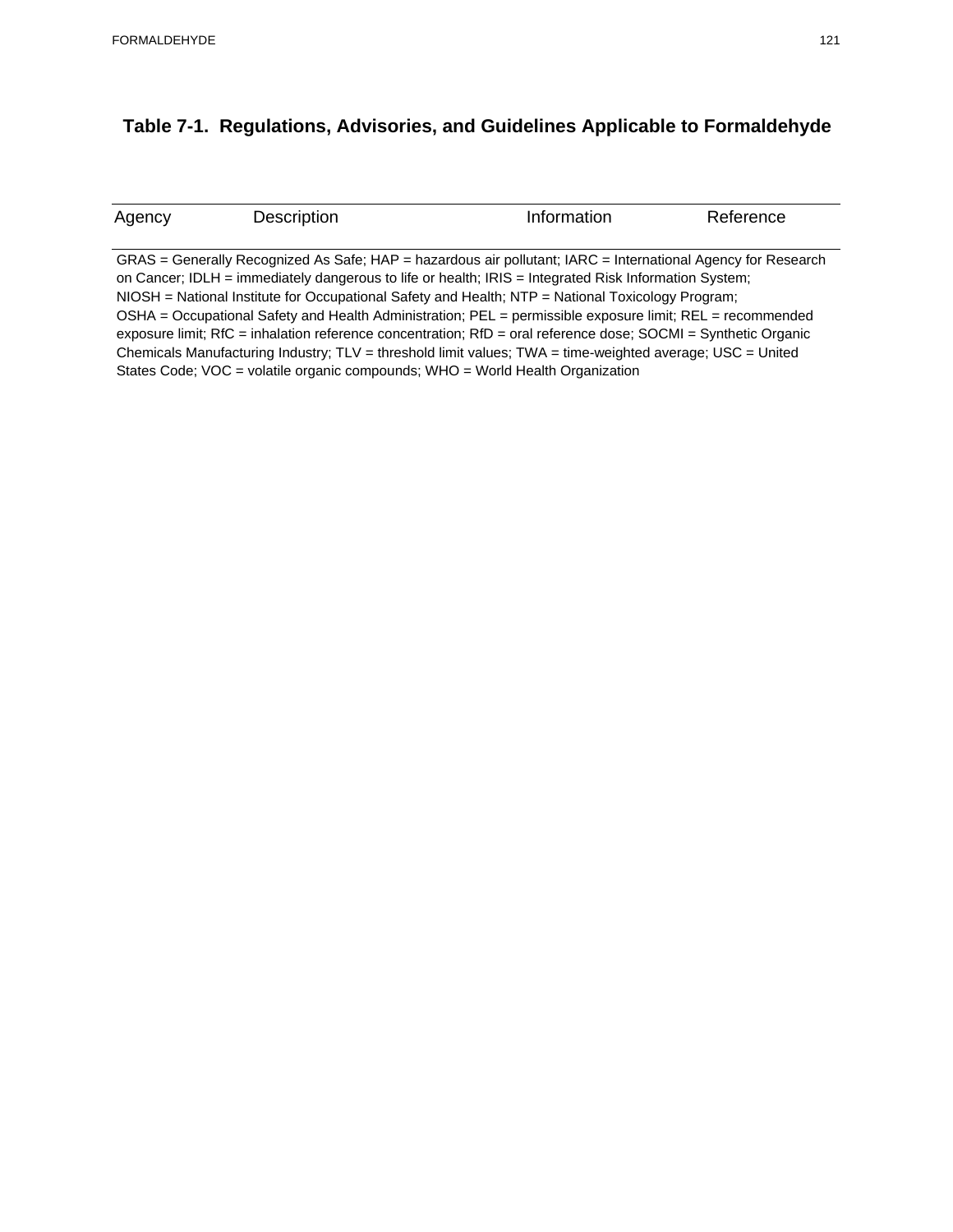### **8. REFERENCES**

ACGIH. 2007. Formaldehyde. Threshold limit values for chemical substances and physical agents and biological exposure indices. Cincinnati, OH: American Conference of Governmental Industrial Hygienists, 31.

Acheson ED, Barnes HR, Gardner MJ, et al. 1984. Formaldehyde process workers and lung cancer. Lancet 1(8385):1066–1067.

Agency for Toxic Substances and Disease Registry. 1989. Decision guide for identifying substancespecific data needs related to toxicological profiles; Notice. Agency for Toxic Substances and Disease Registry, Division of Toxicology. Fed Regist 54(174):37618–37634.

AIHA. 1988. Formaldehyde. Emergency Response Planning Guidelines (ERPG). Fairfax, VA: American Industrial Hygiene Association.

Akbar-Khanzadeh F, Mlynek JS. 1997. Changes in respiratory function after one and three hours of exposure to formaldehyde in non-smoking subjects. Occup Environ Med 24:296–300.

Akbar-Khanzadeh F, Vaquerano MU, Akbar-Khanzadeh M, et al. 1994. Formaldehyde exposure, acute pulmonary response, and exposure control options in a gross anatomy laboratory. Am J Ind Med 26:61– 75.

Alexandersson R, Hedenstierna G. 1988. Respiratory hazards associated with exposure to formaldehyde and solvents in acid-curing paints. Arch Environ Health 43:222–227.

Alexandersson R, Hedenstierna G. 1989. Pulmonary function in wood workers exposed to formaldehyde: A prospective study. Arch Environ Health 44:5–11.

Anderson B, Tan T, Marks J. 2007. Patch-test reactions to formaldehyde, bioban and other formaldehyde releasers. Dermatitis 18(2):92–95.

Andjelkovich DA, Janszen DB, Brown MH, et al. 1995. Mortality of iron foundry workers: IV. Analysis of a subcohort exposed to formaldehyde. J Occup Environ Med 37:826–837.

Andjelkovich DA, Shy CM, Brown MH, et al. 1994. Mortality of iron foundry workers. III. Lung cancer case-control study. J Occup Med 36:1301–1308.

Armstrong R, Imrey P, Lye M, et al. 2000. Nasopharyngeal carcinoma in Malaysian Chinese: Occupational exposures to particles, formaldehyde and heat. Int J Epidemiol 29(6):991–998.

Arts J, de Heer C, Woutersen R. 2006a. Local effects in the respiratory tract: Relevance of subjectively measured irritation for setting occupational exposure limits. Int Arch Occup Environ Health 79(4):283– 298.

Arts JH, Rennen MA, deHeer C. 2006b. Inhaled formaldehyde: Evaluation of sensory irritation in relation to carcinogenicity. Regul Toxicol Pharmacol 44 (2):144–160.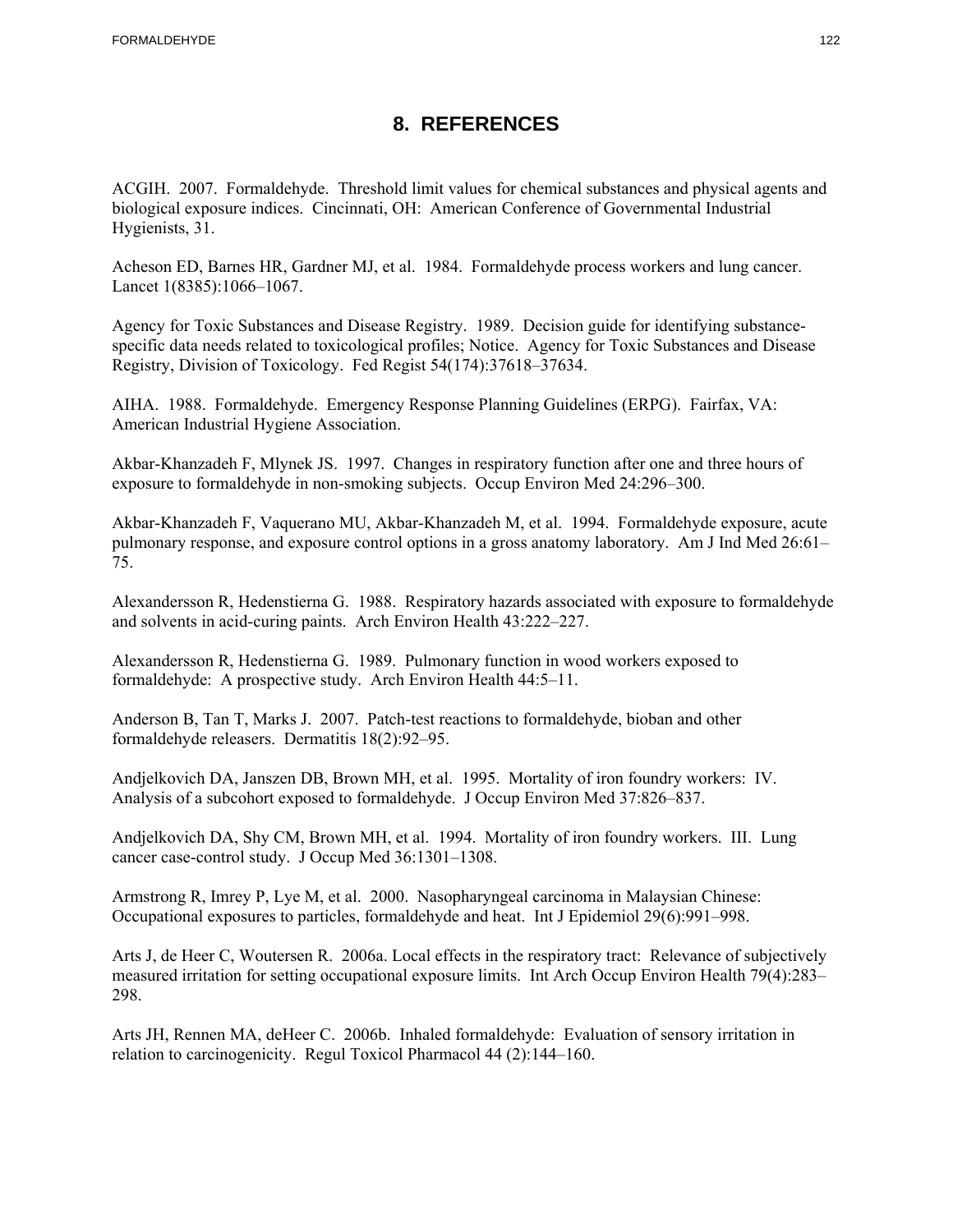Aslan H, Songur A, Tunc T, et al. 2006. Effects of formaldehyde exposure on granule cell number and volume of dentate gyrus: A histopathological and sterological study. Brain Res 1122(1):191–200.

Atkinson R, Arey J. 2003. Atmospheric degradation of volatile organic compounds. Chem Rev 103:4605–4638.

Austin J. 2003. Day-of-week patterns in toxic air contaminants in southern California. J Air Waste Manage Assoc 53:889–896.

Ayaki H, Lee MJ, Sumino K, et al. 2005. Different cytoprotective effects of antioxidants and change in the iron regulatory system in rodent cells exposed to paraquat or formaldehyde. Toxicology 208(1):73– 79.

Baccioglu A, Kalpaklioglu A. 2007. An unusual form of formaldehyde-induced lung disease. Allergol Immunopathol (Madr) 35(3):110–112.

Bach, Bodil, Pedersen, Ole Find, and Mohvave, Lars, 1990. Human Performance During Experimental Formaldehyde Exposure, Environmental International, Vol. 16 pp. 105–113.

Ballarin C, Sarto F, Giacomelli L, et al. 1992. Micronucleated cells in nasal mucosa of formaldehydeexposed workers. Mutat Res 280:1–7.

Bertazzi PA, Pesatori A, Guercilena S, et al. 1989. Rischio cancerogeno per i produttori di resine esposti a formaldeide: Estensione del follow-up. Med Lav 80:111–122.

Bertazzi PA, Pesatori AC, Radice L, et al. 1986. Exposure to formaldehyde and cancer mortality in a cohort of workers producing resins. Scand J Work Environ Health 12:461–468.

Blair A, Saracci R, Stewart PA, et al. 1990. Epidemiologic evidence on the relationship between formaldehyde exposure and cancer. Scand J Work Environ Health 16:381–393.

Blair A, Stewart P, O'Berg M, et al. 1986. Mortality among industrial workers exposed to formaldehyde. J Natl Cancer Inst 76:1071–1084.

Bolt HM. 1987. Experimental toxicology of formaldehyde. J Cancer Res Clin Oncol 113:305–309.

Bono R, Vincenti M, Schiliro T, et al. 2006. N-methylenvaline in a group of subjects occupationally exposed to formaldehyde. Toxicol Lett 161(1):10–17.

Bosetti C, McLaughlin JK, Tarone RE, et al. 2008. Formaldehyde and cancer risk: A quantitative review of cohort studies through 2006. Ann Oncol 19:29–43.

Boysen M, Zadig E, Digernes V, et al. 1990. Nasal mucosa in workers exposed to formaldehyde: A pilot study. Br J Ind Med 47:116–121.

Bracken MJ, Leasa DJ, Morgan WKC. 1985. Exposure to formaldehyde: Relationship to respiratory symptoms and function. Can J Public Health 76:312–316.

Brown SK, Mahoney KJ, Cheng M. 2004. Room chamber assessment of the pollutant emission properties of (nominally) low-emission unflued gas heaters. Indoor Air 14:84–91.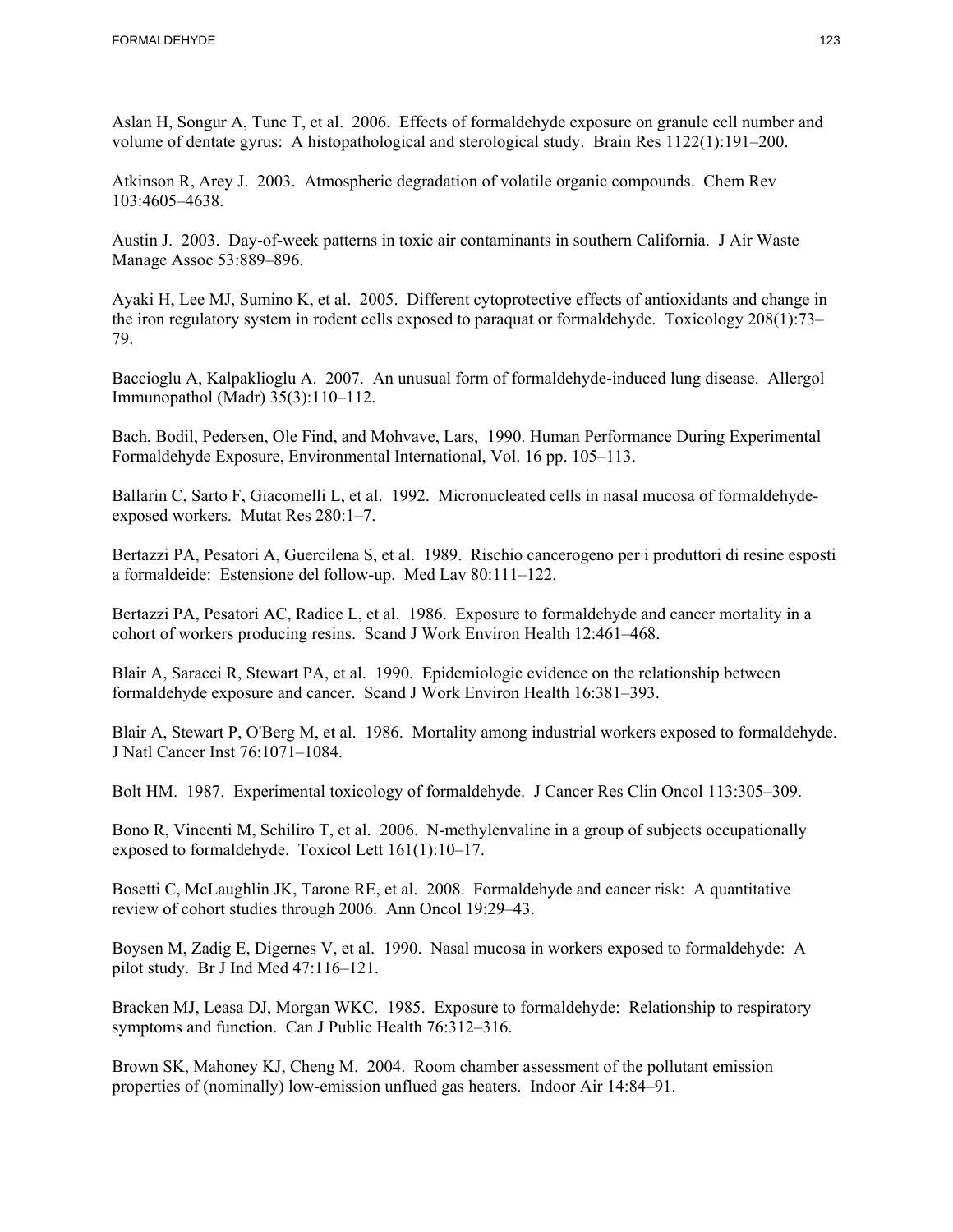Burgaz S, Cakmak G, Erdem O, et al. 2001. Micronuclei frequencies in exfoliated nasal mucosa cells from pathology and anatomy laboratory workers exposed to formaldehyde. Neoplasma 48(2):144–147.

 formaldehyde. (Erratum in: Biomarkers 11(4): 383). Biomarkers 7(2):151–161. Burgaz S, Erdem O, Cakmak G, et al. 2002. Cytogenetic analysis of buccal cells from shoe-workers and pathology and anatomy laboratory workers exposed to n-hexane, toluene, methyl ethyl ketone and

C&EN. 1989. Formaldehyde. Chem Mark Rep. September 18, 1989, 54.

C&EN. 1994. Production by the U.S. chemical industry: Growth continues in chemical production. Chem Eng News 72:30–36.

C&EN. 1995. Formaldehyde. Chem Mark Rep September 11, 1995, 39.

C&EN. 1998. Formaldehyde. Chem Mark Rep June 22, 1998, 49.

Caraccio TR, McGuigan MA. 2004. Formaldehyde and glutaraldehyde. In: Dart RC, ed. Medical toxicology. Philadelphia, PA: Lippincott Williams & Wilkins, 1246–1250.

Casanova M, Heck Hd'A. 1987. Further studies of the metabolic incorporation and covalent binding of inhaled  $\int^3 H$ ]- and  $\int^{14}C$ ] formaldehyde in Fischer-344 rats: Effects of glutathione depletion. Toxicol Appl Pharmacol 89:105–121.

Casanova M, Morgan KT, Gross EA, et al. 1994. DNA-protein cross-links and cell replication at specific sites in the nose of F344 rats exposed subchronically to formaldehyde. Fundam Appl Toxicol 23:525– 536.

Casanova M, Morgan KT, Steinhagen WH, et al. 1991. Covalent binding of inhaled formaldehyde to DNA in the respiratory tract of Rhesus monkeys: Pharmacokinetics, rat-to-monkey interspecies scaling, and extrapolation to man. Fundam Appl Toxicol 17:409–428.

Casanova-Schmitz M, Raymond MD, Heck Hd'A. 1984b. Oxidation of formaldehyde and acetaldehyde by NAD<sup>+</sup>-dependent dehydrogenases in rat nasal mucosal homogenates. Biochem Pharmacol 33:1137-1142.

Casanova-Schmitz M, Starr TB, Heck Hd'A. 1984a. Differentiation between metabolic incorporation and covalent binding in the labeling of macromolecules in the rat nasal mucosa and bone marrow by inhaled  $\lceil \sqrt[14]{C} \rceil$ - and  $\lceil \sqrt[3]{H} \rceil$  formaldehyde. Toxicol Appl Pharmacol 76:26–44.

Casset A, Marchand C, Purohit, et al. 2006. Inhaled formaldehyde exposure: Effect on bronchial response to mite allergen in sensitized asthma patients. Allergy 61(11):1344–1350.

CDC. 2008. Interim findings on formaldehyde levels in FEMA-supplied travel trailers, park models, and mobile homes. Atlanta, GA: Centers for Disease Control and Prevention.

Chang JCF, Gross EA, Swenberg JA, et al. 1983. Nasal cavity deposition, histopathology, and cell proliferation after single or repeated formaldehyde exposure in B6C3F1 mice and F-344 rats. Toxicol Appl Pharmacol 68:161–176.

Charpin D, Dutau H, Falzon S. 2000. Hypersensitivity to formaldehyde. Allergy 55(10):986–987.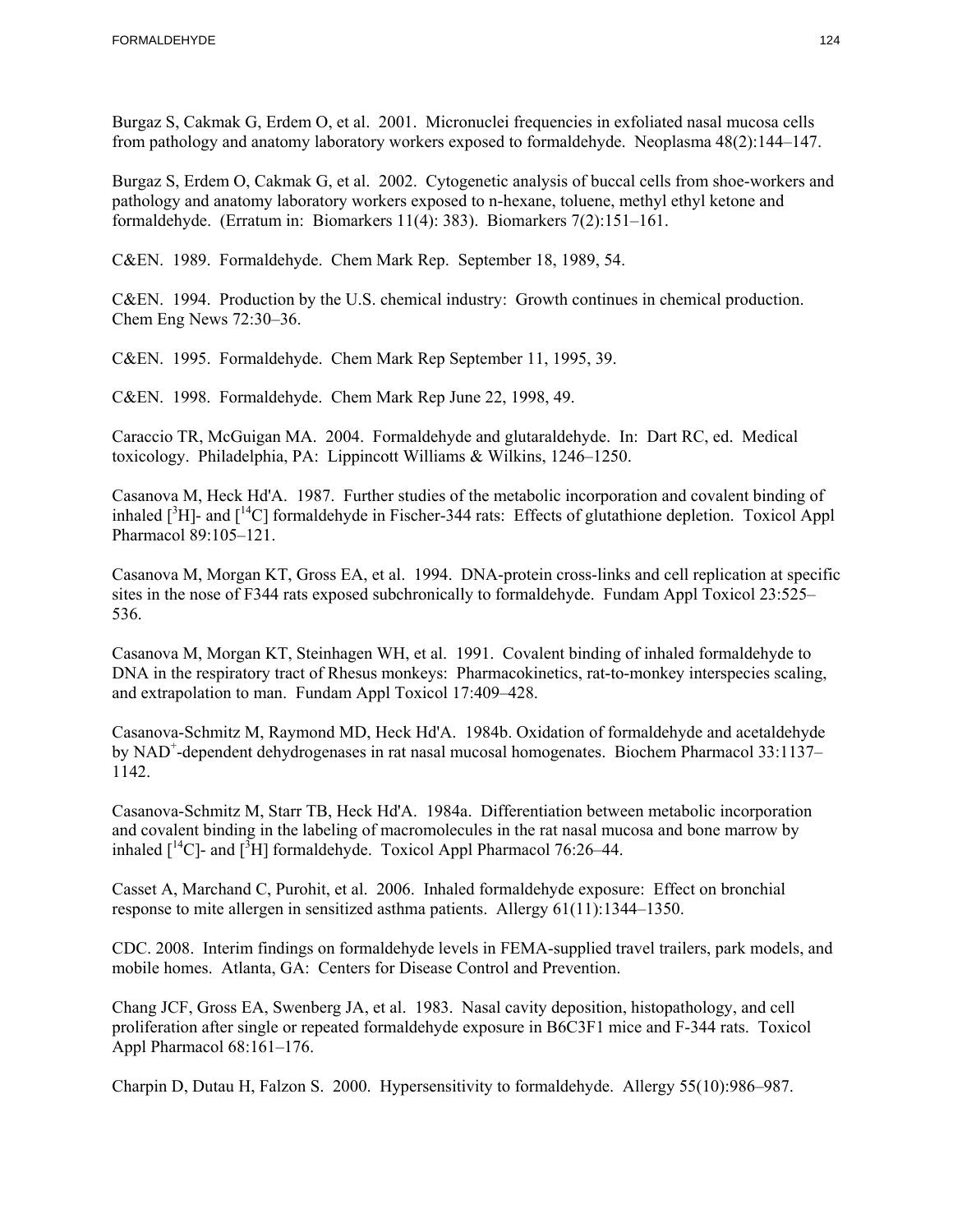CIIT (1999). Formaldehyde: Hazard characterization and dose-response assessment for carcinogenicity by route of inhalation. Report, Chemical Industry Institute of Toxicology, Research Triangle Park, North Carolina.

CMR. 2001. Chemical profile: Formaldehyde. Chem Market Rep.

CMR. 2007. Chemical profile: Formaldehyde. Chem Market Rep, 34.

 exposed to formaldehyde. (Comment in: J Natl Cancer Inst 96(13):1037, author reply 1037–1038). J Coggon D, Harris EC, Poole J, et al. 2003. Extended follow-up of a cohort of British chemical workers Natl Cancer Inst 95(21):1608–1615.

Cohen Hubal EA, Schlosser PM, Conolly RB, et al. 1997. Comparison of inhaled formaldehyde dosimetry predictions with DNA-protein cross-link measurements in the rat nasal passages. Toxicol Appl Pharmacol 143:47–55.

Cole P, Axten C. 2004. Formaldehyde and leukemia: An improbable causal relationship. Regul Toxicol Pharmacol 40(2):107–112.

Collins JJ, Lineker GA. 2004. A review and meta-analysis of formaldehyde exposure and leukemia. Regul Toxicol Pharmacol 40:81–91.

Collins JJ, Acquavella JF, Esmen NA. 1997. An updated meta-analysis of formaldehyde exposure and upper respiratory tract cancers. J Occup Environ Med 39:639–651.

Collins JJ, Ness R, Tyl RW, et al. 2001. A review of adverse pregnancy outcomes and formaldehyde exposure in human and animal studies. Regul Toxicol Pharmacol 34:17–34.

Connor TH, Ward JB, Legator MS. 1985b. Absence of mutagenicity in the urine of autopsy service workers exposed to formaldehyde: Factors influencing mutagenicity testing of urine. Int Arch Occup Environ Health 56:225–237.

Conolly RB, Andersen ME. 1993. An approach to mechanism-based cancer risk assessment for formaldehyde. Environ Health Perspect Suppl 101:169–176.

Conolly RB, Kimbell JS, Janszen DB, et al. 2002. Dose response for formaldehyde-induced cytotoxicity in the human respiratory tract. Regul Toxicol Pharmacol 35:32–43.

Conolly RB, Kimbell JS, Janszen D, et al. 2003. Biologically motivated computational modeling of formaldehyde carcinogenicity in the F344 rat. Toxicol Sci 75(2):432–437.

Conolly RB, Kimbell JS, Janszen D, et al. 2004. Human respiratory tract cancer risks of inhaled formaldehyde: Dose-response predictions derived from biologically-motivated computational modeling of a combined rodent and human dataset. Toxicol Sci 82(1):279–296.

Conolly RB, Lilly PD, Kimbell JS. 2000. Simulation modeling of the tissue disposition of formaldehyde to predict nasal DNA-protein cross-links in Fischer 344 rats, rhesus monkeys, and humans. Environ Health Perspect Suppl 108:919–924.

Conolly RB, Miller FJ, Kimbell JS, et al. 2009. Formaldehyde risk assessment. Ann Hyg 53:181–184.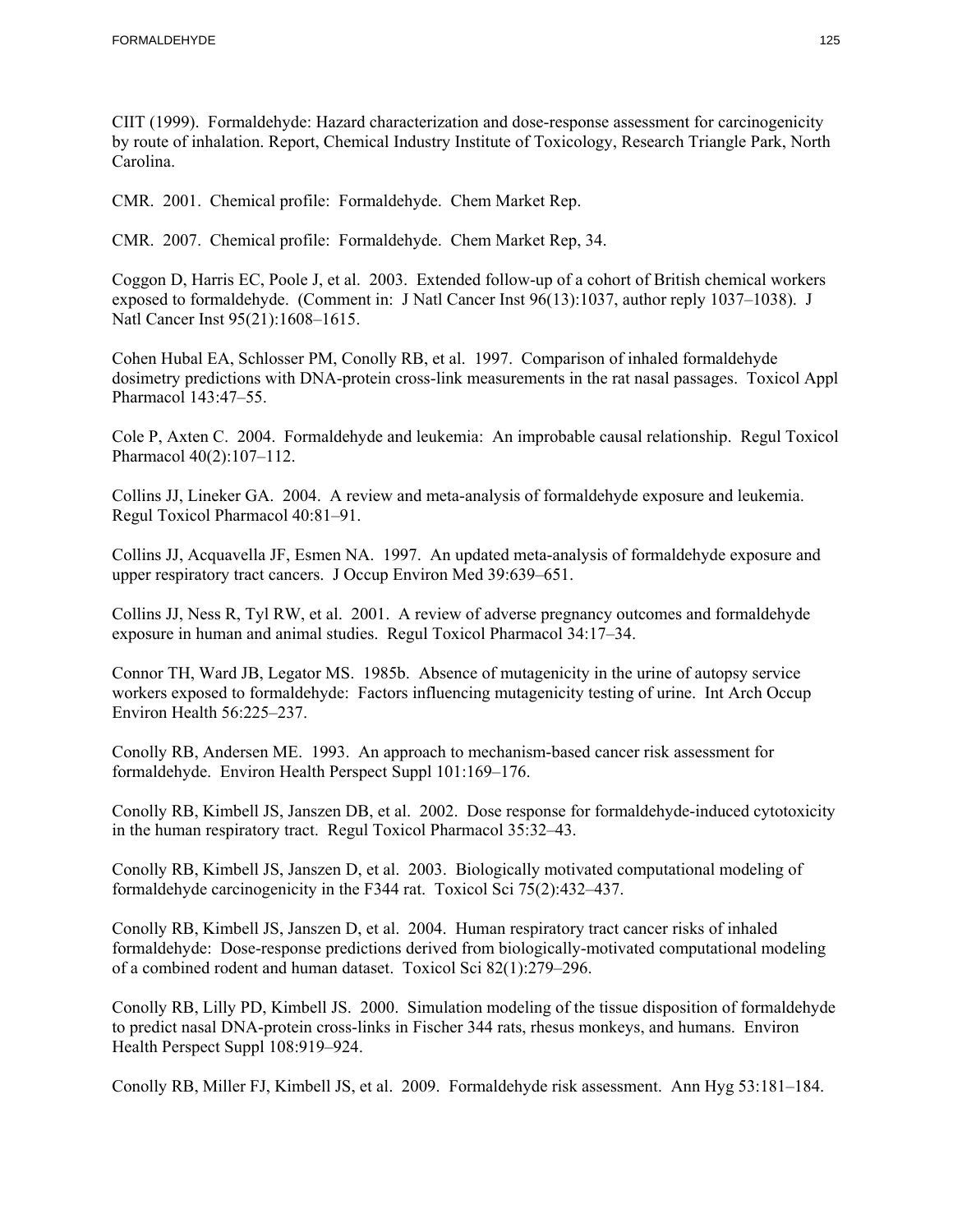Conolly RB, Morgan KT, Andersen ME, et al. 1992. A biologically-based risk assessment strategy for inhaled formaldehyde. Comments Toxicol 4:269–293.

Cooke CM, Bailey NJ, Shaw G, et al. 2003. Interaction of formaldehyde with soil humic substances: Separation by GFC and characterization by 1H-NMR spectroscopy. Bull Environ Contam Toxicol 70:761–768.

Cowan J, Abu-Daabes M, Banerjee S. 2005. Controlling formaldehyde emissions with boiler ash. Environ Sci Technol 39(13):5101–5104.

CRISP. 2008. Formaldehyde. Computer Retrieval of Information on Scientific Projects Database. Bethesda, MD: National Institutes of Health. http://crisp.cit.nih.gov/. April 24, 2008.

Crump, KS, Chen, C, Fox, JF, et al. 2008. Sensitivity analysis of biologically motivated model for formaldehyde-induced respiratory cancer in humans. Ann Occup Hyg 52:181–184.

Dallas CE, Scott MJ, Ward JB Jr, et al. 1992. Cytogenetic analysis of pulmonary lavage and bone marrow cells of rats after repeated formaldehyde inhalation. J Appl Toxicol 12:199–203.

Dasgupta PK, Li J, Zhang G, et al. 2005. A summertime ambient formaldehyde in five U.S. metropolitan areas: Nashville, Atlanta, Houston, Philadelphia, and Tampa. Environ Sci Technol 39(13):4767–4783.

Dearman RJ, Basketter DA, Evans P, et al. 1999. Comparison of cytokine secretion profiles provoked in mice by glutaraldehyde and formaldehyde. Clin Exp Allergy 29(1):124–132.

Delfino RJ, Gong H, Linn WS, et al. 2003. Asthma symptoms in Hispanic children and daily ambient exposures to toxic and criteria air pollutants. Environ Health Perspect 111(4):647–656.

de Serres F, Brockman H. 1999. Comparison of the spectra of genetic damage in formaldehyde-induced *ad*-3 mutations between DNA repair-proficient and -deficient heterokaryons of *Neurospora crassa*. Mutat Res 437(2):151–163.

DOE. 2003. Volatile organic chemical emissions from structural insulated panel (SIP) materials and implications for indoor air quality. Washington, DC: U.S. Department of Energy. DE2003816228. http://repositories.cdlib.org/cgi/viewcontent.cgi?article=1434&context=lbnl. May 01, 2008.

DOE. 2004. Volatile organic compound concentrations and emission rates measured over one year in a new manufactured house. Washington, DC: U.S. Department of Energy. DE2005838617. http://www.osti.gov/bridge/servlets/purl/838617-FClh9l/native/. May 01, 2008.

Doi S, Suzuki S, Morishita M, et al. 2003. The prevalence of IgE sensitization to formaldehyde in asthmatic children. Allergy 58:668–671.

Duhayon S, Hoet P, Van Maele-Fabry G, et al. 2008. Carcinogenic potential of formaldehyde in occupational settings; a critical assessment and possible impact on occupational exposure levels. Int Arch Occup Environ Health 81(6):695–710.

Dykewicz MS, Patterson R, Cugell DW, et al. 1991. Serum IgE and IgG to formaldehyde-human serum albumin: Lack of relation to gaseous formaldehyde exposure and symptoms. J Allergy Clin Immunol 87:48–57.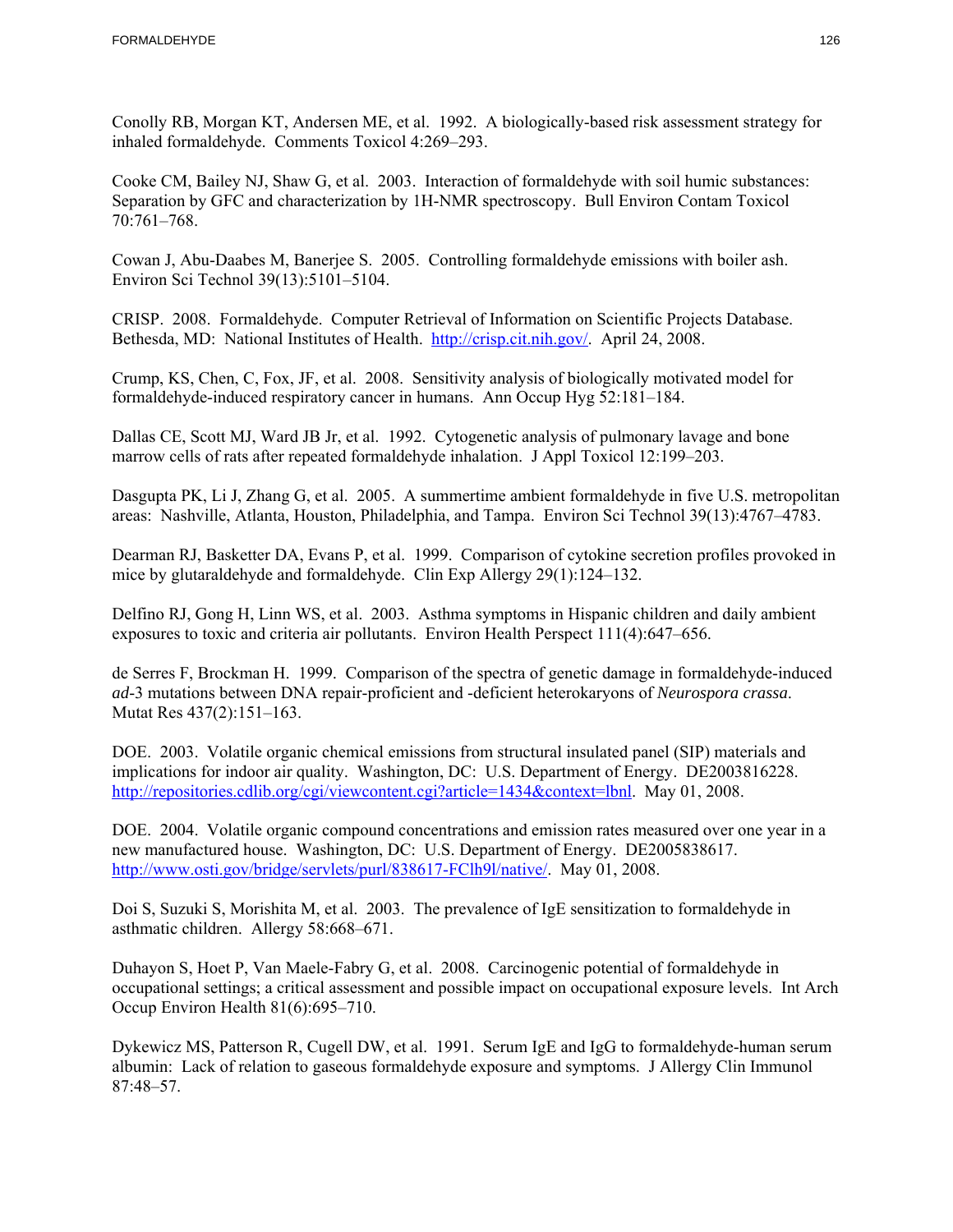Edling C, Hellquist H, Odkvist L. 1988. Occupational exposure to formaldehyde and histopathological changes in the nasal mucosa. Br J Ind Med 45:761–765.

Eiroa M, Kennes C, Veiga M. 2005. Simultaneous nitrification and formaldehyde biodegradation in an activated sludge unit. Bioresour Technol 96(17):1914–1918.

Emri G, Schaefer D, Held B, et al. 2004. Low concentrations of formaldehyde induce DNA damage and delay DNA repair after UV irradiation in human skin cells. Exp Dermatol 13(5):305–315.

Environment Canada/Health Canada. 2001. Canadian Environmental Protection Act, 1999. Priority substances list assessment report. Formaldehyde. Government of Canada. Environment Canada. Health Canada.

EPA. 1991. Formaldehyde risk assessment update—final draft. Washington, DC: U.S. Environmental Protection Agency, Office of Toxic Substances.

EPA. 1999. National air toxics program: The integrated urban strategy. U.S. Environmental Protection Agency. Fed Regist 64 FR 38706. http://www.gpoaccess.gov/fr/index.html. May 14, 2008.

EPA. 2003. National primary drinking water standards. Washington, DC: U.S. Environmental Protection Agency, Office of Ground Water and Drinking Water. EPA816F03016. http://www.epa.gov/safewater/mcl.html. March 07, 2006.

EPA. 2005. Toxic chemical release inventory reporting forms and instructions: Revised 2004 version. Section 313 of the Emergency Planning and Community Right-to-Know Act (Title III of the Superfund Amendments and Reauthorization Act of 1986). U.S. Environmental Protection Agency. Office of Environmental Information. EPA260B05001.

EPA. 2006a. 2006 Edition of the drinking water standards and health advisories. Washington, DC: Office of Water, U.S. Environmental Protection Agency. EPA822R06013. http://www.epa.gov/waterscience/criteria/drinking/dwstandards.pdf. April 11, 2007.

EPA. 2006b. National recommended water quality criteria. Washington, DC: U.S. Environmental Protection Agency, Office of Water, Office of Science and Technology. http://www.epa.gov/waterscience/criteria/nrwqc-2006.pdf. January 08, 2008.

EPA. 2007a. Acute exposure guideline levels (AEGLs). Washington, DC: Office of Pollution Prevention and Toxics, U.S. Environmental Protection Agency. http://www.epa.gov/oppt/aegl/pubs/compiled.pdf. April 24, 2008.

EPA. 2007b. The Clean Air Act amendments of 1990 list of hazardous air pollutants. Clean Air Act. United States Code 42 USC 7412. U.S. Environmental Protection Agency. http://www.epa.gov/ttn/atw/orig189.html. April 24, 2008.

EPA. 2008a. Acute exposure guideline levels (AEGLs). Second AEGL chemical priority list. U.S. Environmental Protection Agency. http://www.epa.gov/oppt/aegl/pubs/priority\_2.htm. April 24, 2008.

Federal Regulations. 40 CFR 116.4. http://www.epa.gov/lawsregs/search/40cfr.html. April 24, 2008. EPA. 2008b. Designation of hazardous substances. U.S. Environmental Protection Agency. Code of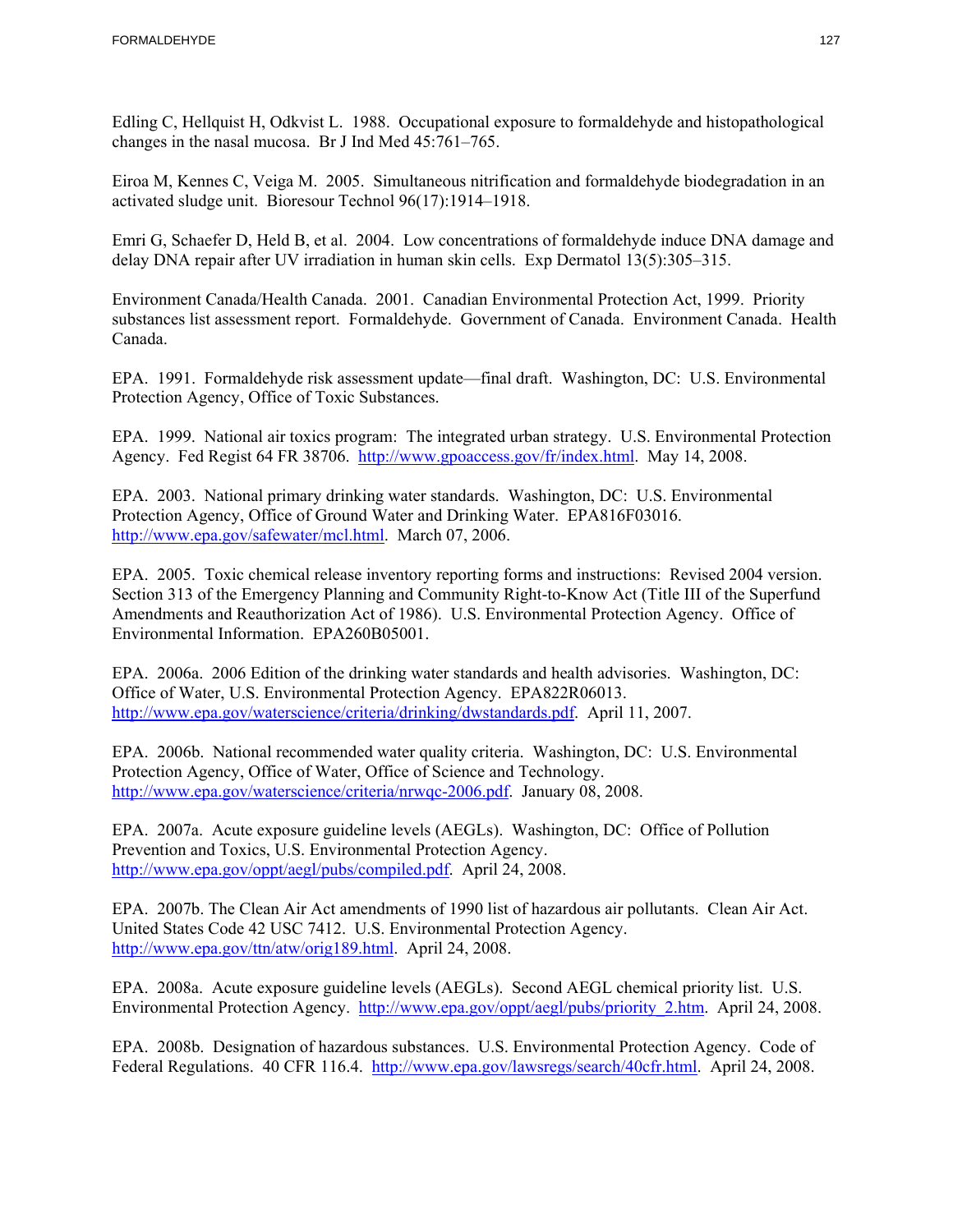Federal Regulations. 40 CFR 302.4. http://www.epa.gov/lawsregs/search/40cfr.html. April 24, 2008. EPA. 2008c. Designation of hazardous substances. U.S. Environmental Protection Agency. Code of

Federal Regulations. 40 CFR 117.3. http://www.epa.gov/lawsregs/search/40cfr.html. April 24, 2008. EPA. 2008d. Determination of reportable quantities. U.S. Environmental Protection Agency. Code of

EPA. 2008e. List of chemicals produced by affected facilities. U.S. Environmental Protection Agency. Code of Federal Regulations. 40 CFR 68.489.

EPA. 2008f. The list of extremely hazardous substances and their threshold planning quantities. U.S. Environmental Protection Agency. Code of Federal Regulations. 40 CFR 355, Appendix A. http://www.epa.gov/lawsregs/search/40cfr.html. April 24, 2008.

EPA. 2008g. List of substances. U.S. Environmental Protection Agency. Code of Federal Regulations.40 CFR 68.130. http://www.epa.gov/lawsregs/search/40cfr.html. April 24, 2008.

EPA. 2008h. Master testing list. Washington, DC: Office of Pollution Prevention and Toxics, U.S. Environmental Protection Agency. http://www.epa.gov/opptintr/chemtest/pubs/mtl.htm. April 24, 2008.

EPA. 2008i. Table 2 to subpart F of part 63—organic hazardous air pollutants. U.S. Environmental Protection Agency. Code of Federal Regulations. 40 CFR 68.107, Table 2.

EPA. 2008j. Toxic chemical release reporting. Chemicals and chemical categories to which this part applies. U.S. Environmental Protection Agency. Code of Federal Regulations. 40 CFR 372.65. http://www.epa.gov/lawsregs/search/40cfr.html. April 24, 2008.

EPA. 2008k. Appendix VIII to part 261—Hazardous constituents. U.S. Environmental Protection Agency. http://ecfr.gpoaccess.gov/cgi/t/text/textidx?c=ecfr&sid=c3def368984683884963552af39feee3&rgn=div9&view=text&node=40:25.0.1.1.2.5.1.5. 9&idno=40. May 21, 2008.

Ezratty V, Bonay M, Neukirch C, et al. 2007. Effect of formaldehyde on asthmatic response to inhaled allergen challenge. Environ Health Perspect 115(2):210–214.

Fazeli S, Davarian A, Azarhoush R, et al. 2006. Histopathologic changes of rat liver following formaldehyde exposure. Pak J Biol Sci 9(11):2137–2140.

http://www.accessdata.fda.gov/scripts/cdrh/cfdocs/cfcfr/CFRSearch.cfm. May 14, 2008. FDA. 2007a. Food additives permitted in feed and drinking water of animals. Code of Federal Regulations. 21 CFR 573.460. U.S. Food and Drug Administration.

FDA. 2007b. Indirect food additives: Adhesives and components of coatings. Code of Federal Regulations. 21 CFR 175.105. U.S. Food and Drug Administration. http://www.accessdata.fda.gov/scripts/cdrh/cfdocs/cfcfr/CFRSearch.cfm. April 24, 2008.

FDA. 2008. EAFUS: A food additive database. U.S. Food and Drug Administration. http://vm.cfsan.fda.gov/~dms/eafus.html. April 24, 2008.

FEDRIP. 2008. Formaldehyde. Federal Research in Progress database. Springfield, VA: National Technical Information Service.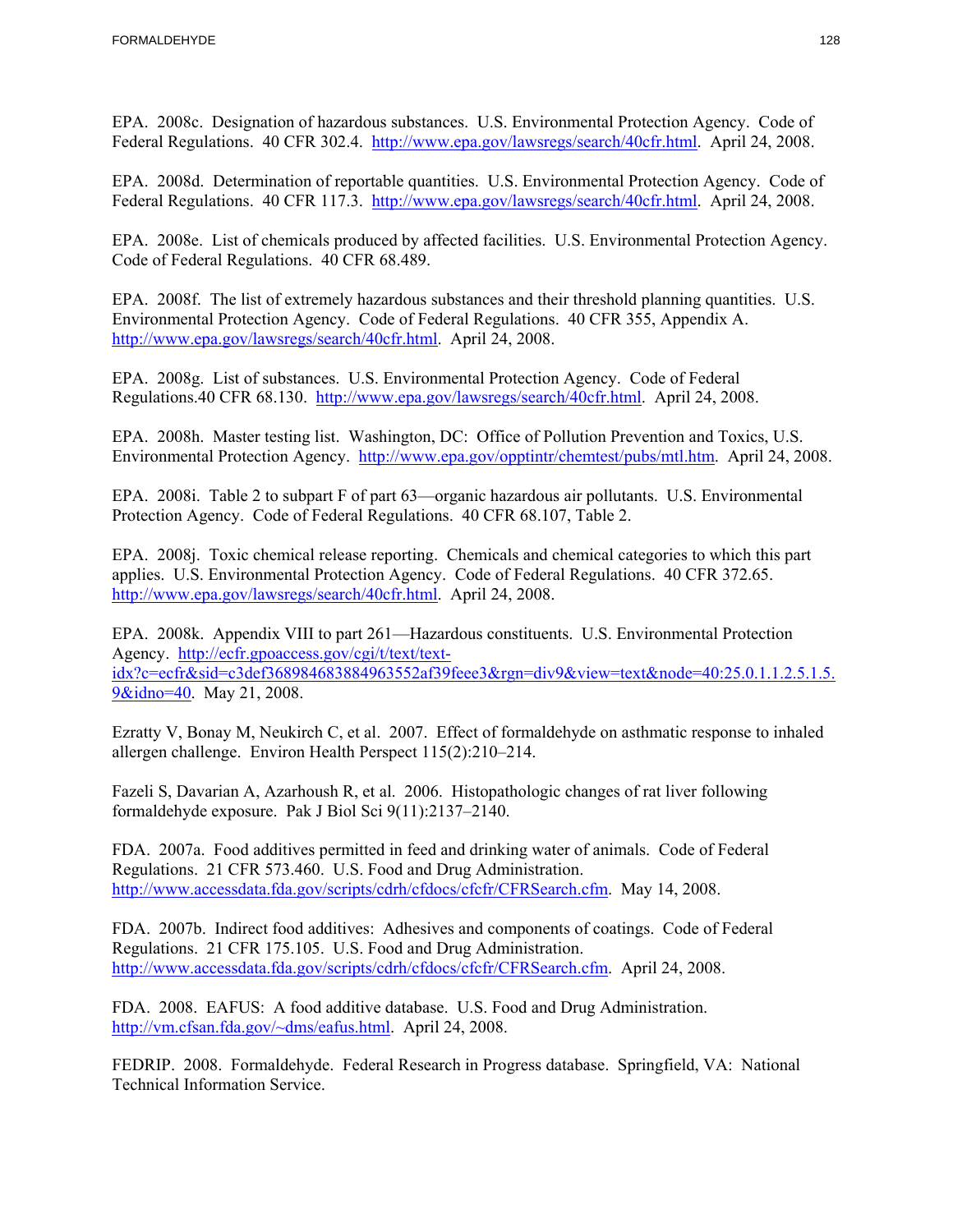Feick P, Haas S, Singer M, et al. 2006. Low-dose exposure of intestinal epithelial cells to formaldehyde results in MAP kinase activation and molecular alteration of the focal adhesion protein paxillin. Toxicology 219(1-3):60–72.

Fennell TR. 1994. Development of methods for measuring biological markers of formaldehyde exposure. Res Rep Health Eff Inst 67:1–26.

 reactivity in formaldehyde-exposed rats are modulated by mast cells and differentially by neuropeptides Franco AL, Damazo AS, de Souza HR, et al. 2006. Pulmonary neutrophil recruitment and bronchial and nitric oxide. Toxicol Appl Pharmacol 214:35–42.

Franklin P, Dingle P, Stick S. 2000. Raised exhaled nitric oxide in healthy children is associated with domestic formaldehyde levels. Am J Respir Crit Care Med 161(5):1757–1759.

Franks SJ. 2005. A mathematical model for the absorption and metabolism of formaldehyde vapour by humans. Toxicol Appl Pharmacol 206(3):309–320.

Fransman W, McLean D, Douwes J, et al. 2003. Respiratory symptoms and occupational exposures in New Zealand plywood mill workers. Ann Occup Hyg 47(4):287–295.

Beane Freeman L, Blair A, Lubin J, Stewart P, Hayes R, Hoover R, Hauptmann M, 2009a. Mortality from lymphohematopoietic malignancies among workers in formaldehyde industries: the National Cancer Institute report. J. Natl. Cancer Institute 101:751–761.

Frenzilli G, Bosco E, Barale R. 2000. Validation of single cell gel assay in human leukocytes with 18 reference compounds. Mutat Res 468(2):93–108.

Fujii K, Tsuji K, Matsuura H, et al. 2005. Effect of formaldehyde gas exposure in a murine allergic contact hypersensitivity model. Immunopharmacol Immunotoxicol 27(1):163–175.

Fujimaki H, Kurokawa Y, Kakeyama M, et al. 2004. Inhalation of low-level formaldehyde enhances nerve growth factor production in the hippocampus of mice. Neuroimmunomodulation 11(6):373–375.

 Toxicology 197(1):1–13). Toxicology 209(3):305. Fujimaki H, Kurokawa Y, Kunugita N, et al. 2005. Differential immunogenic and neurogenic inflammatory responses in an allergic mouse model exposed to low levels of formaldehyde. (Erratum to:

Gammage RB, Hawthorne AR. 1985. Current status of measurement techniques and concentrations of formaldehyde in residences. In: Jacobs VA, ed. Indoor air and human health. New York, NY: Lewis Publishers, Inc., 117–130.

Gardner MJ, Pannett B, Winter PD, et al. 1993. A cohort study of workers exposed to formaldehyde in the British chemical industry: An update. Br J Ind Med 50:827–834.

Garrett M, Hooper M, Hooper B, et al. 1999. Increased risk of allergy in children due to formaldehyde exposure in homes. Allergy 54(4):330–337.

Garrigos MC, Reche F, Jimenez A. 2001. Potentially toxic colorant precursors and preservatives used in finger paints. Bull Environ Contam Toxicol 66:557–562.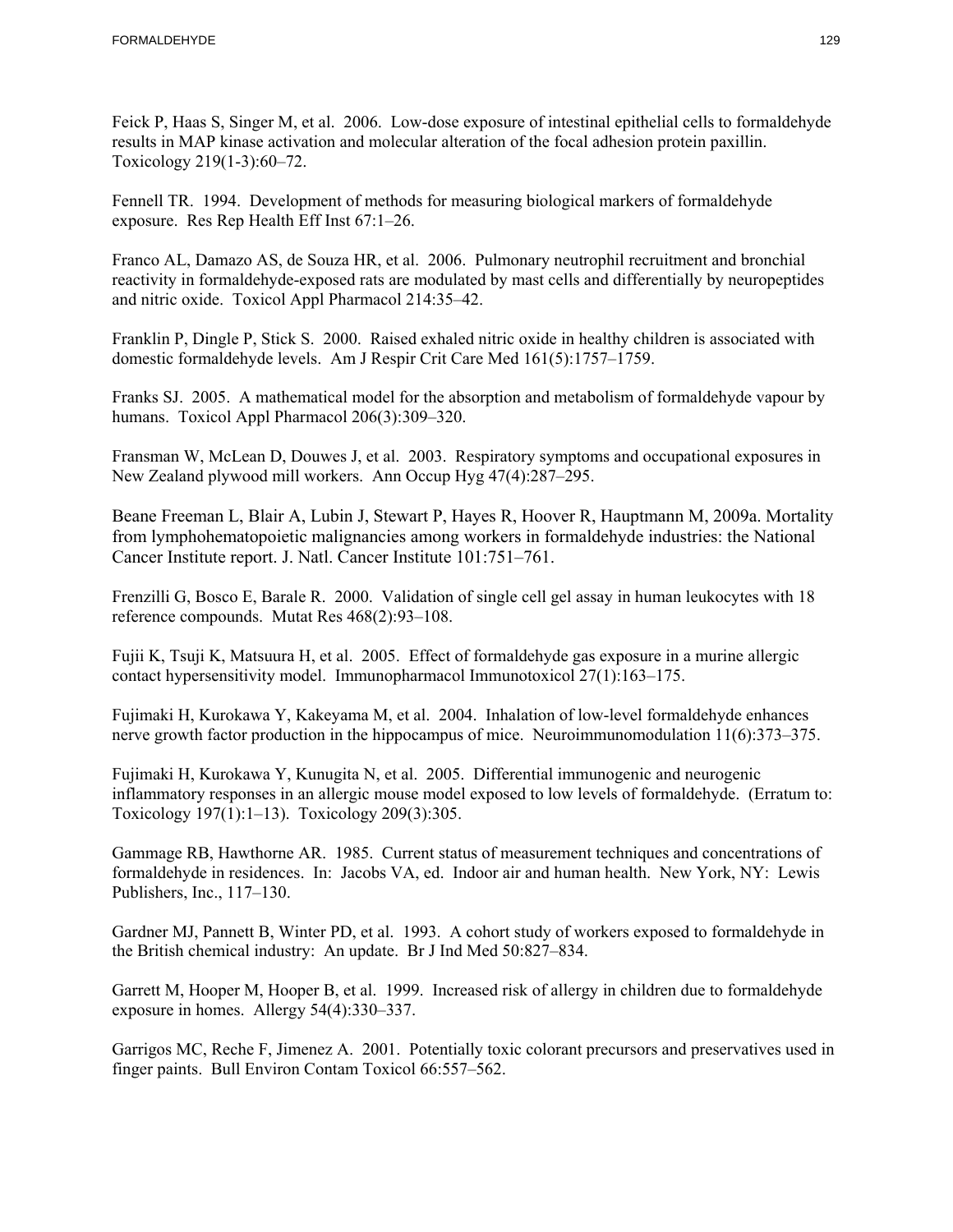Gaylor DW, Lutz WK, Conolly RB. 2004. Statistical analysis of nonmonotonic dose-response relationships: Research design and analysis of nasal cell proliferation in rats exposed to formaldehyde. (Comment in: Toxicol Sci 92(1):346). Toxicol Sci 77(1):158–164.

Georgieva A, Kimbell J, Schlosser P. 2003. A distributed-parameter model for formaldehyde uptake and disposition in the rat nasal lining. (Erratum in: Inhal Toxicol 16(4):245). Inhal Toxicol 15(14):1435– 1463.

Gerberich HR, Seaman GC. 1994. Formaldehyde. In: Kirk-Othmer encyclopedia of chemical technology. 4th ed. New York, NY: John Wiley & Sons, V11: 929–951.

Gerberich HR, Seaman GC. 2004. Formaldehyde. Kirk-Othmer encyclopedia of chemical technology. New York, NY: John Wiley & Sons, 107–128.

Gerberich HR, Stautzenberger AL, Hopkins WC. 1980. Formaldehyde. In: Kirk-Othmer encyclopedia of chemical technology. New York, NY: John Wiley & Sons, 231–250.

Golden R, Pyatt D, Shields P. 2006. Formaldehyde as a potential human leukemogen: An assessment of biological plausibility. Crit Rev Toxicol 36(2):135–153.

Goldfrank LR, Flomenbaum NE, Lewin NA, et al., eds. 2002. Formaldehyde. In: Goldfrank's toxicologic emergencies. New York, NY: McGraw-Hill, 1284.

Gordon SY, Callahan PJ, Nishioka MG, et al. 1999. Residential environmental measurements in the national human exposure assessment survey (NHEXAS) pilot study in Arizona: Preliminary results for pesticides and VOCs. J Expo Anal Environ Epidemiol 9(5):456–470.

Grammer LC, Harris KE, Shaughnessy MA, et al. 1990. Clinical and immunologic evaluation of 37 workers exposed to gaseous formaldehyde. J Allergy Clin Immunol 86:177–181.

Gulec M, Gurel A, Armutcu F. 2006a. Vitamin E protects against oxidative damage caused by formaldehyde in the liver and plasma of rats. Mol Cell Biochem 290(1-2):61–67.

Gulec M, Songur A, Sahin S, et al. 2006b. Antioxidant enzyme activities and lipid peroxidation products in heart tissue of subacute and subchronic formaldehyde-exposed rats: A preliminary study. Toxicol Ind Health 22(3):117–124.

Gurel A, Coskun O, Armutcu F, et al. 2005. Vitamin E against oxidative damage caused by formaldehyde in frontal cortex and hippocampus: Biochemical and histological studies. J Chem Neuroanat 29(3):173–178.

Hansch C, Leo A, Hoekman D. 1995. In: Heller SR, ed. Exploring QSAR: Hydrophobic, electronic, and steric constants. Washington DC: American Chemical Society, 3.

Hauptmann M, Lubin JH, Stewart PA, et al. 2003. Mortality from lymphohematopoietic malignancies among workers in formaldehyde industries. (Comment in: J Natl Cancer Inst 96(12):966–967, author reply 967–968). J Natl Cancer Inst 95(21):1615–1623.

Hauptmann M, Lubin JH, Stewart PA, et al. 2004. Mortality from solid cancers among workers in formaldehyde industries. (Comment in: Am J Epidemiol 161(11):1089–1090; author reply 1090–1091). Am J Epidemiol 159(12):1117–1130.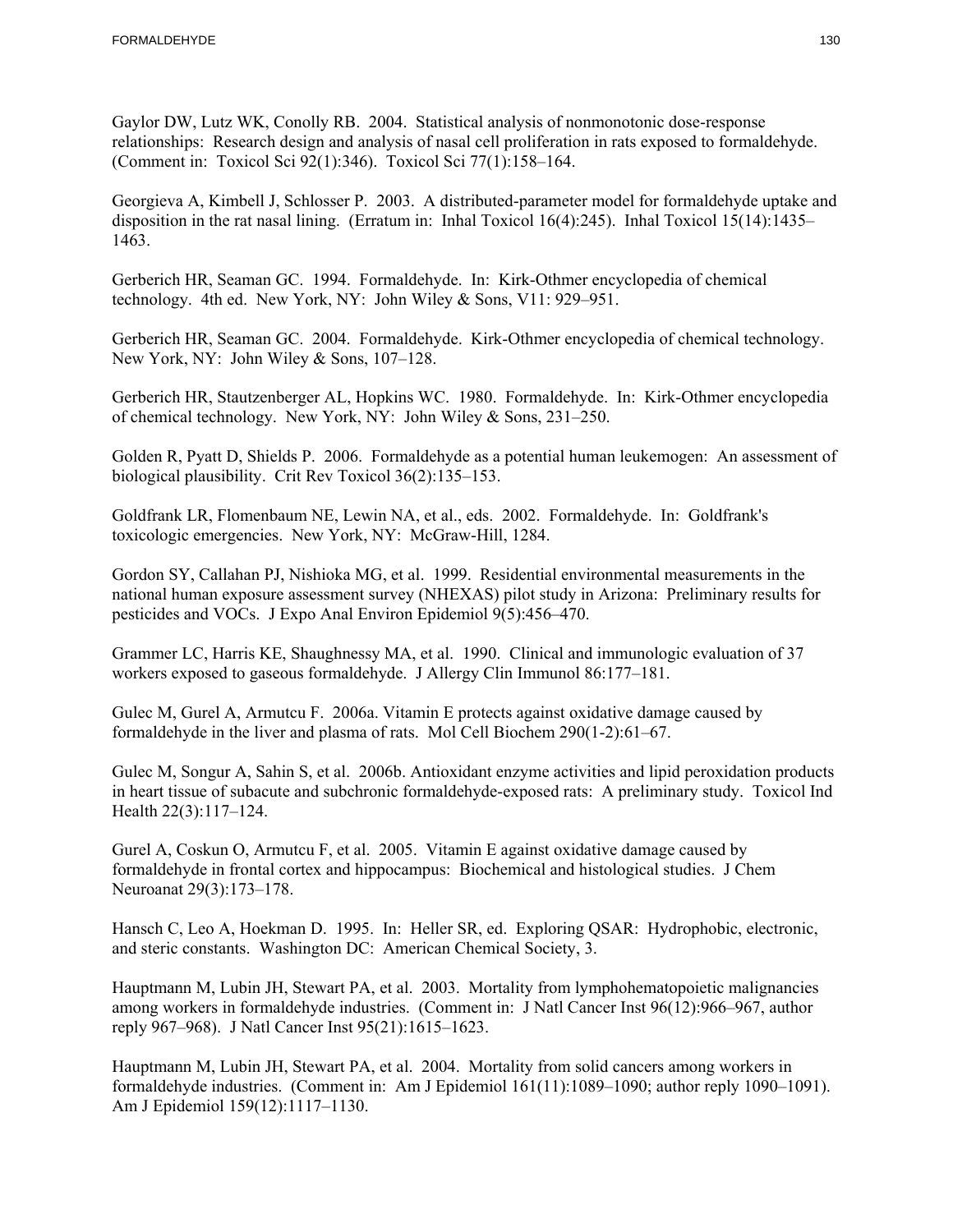Hauptmann M, Stewart PA, Lubin JH, et al. 2009. Morality from lymphohematopoietic malignancies and brain cancer among embalmers exposedd to formaldehyde. J Natl Cancer Inst 101:1696-1708.

Hawthorne AR, Gammage RB, Dudney CS. 1986. An indoor air quality study of 40 East Tennessee homes. Environ Int 12:221–239.

Hayashi T, Reece CA, Shibamoto T. 1986. Gas chromatographic determination of formaldehyde in coffee via thiazolidine derivative. J Assoc Off Anal Chem 69:101-105.

HazDat. 2008. Formaldehyde. HazDat Database: ATSDR's Hazardous Substance Release and Health Effects Database. Atlanta, GA: Agency for Toxic Substances and Disease Registry. http://www.atsdr.cdc.gov/hazdat.html. May 2, 2008.

Heck Hd'A, Casanova M. 2004. The implausibility of leukemia induction by formaldehyde: A critical review of the biological evidence on distant-site toxicity. Regul Toxicol Pharmacol 40(2):92–106.

Heck Hd'A, Casanova M, Starr TB. 1990. Formaldehyde toxicity-new understanding. CRC Crit Rev Toxicol 20:397–426.

Hernandez et al. 1994. Risk assessment of formaldehyde. J Hazard Mater 39:161–172.

Hester S, Barry W, Zou F, et al. 2005. Transcriptomic analysis of F344 rat nasal epithelium suggests that the lack of carcinogenic response to glutaraldehyde is due to its greater toxicity compared to formaldehyde. Toxicol Pathol 33(4):415–424.

Hester S, Benavides G, Yoon L, et al. 2003. Formaldehyde-induced gene expression in F344 rat nasal respiratory epithelium. Toxicology 187(1):13–24.

Hildesheim A, Dosemeci M, Chan C. 2001. Occupational exposure to wood, formaldehyde, and solvents and risk of nasopharyngeal carcinoma. Cancer Epidemiol Biomarkers Prev 10(11):1145-1153.

Hilton J, Dearman RJ, Basketter DA, et al. 1996. Experimental assessment of the sensitizing properties of formaldehyde. Food Chem Toxicol 34:571–578.

Hodgson AT, Beal D, Chandra S. 1999. Concentrations and sources of formaldehyde and volatile organic compounds in four new manufactured houses. In: Indoor Air 99, Proceedings of the 8th International Conference on Indoor Air Quality and Climate. Edinburgh, Scotland. August 8–13, 1999, vol. 4. Construction Research Communications Ltd. London, EC1R 4GB, UK; pp. 119–124.

Hodgson AT, Rudd AF, Beal D, et al. 2000. Volatile organic compound concentrations and emission rates in new manufactures and site-built houses. Indoor Air 10:178–192.

Holmstrom M, Wihelmsson B. 1988. Respiratory symptoms and pathophysiological effects of occupational exposure to formaldehyde and wood dust. Scand J Work Environ Health 14:306–311.

 persons occupationally exposed to formaldehyde alone and in combination with wood dust. Acta Holmstrom M, Wilhelmsson B, Hellquist H, et al. 1989. Histological changes in the nasal mucosa in Otolaryngol (Stockh) 107:120–129.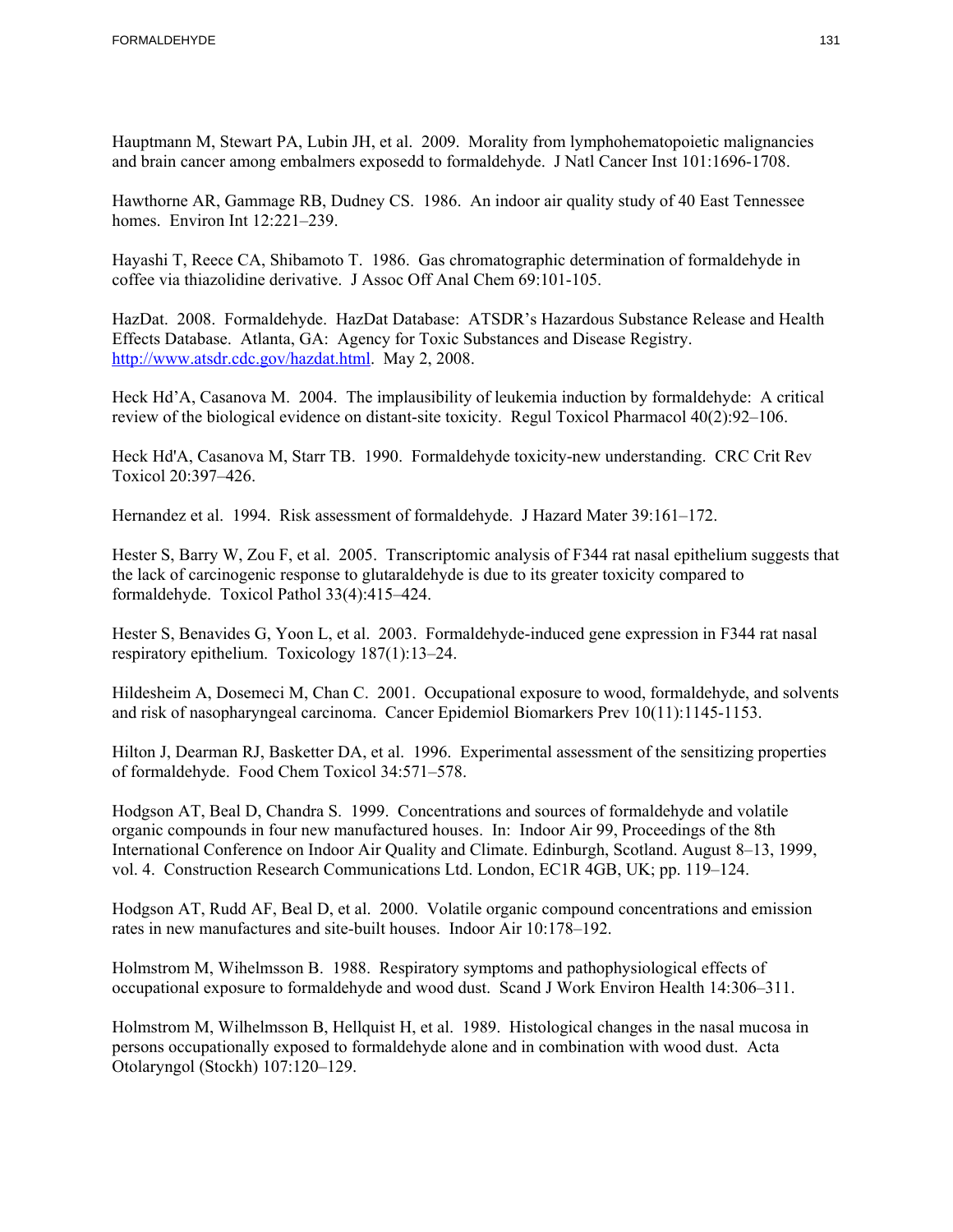Holness DL, Nethercott JR. 1989. Health status of funeral service workers exposed to formaldehyde. Arch Environ Health 44:222–228.

Horvath EP, Anderson H, Pierce WE, et al. 1988. Effects of formaldehyde on the mucous membranes and lungs: A study of an industrial population. JAMA 259:701–707.

IARC. 1995. IARC monographs on the evaluation of carcinogenic risk of chemicals to humans. Vol. 62: Wood dusts and formaldehyde. Lyon, France: International Agency for Research on Cancer, 217– 362.

IARC. 2006. IARC monographs on the evaluation of carcinogenic risks to humans. Vol. 88. Formaldehyde, 2-butoxyethanol and 1-tert-butoxypropan-2-ol. Geneva, Switzerland: International Agency for Research on Cancer, 39–93, 273.

IARC. 2008. Agents reviewed by the IARC monographs: Volumes 1–99. Lyon, France: International Agency for Research on Cancer. http://monographs.iarc.fr/ENG/Classification/index.php. April 24, 2008.

IARC. 2009. A review of human carcinogens—Part F: Chemical agents and related occupations. International Agency for Research on Cancer. http://monographs.iarc.fr/pdfnews/WG-100F.pdf. May 17, 2010.

Iarmarcovai G, Bonassi S, Sari-Minodier I. 2007. Exposure to genotoxic agents, host factors, and lifestyle influence the number of centromeric signals in micronuclei: A pooled re-analysis. Mutat Res 615(2-1):18–27.

Im H, Oh E, Mun J, et al. 2006. Evaluation of toxicological monitoring markers using proteomic analysis in rats exposed to formaldehyde. J Proteome Res 5(10):2523–2524.

Protection Agency. http://cfpub.epa.gov/ncea/iris\_drafts/recordisplay.cfm?deid=223614. July 15, 2010. IRIS. 2010. Formaldehyde. Integrated Risk Information System. Washington, DC: U.S. Environmental

Jaakkola JJ, Parise H, Kislitsin V, et al. 2004. Asthma, wheezing, and allergies in Russian schoolchildren in relation to new surface materials in the home. Am J Public Health 94:560–562.

Jung W, Kim E, Lee E, et al. 2007. Formaldehyde exposure induces airway inflammation by increasing eosinophil infiltrations through the regulation of reactive oxygen species production. Environ Toxicol Pharmacol 24(2):174–182.

Kamata E, Nakadate M, Uchida O, et al. 1997. Results of a 28-month chronic inhalation toxicity study of formaldehyde in male Fischer-344 rats. J Toxicol Sci 22:239–254.

 Kaminski J, Atwal AS, Mahadevan S. 1993. Determination of formaldehyde in fresh and retail milk by liquid column chromatography. J Assoc Off Anal Chem 76:1010–1013.

Kepler GM, Richardson RB, Morgan KT, et al. 1998. Computer simulation of inspiratory nasal airflow and inhaled gas uptake in a Rhesus monkey. Toxicol Appl Pharmacol 150:1–11.

Kerns WD, Pavkov KL, Donofrio DJ, et al. 1983. Carcinogenicity of formaldehyde in rats and mice after long-term inhalation exposure. Cancer Res 43:4382–4391.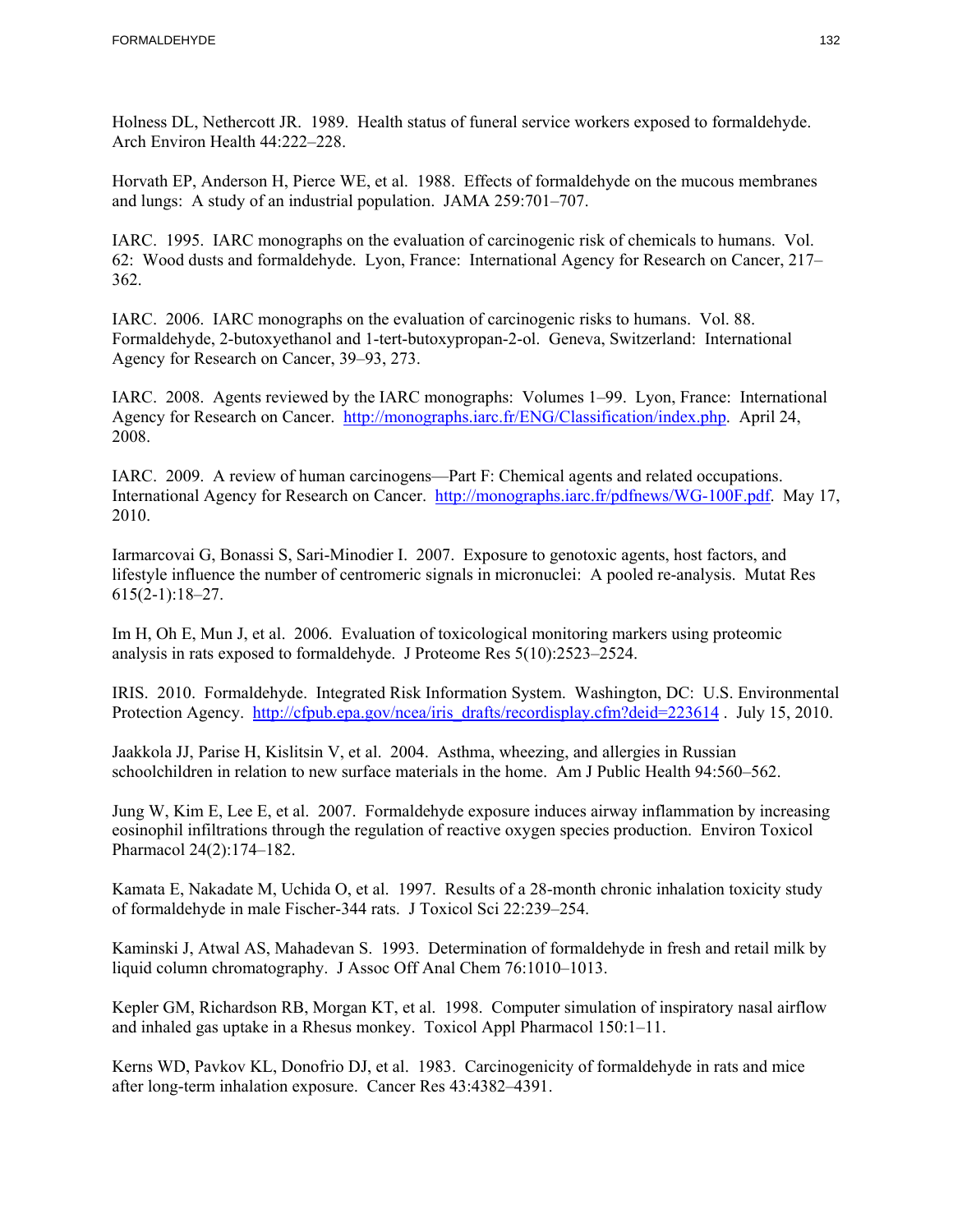Khamgaonkar MB, Fulare MB. 1991. Pulmonary effects of formaldehyde exposure—an environmentalepidemiological study. Indian J Chest Dis Allied Sci 33:9–13.

 Kiec-Swierczynska M. 1996. Occupational allergic contact dermatitis in Lodz: 1990-1994. Occup Med 48:205–208.

Kim C, Song J, Ahn Y, et al. 2001. Occupational asthma due to formaldehyde. Yonsei Med J 42(4):440–445.

Kim H, Kim Y, Cho S. 1999. Formaldehyde exposure levels and serum antibodies to formaldehydehuman serum albumin of Korean medical students. Arch Environ Health 54(2):115–118.

Kimbell JS. 2006. Nasal dosimetry of inhaled gases and particles: Where do inhaled agents go in the nose? Toxicol Pathol 34(3):270–273.

 gases in the nasal passages. Inhal Toxicol 13(5):325–334. Kimbell JS, Subramaniam RP. 2001. Use of computational fluid dynamics for dosimetry of inhaled

Kimbell JS, Gross EA, Richardson RB, et al. 1997a. Correlation of regional formaldehyde flux predictions with the distribution of formaldehyde-induced squamous metaplasia in F344 rat nasal passages. Mutat Res 380:143–154.

Kimbell JS, Overton JH, Subramaniam RP, et al. 2001a. Dosimetry modeling of inhaled formaldehyde: Binning nasal flux predictions for quantitative risk assessment. Toxicol Sci 64(1):111–121.

Kimbell JS, Subramaniam RP, Gross EA, et al. 2001b. Dosimetry modeling of inhaled formaldehyde: Comparisons of local flux predictions in the rat, monkey, and human nasal passages. Toxicol Sci 64(1):100–110.

Kimbell JS, Subramaniam RP, Miller FJ. 1997b. Computer models of nasal airflow inhaled gas uptake in the rat, monkey, and human: Implications for interspecies dosimetry. CIIT Act 17:1–12.

Kitaev EM, Savchenko VA, Lovchikov VV, et al. 1984, Embryonic development and some indices of reproductive function in rats after inhalation exposure to formaldhyde before impregnation, Akush. Ginekol (Mosk.), No. 10, pp. 49–52.

Krakowiak A, Gorski P, Pazdrak K, et al. 1998. Airway response to formaldehyde inhalation in asthmatic subjects with suspected respiratory formaldehyde sensitization. Am J Ind Med 33:274–281.

Kriebel D, Myers D, Cheng M, et al. 2001. Short term effects of formaldehyde on peak expiratory flow and irritant symptoms. Arch Environ Health 56(1):11–18.

Kriebel D, Sama SR, Cocanour B. 1993. Reversible pulmonary responses to formaldehyde: A study of clinical anatomy students. Am Rev Respir Dis 148:1509–1515.

Krishnan K, Andersen ME. 1994. Physiologically based pharmacokinetic modeling in toxicology. In: Hayes AW, ed. Principles and methods of toxicology. New York, NY: Raven Press, Ltd., 149–188.

Krzyzanowski M, Quackenboss JJ, Lebowitz MD. 1990. Chronic respiratory effects of indoor formaldehyde exposure. Environ Res 52:117–125.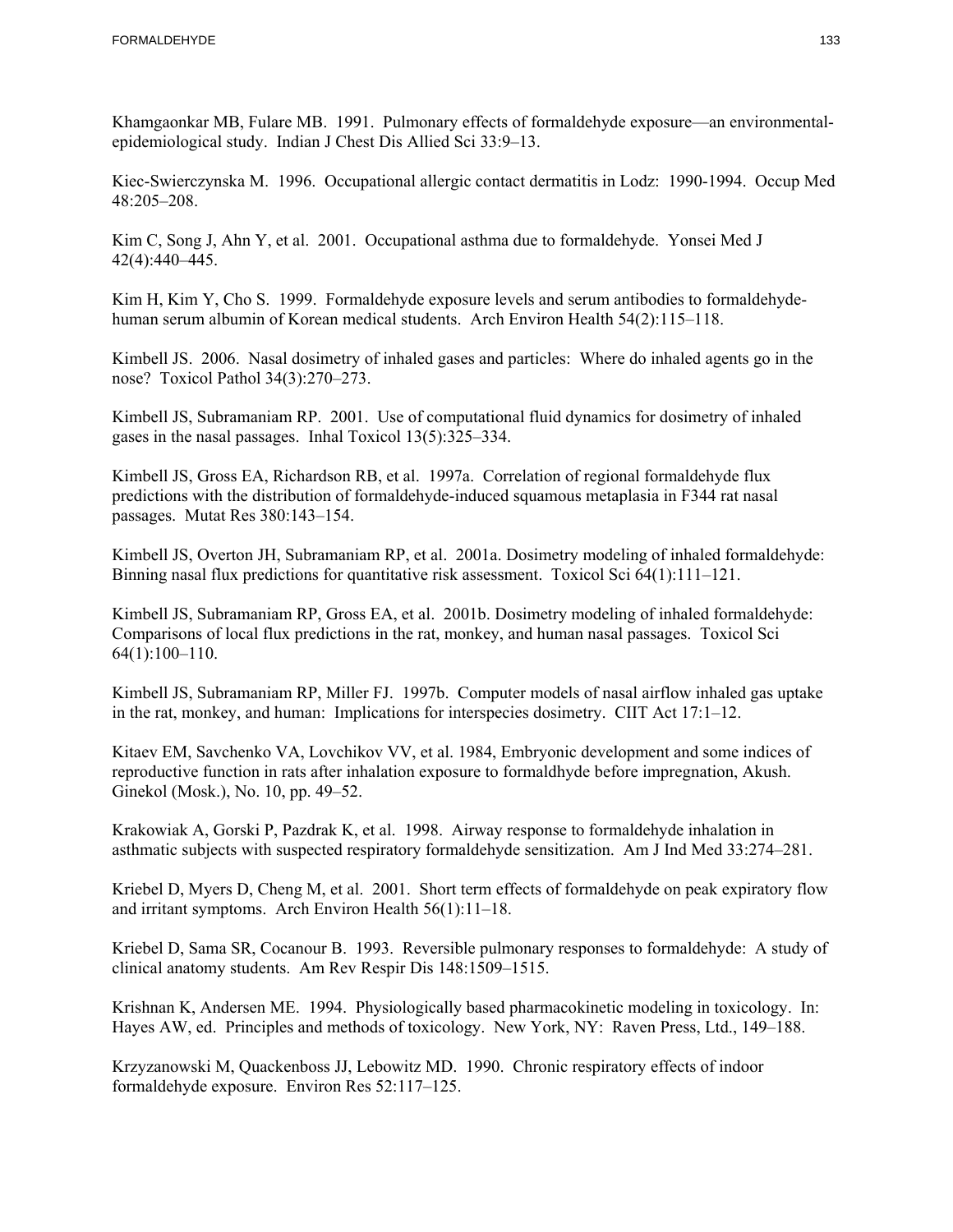Kulle TJ. 1993. Acute odor and irritation response in health nonsmokers with formaldehyde exposure. Inhal Toxicol 5:323–332.

Kulle TJ, Sauder LR, Hebel JR, et al. 1987. Formaldehyde dose-response in healthy nonsmokers. J Air Pollut Control Assoc 37:919–924.

Kum C, Kiral F, Sekkin S, et al. 2007. Effects of xylene and formaldehyde inhalations on oxidative stress in adult and developing rats livers. Exp Anim 56(1):35–42.

Kuykendall JR, Trela BA, Bogdanffy MS. 1995. DNA-protein crosslink formation in rat nasal epithelial cells by hexamethylphosphoramide and its correlation with formaldehyde production. Mutat Res 343:209–218.

Lang I, Bruckner T, Triebig G. 2008. Formaldehyde and chemosensory irritation in humans: A controlled human exposure study. Regul Toxicol Pharmacol 50:23–36.

Lee M, Kim Y, Na T, et al. 2008. Identification of formaldehyde-responsive genes by suppression subtractive hybridization. Toxicology 243(1-2):224–235.

 Leikin JB, Paloucek JB. 2002. Formaldehyde. In: Leikin and Paloucek's poisoning and toxicology handbook. Hudson, OH: Lexi-Comp, Inc, 600–602.

Lemiere C, Desjardins A, Cloutier Y, et al. 1995. Occupational asthma due to formaldehyde resin dust with and without reaction to formaldehyde gas. Eur Resp J 8:861–865.

Leonardos G, Kendall D, Barnard N. 1969. Odor threshold determinations of 53 odorant chemicals. J Air Pollut Control Assoc 19:91–95.

Li G, Lee H, Shin H, et al. 2007. Identification of gene markers for formaldehyde exposure in humans. Environ Health Perspect 115(10):1460–1466.

Lu Z, Li CM, Qiao Y, et al. 2008. Effect of inhaled formaldehyde on learning and memory of mice. Indoor Air 18:77–83.

Luce D, Leclerc A, Begin D, et al. 2002. Sinonasal cancer and occupational exposures: A polled analysis of 12 case-control studies. Cancer Causes Control 13:147–157.

Lyapina M, Zhelezova G, Petrova E, et al. 2004. Flow cytometric determination of neutrophil respiratory burst activity in workers exposed to formaldehyde. Int Arch Occup Environ Health 77(5):335–340.

Malaka T, Kodama AM. 1990. Respiratory health of plywood workers occupationally exposed to formaldehyde. Arch Environ Health 45:288–294.

Malek F, Moritz K, Fanghanel J. 2003a. Formaldehyde inhalation & open field behaviour in rats. Indian J Med Res 118:90–96.

Malek F, Moritz K, Fanghanel J. 2003b. A study on specific behavioral effects of formaldehyde in the rat. J Exp Anim Sci 42(3):160–170.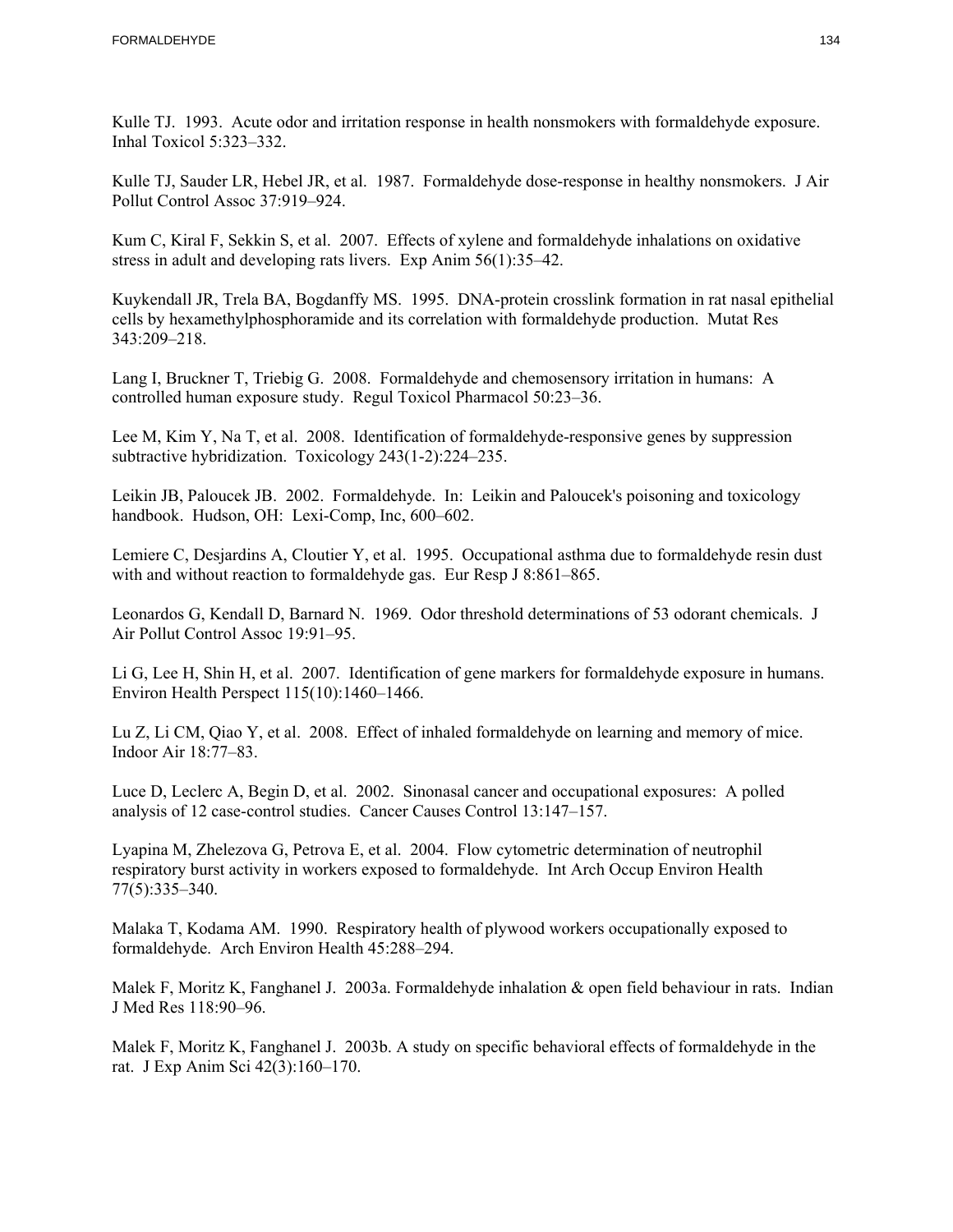Malek F, Moritz K, Fanghanel J. 2003c. A study on the effect of inhalative formaldehyde exposure on water labyrinth test performance in rats. Ann Anat 185(3):277–285.

Malek F, Moritz K, Fanghanel J. 2004. Effects of a single inhalative exposure to formaldehyde on the open field behavior of mice. Int J Hyg Environ Health 207(2):151–158.

Mansfield CT, Hodge BT, Hege RB, et al. 1977. Analysis of formaldehyde in tobacco smoke by high performance liquid chromatography. J Chromatogr Sci 15:301–302.

Marks JGJ, Belsito DV, DeLeo VA, et al. 1995. North American contact dermatitis group standard tray patch test results (1992 to 1994). Am J Contact Dermatitis 6:160–165.

Maronpot RR, Miller RA, Clarke WJ, et al. 1986. Toxicity of formaldehyde vapor in B6C3F1 mice exposed for 13 weeks. Toxicology 41:253–266.

Maroziene L, Grazuleviciene R. 2002. Maternal exposure to low-level air pollution and pregnancy outcomes: A population-based study. Environ Health 1(1):6.

Marsh GM, Youk AO. 2004. Reevaluation of mortality risks from leukemia in the formaldehyde cohort study of the National Cancer Institute. Regul Toxicol Pharmacol 40(2):113–124.

Marsh GM, Youk AO. 2005. Reevaluation of mortality risks from nasopharyngeal cancer in the formaldehyde cohort study of the National Cancer Institute. Regul Toxicol Pharmacol 42(3):275–283.

Marsh GM, Buchanich JM, Youk AO. 2001. Historical cohort study of US man-made vitreous fiber production workers: VI. Respiratory system cancer standardized mortality ratios adjusted for the confounding effect of cigarette smoking. J Occup Environ Med 43(9):803–808.

Marsh GM, Stone RA, Esmen NA, et al. 1994. Mortality patterns among chemical plant workers exposed to formaldehyde and other substances. J Natl Cancer Inst 86:384–386.

Marsh GM, Stone RA, Esmen NA, et al. 1996. Mortality among chemical workers in a factory where formaldehyde was used. Occup Environ Med 53:613–627.

Marsh GM, Youk AO, Buchanich JM, et al. 2002. Pharyngeal cancer mortality among chemical plant workers exposed to formaldehyde. Toxicol Ind Health 2002(6):257–268.

Marsh GM, Youk AO, Buchanich JM, et al. 2007a. Work in the metal industry and nasopharyngeal cancer mortality among formaldehyde exposed workers. Regul Toxicol Pharmacol 48(3):308–319.

Marsh GM, Youk AO, Morfeld P. 2007b. Mis-specified and non-robust mortality risk models for nasopharyngeal cancer in the National Cancer Institute formaldehyde worker cohort study. Regul Toxicol Pharmacol 47(1):59–67.

Matsunaga I, Miyake Y, Yoshida T, et al. 2008. Ambient formaldehyde levels and allergic disorders among Japanese pregnant women: Baseline data from the Osaka maternal and child health study. Ann Epidemiol 18(1):78–84.

Mautz WJ. 2003. Exercising animal models in inhalation toxicology: Interactions with ozone and formaldehyde. Environ Res 92(1):14–26.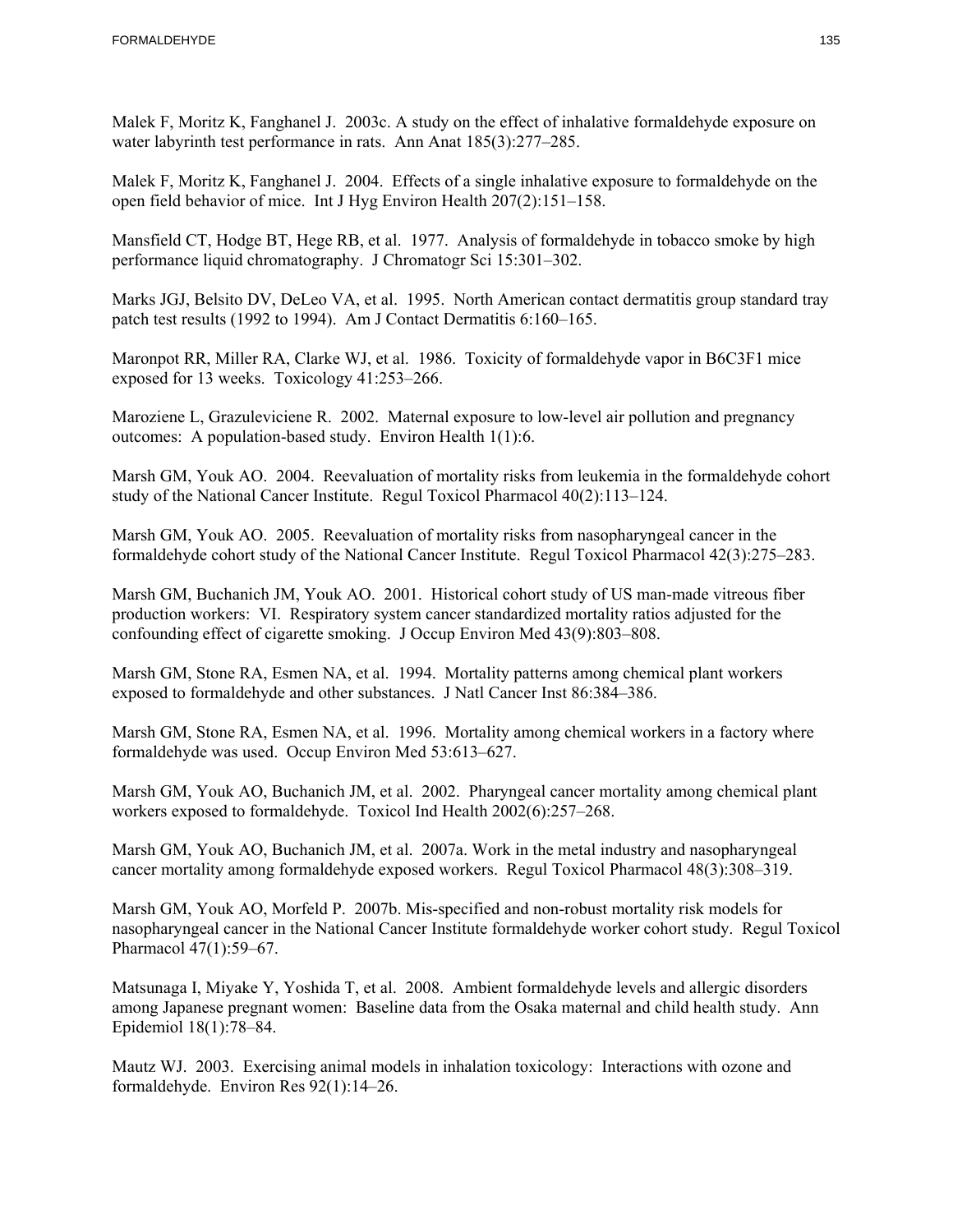McGregor D, Bolt H, Cogliano V, et al. 2006. Formaldehyde and glutaraldehyde and nasal cytotoxicity: Case study within the context of the 2006 IPCS human framework for the analysis of a cancer mode of action for humans. (Erratum in: Crit Rev Toxicol 37(4):353–354). Crit Rev Toxicol 36(10):821–835.

McGwin G Jr., Lienert J et al. 2010. Formaldehyde exposure and asthma in children : A systematic review. Environ Health Perspect 118 (3):313–317.

Meding B, Swanbeck G. 1990. Occupational hand eczema in an industrial city. Contact Dermatitis  $22:13-23$ .

Medinsky M, Bond J. 2001. Sites and mechanisms for uptake of gases and vapors in the respiratory tract. Toxicology 160(1–3):165–172.

Mendell MJ. 2007. Indoor residential chemical emissions as risk factors for respiratory and allergic effects in children: A review. Indoor Air 17(4):259–277.

Merk O, Speit G. 1998. Significance of formaldehyde-induced DNA-protein crosslinks for mutagenesis. Environ Mol Mutagen 32(3):260–268.

 cytotoxicity. Environ Mol Mutagen 33(2):167–172. Merk O, Speit G. 1999. Detection of crosslinks with the comet assay in relationship to genotoxicity and

Miyachi T, Tsutsui T. 2005. Ability of 13 chemical agents used in dental practice to induce sisterchromatid exchanges in Syrian hamster embryo cells. Odontology 93(1):24–29.

Monticello TM, Miller FJ, Morgan KT. 1991. Regional increases in rat nasal epithelial cell proliferation following acute and subchronic inhalation of formaldehyde. Toxicol Appl Pharmacol 111:409–421.

Monticello TM, Morgan KT, Everitt JI, et al. 1989. Effects of formaldehyde gas on the respiratory tract of Rhesus monkeys. Am J Pathol 134:515–527.

Monticello TM, Swenberg JA, Gross EA, et al. 1996. Correlation of regional and nonlinear formaldehyde-induced nasal cancer with proliferating populations of cells. Cancer Res 56:1012–1022.

Morgan KT. 1997. A brief review of formaldehyde carcinogenesis in relation to rat nasal pathology and human health risk assessment. Toxicol Pathol 25:291–307.

Morgan KT, Gross EA, Patterson DL. 1986. Distribution, progression, and recovery of acute formaldehyde-induced inhibition of nasal mucociliary function of F-344 rats. Toxicol Appl Pharmacol 86:448–456.

Moser B, Bodrogi F, Eibl G, et al. 2005. Mass spectrometric profile of exhaled breath—field study by PTR-MS. Respir Physiol Neurobiol 145(2-3):295–300.

Muller W, Engelhart G, Herbold B, et al. 1993. Evaluation of mutagenicity testing with *Salmonella typhimurium* TA102 in three different laboratories. Environ Health Perspect 101:33–36.

NAS/NRC. 2007. Formaldehyde. In: Emergency and continuous exposure guidance levels for selected submarine contaminants. Washington, DC: National Academy of Sciences, National Research Council, National Academy Press, 103-138. http://www.nap.edu/catalog.php?record\_id=11170. May 15, 2008.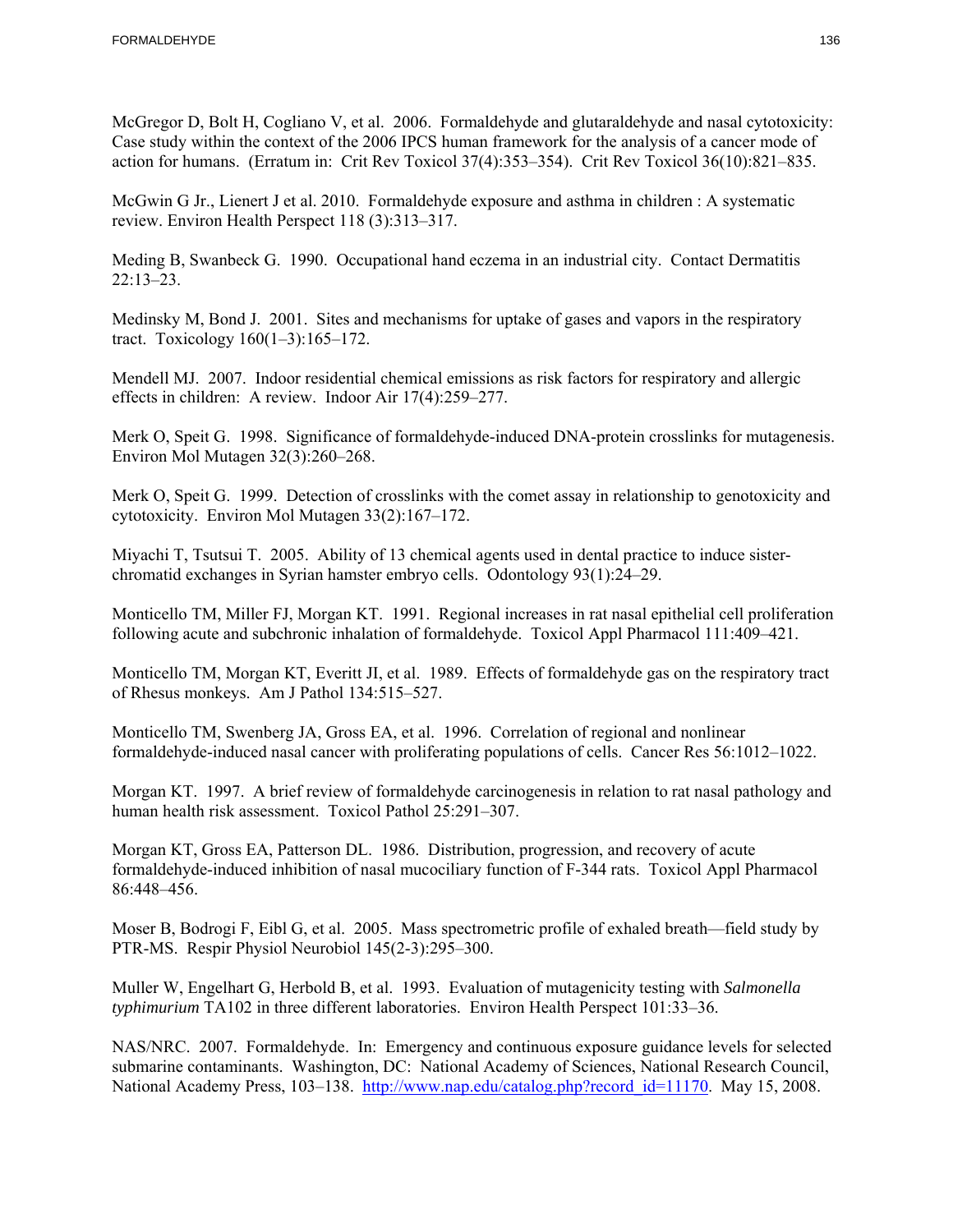Nielsen G, Hougaard K, Larsen S, et al. 1999. Acute airway effects of formaldehyde and ozone in BALB/c mice. Hum Exp Toxicol 18(6):400–409.

NIOSH. 1992. NIOSH Recommendations for occupational safety and health: Compendium of policy documents and statements. Cincinnati, OH: U.S. Department of Health and Human Services, National Institute for Occupational Safety and Health. DHHS NIOSH publication no. 92-100.

NIOSH. 2005. Formaldehyde. NIOSH pocket guide to chemical hazards. Atlanta, GA: National Institute for Occupational Safety and Health, Centers for Disease Control and Prevention. http://www.cdc.gov/niosh/npg/. April 24, 2008.

NRC. 1986. National Research Council. Environmental tobacco smoke: Measuring exposures and assessing health effects. Washington, DC: National Academy Press.

NTP. 2005. Report on carcinogens. 11th ed. Research Triangle Park, NC: U.S. Department of Health and Human Services, Public Health Service, National Toxicology Program. http://ntpserver.niehs.nih.gov/ntp/roc/toc11.html. April 24, 2008.

NTP. 2008. Twelfth report on carcinogens (RoC). Research Triangle Park, NC: U.S. Department of Health and Human Services, Public Health Service, National Toxicology Program. http://ntp.niehs.nih.gov/index.cfm?objectid=720162B0-BDB7-CEBA-FE2B27BBA2785BA5. May 14, 2008.

NTP. 2010. Final report on carcinogens background document for formaldehyde. Research Triangle Park, NC: U.S. Department of Health and Human Services, Public Health Service, National Toxicology Program. http://ntp.niehs.nih.gov/ntp/roc/twelfth/2009/November/Formaldehyde\_BD\_Final.pdf. January 22, 2010.

Ohtsuka R, Shutoh Y, Fujie H, et al. 2003. Rat strain difference in histology and expression of Th1- and Th2-related cytokines in nasal mucosa after short term formaldehyde inhalation. Exp Toxicol Pathol 54(4):287–291.

Orsiere T, Sari-Minodier I, Iarmarcovai G, et al. 2006. Genotoxic risk assessment of pathology and anatomy laboratory workers exposed to formaldehyde by use of personal air sampling and analysis of DNA damage in peripheral lymphocytes. Mutat Res 605(1-2):30–41.

OSHA. 2007a. List of highly hazardous chemicals, toxics, and reactives. Occupational safety and health standards. Occupational Safety and Health Administration. http://www.osha.gov/comp-links.html. April 24, 2008.

OSHA. 2007b. Toxic and hazardous substances. Formaldehyde. Occupational Safety and Health Administration. Code of Federal Regulations. 29 CFR 1910.1048.

Ostojic L, Bradaric A, Mise K, et al. 2006. Pulmonary function in persons who are professionally exposed to formaldehyde fumes. Coll Antropol 30(3):507–511.

Overton J, Kimbell J, Miller F. 2001. Dosimetry modeling of inhaled formaldehyde: The human respiratory tract. Toxicol Sci 64(1):122–134.

Ovrebo S, Aage H, Skaug V. 2002. Biotransformation of formaldehyde in cultured human bronchus. Environ Res 89(1):38–42.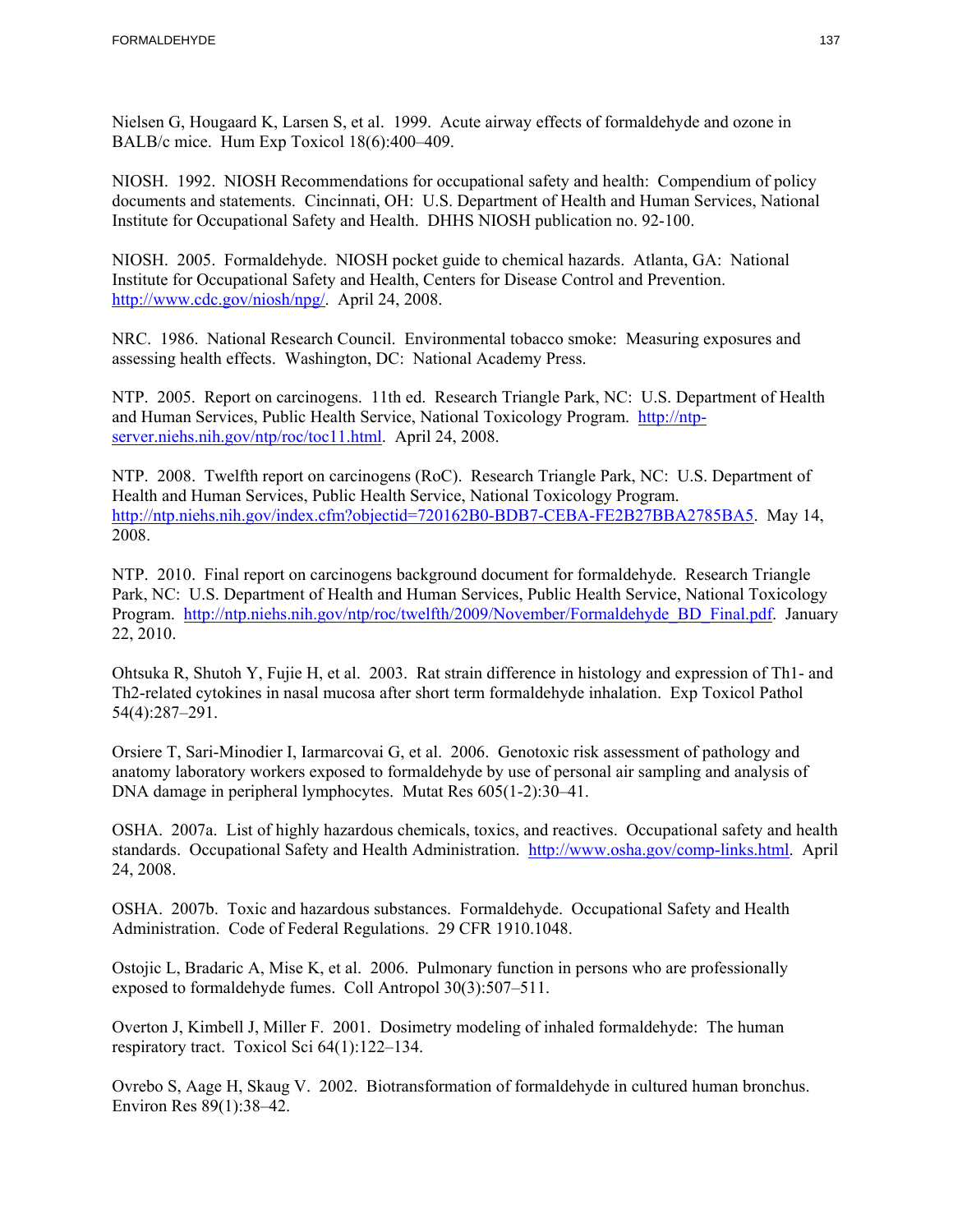Ozen OA, Akpolat N, Songur A, et al. 2005. Effect of formaldehyde inhalation on Hsp70 in seminiferous tubules of rat testes: An immunohistochemical study. Toxicol Ind Health 21(10):249–254.

Ozen OA, Yaman M, Sarsilmaz M, et al. 2003. Testicular zinc, copper and iron concentrations in male rats exposed to subacute and subchronic formaldehyde gas inhalation. (Erratum to: J Trace Elem Med Biol 16(2):119–122). J Trace Elem Med Biol 17(1):6.

Ozen OA, Yaman M, Sarsilmaz M, et al. 2002. Testicular zinc, copper and iron concentrations in male rats exposed to subacute and subchronic formaldehyde gas inhalation. (Erratum in: J Trace Elem Med Biol 17(1):6). J Trace Elem Med Biol 16(2):119–122.

Partanen T. 1993. Formaldehyde exposure and respiratory cancer—a meta-analysis of the epidemiologic evidence. Scand J Work Environ Health 19:8–15.

Petushok N. 2000. Activity of glutathione-related enzymes in rat tissues after formaldehyde exposure. Curr Top Biophys 24(2):167–169.

Pinkerton L, Hein M, Stayner L. 2004. Mortality among a cohort of garment workers exposed to formaldehyde: An update. (Comment on: Occup Environ Med 61(11):875–876.) Occup Environ Med 61(3):193–200.

Pitten F, Kramer A, Herrmann K, et al. 2000. Formaldehyde neurotoxicity in animal experiments. Pathol Res Pract 196(3):193–198.

Pourmahabadian M, Azam K, Ghasemkhani M. 2006. Pulmonary function study between formaldehyde exposed and non-exposed staffs at some of the Tehran educational hospitals. J Med Sci 6(4):621–625.

Recio L, Sisk S, Pluta L, et al. 1992. *p53* mutations in formaldehyde-induced nasal squamous cell carcinomas in rats. Cancer Res 52:6113–6116.

Restani P, Galli CL. 1991. Oral toxicity of formaldehyde and its derivatives. Crit Rev Toxicol 21:315– 328.

 sensitization in the guinea pig. Allergy 51:94–99. Riedel F, Hasenauer E, Barth PJ, et al. 1996. Formaldehyde exposure enhances inhalative allergic

Rumchev KB, Spickett JT, Bulsara MK, et al. 2002. Domestic exposure to formaldehyde significantly increases the risk of asthma in young children. Eur Respir J 20:403–408.

Rusch GM, Clary JJ, Rinehart WE, et al. 1983. A 26-week inhalation toxicity study with formaldehyde in the monkey, rat, and hamster. Toxicol Appl Pharmacol 68:329–343.

Saito Y, Nishio K, Yoshida Y, et al. 2005. Cytotoxic effect of formaldehyde with free radicals via increment of cellular reactive oxygen species. Toxicology 210(2-3):235–245.

Sakamoto T, Doi S, Torii S. 1999. Effects of formaldehyde, as an indoor air pollutant, on the airway. Allergol Int 48(3):151–160.

Saillenfait AM, Bonnet P, De Ceaurriz J. 1989. The effects of maternally inhaled formaldehyde on embryonal and foetal development in rats. Food Chem Toxicol 27 (8):545–548.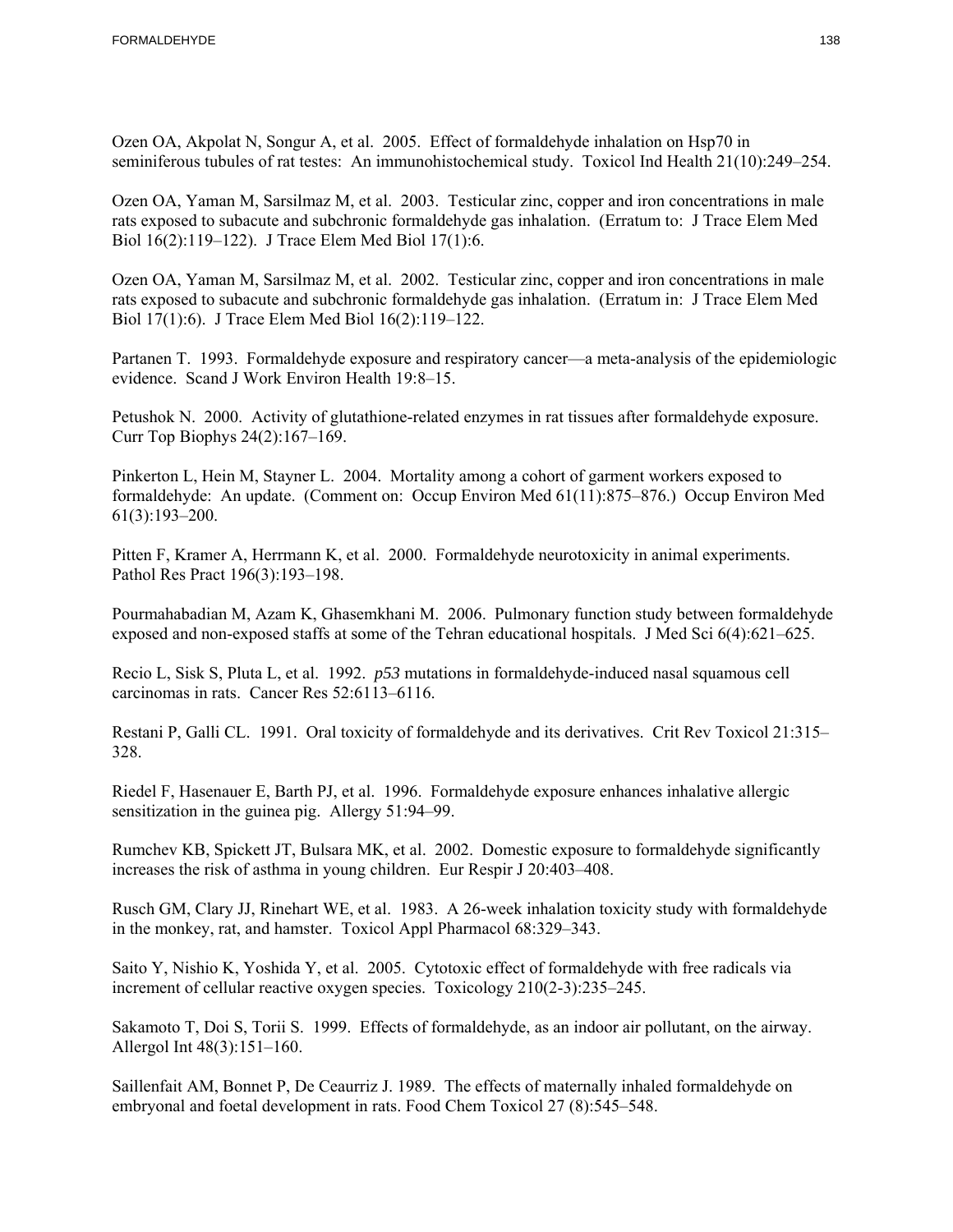Sandikci M, Eren U, Kum S. 2007. Effects of formaldehyde and xylene on alpha-naphthyl acetate esterase positive T-lymphocytes in bronchus associated lymphoid tissue and peripheral blood in rats. Rev Med Vet (Toulouse) 158(6):297–301.

Sari DK, Kuwahara S, Tsukamoto Y. 2004. Effect of prolonged exposure to low concentrations of formaldehyde on the corticotropin releasing hormone neurons in the hypothalamus and adrenocorticotropic hormone cells in the pituitary gland in female mice. Brain Res 1013(1):107–116.

Sari-Minodier I, Orsiere T, Auquier P, et al. 2001. Use of the micronucleus assay in the assessment of mutagenic risk: Study of ten workers occupationally exposed to formaldehyde. Arch Mal Prof 62(2):75– 82.

Sarsilmaz M, Kaplan S, Songur A, et al. 2007. Effects of postnatal formaldehyde exposure on pyramidal cell number, volume of cell layer in hippocampus and hemisphere in the rat: A stereological study. Brain Res 1145:157–167.

Sarsilmaz M, Oguz A, Akpolat N, et al. 1999. The histopathologic effects of inhaled formaldehyde on Leydig cells of the rats in subacute period. Firat Üniveristesi Sağlic Bilimieri Tip Dergisi 13(1):37–40.

Schachter EN, Witek TJJ, Tosun T, et al. 1986. A study of respiratory effects from exposure to 2 ppm formaldehyde in healthy subjects. Arch Environ Health 41:229–239.

Schlink K, Janssen K, Nitzsche S, et al. 1999. Activity of  $O^6$ -methylguanine DNA methyltransferase in mononuclear blood cells of formaldehyde-exposed medical students. Arch Toxicol 72(1):15–21.

Schlosser P, Lilly P, Conolly R, et al. 2003. Benchmark dose risk assessment for formaldehyde using airflow modeling and a single-compartment, DNA-protein cross-link dosimetry model to estimate human equivalent doses. Risk Anal 23(3):473–487.

Schlosser PM. 1999. Relative roles of convection and chemical reaction for the disposition of formaldehyde and ozone in nasal mucus. Inhal Toxicol 11(10):967–980.

Schmid O, Speit G. 2007. Genotoxic effects induced by formaldehyde in human blood and implications for the interpretation of biomonitoring studies. Mutagenesis 22(1):69–74.

Senichenkova IN, Chebotar NA. 1996. Effect of gasoline and formaldehyde on prenatal development of rats with induced micronutrient disorder (iron deficiency). Ontogenez 27(2):108–113.

Senichenkova IN. 1991. Embryotoxic effect of pollutants in the industrial environment : Formalehdye and gasoline. Institute of Obstetrics and Gynecology, Academy of Medical Sciences of the USSR, Leningrad.

Shaham J, Bomstein Y, Gurvich R, et al. 2003. DNA-protein crosslinks and p53 protein expression in relation to occupational exposure to formaldehyde. Occup Environ Med  $60(6)$ :403-409.

Shaham J, Bomstein Y, Meltzer A, et al. 1996. DNA-protein crosslinks, a biomarker of exposure to formaldehyde—*in vitro* and *in vivo* studies. Carcinogenesis 17:121–125.

Shaham J, Gurvich R, Kaufman Z. 2002. Sister chromatid exchange in pathology staff occupationally exposed to formaldehyde. Mutat Res 514(1-2):115–123.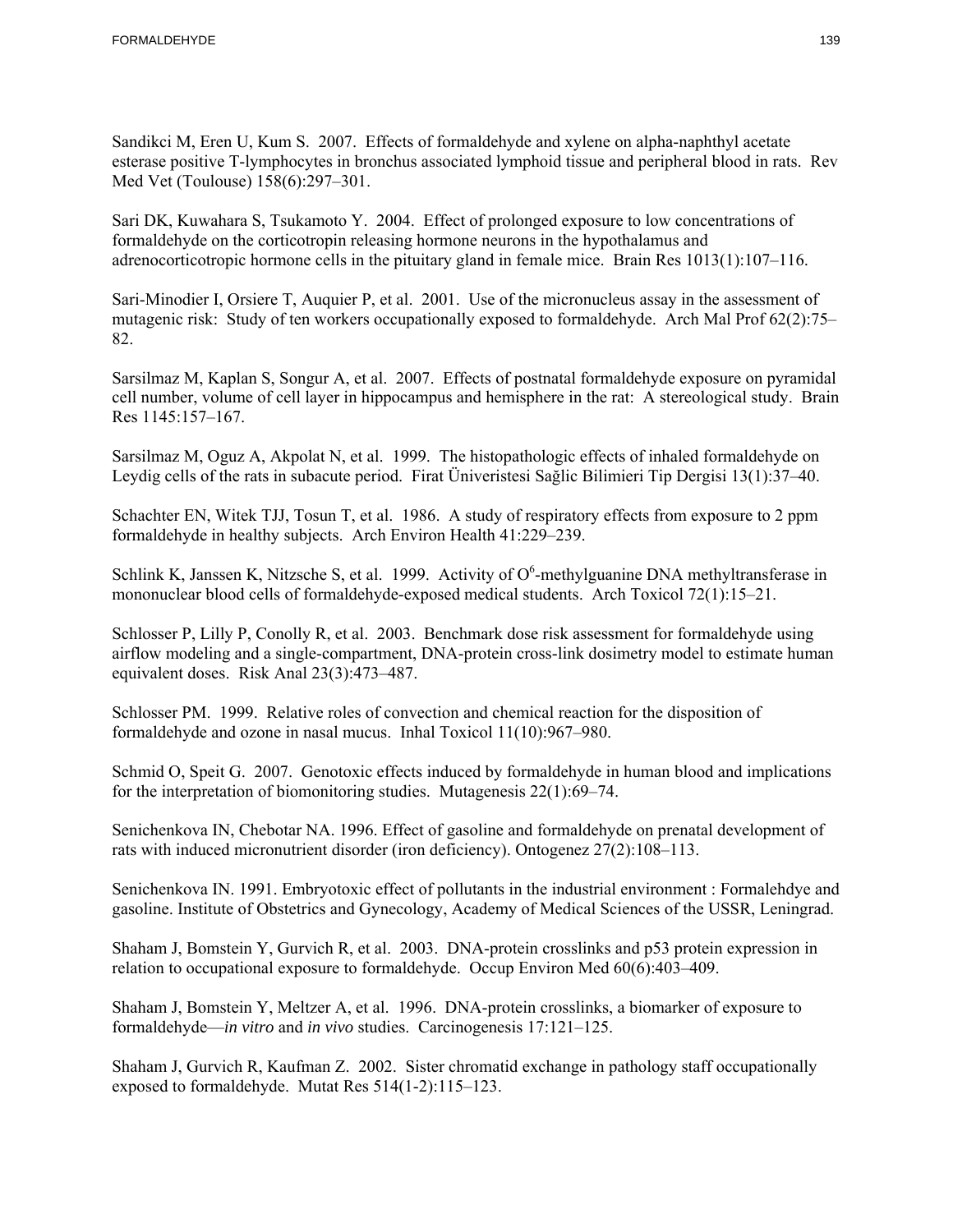Smedje G, Norback D, Edling C. 1997. Asthma among secondary schoolchildren in relation to the school environment. Clin Exp Allergy 27:1270–1278.

Soffritti M, Belposggi F, Lambertini L, et al. 2002. Results of long-term experimental studies on the carcinogenicity of formaldehyde and acetaldehyde in rats. Ann N Y Acad Sci 982:87–105.

Soffritti M, Maltoni C, Maffei F, et al. 1989. Formaldehyde: An experimental multipotential carcinogen. Toxicol Ind Health 5:699–730.

Sogut S, Songur A, Ozen O, et al. 2004. Does the subacute (4-week) exposure to formaldehyde inhalation lead to oxidant/antioxidant imbalance in rat liver? Eur J Gen Med 1(3):26–32.

Songur A, Kus I, Sahin S, et al. 2005. The changes of zinc, copper, and iron levels in lung tissue after formaldehyde inhalation during the early postnatal period of rats. Eur J Gen Med 2(2):62–68.

Sorg BA, Bailie TM, Tschirgi ML, et al. 2001. Exposure to repeated low-level formaldehyde in rats increases basal corticosterone levels and enhances the corticosterone response to subsequent formaldehyde. Brain Res 898(2):314–320.

Speit G, Schmid O, Frohler-Keller M, et al. 2007a. Assessment of local genotoxic effects of formaldehyde in humans measured by the micronucleus test with exfoliated buccal mucosa cells. Mutat Res 627(2):129–135.

Speit G, Schutz P, Hogel J. 2007b. Characterization of the genotoxic potential of formaldehyde in V79 cells. Mutagenesis 22(6):387–394.

SRI. 1992. Directory of chemical producers: United States of America. Menlo Park, CA: Stanford Research Institute International, 677–678.

SRI. 2007. Directory of chemical producers: United States of America. Menlo Park, CA: Stanford Research Institute International, 648.

Stayner L, Smith AB, Reeve G, et al. 1985a. Proportionate mortality study of workers in the garment industry exposed to formaldehyde [Letter]. Am J Ind Med 8:75–76.

Stayner L, Smith AB, Reeve G, et al. 1985b. Proportionate mortality study of workers in the garment industry exposed to formaldehyde. Am J Ind Med 7:229–240.

Stayner LT, Elliott L, Blade L, et al. 1988. A retrospective cohort mortality study of workers exposed to formaldehyde in the garment industry. Am J Ind Med 13:667–681.

Stone RA, Youk AO, Marsh GM, et al. 2001. Historical cohort study of US man-made vitreous fiber production workers: IV Quantitative exposure-response analysis of the nested case-control study of respiratory system cancer. J Occup Environ Med 43(9):779–792.

Subramaniam R, Chen C, Crump K, et al. 2007. Uncertainties in the CIIT 2-stage model for formaldehyde-induced nasal cancer in the F-344 rat: A limited sensitivity analysis. Risk Anal 27(5):1237–1254.

Subramaniam, R, Chen C, Crump K, et al. 2008. Uncertainties in biologically-based modeling of formaldehyde-induced cancer risk: Identification of key issues. Risk Anal 28(4)907–923.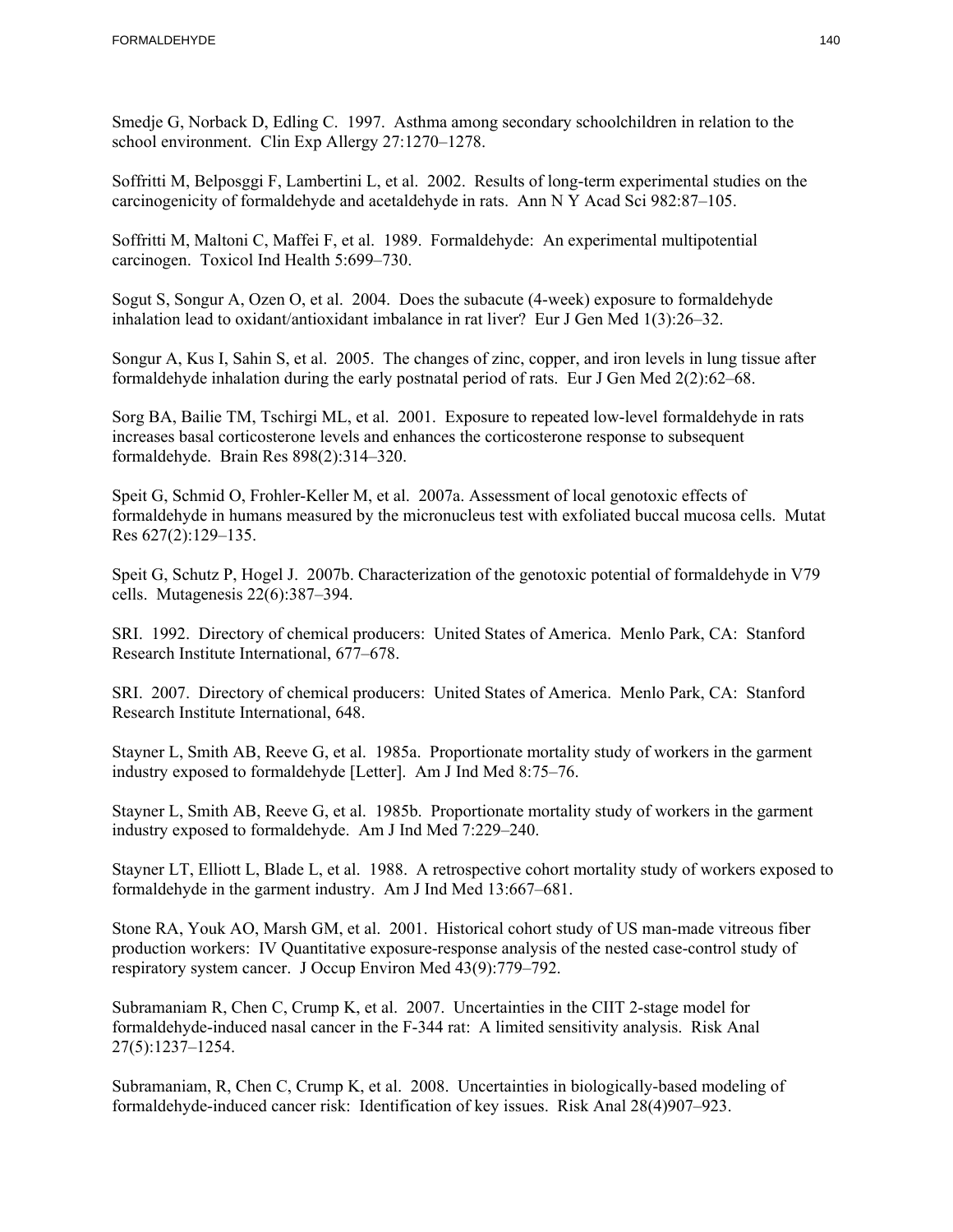Subramaniam RP, Richardson RB, Morgan KT, et al. 1998. Computational fluid dynamics simulations of inspiratory airflow in the human nose and nasopharynx. Inhal Toxicol 10:473–502.

Sul D, Kim H, Oh E. 2007. Gene expression profiling in lung tissues from rats exposed to formaldehyde. Arch Toxicol 81(8):589–597.

Takahashi K, Morita T, Kawazoe Y. 1985. Mutagenic characteristics of formaldehyde on bacterial systems. Mutat Res 156:153–161.

Takahashi M, Hasegawa R, Furukawa F, et al. 1986. Effects of ethanol, potassium metabisulfite, formaldehyde and hydrogen peroxide on gastric carcinogenesis in rats after initiation with n-methyl-n nitro-n-nitrosoguanidine. Jpn J Cancer Res 77:118–124.

Takahashi S, Tsuji K, Fujii K, et al. 2007. Prospective study of clinical symptoms and skin test reactions in medical students exposed to formaldehyde gas. J Dermatol 34(5):283–289.

Takeuchi A, Takigawa T, Abe M, et al. 2007. Determination of formaldehyde in urine by headspace gas chromatography. Bull Environ Contam Toxicol 79(1):1–4.

Takigawa T, Usami M, Yamasaki Y, et al. 2005. Reduction of indoor formaldehyde concentrations and subjective symptoms in a gross anatomy laboratory. Bull Environ Contam Toxicol 74(6):1027–1033.

Tarkowski M, Gorski P. 1995. Increased IgE antiovalbumin level in mice exposed to formaldehyde. Int Arch Allergy Immunol 106:422–424.

Taskinen HK, Kyyronen P, Sallmen M, et al. 1999. Reduced fertility among female wood workers exposed to formaldehyde. Am J Ind Med 36:206–212.

Tavernier G, Fletcher G, Gee I, et al. 2006. IPEADAM study: Indoor endotoxin exposure, family status, and some housing characteristics in English children. J Allergy Clin Immunol 117:656–662.

Teng S, Beard K, Pourahmad J, et al. 2001. The formaldehyde metabolic detoxification enzyme systems and molecular cytotoxic mechanism in isolated rat hepatocytes. Chem Biol Interact 130-132(1-3):285– 296.

Thomas R, Allen B, Nong A, et al. 2007. A method to integrate benchmark dose estimates with genomic data to assess the functional effects of chemical exposure. Toxicol Sci 98(1):240–248.

Til HP, Woutersen VJ, Feron V, et al. 1989. Two-year drinking-water study of formaldehyde in rats. Food Chem Toxicol 27:77–87.

Tomlin C. 2003. Formaldehyde (404). The e-pesticide manual. Surrey, UK: British Crop Protection Council.

Protection Agency. Toxics Release Inventory. http://www.epa.gov/triexplorer/. February 27, 2008. TRI06. 2008. TRI explorer: Providing access to EPA's toxics release inventory data. Washington, DC: Office of Information Analysis and Access. Office of Environmental Information. U.S. Environmental

Triebig G, Zober MA. 1984. Indoor air pollution by smoke constituents—a survey. Prev Med 13:570– 581.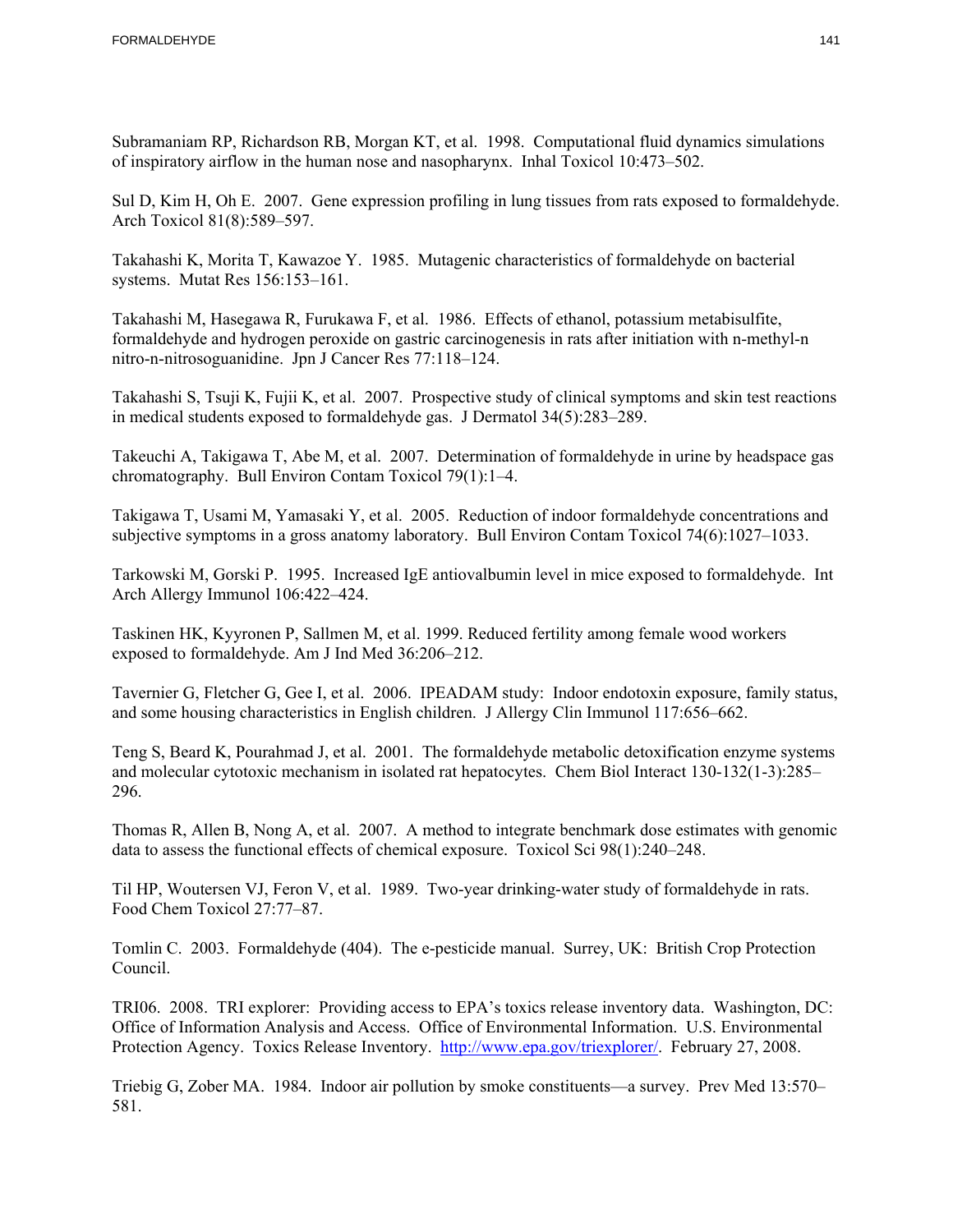Usanmaz S, Akarsu E, Vural N. 2002. Neurotoxic effects of acute and subacute formaldehyde exposures in mice. Environ Toxicol Pharmacol 11(2):93–100.

Ushio H, Nohara K, Fujimaki H. 1999. Effect of environmental pollutants on the production of proinflammatory cytokines by normal human dermal keratinocytes. Toxicol Lett 105(1):17–24.

Vandenplas O, Fievez P, Delwiche JP, et al. 2004. Persistent asthma following accidental exposure to formaldehyde. Allergy 59(1):115–116.

Vasudeva N, Anand C. 1996. Cytogenetic evaluation of medical students exposed to formaldehyde vapor in the gross anatomy dissection level. J Am Coll Health 44:177–179.

Vaughan TL, Stewart PA, Teschke K. 2000. Occupational exposure to formaldehyde and wood dust and nasopharyngeal carcinoma. Occup Environ Med 57(6):376–384.

Venn AJ, Cooper M, Antoniak M, et al. 2003. Effects of volatile organic compounds, damp, and other environmental exposures in the home on wheezing illness in children. Thorax 58:955–960.

Viccellio P, Bania T, Brent J, et al., eds. 1998. Formaldehyde. In: Emergency toxicology. Philadelphia, PA: Lippincott-Raven Publishers, 519–522.

Wantke F, Demmer CM, Tappler P, et al. 1996a. Exposure to gaseous formaldehyde induces IgEmediated sensitization to formaldehyde in school-children. Clin Exp Allergy 26:276–280.

 Wantke F, Focke M, Hemmer W, et al. 1996b. Formaldehyde and phenol exposure during an anatomy dissection course: A possible source of IgE-mediated sensitization? Allergy 51:837–841.

formaldehyde during a gross anatomy dissection course. Int J Immunopathol Pharmacol 20(2):23-25. Wei CN, Harada K, Ohmori S, et al. 2007. Subjective symptoms of medical students exposed to

WHO. 1986. Indoor air quality: Radon and formaldehyde. Report on a WHO meeting. Dubrovnik 26– 30 August 1985. Copenhagen: World Health Organization Regional Office for Europe.

WHO. 1989. Formaldehyde. Environmental health criteria 89. Geneva: United Nations Environment Programme. International Labour Organisation. World Health Organization. http://www.inchem.org/documents/ehc/ehc/ehc89.htm. April 16, 2008.

WHO. 2000. Air quality guidelines. 2nd ed. Geneva, Switzerland: World Health Organization. http://www.euro.who.int/Document/AIQ/AirQualRepMtg.pdf. March 08, 2006.

WHO. 2002. Concise International Chemical Assessment Document 40. Formaldehyde. Geneva: World Health Organization.

 WHO. 2004. Guidelines for drinking-water quality. Volume 1. Recommendations. 3rd ed. Geneva, Switzerland: World Health Organization. http://www.who.int/water\_sanitation\_health/dwq/gdwq3/en/. March 08, 2006.

Witek TJJ, Schachter EN, Tosun T, et al. 1987. An evaluation of respiratory effects following exposure to 2.0 ppm formaldehyde in asthmatics: Lung function, symptoms, and airway reactivity. Arch Environ Health 42:230–237.